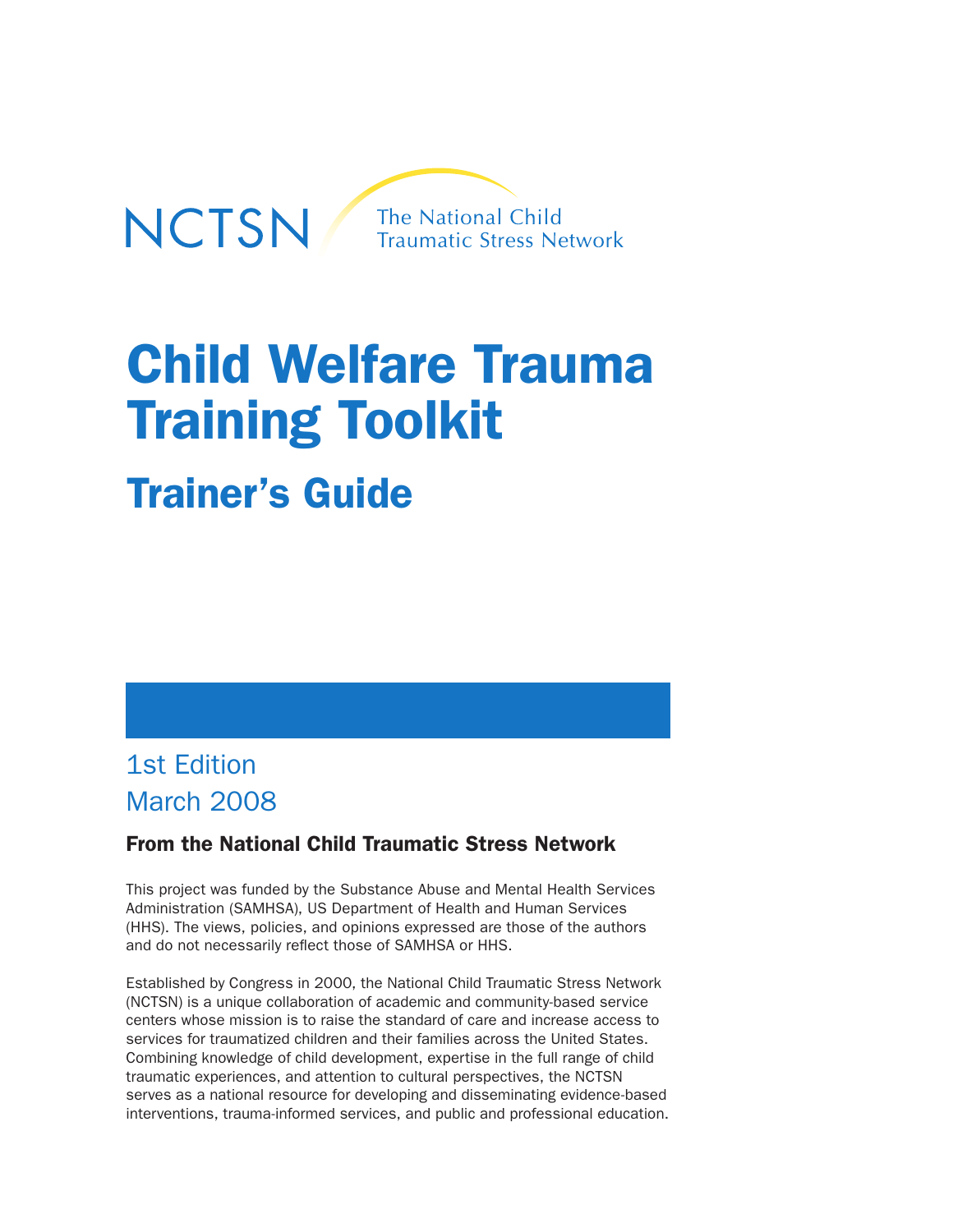#### Acknowledgments

This Trainer's Guide was adapted by Miriam Wolf, LCSW, of the California Social Work Education Center (CalSWEC) from materials developed by the National Child Traumatic Stress Network (NCTSN). It forms part of a larger project, the Trauma-Informed Child Welfare Training Project, a collaboration with:

- Rady Children's Hospital, Chadwick Center for Children and Families,
- Child and Family Policy Institute of California (CFPIC), and
- California Institute for Mental Health (CIMH).

Others who provided guidance and assistance on this project include:

Jane Berdie, Bill Carter, Lisa Conradi, Arlene Fisher, James Henry, Robyn Igelman, Barrett Johnson, Susan Ko, Jenifer Maze, Lynne Marsenich, Stuart Oppenheim, Cynthia Parry, Karen Ringuette, Barbara E. Ryan, Christine Siegfried, Cally Sprague, Patricia Van Horn, Charles Wilson, and Leslie W. Zeitler.

## Suggested Citation

Child Welfare Collaborative Group, National Child Traumatic Stress Network & The California Social Work Education Center. (2008). Child welfare trauma training toolkit: Trainer's guide (1st ed.). Los Angeles, CA & Durham, NC: National Center for Child Traumatic Stress.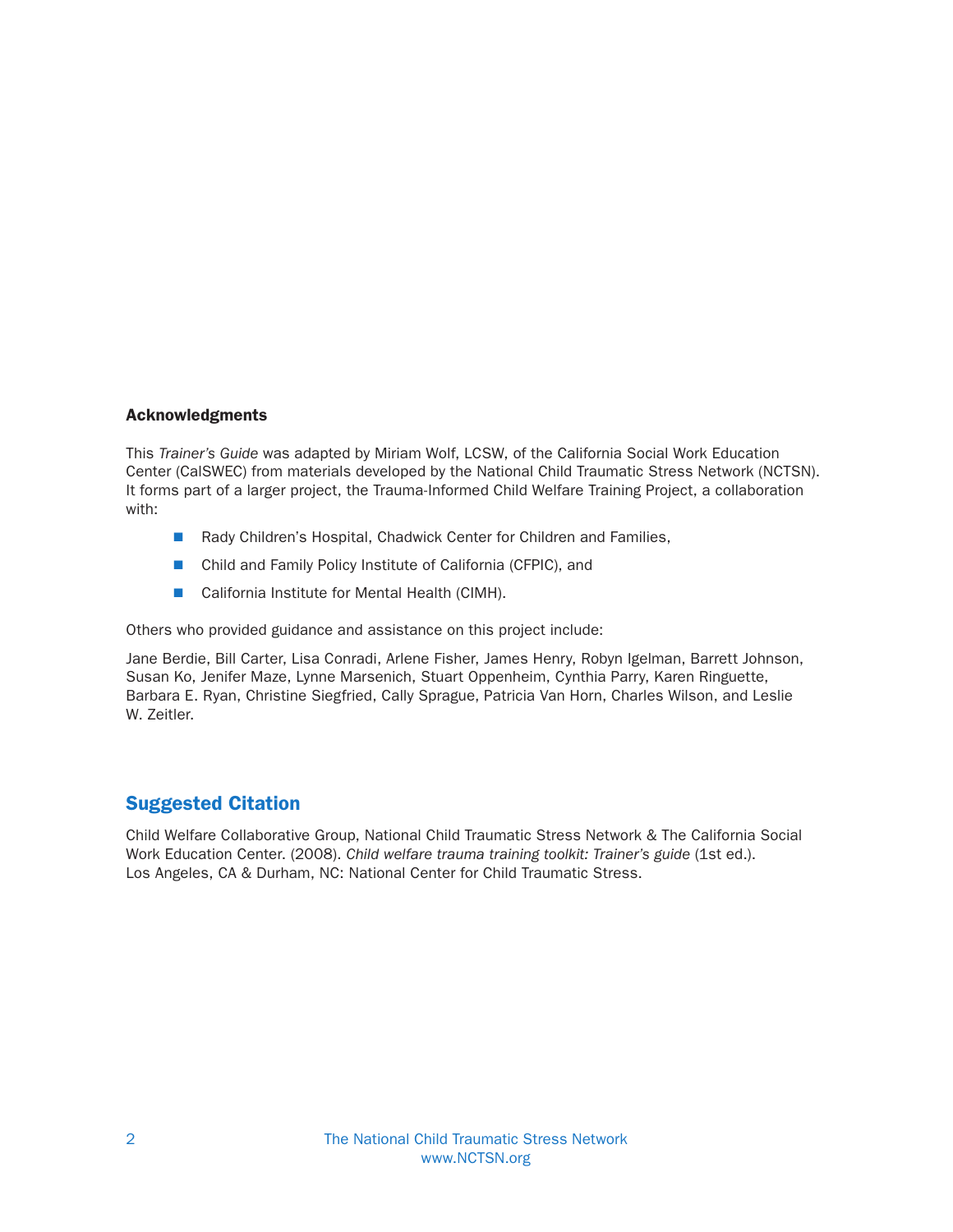## Child Welfare Trauma Training Toolkit: Trainer's Guide—1st Edition

## **Contents**

| <b>Module 1: Creating Trauma-Informed Child Welfare Practice:</b>   |  |
|---------------------------------------------------------------------|--|
|                                                                     |  |
| Module 3: The Impact of Trauma on Children's Behavior, Development, |  |
|                                                                     |  |
|                                                                     |  |
|                                                                     |  |
|                                                                     |  |
|                                                                     |  |
|                                                                     |  |
|                                                                     |  |
|                                                                     |  |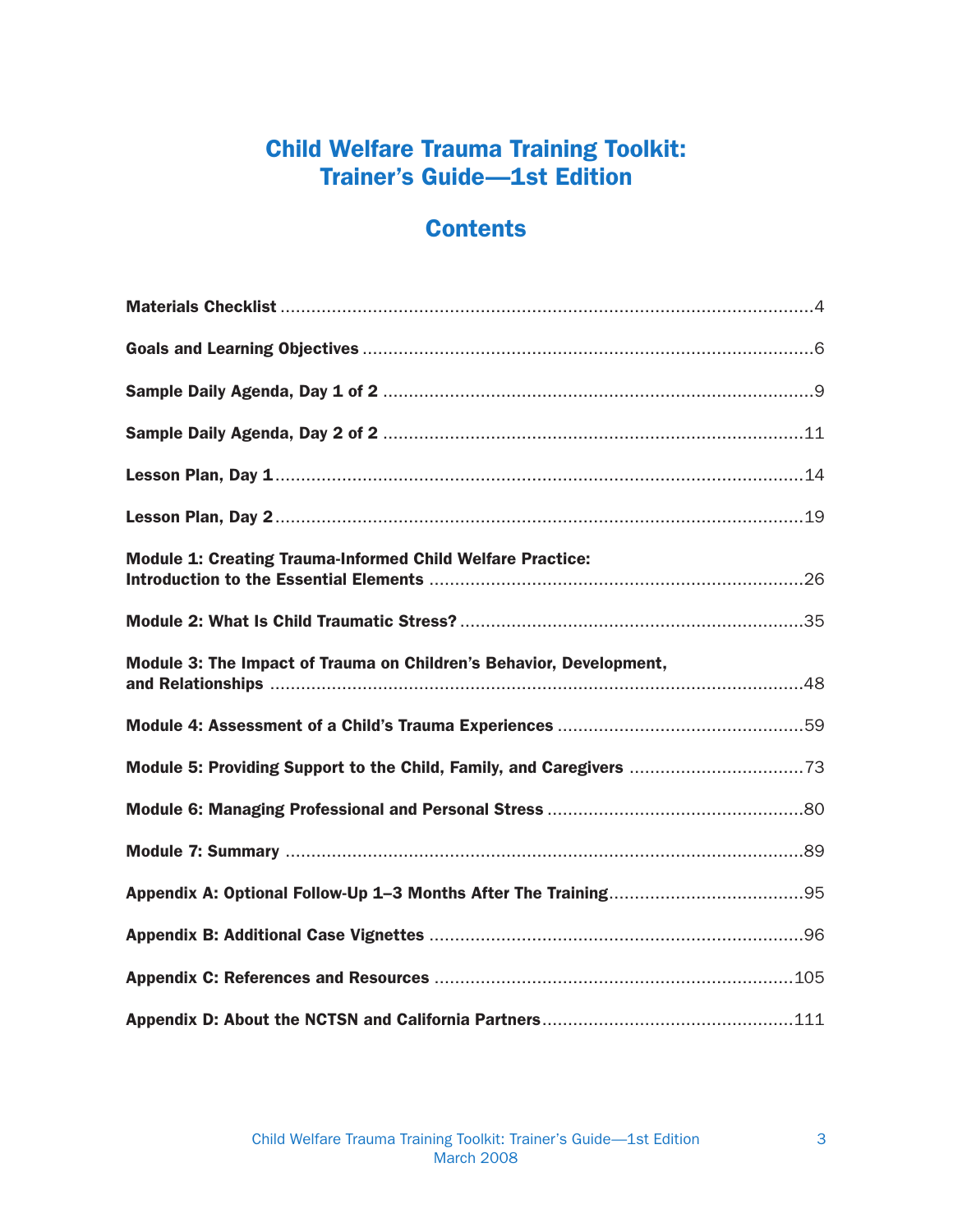## Materials Checklist

**Trainer Note:** Materials are listed in the order they appear throughout the *Trainer's Guide.* 

- **E** Laptop and LCD projector
- Flip chart and stand (Post-it<sup>®</sup> type preferred)
- $\blacksquare$  Markers
- Supplemental Handouts, including printouts of PowerPoint slides, for each participant. It may be best to print them out in different colors by module so participants can easily see which handout is in use.
- **NCTSN Child Welfare Trauma Training Toolkit: Comprehensive Guide, one for each** participant
- Yellow highlighters, one for each participant
- $\blacksquare$  Post-it<sup>®</sup> notes (2"-square size, approximately 20 for each participant)
- $\blacksquare$  Audio clip of LISA 9-1-1 (included on accompanying CD)
- $\blacksquare$  Speakers (if using the LCD to project video and audio clip)
- $\blacksquare$  2 twist-top bottles of seltzer water, unopened
- $\blacksquare$  1 twist-top bottle of seltzer, opened, emptied, and refilled with plain water (Label this bottle in some way so that you can later distinguish it from the other unopened seltzer bottles.)
- **Paper towels, approximately one roll**
- $\blacksquare$  Blank white paper, approximately 100 sheets
- **N** Prizes (optional)
- $\blacksquare$  Extra pens/pencils
- DVD player and TV (optional)
- DVDs (optional)
	- Digital Stories: Choose from More Than a Case File (2006), In Our Own Voices (2002), or What Made a Difference? (2003). Order from the Youth Training Project, Bay Area Academy, San Francisco State University, www.youthtrainingproject.org.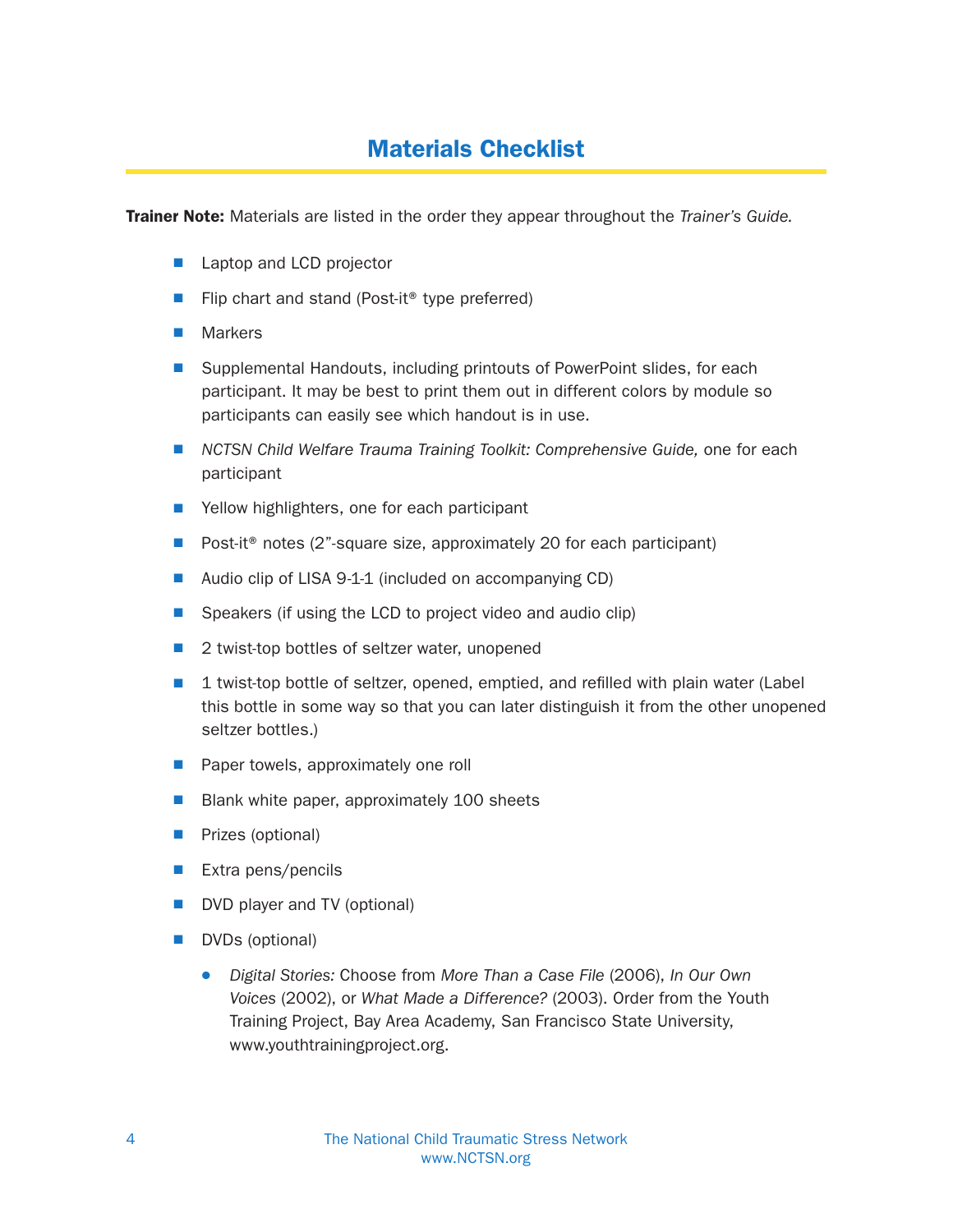- Multiple Transitions: A Young Child's Point of View on Foster Care and Adoption (1997). Order from the Infant-Parent Institute, www.infant-parent.com.
- $\blacksquare$  CD with relaxing music
- NCR paper (i.e., carbonless copy paper) or carbon paper (optional)
- Construction paper, assorted colors including black, approximately 50 pages (optional)
- Glue sticks (optional), one for each participant
- Koosh<sup>®</sup> Ball (optional)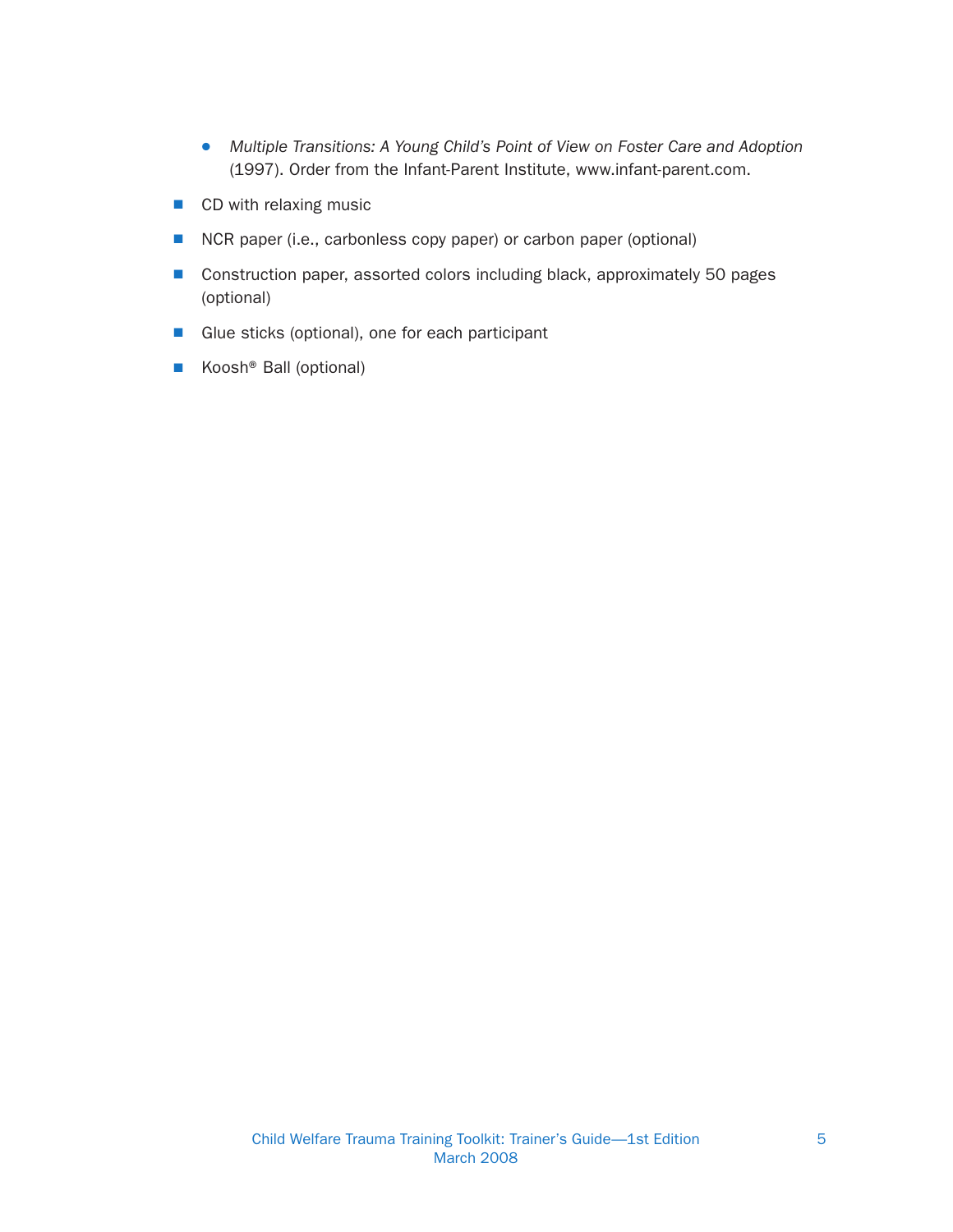## Goals and Learning Objectives

## GOALS

- To educate child welfare professionals about the impact of trauma on the development and behavior of children
- To educate child welfare professionals about when and how to intervene directly in a trauma-sensitive manner and through strategic referrals
- $\blacksquare$  To ensure that all children in the child welfare system will have access to timely, quality, and effective trauma-focused interventions and a case planning process that supports resilience in long-term healing and recovery
- To support the Child and Family Services Review (CFSR) goals of safety, permanency, and well-being by increasing skills and motivation of child welfare workers to effectively serve children and families (biological and resource) in the child welfare system that have experienced traumatic stress

## LEARNING OBJECTIVES

#### Knowledge

- K1. Participants will be able to recognize the importance of trauma-informed practices in achieving safety, permanency, and well-being.
- K2. Participants will be able to define the Essential Elements of trauma-informed child welfare practice.
- K3. Participants will be able to understand the term "child traumatic stress" and know what types of experiences constitute childhood trauma.
- K4. Participants will be able to understand the relationship between a child's lifetime trauma history and his or her behaviors and responses.
- K5. Participants will be able to understand how traumatic experiences affect brain development and memory.
- K6. Participants will be able to understand how cultural factors influence how children may identify, interpret, and respond to traumatic events.
- K7. Participants will be able to understand how traumatic experiences affect development.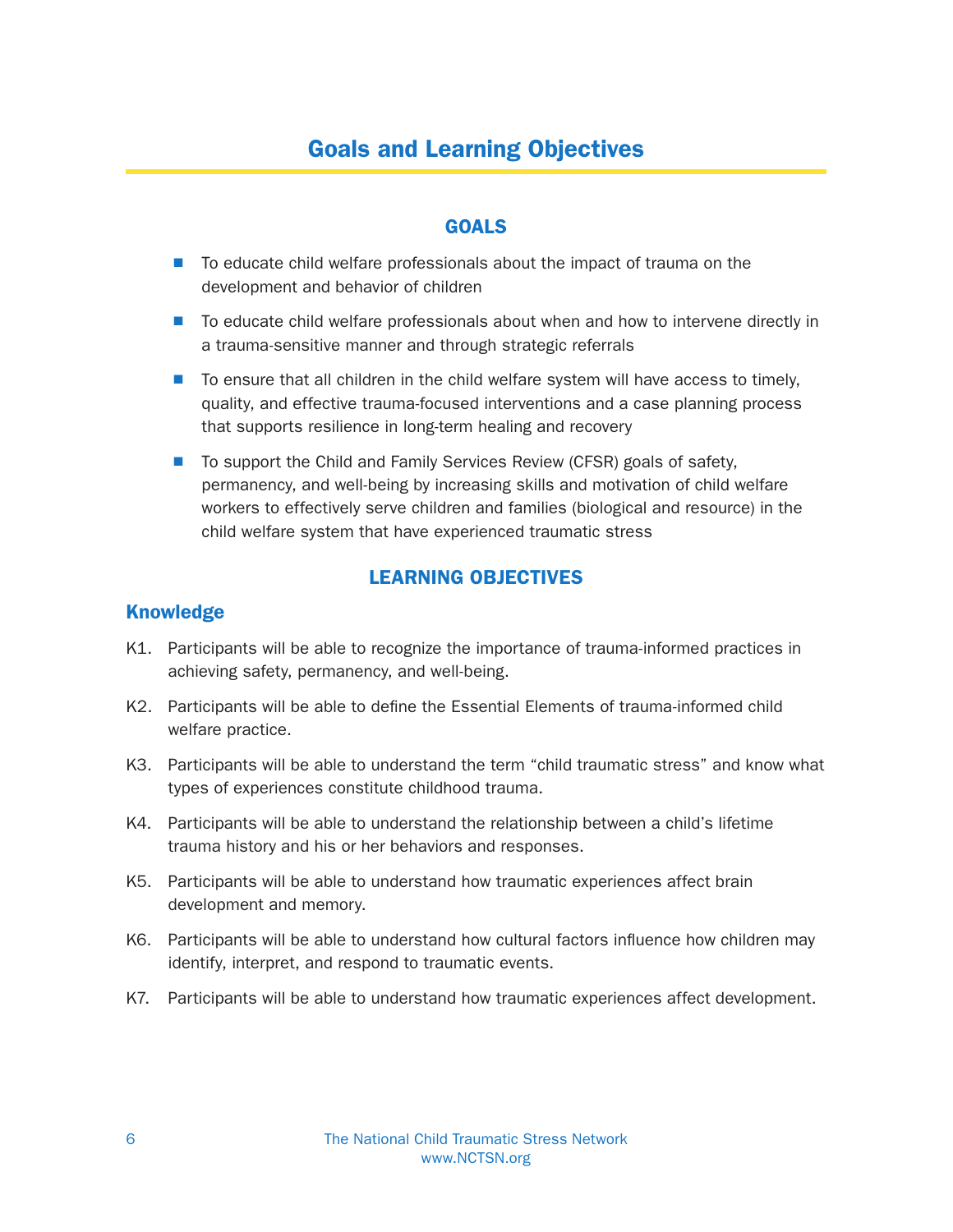- K8. Participants will be able to recognize how child traumatic stress is exacerbated by ongoing stressors (including separation from/loss of caregivers, and/or foster placement) in a child's environment and within the child welfare system.
- K9. Participants will be able to distinguish between general mental health practitioners and those who specialize in treating trauma, to facilitate effective referrals.
- K10. Participants will be able to describe the core components of evidence-based trauma treatment.
- K11. Participants will be able to identify coping responses, strengths, and protective factors that promote positive adjustment among traumatized children.
- K12. Participants will be able to understand the impact of secondary traumatic stress (STS) on child welfare workers.
- K13. Participants will be able to identify techniques for self-care.

#### **Skills**

- S1. Participants will be able to recognize, identify, and assess symptoms of traumatic stress within a developmental and cultural context.
- S2. Participants will be able to identify potential strategies to support children who have experienced traumatic events. These strategies consist of standard child welfare practice tools, additional resources available through referral or consultation, and immediate and practical intervention assistance.
- S3. Participants will be able to identify strategies for implementing the Essential Elements in their ongoing practice.
- S4. Participants will be able to accurately distinguish between behaviors that do not require current mental health treatment vs. those that require referrals for immediate stabilization, trauma-specific interventions, and/or general mental health services.
- S5. Participants will be able to identify strategies to support and promote positive and stable relationships in the life of a child.
- S6. Participants will be able to identify strategies to support and guide a child's family and caregivers.
- S7. Participants will be able to practice techniques for self-care.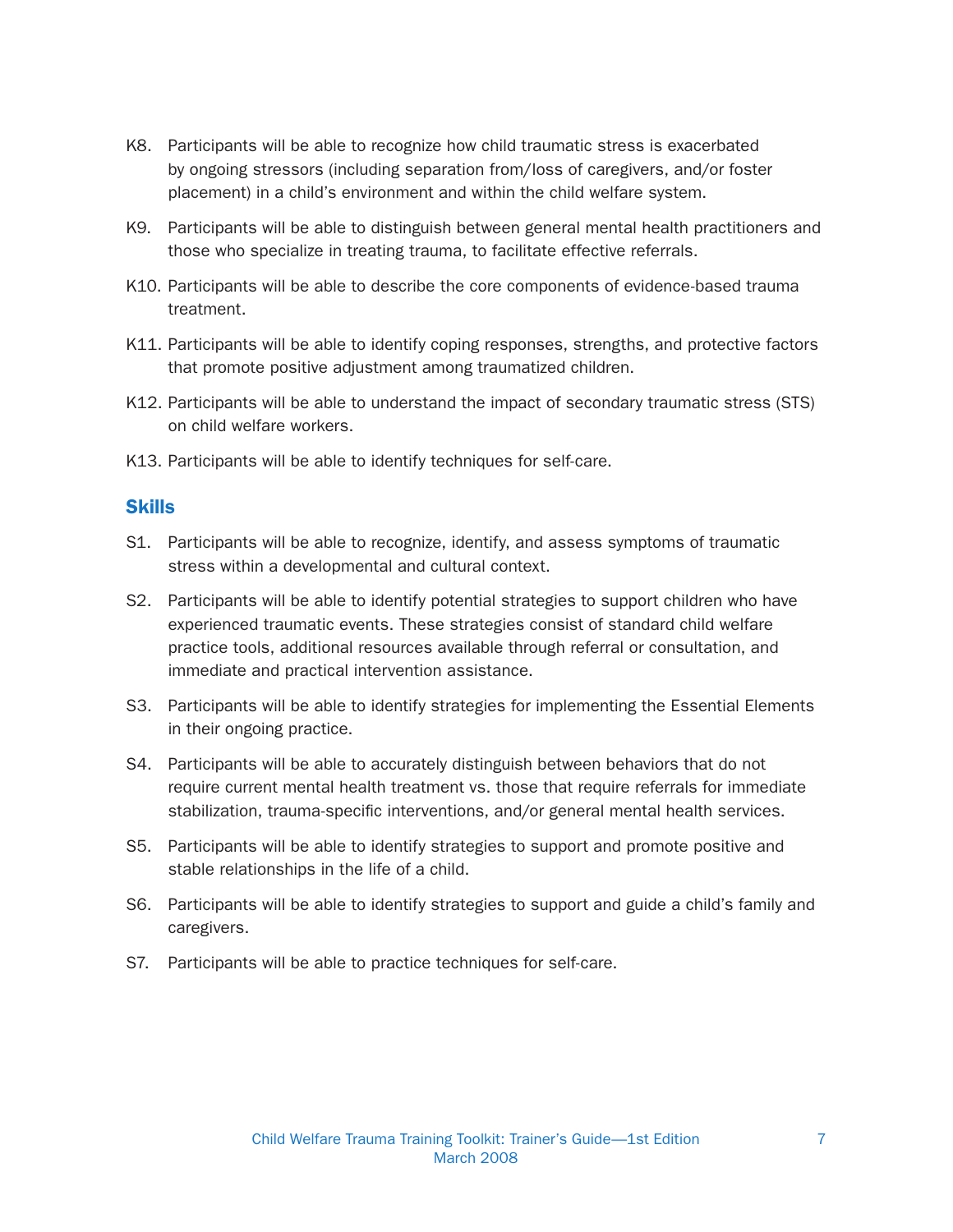## **Values**

- V1. Participants will be able to appreciate how the impact of traumatic stress can be prevented and/or mitigated by trauma-informed responses of child welfare workers and child welfare systems.
- V2. Participants will be able to value the development of and need for trauma-informed professionals and multi-disciplinary teams.
- V3. Participants will be able to value the importance of referring children with a trauma history for a thorough trauma assessment and trauma-specific mental health services.
- V4. Participants will be able to appreciate the need for improved services and supports to traumatized children in the child welfare system and to their biological and resource families.
- V5. Participants will be able to appreciate the challenging role that resource parents (i.e., foster parents, relatives, legal guardians, and adoptive parents) face in caring for children who have experienced trauma.
- V6. Participants will be able to value their role in helping traumatized children in the child welfare system.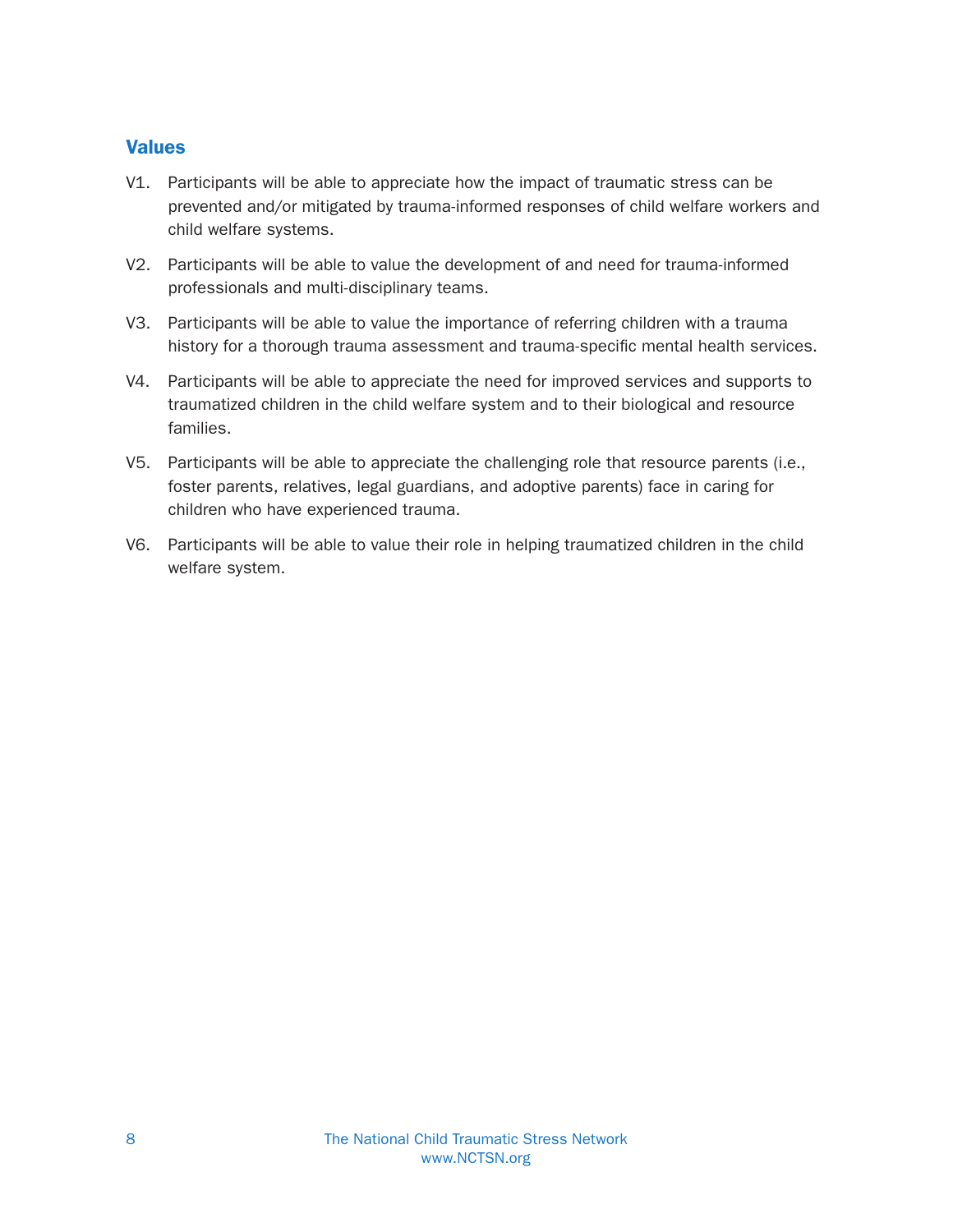## Sample Daily Agenda Day 1 of 2

| $8:30$ am $-9:00$ am     | Registration                                                                                         |
|--------------------------|------------------------------------------------------------------------------------------------------|
| $9:00$ am $-9:10$ am     | Welcome, Overview and Introductions<br>(10 minutes)                                                  |
| $9:10$ am $-9:25$ am     | What Impact Does Trauma Have on the Goals of Safety,<br>Permanency, and Well-Being?<br>(15 minutes)  |
| $9:25$ am $-9:40$ am     | Introduction to Trauma-Informed Child Welfare Practice and<br>the Essential Elements<br>(15 minutes) |
| $9:40$ am $-10:05$ am    | Introduction to Strategies for Implementing the Essential<br>Elements<br>(25 minutes)                |
| $10:05$ am $- 10:30$ am  | What Is Child Traumatic Stress?<br>(25 minutes)                                                      |
| 10:30 am $-$ 10:45 am    | <b>BREAK</b><br>(15 minutes)                                                                         |
| $10:45$ am $-11:15$ am   | How Does Trauma Affect Children?<br>(30 minutes)                                                     |
| $11:15$ am $-11:35$ am   | What Is the Influence of Culture?<br>(20 minutes)                                                    |
| $11:35$ am $-12:00$ noon | What Is the Influence of Developmental Stage?<br>(25 minutes)                                        |
| 12:00 noon $- 1:00$ pm   | <b>LUNCH BREAK</b><br>(60 minutes)                                                                   |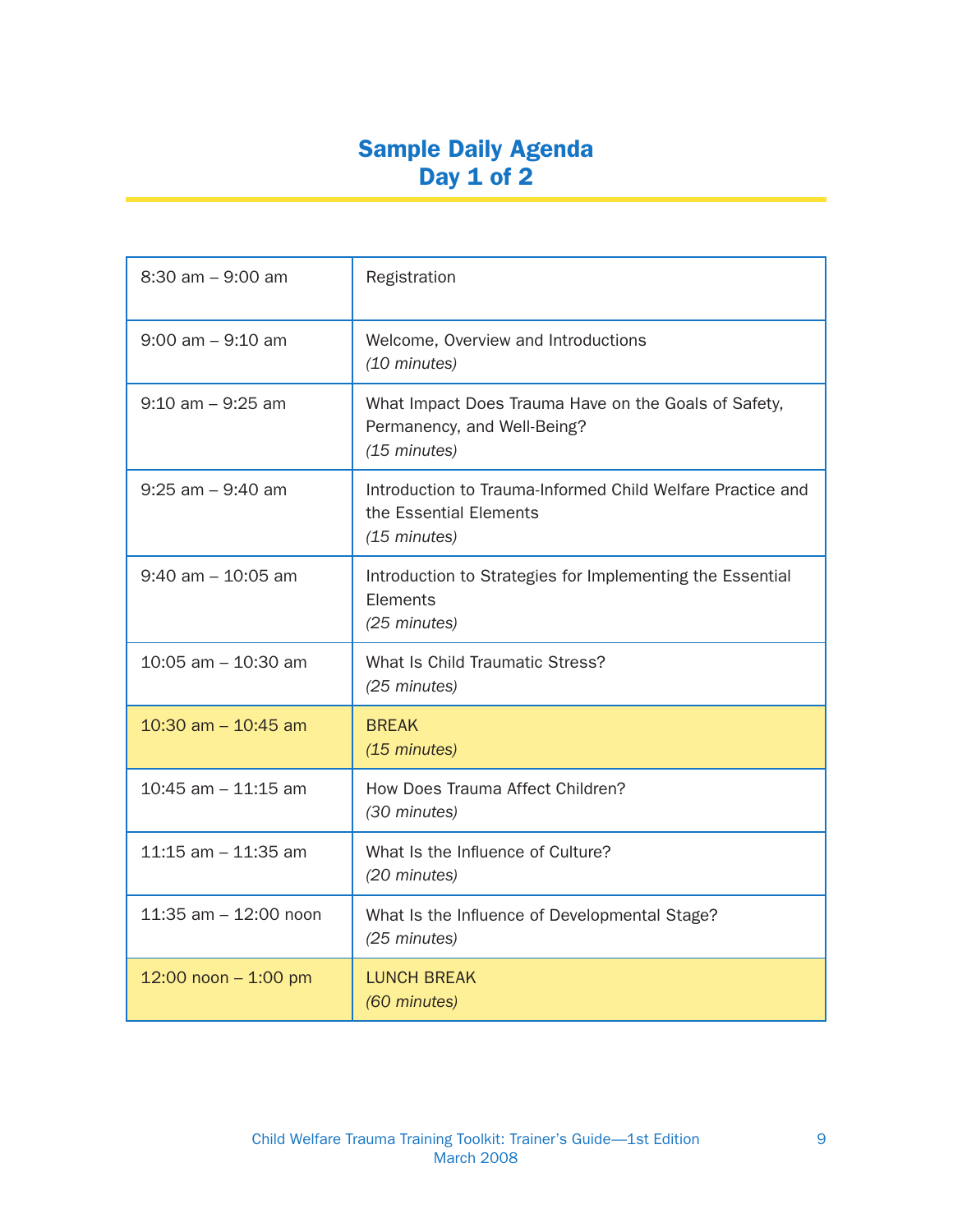| 1:00 pm $-$ 1:45 pm                 | Case Vignette-Tommy<br>(45 minutes)                                                                                               |
|-------------------------------------|-----------------------------------------------------------------------------------------------------------------------------------|
| 1:45 pm $-$ 1:55 pm                 | What Child Welfare Workers Can Do<br>(10 minutes)                                                                                 |
| 1:55 pm $-$ 2:10 pm                 | <b>BREAK</b><br>(15 minutes)                                                                                                      |
| $2:10 \text{ pm} - 2:30 \text{ pm}$ | Lecture and Small Group Discussion on Essential<br>Element 1: Maximize the Child's Sense of Safety<br>(20 minutes)                |
| $2:30 - 2:50$ pm                    | Large Group Discussion on Essential Element 2:<br>Assist Children in Reducing Overwhelming Emotion<br>(20 minutes)                |
| $2:50$ pm $-3:00$ pm                | Lecture on Essential Element 3: Help Children Make New<br>Meaning of Their Trauma History and Current Experiences<br>(10 minutes) |
| $3:00 \text{ pm} - 3:40 \text{ pm}$ | Case Vignette-Andrew<br>(40 minutes)                                                                                              |
| 3:40 pm $-$ 4:10 pm                 | Summary of Essential Elements 1, 2, and 3<br>(30 minutes)                                                                         |
| 4:10 pm $-$ 4:15 pm                 | Summary of Day 1 and Day 1 Training Evaluation<br>(5 minutes)                                                                     |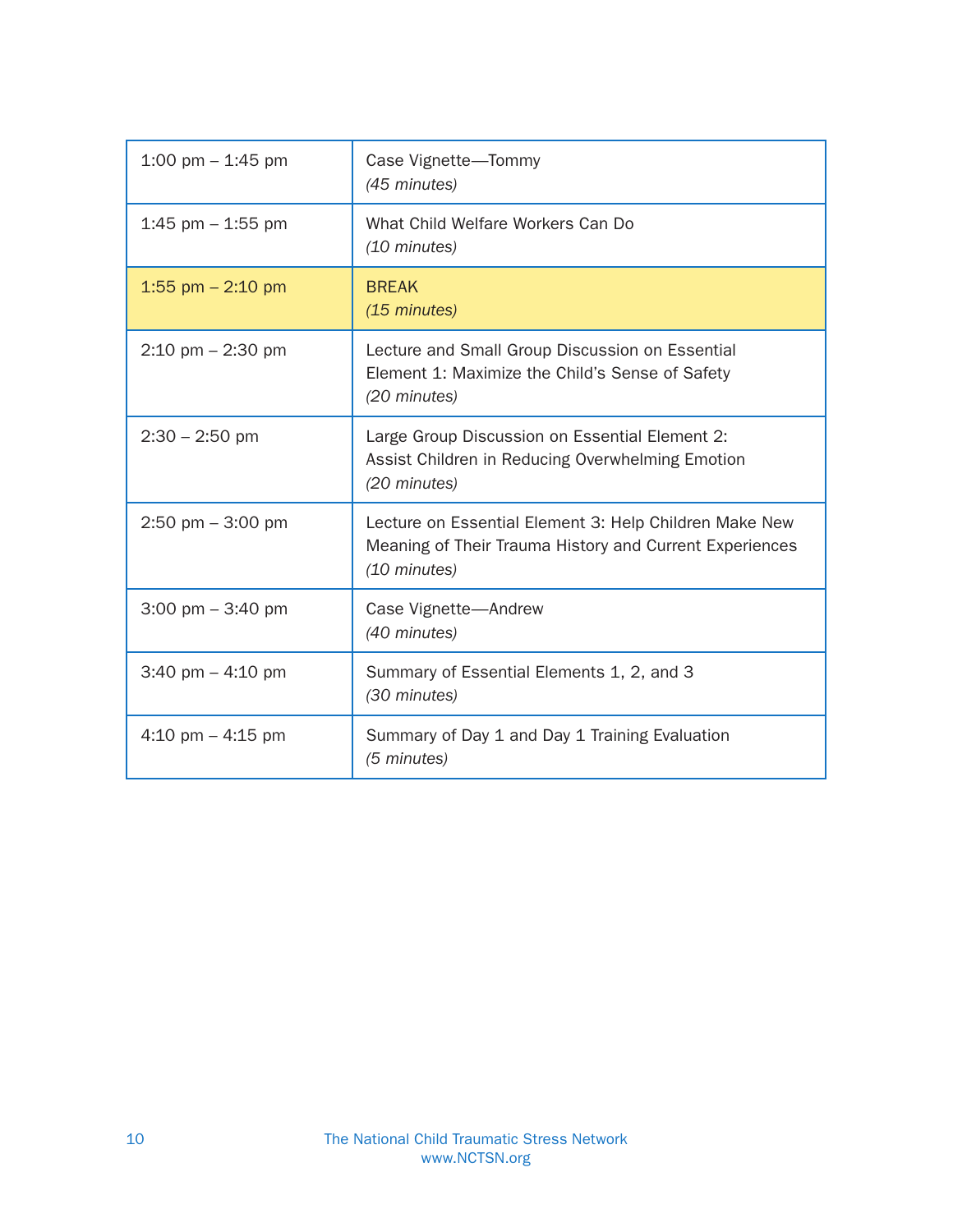## Sample Daily Agenda Day 2 of 2

| $8:30$ am $-9:00$ am    | Registration                                                                                                                                                                                                                                                                                                                                                                         |
|-------------------------|--------------------------------------------------------------------------------------------------------------------------------------------------------------------------------------------------------------------------------------------------------------------------------------------------------------------------------------------------------------------------------------|
| $9:00$ am $-9:15$ am    | Welcome Back, Leftover Questions, and Energizer<br>(15 minutes)                                                                                                                                                                                                                                                                                                                      |
| $9:15$ am $-9:25$ am    | Lecture on Essential Elements 4, 5, and 6: Address the<br>Impact of Trauma and Subsequent Changes in the Child's<br>Behavior, Development, and Relationships; Coordinate<br>Services with Other Agencies; Utilize Comprehensive<br>Assessment of the Child's Trauma Experience and Its<br>Impact on the Child's Development and Behavior to<br><b>Guide Services</b><br>(10 minutes) |
| $9:25$ am $-9:35$       | Lecture: What Is Trauma Assessment?<br>(10 minutes)                                                                                                                                                                                                                                                                                                                                  |
| $9:35$ am $-9:50$ am    | Lecture: What Does Trauma-Informed Assessment and<br>Treatment Look Like?<br>(15 minutes)                                                                                                                                                                                                                                                                                            |
| $9:50$ am $-10:00$ am   | Trauma-Informed Bingo Game and Discussion of Local<br>Resources (Optional Activity)<br>(10 minutes)                                                                                                                                                                                                                                                                                  |
| $10:00$ am $- 10:15$ am | Child Welfare Trauma Referral Tool<br>(15 minutes)                                                                                                                                                                                                                                                                                                                                   |
| $10:15$ am $- 10:30$ am | <b>BREAK</b><br>(15 minutes)                                                                                                                                                                                                                                                                                                                                                         |
| 10:30 am $-$ 11:05 am   | Case Vignette-Joshua<br>(35 minutes)                                                                                                                                                                                                                                                                                                                                                 |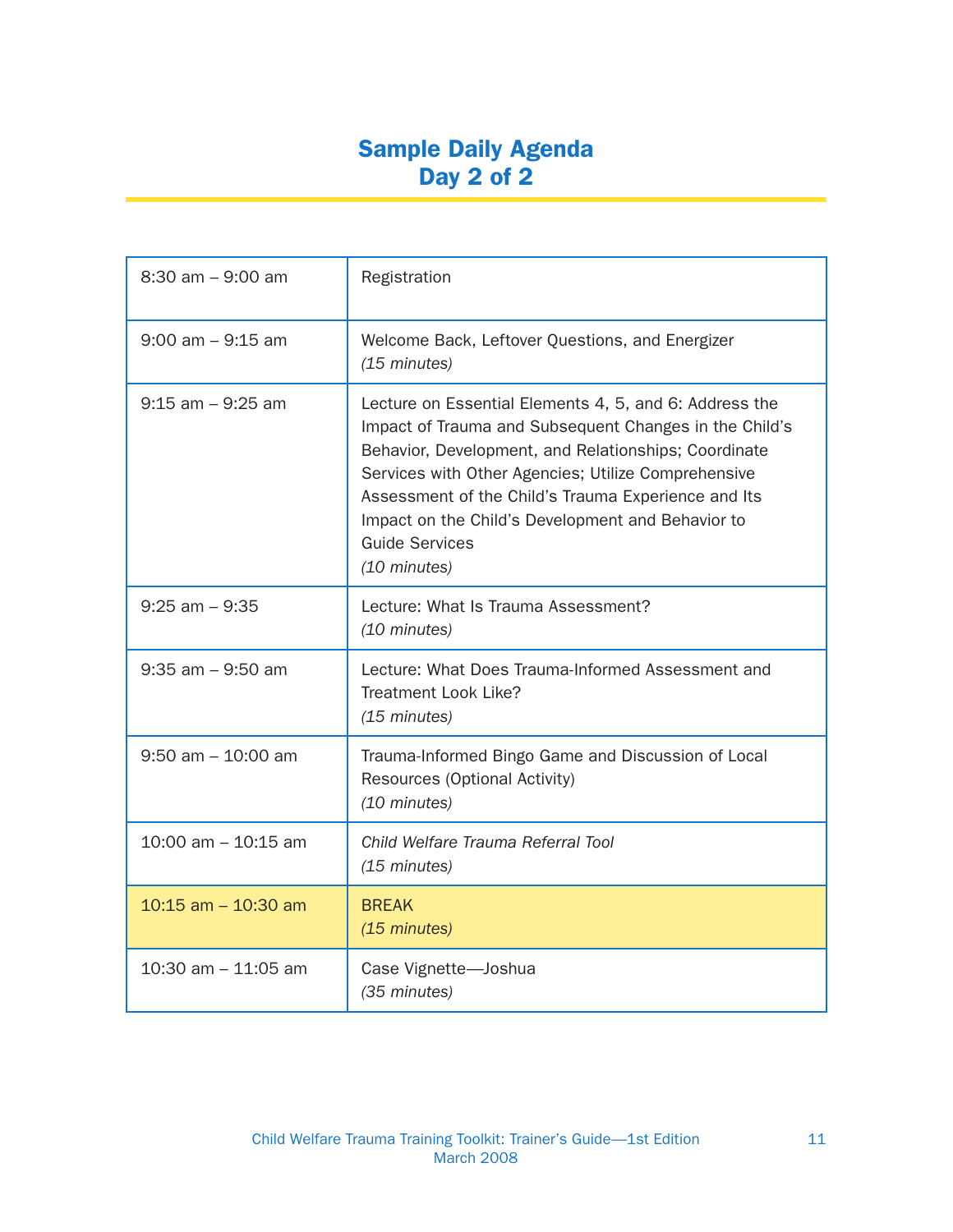| 11:05 am $-$ 11:20 am               | Summary of Essential Elements 4, 5, and 6<br>(15 minutes)                                                                        |  |
|-------------------------------------|----------------------------------------------------------------------------------------------------------------------------------|--|
| 11:20 am $-$ 11:25 am               | Lecture on Essential Element 7: Support and Promote<br>Positive and Stable Relationships in the Life of the Child<br>(5 minutes) |  |
| 11:25 am $-$ 11:30 am               | Lecture on Essential Element 8: Provide Support and<br>Guidance to the Child's Family and Caregivers<br>(5 minutes)              |  |
| $11:30$ am $-12:00$ noon            | Discussion or Video Exercise (Optional Activity)<br>(30 minutes)                                                                 |  |
| 12:00 noon $-$ 1:00 pm              | <b>LUNCH BREAK</b><br>(60 minutes)                                                                                               |  |
| 1:00 pm $-$ 1:35 pm                 | Case Vignette-Chris<br>(35 minutes)                                                                                              |  |
| 1:35 pm $-$ 1:50 pm                 | Summary of Essential Elements 7 and 8<br>(15 minutes)                                                                            |  |
| 1:50 pm $-$ 2:00 pm                 | Lecture on Essential Element 9: Manage Professional and<br><b>Personal Stress</b><br>(10 minutes)                                |  |
| $2:00 \text{ pm} - 2:15 \text{ pm}$ | Case Vignette-Mary<br>(15 minutes)                                                                                               |  |
| $2:15$ pm $-2:30$ pm                | What Can Help Prevent or Mitigate Secondary Traumatic<br>Stress (STS)?<br>(15 minutes)                                           |  |
| $2:30$ pm $- 2:45$ pm               | <b>BREAK</b><br>(15 minutes)                                                                                                     |  |
| $2:45$ pm $- 2:55$ pm               | <b>Relaxation Exercises</b><br>(10 minutes)                                                                                      |  |
| $2:55$ pm $-3:10$ pm                | Summary of Essential Element 9<br>(15 minutes)                                                                                   |  |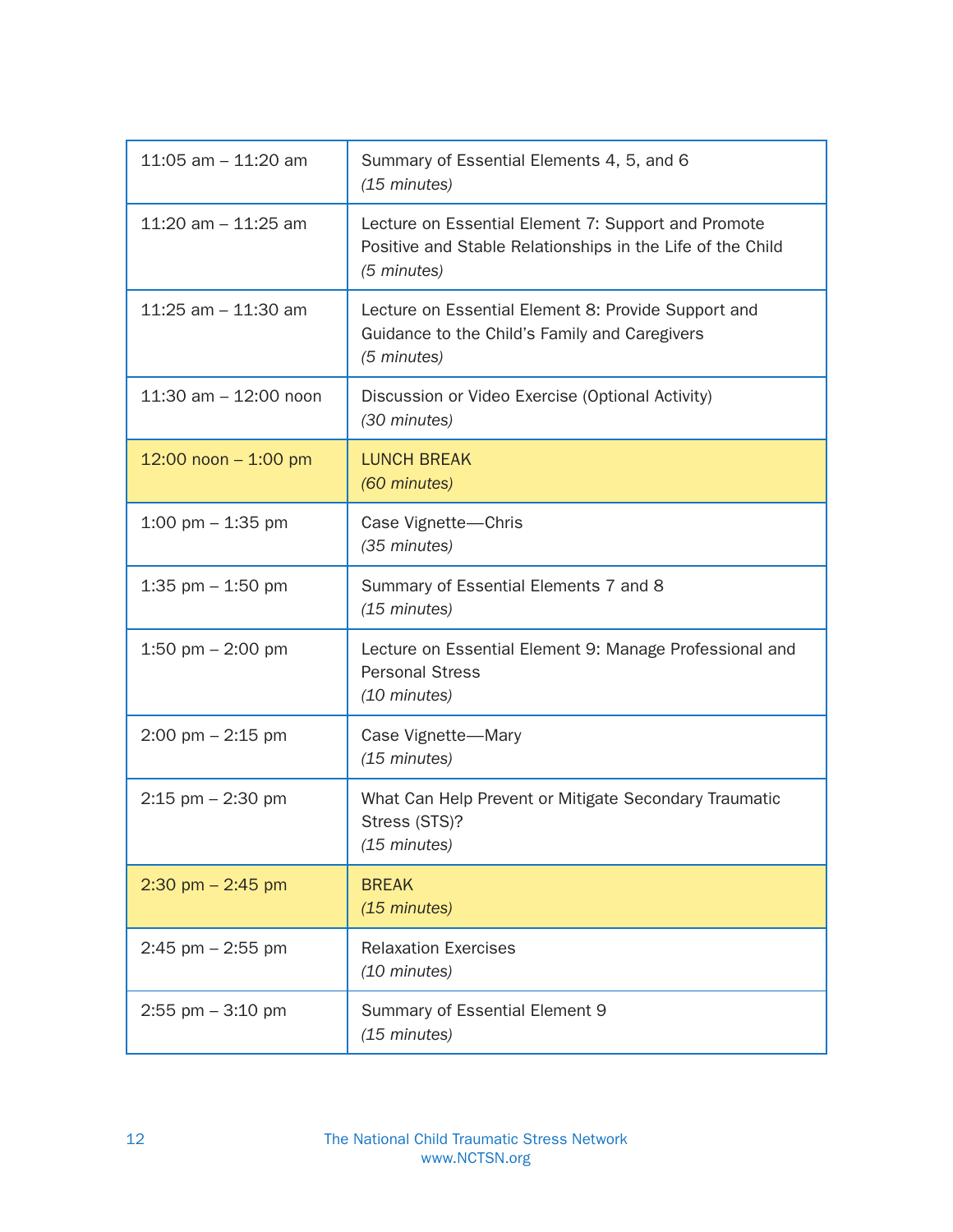| $3:10 \text{ pm} - 3:25 \text{ pm}$ | <b>Strategizing Activity</b><br>(15 minutes)                                                                                                   |
|-------------------------------------|------------------------------------------------------------------------------------------------------------------------------------------------|
| $3:25$ pm $-3:55$ pm                | Summary of Essential Elements 1 Through 9<br>(30 minutes)                                                                                      |
| $3:55$ pm $-4:10$ pm                | Art Summary Activity, Koosh <sup>®</sup> Ball Summary Activity, Read<br>Summary Quote (Choose 1 or more Optional Activities)<br>$(15$ minutes) |
| $4:10 \text{ pm} - 4:15 \text{ pm}$ | <b>Training Evaluation</b><br>(5 minutes)                                                                                                      |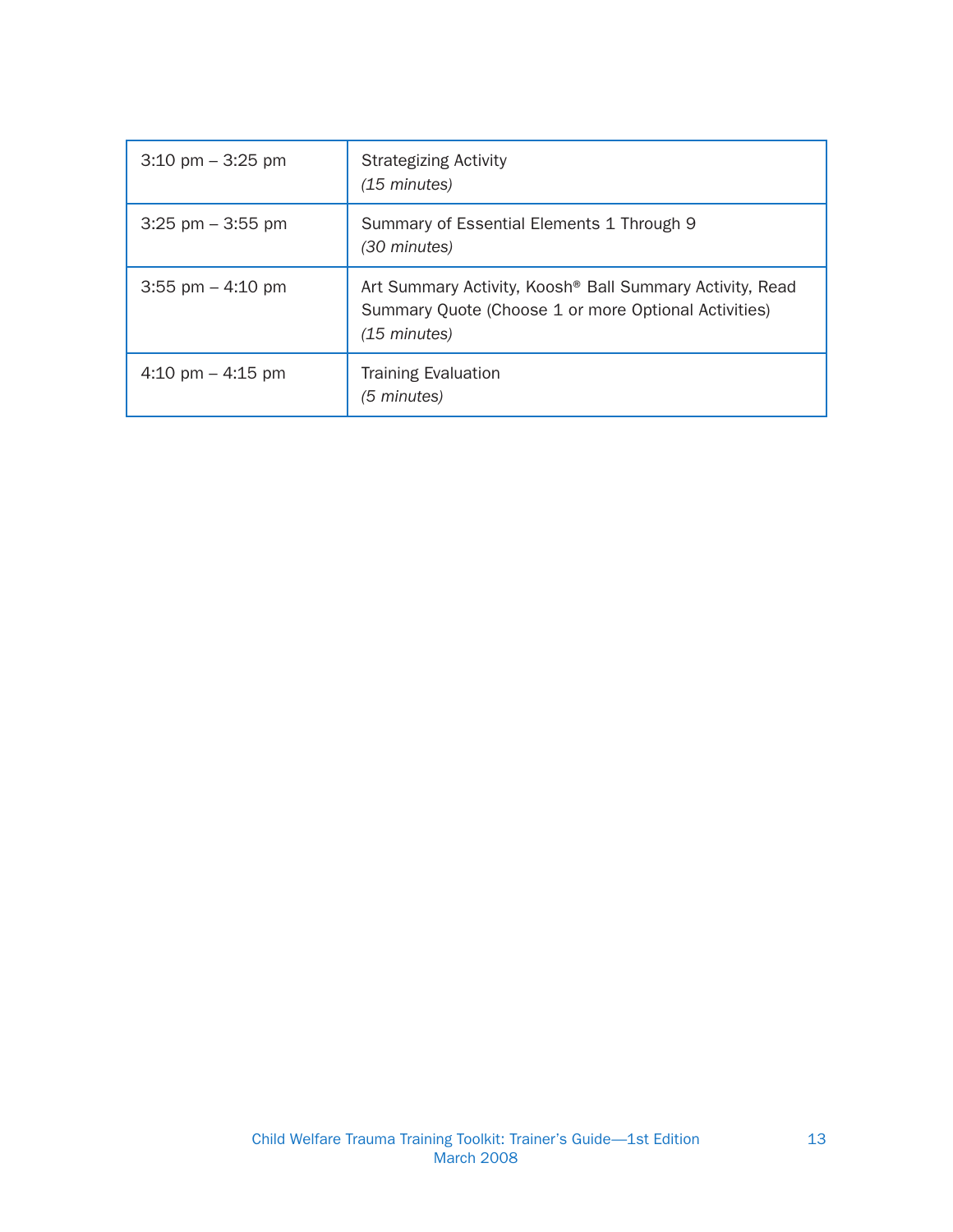## Lesson Plan Day 1

| <b>TOPIC</b>                               | <b>LEARNING OBJECTIVE</b>                                                                                          | <b>METHODOLOGY</b>                                 |
|--------------------------------------------|--------------------------------------------------------------------------------------------------------------------|----------------------------------------------------|
| Day 1, Module 1                            | Introduction to the Goals and<br>the Learning Objectives for the<br>2-day training.                                | Trainer's Introduction                             |
| Activity 1A:<br>10 minutes                 |                                                                                                                    |                                                    |
| $9:00$ am $-9:10$ am                       |                                                                                                                    | PPT Slides 1-4                                     |
| Welcome, Overview,<br>and Introductions    |                                                                                                                    |                                                    |
| Day 1, Module 1                            | K1. Participants will be able                                                                                      | Lecture and Small Group                            |
| Activity 1B:                               | to recognize the importance of<br>trauma-informed practices in<br>achieving safety, permanency,<br>and well-being. | <b>Discussion</b>                                  |
| 15 minutes                                 |                                                                                                                    | Connect CFSR goals to<br>new knowledge of child    |
| $9:10$ am $-9:25$ am                       |                                                                                                                    | traumatic stress.                                  |
| What Impact Does<br>Trauma Have on         |                                                                                                                    | PPT Slide 4                                        |
| the Goals of Safety,                       |                                                                                                                    |                                                    |
| Permanency, and<br>Well-Being?             |                                                                                                                    |                                                    |
|                                            |                                                                                                                    |                                                    |
| Day 1, Module 1                            | K2. Participants will be able to<br>define the Essential Elements                                                  | Lecture                                            |
| Activity 1C:<br>15 minutes                 | of trauma-informed child welfare<br>practice.                                                                      | Trainer introduces<br>participants to the          |
| $9:25$ am $-9:40$ am                       |                                                                                                                    | Essential Elements, which<br>will be the framework |
| Introduction to Trauma-                    |                                                                                                                    | for the remainder of the                           |
| Informed Child Welfare<br>Practice and the |                                                                                                                    | training content.                                  |
| <b>Essential Elements</b>                  |                                                                                                                    | PPT Slides 5-19                                    |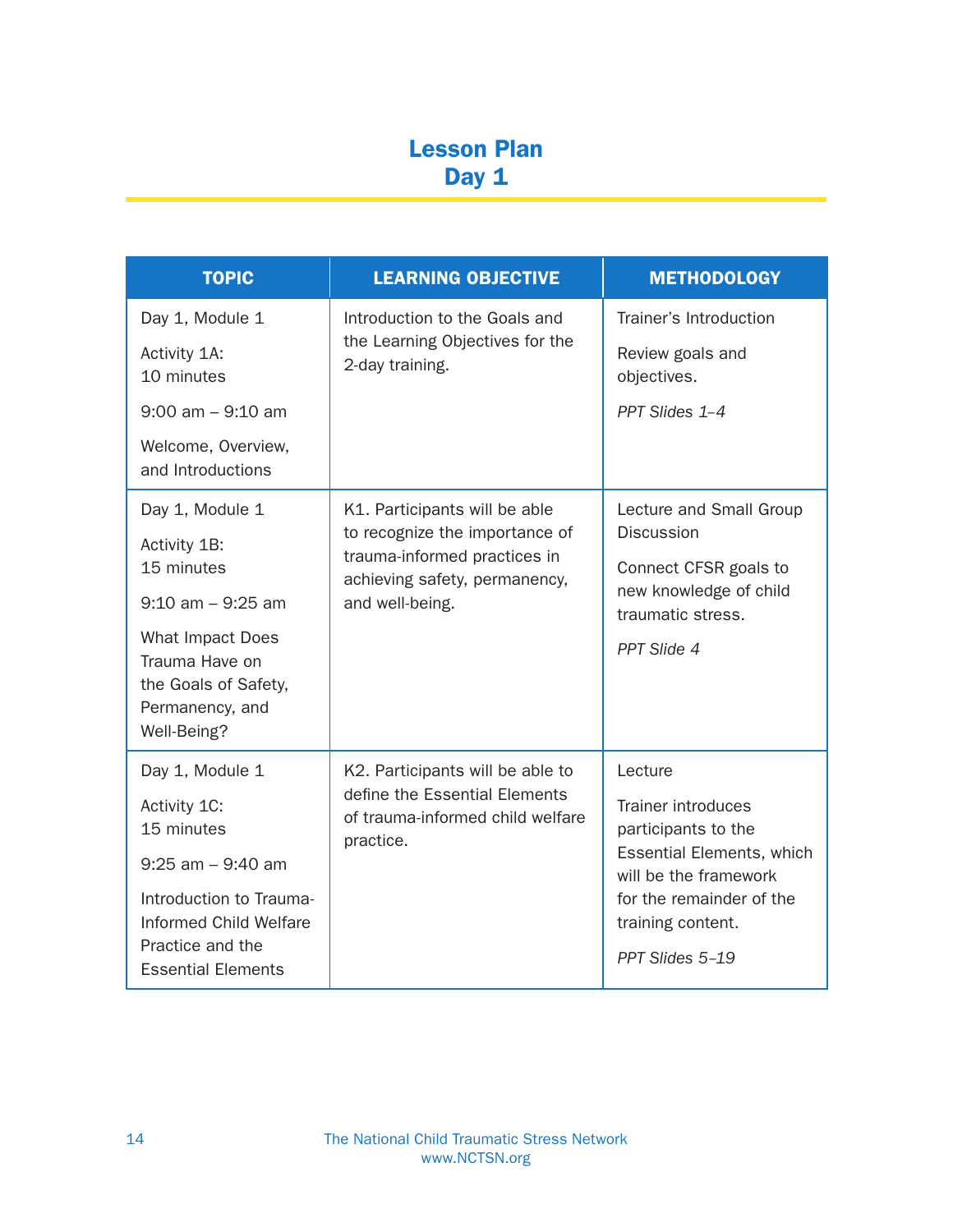| <b>TOPIC</b>                                                                                                                                                 | <b>LEARNING OBJECTIVE</b>                                                                                                                                                                                                                                                         | <b>METHODOLOGY</b>                                                                                 |
|--------------------------------------------------------------------------------------------------------------------------------------------------------------|-----------------------------------------------------------------------------------------------------------------------------------------------------------------------------------------------------------------------------------------------------------------------------------|----------------------------------------------------------------------------------------------------|
| Day 1, Module 1<br>Activity 1D:<br>25 minutes<br>$9:40$ am $-10:05$ am<br>Introduction to<br>Strategies for<br>Implementing the<br><b>Essential Elements</b> | K2. Participants will be able to<br>define the Essential Elements<br>of trauma-informed child welfare<br>practice.                                                                                                                                                                | <b>Small Group Discussion</b><br>Apply the Essential<br>Elements to participants'<br>own practice. |
| Day 1, Module 2<br>Activity 2A:<br>25 minutes<br>$10:05$ am $-10:30$ am<br>What Is Child<br><b>Traumatic Stress?</b>                                         | K3. Participants will be able<br>to understand the term "child<br>traumatic stress" and know<br>what types of experiences<br>constitute childhood trauma.                                                                                                                         | Lecture<br>Use Lisa 9-1-1 audio clip.<br>Facilitate large group<br>discussion.<br>PPT Slides 20-31 |
| <b>BREAK</b><br>(15 minutes)                                                                                                                                 |                                                                                                                                                                                                                                                                                   |                                                                                                    |
|                                                                                                                                                              | 10:30 am $-$ 10:45 am                                                                                                                                                                                                                                                             |                                                                                                    |
| Day 1, Module 2<br>Activity 2B:<br>30 minutes<br>$10:45$ am $-11:15$ am<br><b>How Does Trauma</b><br>Affect Children?                                        | K4. Participants will be able<br>to understand the relationship<br>between a child's lifetime<br>trauma history and his or her<br>behaviors and responses.<br>K5. Participants will be able<br>to understand how traumatic<br>experiences affect brain<br>development and memory. | Lecture<br>PPT Slides 32-44                                                                        |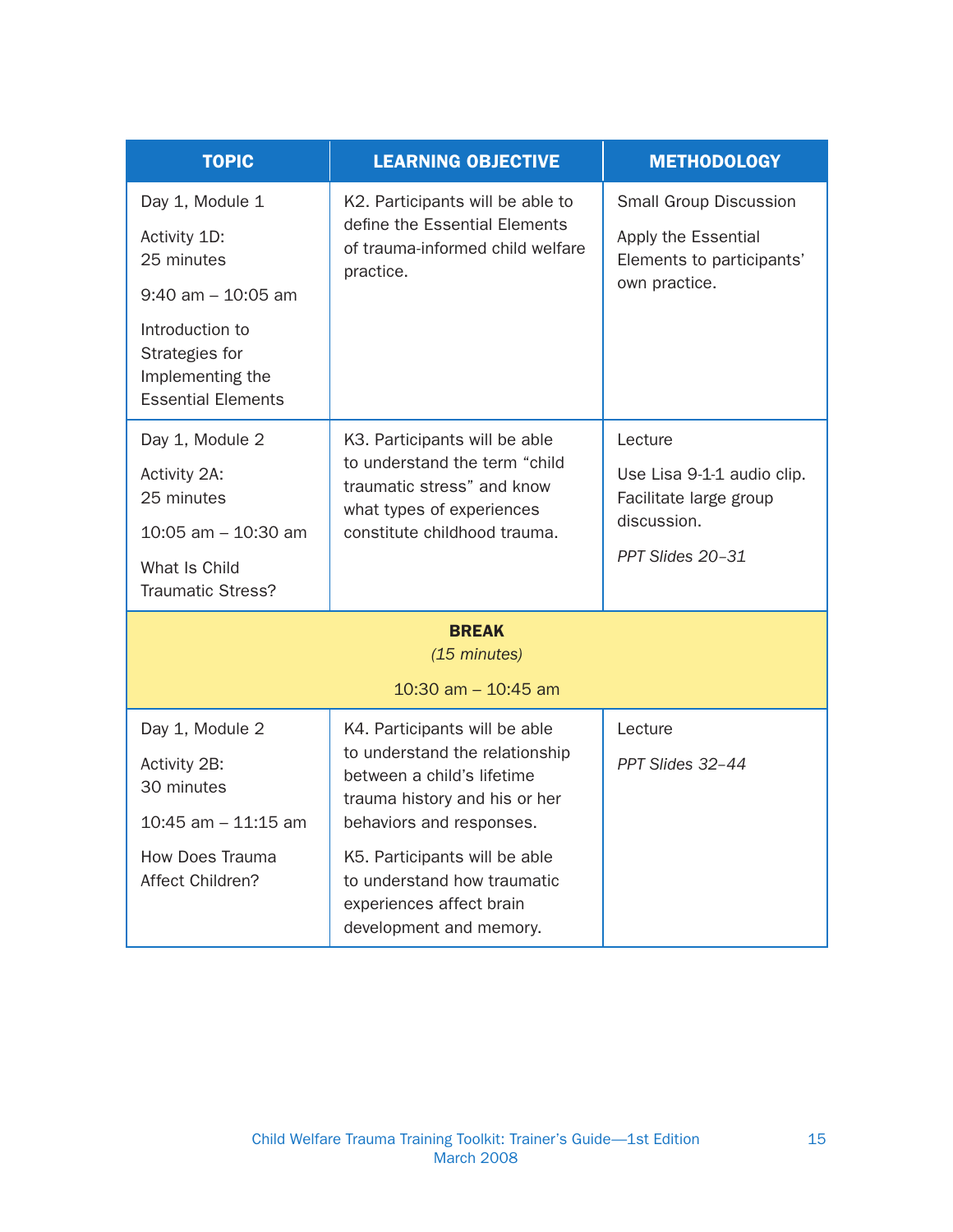| <b>TOPIC</b>                                        | <b>LEARNING OBJECTIVE</b>                                                                                                             | <b>METHODOLOGY</b>                                                                                                                                                                                |
|-----------------------------------------------------|---------------------------------------------------------------------------------------------------------------------------------------|---------------------------------------------------------------------------------------------------------------------------------------------------------------------------------------------------|
| Day 1, Module 2                                     | K6. Participants will be able to<br>understand how cultural factors<br>influence how children may<br>identify, interpret, and respond | Lecture and Discussion                                                                                                                                                                            |
| Activity 2C:<br>20 minutes                          |                                                                                                                                       | Introduce framework of<br>Lisa Aronson Fontes as                                                                                                                                                  |
| $11:15$ am $-11:35$ am                              | to traumatic events.                                                                                                                  | example of how culture<br>can support or exacerbate                                                                                                                                               |
| What Is the Influence<br>of Culture?                |                                                                                                                                       | the experience of trauma.<br>Case sharing.                                                                                                                                                        |
|                                                     |                                                                                                                                       | PPT Slides 45-51                                                                                                                                                                                  |
| Day 1, Module 2                                     | K7. Participants will be able                                                                                                         | Lecture                                                                                                                                                                                           |
| Activity 2D:<br>25 minutes                          | to understand how traumatic<br>experiences affect development.                                                                        | PPT Slides 52-59                                                                                                                                                                                  |
| 11:35 $am - 12:00$ noon                             |                                                                                                                                       |                                                                                                                                                                                                   |
| What Is the Influence<br>of Developmental<br>Stage? |                                                                                                                                       |                                                                                                                                                                                                   |
|                                                     | <b>LUNCH</b>                                                                                                                          |                                                                                                                                                                                                   |
|                                                     | (60 minutes)                                                                                                                          |                                                                                                                                                                                                   |
|                                                     | 12:00 noon - 1:00 pm                                                                                                                  |                                                                                                                                                                                                   |
| Day 1, Module 2                                     | S1. Participants will be able to                                                                                                      | Case Vignette-Tommy                                                                                                                                                                               |
| Activity 2E:<br>45 minutes                          | recognize, identify, and assess<br>symptoms of traumatic stress<br>within a developmental and<br>cultural context.                    | Identify history of<br>traumatic events, areas                                                                                                                                                    |
| 1:00 pm $-$ 1:45 pm                                 |                                                                                                                                       | of strength and resilience,<br>current behaviors and                                                                                                                                              |
| Case Vignette                                       |                                                                                                                                       | domains in which he is<br>having difficulty, potential<br>areas for assessment,<br>case management and<br>planning, short-term and<br>long-term outcomes, child<br>welfare worker (CWW)<br>roles. |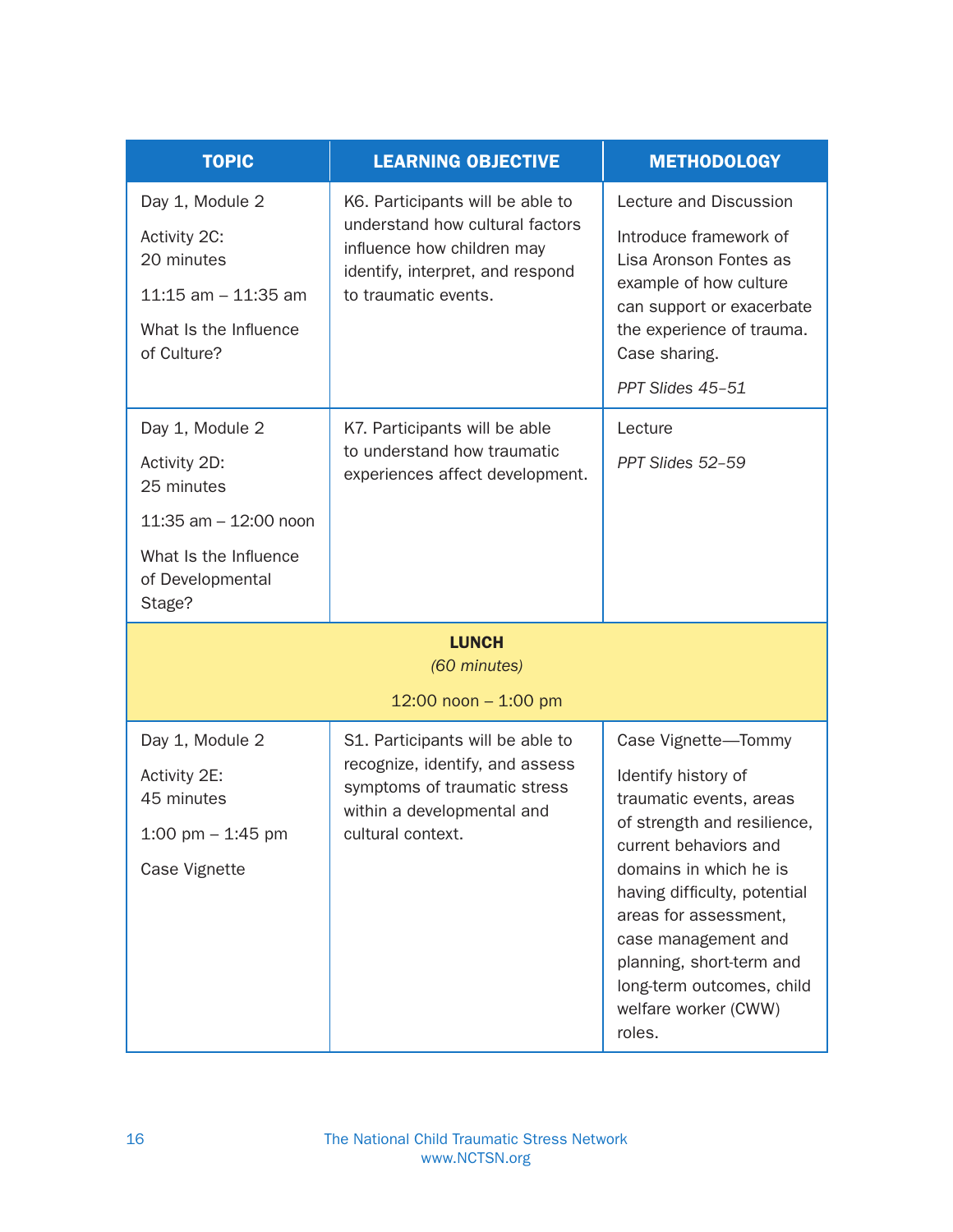| <b>TOPIC</b>                                                                                                                                                         | <b>LEARNING OBJECTIVE</b>                                                                                                                                                                                                                                                                                                                                                                     | <b>METHODOLOGY</b>                                                                                                                                        |
|----------------------------------------------------------------------------------------------------------------------------------------------------------------------|-----------------------------------------------------------------------------------------------------------------------------------------------------------------------------------------------------------------------------------------------------------------------------------------------------------------------------------------------------------------------------------------------|-----------------------------------------------------------------------------------------------------------------------------------------------------------|
| Day 1, Module 2<br>Activity 2F:<br>10 minutes<br>1:45 pm $-$ 1:55 pm<br><b>What Child Welfare</b><br>Workers Can Do                                                  | K8. Participants will be able<br>to recognize how traumatic<br>stress is exacerbated by<br>ongoing stressors in a child's<br>environment and within the child<br>welfare system.<br>V1. Participants will be able<br>to appreciate how the impact<br>of traumatic stress can be<br>prevented and/or mitigated by<br>trauma-informed responses<br>of CWWs and child welfare<br>systems (CWSs). | Lecture and Discussion<br>What CWWs can do to<br>support traumatized<br>children in the CWS.<br>PPT Slides 60-62                                          |
| <b>BREAK</b><br>(15 minutes)<br>1:55 pm $- 2:10$ pm                                                                                                                  |                                                                                                                                                                                                                                                                                                                                                                                               |                                                                                                                                                           |
| Day 1, Module 3<br>Activity 3A:<br>20 minutes<br>$2:10 \text{ pm} - 2:30 \text{ pm}$<br><b>Essential Element 1:</b><br>Maximize the Child's<br>Sense of Safety       | K1. Participants will be able<br>to recognize the importance of<br>trauma-informed practices in<br>achieving safety, permanency,<br>and well-being.                                                                                                                                                                                                                                           | Lecture and Small Group<br><b>Discussion</b><br>Distinguish between<br>physical and psychological<br>safety, and what CWWs<br>can do.<br>PPT Slides 63-66 |
| Day 1, Module 3<br>Activity 3B:<br>20 minutes<br>2:30 pm $-$ 2:50 pm<br><b>Essential Element</b><br>2: Assist Children<br>in Reducing<br><b>Overwhelming Emotion</b> | K8. Participants will be able<br>to recognize how traumatic<br>stress is exacerbated by<br>ongoing stressors in a child's<br>environment and within the child<br>welfare system.                                                                                                                                                                                                              | Lecture and Large Group<br>Discussion<br>Simulate children's<br>emotions using seltzer<br>bottles, and what CWWs<br>can do.<br>PPT Slides 67-74           |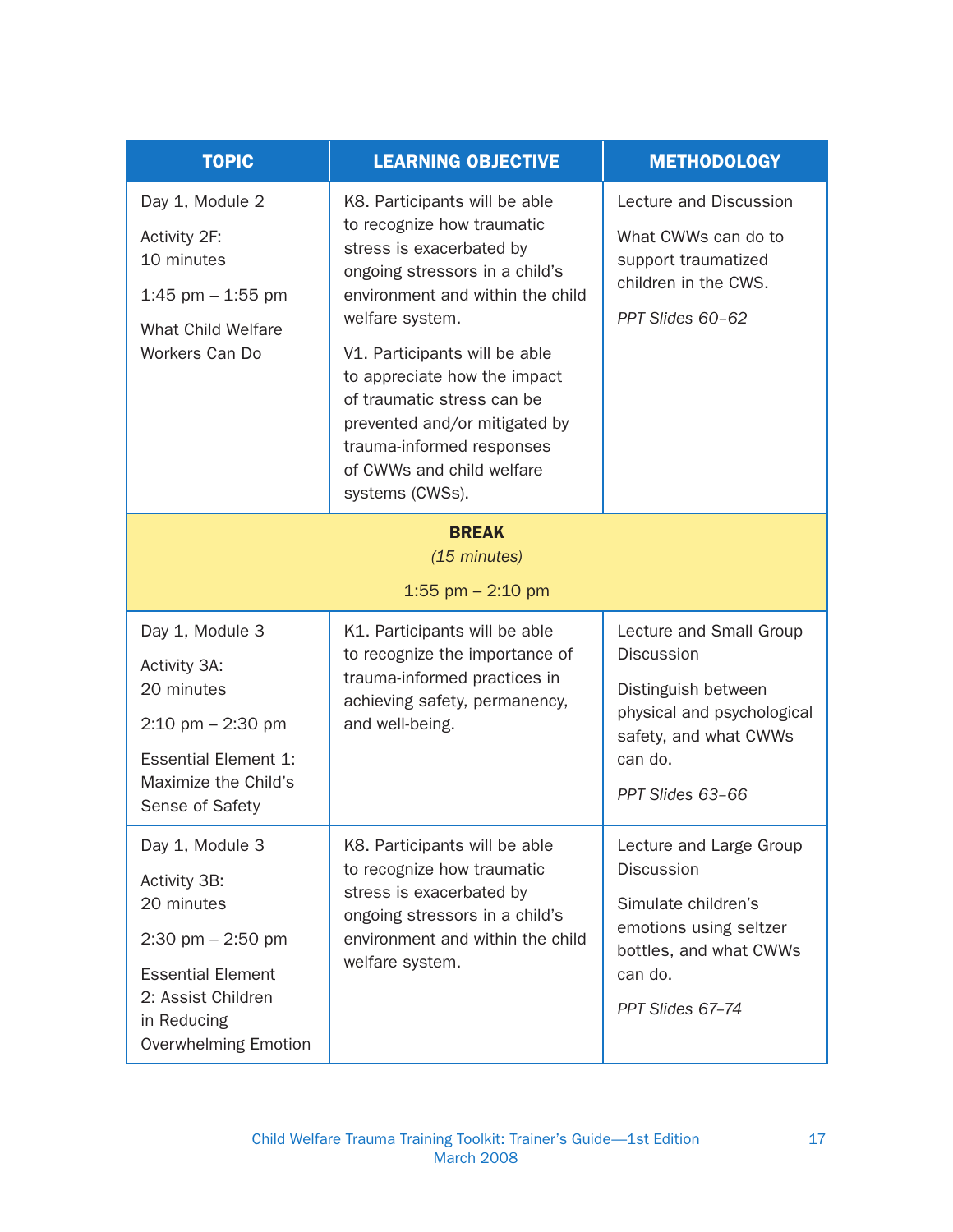| <b>TOPIC</b>                                                                                                                                                                                                  | <b>LEARNING OBJECTIVE</b>                                                                                                                                                                                                                                                                                                                     | <b>METHODOLOGY</b>                                                                                                                                            |
|---------------------------------------------------------------------------------------------------------------------------------------------------------------------------------------------------------------|-----------------------------------------------------------------------------------------------------------------------------------------------------------------------------------------------------------------------------------------------------------------------------------------------------------------------------------------------|---------------------------------------------------------------------------------------------------------------------------------------------------------------|
| Day 1, Module 3<br>Activity 3C:<br>10 minutes<br>$2:50$ pm $-3:00$ pm<br><b>Essential Element 3:</b><br><b>Help Children Make</b><br>New Meaning of Their<br>Trauma History and<br><b>Current Experiences</b> | K4. Participants will be able<br>to understand the relationship<br>between a child's lifetime<br>trauma history and his or her<br>behaviors and responses.                                                                                                                                                                                    | Lecture<br><b>Essential Element 3:</b><br>Help Children Make New<br>Meaning of Their Trauma<br><b>History and Current</b><br>Experiences.<br>PPT Slides 75-77 |
| Day 1, Module 3<br>Activity 3D:<br>40 minutes<br>$3:00 \text{ pm} - 3:40 \text{ pm}$<br>Case Vignette                                                                                                         | S2. Participants will be able<br>to identify potential strategies<br>to support children who have<br>experienced traumatic events.<br>These strategies consist of<br>standard child welfare practice<br>tools, additional resources<br>available through referral or<br>consultation, and immediate and<br>practical intervention assistance. | Case Vignette-Andrew                                                                                                                                          |
| Day 1, Module 3<br>Activity 3E:<br>30 minutes<br>3:40 pm $-$ 4:10 pm<br>Summary of Essential<br>Elements 1, 2, and 3                                                                                          | S3. Participants will be able<br>to identify strategies for<br>implementing the Essential<br>Elements in their ongoing<br>practice.                                                                                                                                                                                                           | <b>Evaluation Activity</b><br>Participants identify and<br>record strategies to help<br>them implement the<br><b>Essential Elements.</b>                      |
| Day 1, Module 3<br>Activity 3F:<br>5 minutes<br>4:10 pm $-$ 4:15 pm<br>Summary of Day 1 and<br>Day 1 Training Evaluation                                                                                      |                                                                                                                                                                                                                                                                                                                                               | Summarize Day 1<br>Allow opportunities for<br>lingering questions.                                                                                            |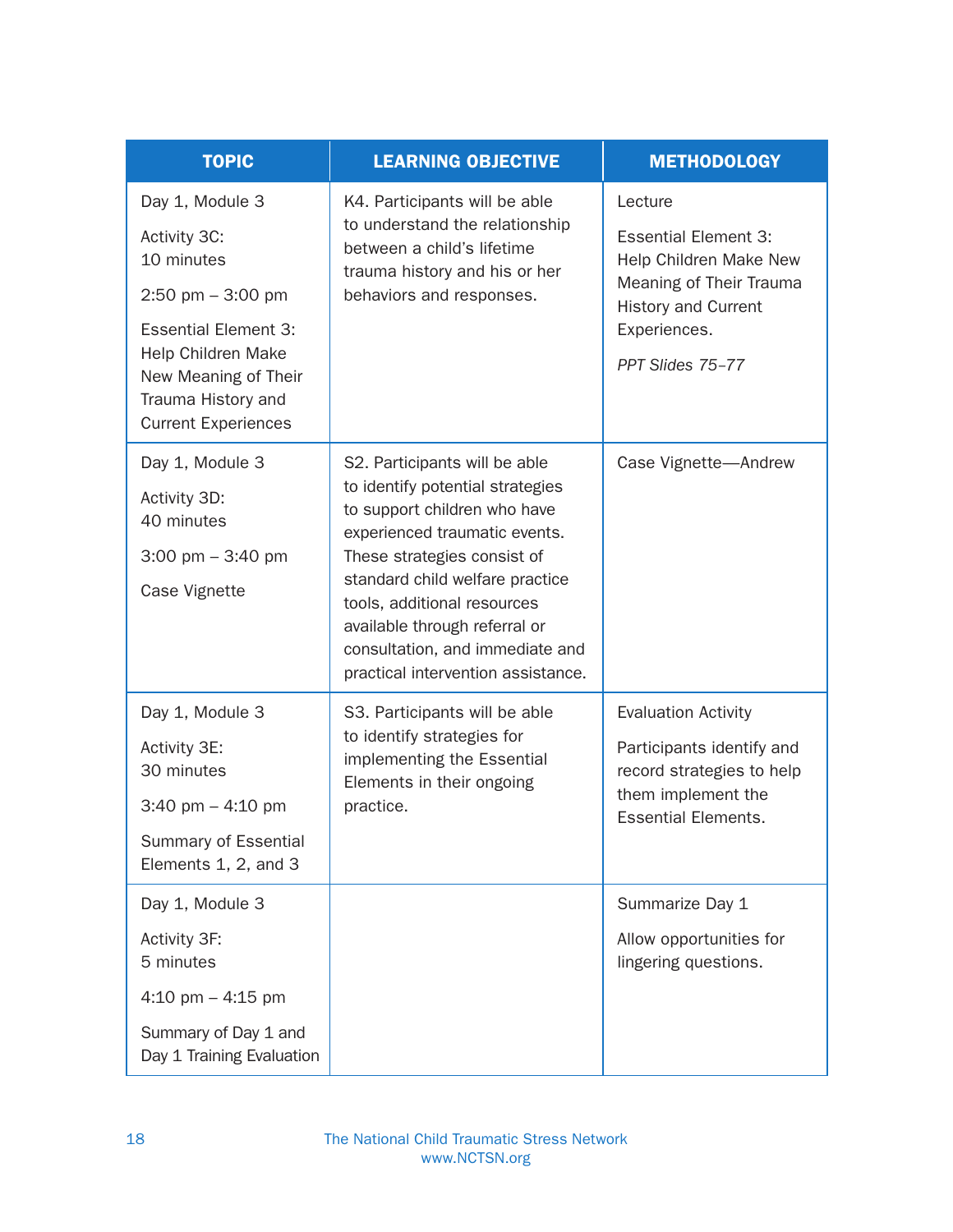## Lesson Plan Day 2

| <b>TOPIC</b>                                                                                                                                                                                                                                                                                                                                                         | <b>LEARNING OBJECTIVE</b>                                                                                                     | <b>METHODOLOGY</b>                                                                                                                                                                                                                                                                                                                |
|----------------------------------------------------------------------------------------------------------------------------------------------------------------------------------------------------------------------------------------------------------------------------------------------------------------------------------------------------------------------|-------------------------------------------------------------------------------------------------------------------------------|-----------------------------------------------------------------------------------------------------------------------------------------------------------------------------------------------------------------------------------------------------------------------------------------------------------------------------------|
| Day 2, Module 4<br>Activity 4A:<br>15 minutes<br>$9:00$ am $-9:15$ am<br>Welcome Back,<br>Leftover Questions,<br>and Energizer                                                                                                                                                                                                                                       | K2. Participants will be able to<br>be able to define the Essential<br>Elements of trauma-informed<br>child welfare practice. | Trainer elicits leftover<br>questions. As Energizer,<br>participants write down<br>as many things as they<br>can remember from the<br>day before.                                                                                                                                                                                 |
| Day 2, Module 4                                                                                                                                                                                                                                                                                                                                                      | V2. Participants will be able<br>to value the development                                                                     | Lecture                                                                                                                                                                                                                                                                                                                           |
| Activity 4B:<br>10 minutes                                                                                                                                                                                                                                                                                                                                           | of and need for trauma-<br>informed professionals and                                                                         | <b>Brief review of Essential</b><br>Elements 4, 5, and 6:                                                                                                                                                                                                                                                                         |
| $9:15$ am $-9:25$ am                                                                                                                                                                                                                                                                                                                                                 | multidisciplinary teams.                                                                                                      | Address the Impact of<br>Trauma and Subsequent                                                                                                                                                                                                                                                                                    |
| Essential Elements 4,<br>5, and 6: Address the<br>Impact of Trauma and<br><b>Subsequent Changes</b><br>in the Child's Behavior,<br>Development, and<br>Relationships;<br><b>Coordinate Services</b><br>with Other Agencies;<br>Utilize Comprehensive<br>Assessment of<br>the Child's Trauma<br><b>Experience and Its</b><br>Impact on the Child's<br>Development and |                                                                                                                               | Changes in the Child's<br>Behavior, Development,<br>and Relationships;<br><b>Coordinate Services</b><br>with Other Agencies;<br>Utilize Comprehensive<br>Assessment of<br>the Child's Trauma<br><b>Experience and Its</b><br>Impact on the Child's<br>Development and<br><b>Behavior to Guide</b><br>Services<br>PPT Slides 78-82 |
| <b>Behavior to Guide</b><br><b>Services</b>                                                                                                                                                                                                                                                                                                                          |                                                                                                                               |                                                                                                                                                                                                                                                                                                                                   |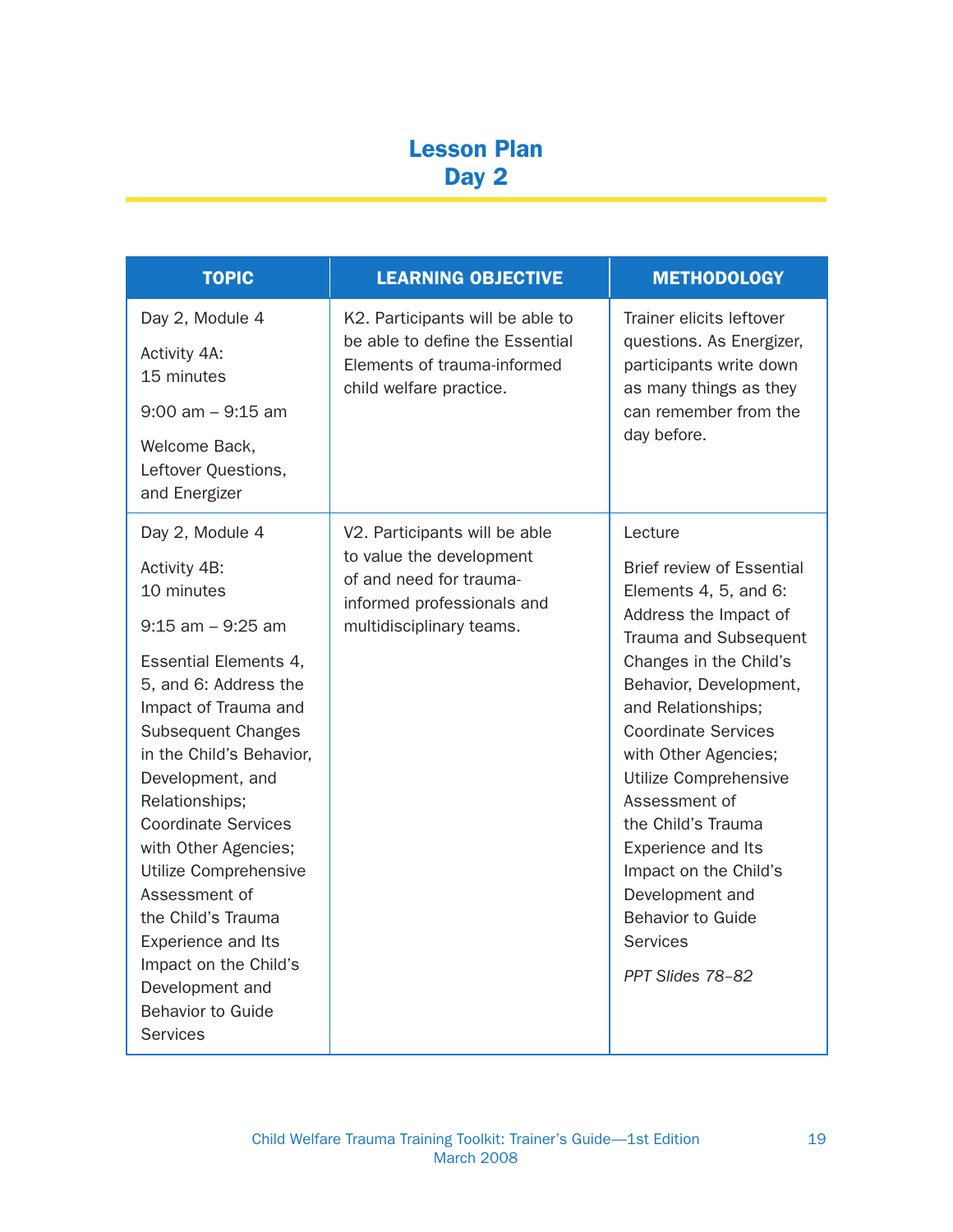| <b>TOPIC</b>                                                             | <b>LEARNING OBJECTIVE</b>                                                                                                                                                                     | <b>METHODOLOGY</b>                                         |
|--------------------------------------------------------------------------|-----------------------------------------------------------------------------------------------------------------------------------------------------------------------------------------------|------------------------------------------------------------|
| Day 2, Module 4                                                          | V3. Participants will be able to<br>value the importance of referring<br>children with a trauma history for<br>a thorough trauma assessment<br>and trauma-specific mental<br>health services. | Lecture                                                    |
| Activity 4C:<br>10 minutes                                               |                                                                                                                                                                                               | Trauma Assessment is<br>defined.                           |
| $9:25$ am $-9:35$ am                                                     |                                                                                                                                                                                               | PPT Slides 83-85                                           |
| What Is Trauma<br>Assessment?                                            |                                                                                                                                                                                               |                                                            |
| Day 2, Module 4                                                          | K9. Participants will be able to                                                                                                                                                              | Lecture                                                    |
| Activity 4D:<br>15 minutes                                               | distinguish between general<br>mental health practitioners and<br>those who specialize in treating<br>trauma.                                                                                 | Trainer defines and<br>distinguishes between               |
| $9:35$ am $-9:50$ am                                                     |                                                                                                                                                                                               | general therapists<br>and trauma-informed                  |
| <b>What Does Trauma-</b><br><b>Informed Assessment</b>                   | K10. Participants will be able<br>to be able to describe the core                                                                                                                             | therapists and evidence-<br>based treatments.              |
| and Treatment Look                                                       | components of evidence-based                                                                                                                                                                  | Discuss worker role                                        |
| Like?                                                                    | treatment, including Trauma-<br><b>Focused Cognitive Behavioral</b><br>Therapy.                                                                                                               | in obtaining such<br>treatment for children in<br>the CWS. |
|                                                                          |                                                                                                                                                                                               | PPT Slides 86-96                                           |
| Day 2, Module 4                                                          | V2. Participants will value the                                                                                                                                                               | Bingo Game and                                             |
| Activity 4E:<br>10 minutes                                               | development of and need for<br>trauma-informed professionals<br>and multidisciplinary teams.                                                                                                  | <b>Discussion</b><br>Participants play                     |
| $9:50$ am $-10:00$ am                                                    |                                                                                                                                                                                               | "Trauma-Informed                                           |
| Trauma-Informed                                                          |                                                                                                                                                                                               | Bingo" to review content<br>and learn about local          |
| <b>Bingo and Discussion</b><br>of Local Resources<br>(Optional Activity) |                                                                                                                                                                                               | resources from fellow<br>participants.                     |
|                                                                          |                                                                                                                                                                                               |                                                            |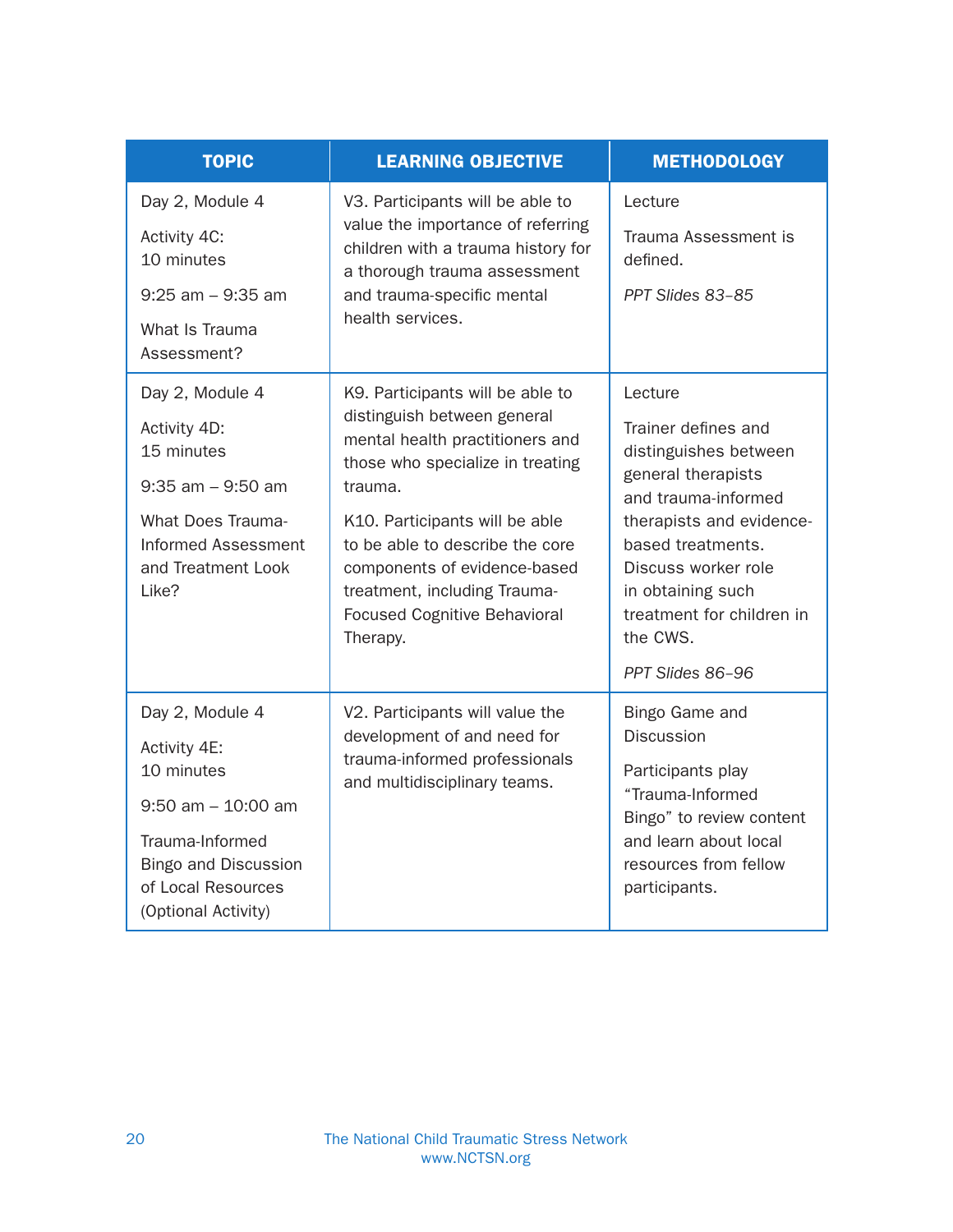| <b>TOPIC</b>                                                                                                                  | <b>LEARNING OBJECTIVE</b>                                                                                                                                                                                                                                                                                                                            | <b>METHODOLOGY</b>                                                                                                                           |
|-------------------------------------------------------------------------------------------------------------------------------|------------------------------------------------------------------------------------------------------------------------------------------------------------------------------------------------------------------------------------------------------------------------------------------------------------------------------------------------------|----------------------------------------------------------------------------------------------------------------------------------------------|
| Day 2, Module 4<br>Activity 4F:<br>15 minutes<br>10:00 am $-$ 10:15 am<br>Child Welfare Trauma<br><b>Referral Tool</b>        | K4. Participants will be able<br>to understand the relationship<br>between a child's lifetime trauma<br>history and his or her behaviors<br>and responses.<br>K9. Participants will be able to<br>distinguish between general<br>mental health practitioners and<br>those who specialize in treating<br>trauma to facilitate effective<br>referrals. | Lecture<br>Introduce Child Welfare<br>Trauma Referral Tool using<br>PPT slides and handout<br>samples of the tool.<br>PPT Slides 97-98       |
| <b>BREAK</b><br>(15 minutes)<br>10:15 am $-$ 10:30 am                                                                         |                                                                                                                                                                                                                                                                                                                                                      |                                                                                                                                              |
| Day 2, Module 4<br>Activity 4G:<br>35 minutes<br>10:30 am $-$ 11:05 am<br>Case Vignette                                       | S4. Participants will be able to<br>accurately distinguish between<br>behaviors that do not require<br>current mental health treatment<br>vs. those that require referrals for<br>immediate stabilization, trauma-<br>specific interventions, and/or<br>general mental health services.                                                              | Case Vignette-Joshua                                                                                                                         |
| Day 2, Module 4<br>Activity 4H:<br>15 minutes<br>11:05 am $-$ 11:20 am<br><b>Summary of Essential</b><br>Elements 4, 5, and 6 | S3. Participants will be able<br>to identify strategies for<br>implementing the Essential<br>Elements in their ongoing<br>practice.                                                                                                                                                                                                                  | <b>Evaluation Activity</b><br>Participants identify<br>and record strategies<br>to help them implement<br>Essential Elements 4, 5,<br>and 6. |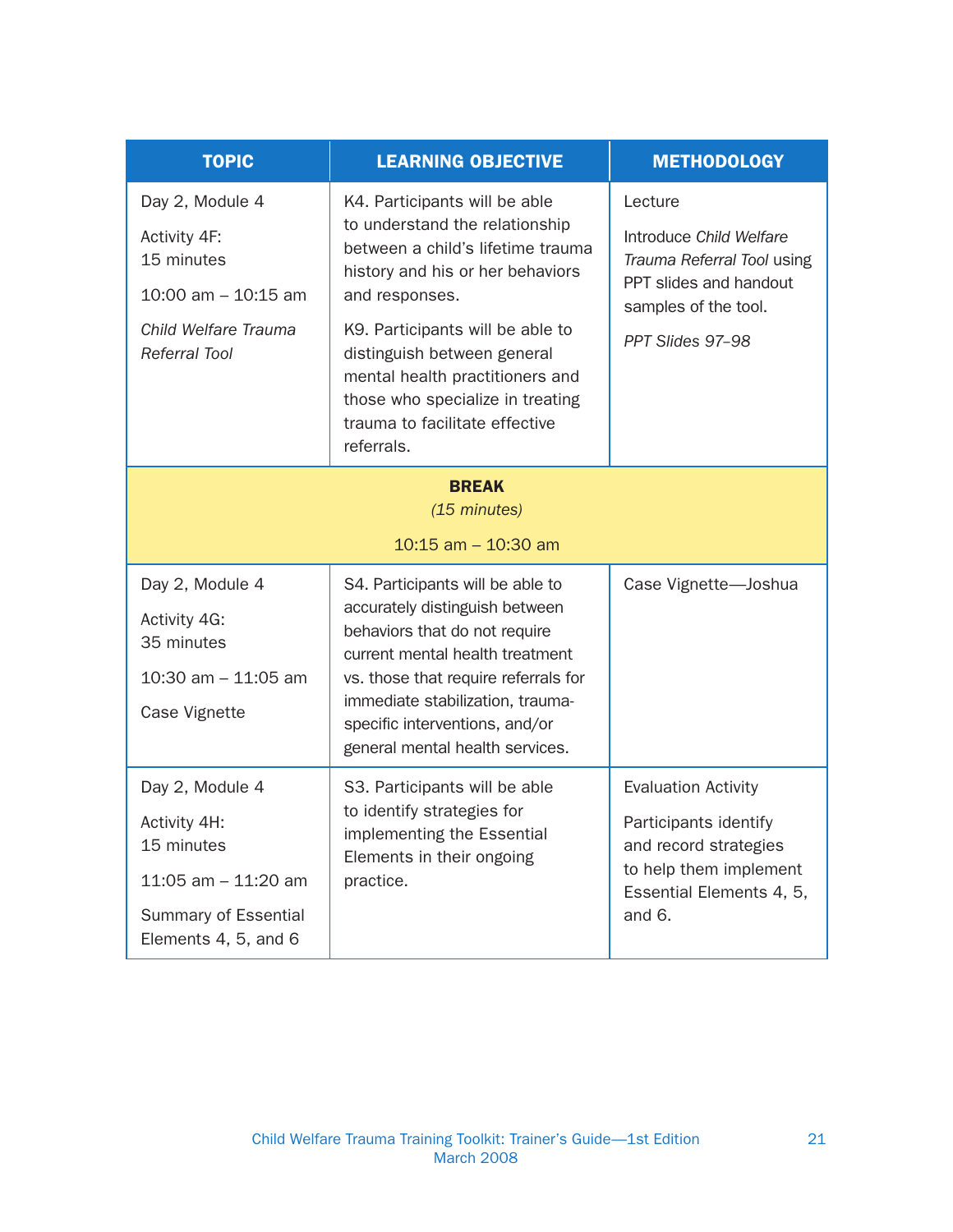| <b>TOPIC</b>                                                                                                                                                                                    | <b>LEARNING OBJECTIVE</b>                                                                                                                                                                                                                  | <b>METHODOLOGY</b>                                                                                                                                                                           |
|-------------------------------------------------------------------------------------------------------------------------------------------------------------------------------------------------|--------------------------------------------------------------------------------------------------------------------------------------------------------------------------------------------------------------------------------------------|----------------------------------------------------------------------------------------------------------------------------------------------------------------------------------------------|
| Day 2, Module 5<br>Activity 5A:<br>5 minutes<br>11:20 am $-$ 11:25 am<br><b>Essential Element 7:</b><br>Support and Promote<br>Positive and Stable<br>Relationships in the<br>Life of the Child | V4. Participants will be able<br>to appreciate the need for<br>improved services and supports<br>to traumatized children in the<br>CWS and to their biological and<br>resource families.                                                   | Lecture<br>Why supporting and<br>promoting positive and<br>stable relationships in<br>the life of the child is<br>essential.<br>PPT Slides 99-101                                            |
| Day 2, Module 5<br>Activity 5B:<br>5 minutes<br>11:25 am $-$ 11:30 am<br><b>Essential Element 8:</b><br>Provide Support and<br>Guidance to the Child's<br>Family and Caregivers                 | V5. Participants will be able<br>to appreciate the challenging<br>role that resource parents (i.e.,<br>foster parents, relatives, legal<br>guardians, and adoptive parents)<br>face in caring for children who<br>have experienced trauma. | Lecture<br>Why providing support<br>and guidance to the<br>child's family and<br>caregivers is essential.<br>PPT Slide 102                                                                   |
| Day 2, Module 5<br>Activity 5C:<br>30 minutes<br>11:30 am $-$ 12:00 noon<br>Discussion or Video<br>Exercise (Optional<br>Activity)                                                              | K11. Participants will be able<br>to identify coping responses,<br>strengths, and protective factors<br>that promote positive adjustment<br>among traumatized children.                                                                    | Videotape, Handout, and<br><b>Discussion</b><br>Participants view Digital<br>Stories or Multiple<br>Transitions and discuss<br>what CWWs can do<br>to support Essential<br>Elements 7 and 8. |
| <b>LUNCH</b><br>(60 minutes)<br>12:00 noon $- 1:00$ pm                                                                                                                                          |                                                                                                                                                                                                                                            |                                                                                                                                                                                              |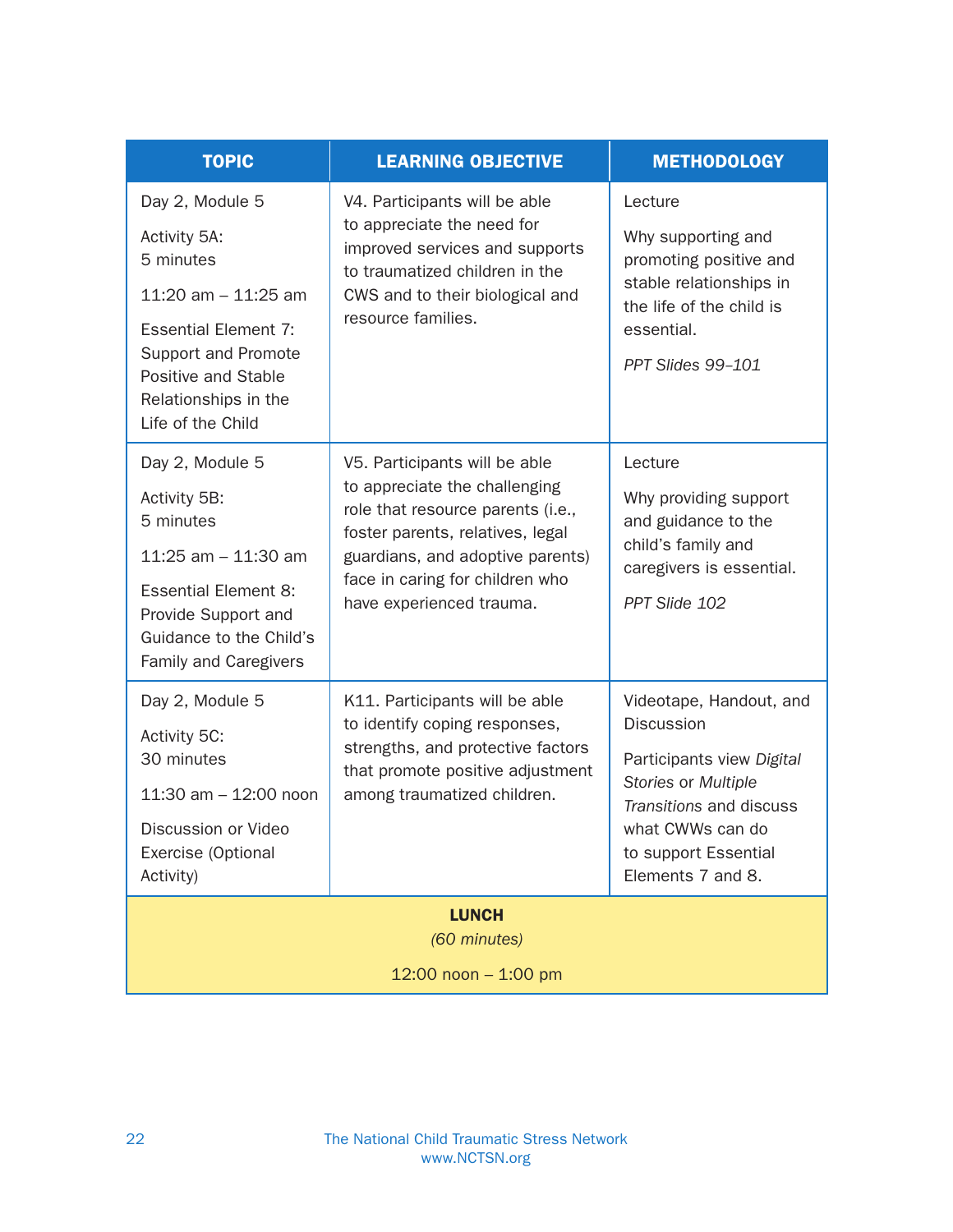| <b>TOPIC</b>                                                                                                                                      | <b>LEARNING OBJECTIVE</b>                                                                                                                                                                                                                                             | <b>METHODOLOGY</b>                                                                                                                                                 |
|---------------------------------------------------------------------------------------------------------------------------------------------------|-----------------------------------------------------------------------------------------------------------------------------------------------------------------------------------------------------------------------------------------------------------------------|--------------------------------------------------------------------------------------------------------------------------------------------------------------------|
| Day 2, Module 5<br>Activity 5D:<br>35 minutes<br>1:00 pm $-$ 1:35 pm<br>Case Vignette                                                             | S5. Participants will be able to<br>identify strategies to support<br>and promote positive and stable<br>relationships in the life of a child.<br>S6. Participants will be able to<br>identify strategies to support<br>and guide a child's family and<br>caregivers. | Case Vignette-Chris<br>Participants use the<br>case vignette to identify<br>strategies to maximize<br>stability and support the<br>caregivers in Chris's life.     |
| Day 2, Module 5<br>Activity 5E:<br>15 minutes<br>1:35 pm $-$ 1:50 pm<br>Summary of Essential<br>Elements 7 and 8                                  | S3. Participants will be able<br>to identify strategies for<br>implementing the Essential<br>Elements in their ongoing<br>practice.                                                                                                                                   | <b>Evaluation Activity</b><br>Participants identify<br>and record strategies<br>to help them implement<br><b>Essential Elements 7</b><br>and 8.                    |
| Day 2, Module 6<br>Activity 6A:<br>10 minutes<br>1:50 pm $-$ 2:00 pm<br><b>Essential Element 9:</b><br>Manage Professional<br>and Personal Stress | K12. Participants will be able<br>to understand the impact of<br>secondary traumatic stress on<br>CWWs.                                                                                                                                                               | Lecture<br>Secondary traumatic<br>stress (STS) is defined.<br>PPT Slides 103-106                                                                                   |
| Day 2, Module 6<br>Activity 6B:<br>15 minutes<br>$2:00 \text{ pm} - 2:15 \text{ pm}$<br>Case Vignette                                             | K12. Participants will be able<br>to understand the impact of<br>secondary traumatic stress on<br>CWWs.                                                                                                                                                               | Case Vignette-Mary<br>Trainer reads a vignette<br>to the group to identify<br>symptoms of STS as<br>well as prevention and<br>self-care strategies for<br>workers. |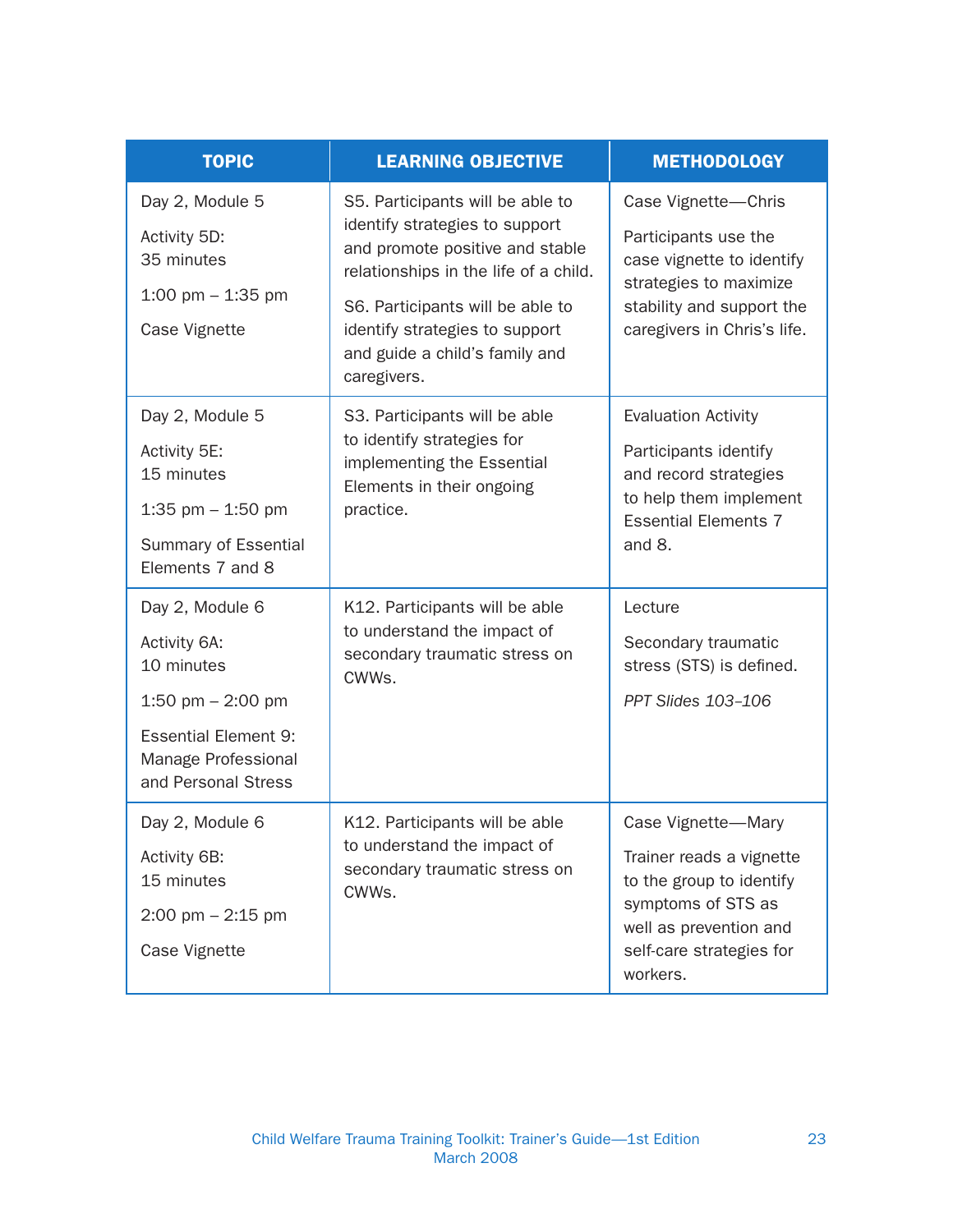| <b>TOPIC</b>                                                                                                                                        | <b>LEARNING OBJECTIVE</b>                                                                                                                                                                                                                                                                                                                     | <b>METHODOLOGY</b>                                                                                                                                                                             |
|-----------------------------------------------------------------------------------------------------------------------------------------------------|-----------------------------------------------------------------------------------------------------------------------------------------------------------------------------------------------------------------------------------------------------------------------------------------------------------------------------------------------|------------------------------------------------------------------------------------------------------------------------------------------------------------------------------------------------|
| Day 2, Module 6<br>Activity 6C:<br>15 minutes<br>$2:15$ pm $-2:30$ pm<br>What Can Help Prevent<br>or Mitigate Secondary<br><b>Traumatic Stress?</b> | K13. Participants will be able to<br>identify techniques for self-care.                                                                                                                                                                                                                                                                       | Large Group Discussion<br>Participants brainstorm<br>ideas to prevent or<br>mitigate STS and to<br>practice self-care.<br>PPT Slide 107                                                        |
|                                                                                                                                                     | <b>BREAK</b><br>(15 minutes)                                                                                                                                                                                                                                                                                                                  |                                                                                                                                                                                                |
|                                                                                                                                                     | $2:30$ pm $- 2:45$ pm                                                                                                                                                                                                                                                                                                                         |                                                                                                                                                                                                |
| Day 2, Module 6<br>Activity 6D:<br>10 minutes<br>$2:45$ pm $- 2:55$ pm<br><b>Relaxation Exercises</b><br>Day 2, Module 6                            | S7. Participants will be able to<br>practice techniques for self-care.<br>S3. Participants will be able                                                                                                                                                                                                                                       | <b>Relaxation Exercises</b><br>Trainer leads a relaxation<br>exercise, or may<br>substitute one suggested<br>by a participant. Or a<br>participant may lead one.<br><b>Evaluation Activity</b> |
| Activity 6E:<br>15 minutes<br>$2:55$ pm $-3:10$ pm<br><b>Summary of Essential</b><br>Element 9                                                      | to identify strategies for<br>implementing the Essential<br>Elements in their ongoing<br>practice.                                                                                                                                                                                                                                            | Participants identify<br>and record strategies<br>to help them implement<br><b>Essential Element 9.</b>                                                                                        |
| Day 2, Module 7<br>Activity 7A:<br>15 minutes<br>$3:10 \text{ pm} - 3:25 \text{ pm}$<br><b>Strategizing Activity</b>                                | S2. Participants will be able<br>to identify potential strategies<br>to support children who have<br>experienced traumatic events.<br>These strategies consist of<br>standard child welfare practice<br>tools, additional resources<br>available through referral or<br>consultation, and immediate and<br>practical intervention assistance. | <b>Small Group Activity</b><br>Participants apply the<br><b>Essential Elements to</b><br>cases within their own<br>county.                                                                     |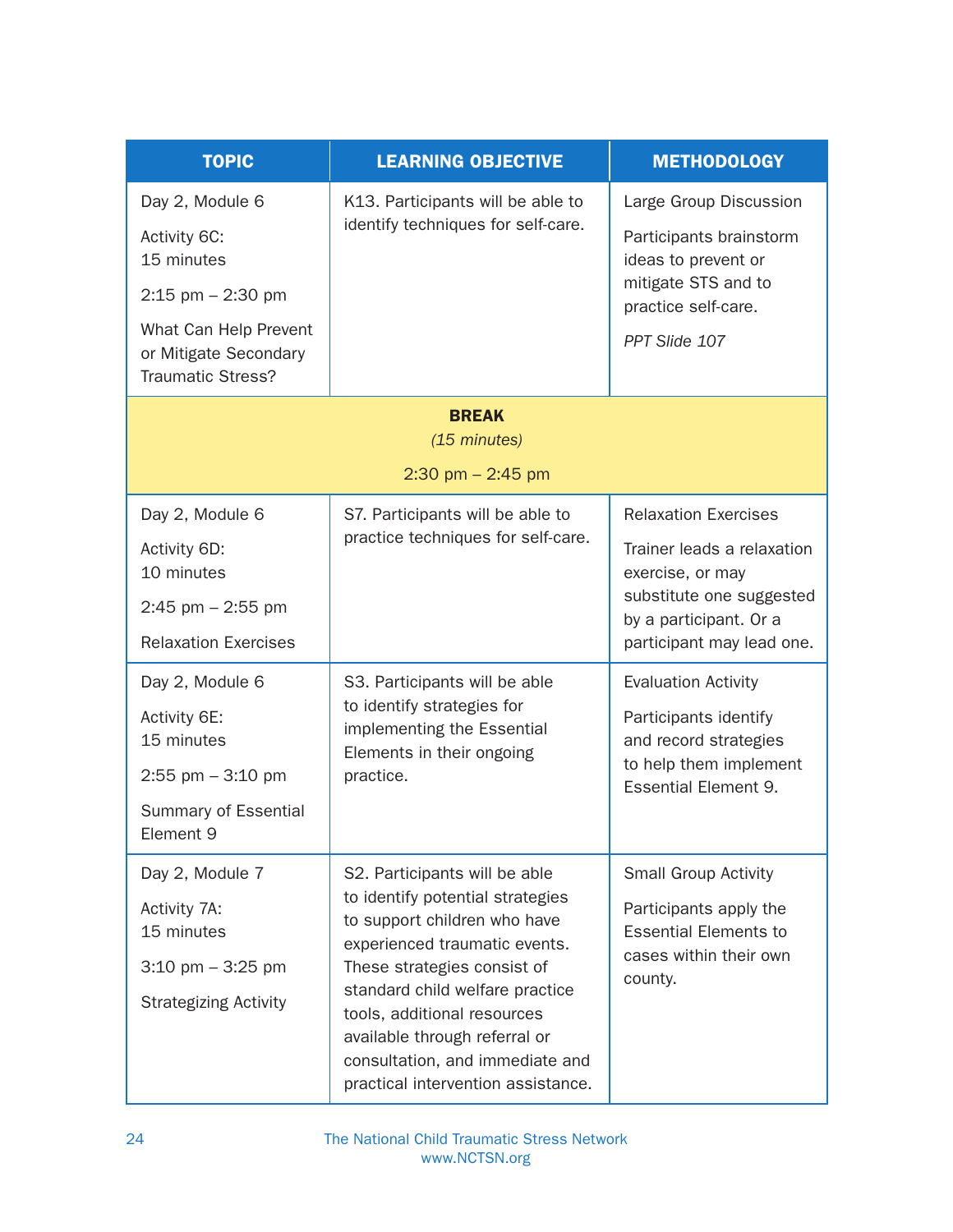| <b>TOPIC</b>                                                                                                                                                                                                      | <b>LEARNING OBJECTIVE</b>                                                                                                                                                                                                                                                                          | <b>METHODOLOGY</b>                                                                                                                       |
|-------------------------------------------------------------------------------------------------------------------------------------------------------------------------------------------------------------------|----------------------------------------------------------------------------------------------------------------------------------------------------------------------------------------------------------------------------------------------------------------------------------------------------|------------------------------------------------------------------------------------------------------------------------------------------|
| Day 2, Module 7<br>Activity 7B:<br>30 minutes<br>$3:25$ pm $-3:55$ pm<br>Summary of Essential<br>Elements 1 Through 9                                                                                             | S3. Participants will be able<br>to identify strategies for<br>implementing the Essential<br>Elements in their ongoing<br>practice.                                                                                                                                                                | <b>Evaluation Activity</b><br>Participants identify and<br>record strategies to help<br>them implement the<br><b>Essential Elements.</b> |
| Day 2, Module 7<br>Activity 7C, 7D, or 7E:<br>15 minutes<br>3:55 pm $-$ 4:10 pm<br>Art Summary Activity,<br>Koosh <sup>®</sup> Ball Summary<br>Activity, or Read<br><b>Summary Quote</b><br>(Optional Activities) | K11. Participants will be able<br>to identify coping responses,<br>strengths, and protective factors<br>that promote positive adjustment<br>among traumatized children.<br>V6. Participants will be able<br>to value their role in helping<br>traumatized children in the child<br>welfare system. | Activity<br>Trainer selects a<br>concluding activity.                                                                                    |
| Day 2, Module 7<br>Activity 7F:<br>5 minutes<br>4:10 pm $-$ 4:15 pm<br><b>Training Evaluation</b>                                                                                                                 |                                                                                                                                                                                                                                                                                                    | <b>Training Evaluation</b><br><b>PPT Slides 108-109</b>                                                                                  |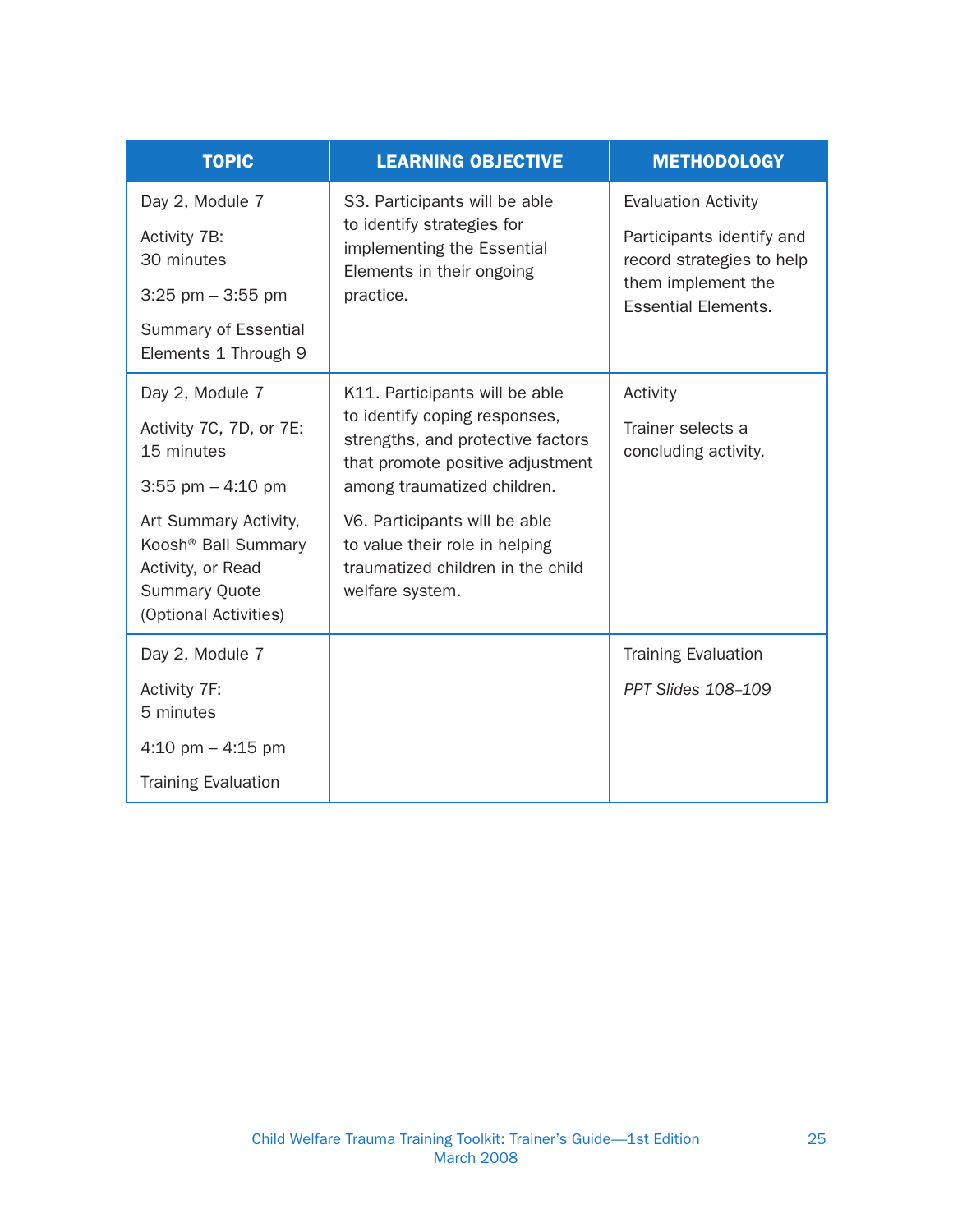## MODULE 1 Creating Trauma-Informed Child Welfare Practice: Introduction to the Essential Elements

#### Training Time: 65 minutes (1 hour 5 minutes)

## Key Learning Points

- 1. Children's exposure to traumatic events and their subsequent reactions affect child welfare workers' ability to achieve the CFSR goals of safety, permanency, and well-being. Trauma-informed child welfare practice supports efforts to reach these goals.
- 2. The Essential Elements describe a trauma-informed child welfare practice model that addresses and best responds to the needs of children who have been maltreated and traumatized. This module details each of the Essential Elements and introduces participants to the Comprehensive Guide.
- 3. The Essential Elements are consistent with "best practice" in child welfare, and some mirror well-established child welfare priorities, such as maximizing safety. Incorporating the Essential Elements into one's practice does not require more worker time, but rather, a redirection of time.
- 4. While the Essential Elements are the province of all professionals, such as mental health and education professionals, who work in and with children in the child welfare system, it is the child welfare worker who coordinates with other systems to ensure that these elements are present.
- 5. For each Essential Element, there are three types of strategies available for child welfare workers: Child Welfare Tools, Resources and Supports, and Practical Assistance.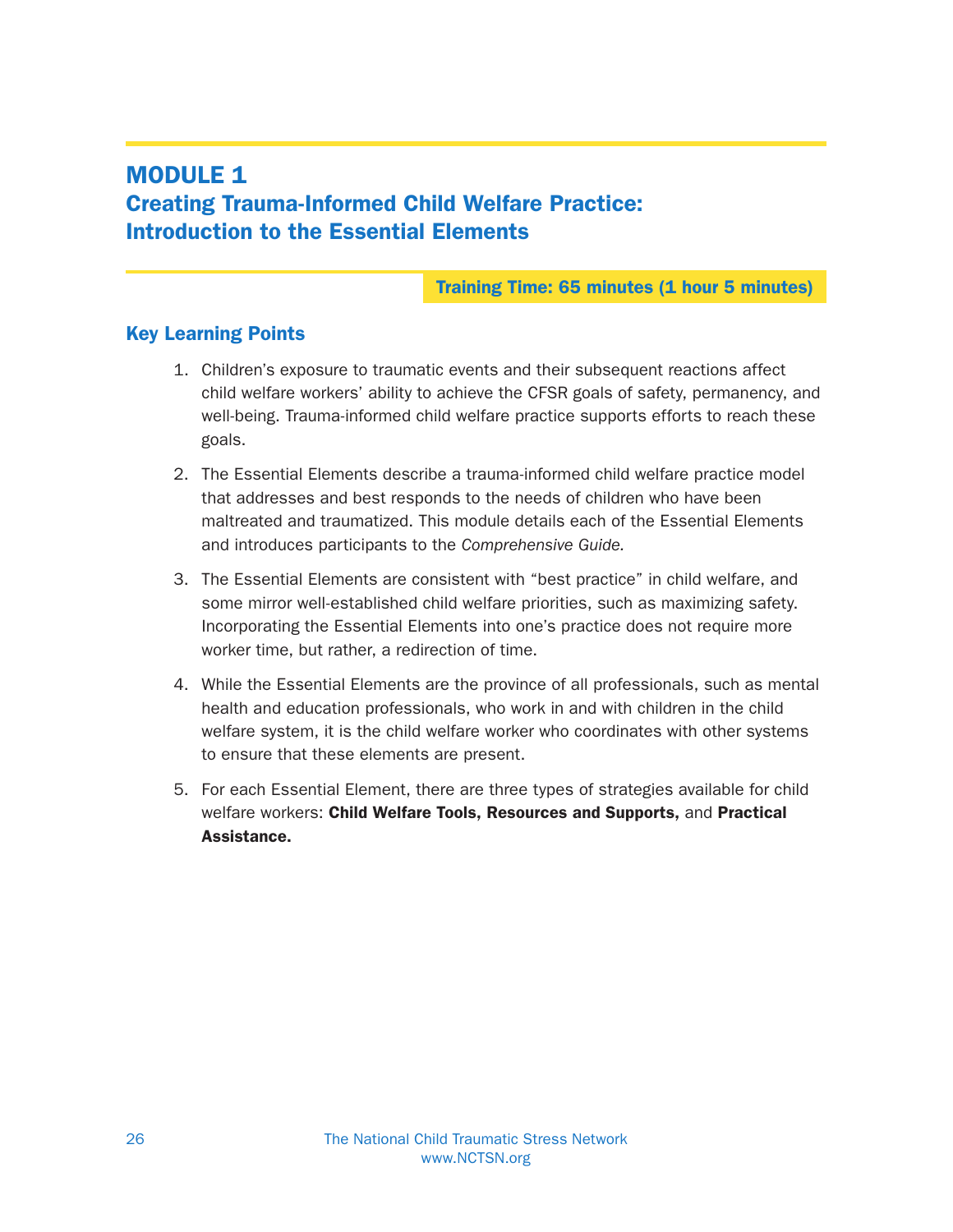## ACTIVITY 1A WELCOME, OVERVIEW, AND INTRODUCTIONS

Activity Time: 10 minutes

#### Materials Needed

- PowerPoint Slides 1–4
- Flip chart (Post-it<sup>®</sup> type preferred) and stand
- $M$ arkers

#### Trainer Activities

- $\blacksquare$  Cover the following in your brief introduction:
	- Thank participants for attending the training.
	- Introduce trainer(s), and give a synopsis of trainer background.
	- Provide logistical information, e.g., locations of bathrooms, phones, coffee and food, sign-in sheets, Continuing Education Units (CEUs), beginning and ending times, schedules of breaks, etc.
	- Briefly review PowerPoint Slides 3 and 4, which include CFSR goals and specific objectives of this training.
	- Make sure to emphasize that this training is not intended to increase the workload for child welfare workers. Rather, the training will help workers reshape what they are already doing to make services more trauma-informed.
	- Use one to two minutes to ask participants for specific questions they have related to child trauma, and note their questions on the flip chart. Let participants know when during the 12-hour training their question will be addressed. If there won't be time, do your best to provide a reference or resource where the participant can get more information. If time allows, have participants introduce themselves, and ask them to include their county, assignment, and years working in the field of child welfare.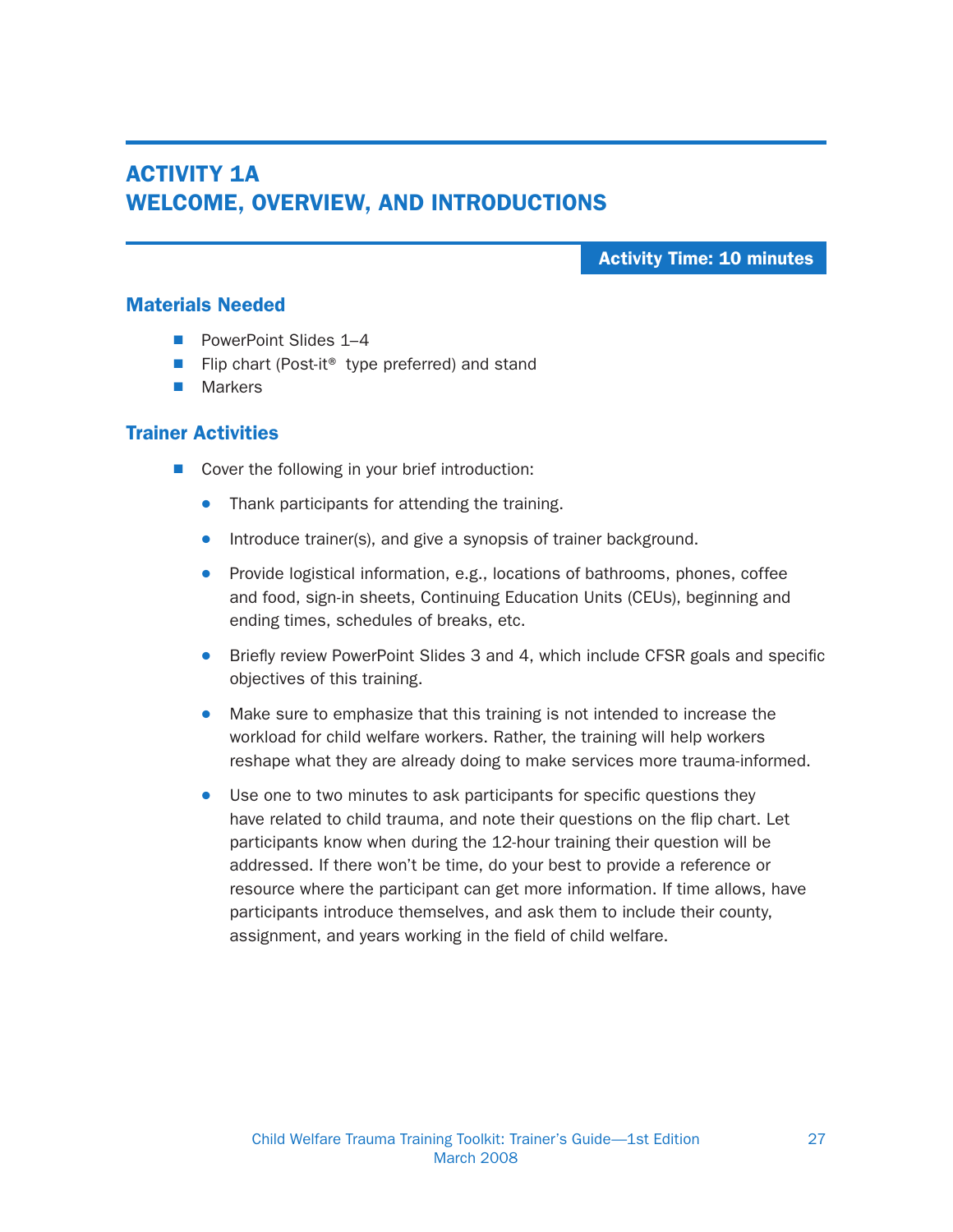TRAINER TIP: Optional Exercise: As participants introduce themselves and the number of years working in the field, the trainer can quietly tally the number of years of experience in the room, and provide the sum total to the group when introductions are complete. This device honors the wisdom and experience in the room when a training audience includes veteran workers. The trainer can then state that he/she looks forward to hearing ideas and wisdom from participants, as well as fresh ideas from newer workers. A fun twist on this exercise is to ask participants to line up around the room in order of years of experience, and have the group tally the total years of experience.

## ACTIVITY 1B SMALL GROUP DISCUSSIONS

What Impact Does Trauma Have on the Goals of Safety, Permanency, and Well-Being?

Activity Time: 15 minutes

#### Materials Needed

- Comprehensive Guide, pp. 10–11
- **N** PowerPoint Slide 4
- $\blacksquare$  Flip chart
- $\blacksquare$  Markers

#### Trainer Activities

- Leave PowerPoint Slide 4 on the screen.
- $\blacksquare$  Divide the group into three smaller groups, with five to six participants per group. (If you have a large group, you can divide into six or nine small groups, as needed.)
- $\blacksquare$  Distribute blank flip chart sheets and markers to each group. Assign each of the three groups one of the CFSR goals: SAFETY, PERMANENCY, WELL-BEING. (If there are six small groups, assign two groups to SAFETY; if there are nine groups, assign three groups to SAFETY, etc.)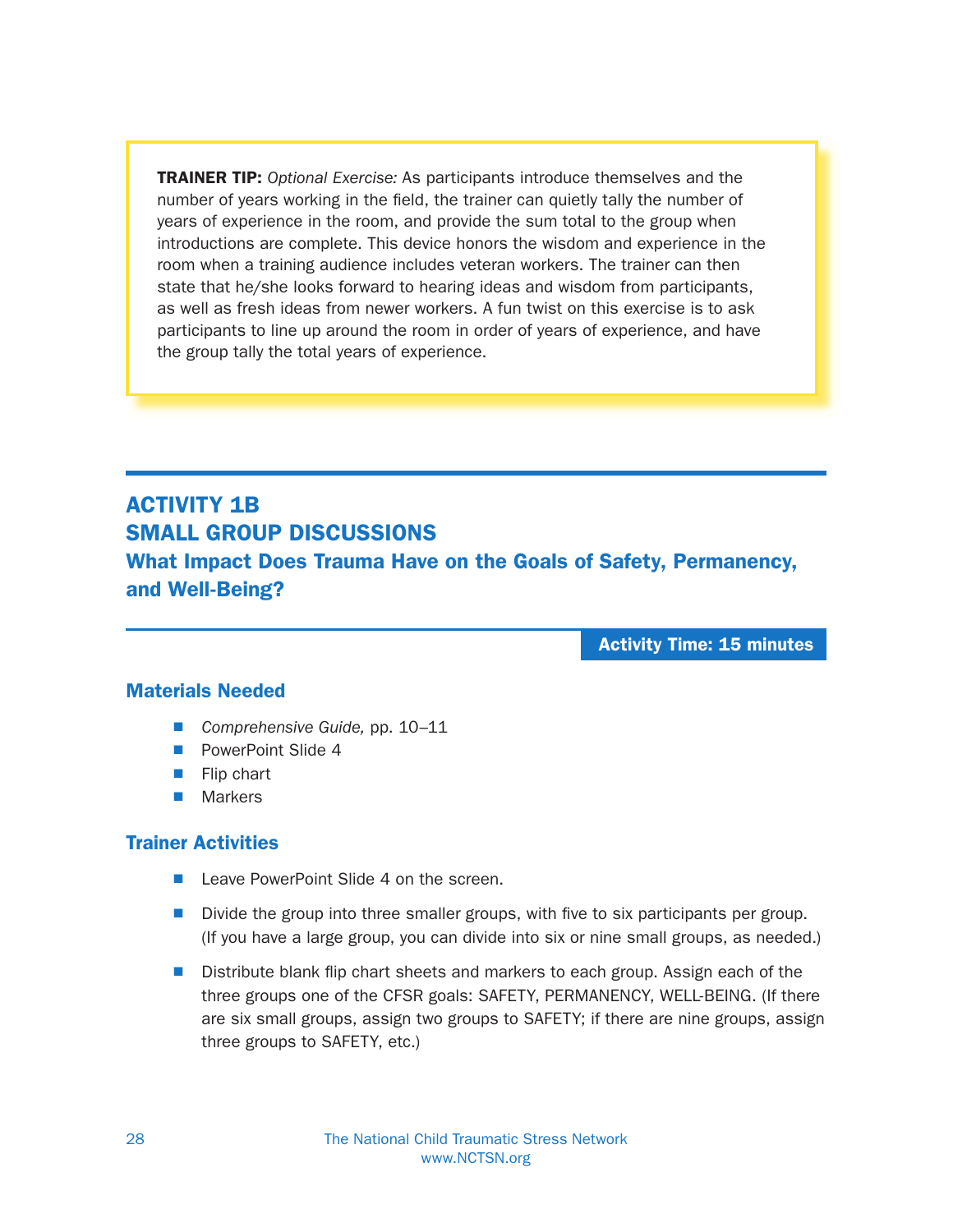- **N** Instruct each group to select a scribe and a spokesperson. Each group should brainstorm and write on the flip chart sheet their answers to the question: "From what you know about trauma, how might a child's exposure to traumatic events and his or her subsequent reactions affect child welfare workers' ability to achieve the 'goal' assigned to your group?" Provide an example for each goal, drawing from the ideas in the bullet points below. Give participants approximately five to seven minutes to brainstorm, and ask the spokesperson to be prepared to give a report-back to the larger group.
- **N** Ask spokespeople to provide the report-backs to the larger group. As groups report, you may add any of the following points that may not have been mentioned in the report-backs.

Safety: Traumatic stress can adversely impact the child's ability to protect himself or herself from abuse or for the agency to do so, in the following ways.

- The child's inability to regulate moods and behavior may overwhelm or anger caregivers to the point of incurring increased risk of abuse or placing other children at risk.
- The after-effects of trauma may impair a child's ability to describe the traumatic events in the detail needed by investigators.
- The child's lack of trust may lead him or her to provide investigators or the courts with incomplete or inaccurate information about abuse experienced or witnessed.
- Traumatic reactions may dull the child's emotions in ways that make some investigators skeptical of the veracity of the child's statements.
- The child's altered world view may lead to behaviors that are self-destructive or dangerous, including premature sexual activities.

**Permanency:** The child's reaction to traumatic stress can adversely impact the child's stability in placements.

- The child's inability to regulate his or her moods and behavior may lead to behaviors that endanger or threaten stable placements, reunification, and/or adoptive placement.
- The child's lack of trust in the motivations of caregivers may lead to rejection of possible caring adults or, conversely, lead to superficial attachments.
- The child's early experiences and attachment problems may reduce his or her natural empathy for others, including foster or adoptive family members.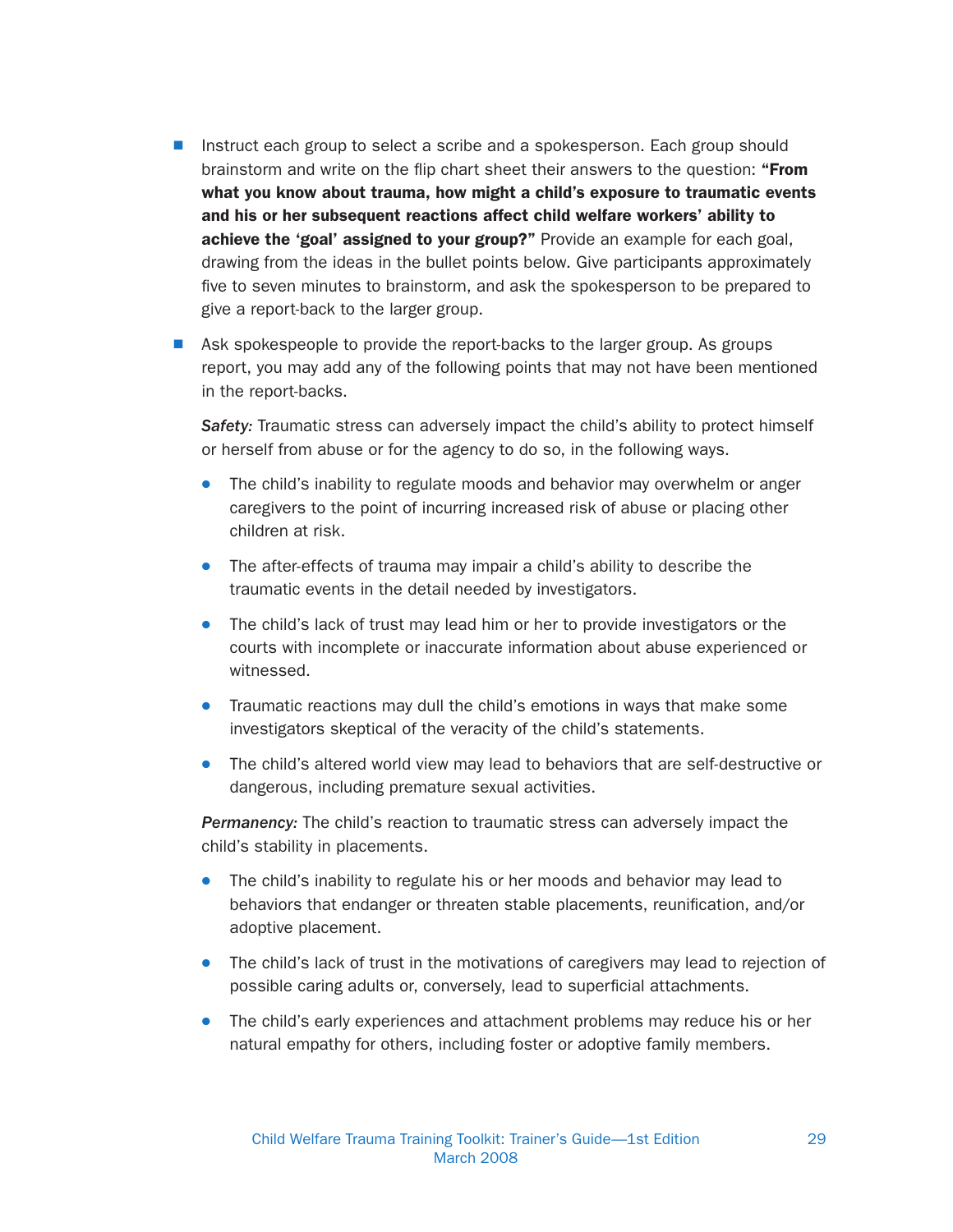**A** new foster parent or adoptive parent, unaware of the child's trauma history or of what reminders are linked to strong emotional reactions, may inadvertently trigger strong reminders of trauma.

Well-Being: Traumatic stress may have both short- and long-term consequences for the child's mental health, physical health, and life trajectory.

- The child's exposure to trauma may have produced cognitive effects that interfere with his or her ability to learn, to progress in school, and to succeed in the classroom and the community (and later in the workplace).
- The child's inability to regulate emotions may interfere with his or her ability to function in a family, in a traditional classroom, and with peers in the community.
- The child's mistaken feelings of guilt and self-blame for the negative events in his or her life may lead to a sense of hopelessness that impairs his or her ability and motivation to succeed in social and educational settings.
- A child's traumatic experiences may alter his or her worldview so that the child now sees the world as untrustworthy and isolates himself or herself from family, peers, and social and emotional support.
- Without more positive coping strategies, the child may engage in high-risk or destructive coping behaviors ranging from reckless behavior to substance abuse, smoking, running away, eating issues, sexual acting-out, and self-cutting.
- Summarize the discussion.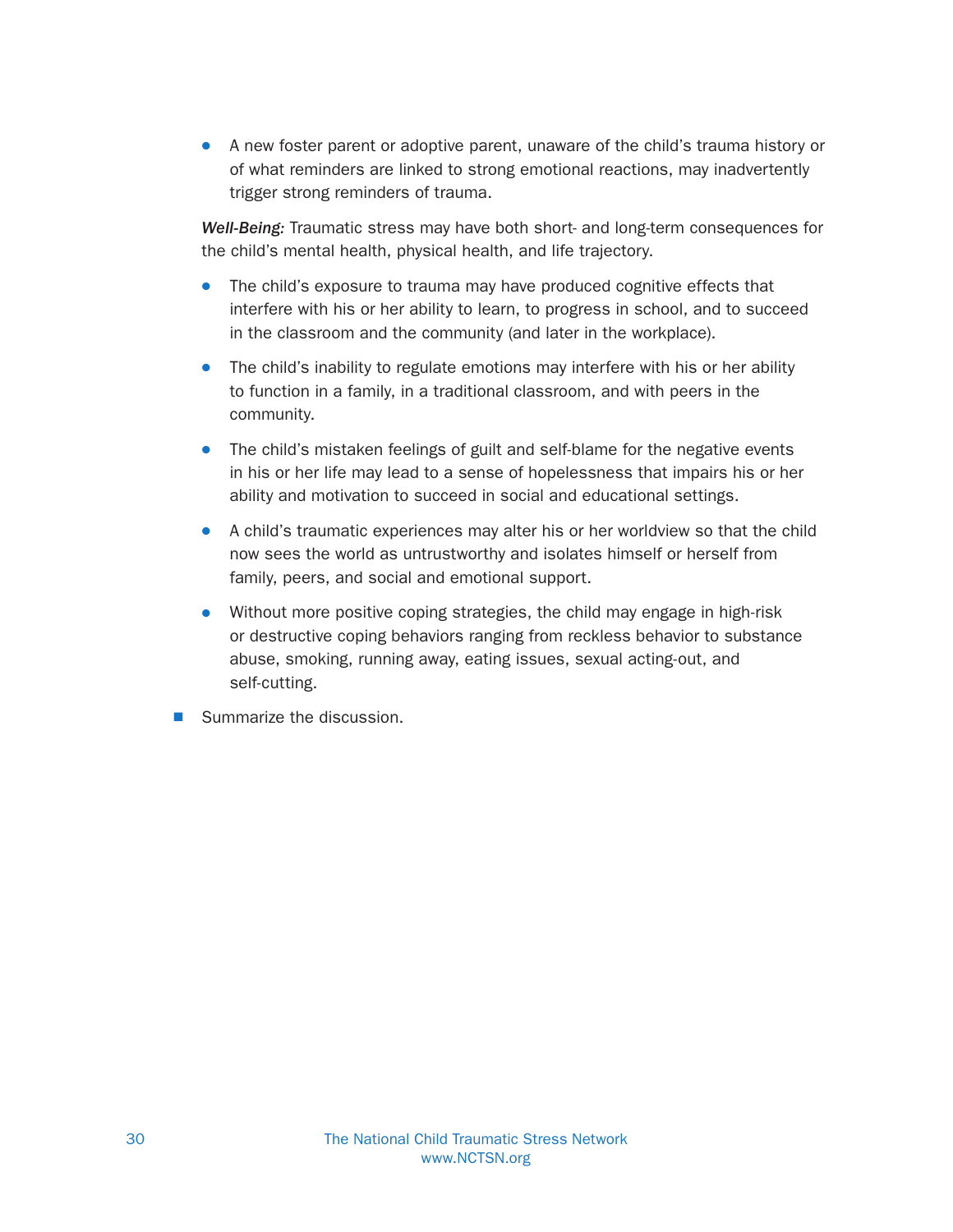## **ACTIVITY 1C LECTURE** Introduction to Trauma-Informed Child Welfare Practice and the Essential Elements

#### Activity Time: 15 minutes

#### Materials Needed

- PowerPoint Slides 5–19
- Supplemental Handout: The Essential Elements of Trauma-Informed Child Welfare Practice

#### Trainer Activities

- Cover the following content in lecture format, using PowerPoint Slides 5–9:
	- The trauma-informed child welfare worker understands the impact of trauma on a child's behavior, development, relationships, and survival strategies, and can integrate that understanding into planning for the child and family. The traumainformed child welfare worker also understands his or her role in responding to child traumatic stress.
	- The Essential Elements describe a trauma-informed child welfare practice model that addresses and best responds to the needs of children who have been maltreated and traumatized. The Essential Elements are the province of all professionals who work in and with the child welfare system. They span investigation, service provision and coordination, court decision-making, and permanency. Implementation of each Essential Element must take into consideration the child's developmental level and must reflect sensitivity to the child's family, culture, and language. Systems grounded in the Essential Elements will be better able to achieve goals of the Adoption and Safe Families Act—safety, permanency, and child well-being.
	- Refer participants to the Supplemental Handout: The Essential Elements of Trauma-Informed Child Welfare Practice. This handout can be used as a reference throughout the training.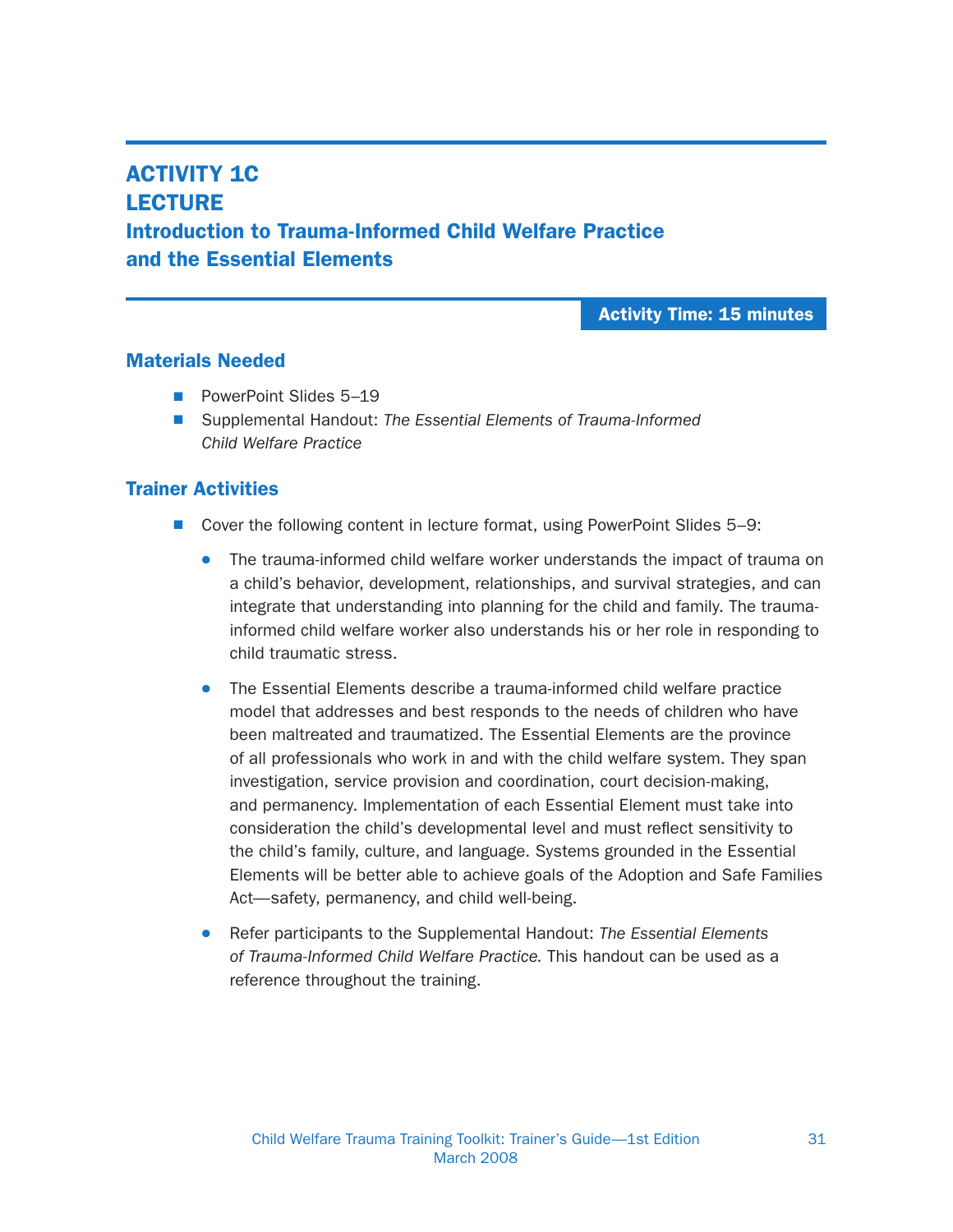- Introduce the Essential Elements:
	- 1. Maximize the child's sense of safety.
	- 2. Assist children in reducing overwhelming emotion.
	- 3. Help children make new meaning of their trauma history and current experiences.
	- 4. Address the impact of trauma and subsequent changes in the child's behavior, development, and relationships.
	- 5. Coordinate services with other agencies.
	- 6. Utilize comprehensive assessment of the child's trauma experiences and their impact on the child's development and behavior to guide services.
	- 7. Support and promote positive and stable relationships in the life of the child.
	- 8. Provide support and guidance to the child's family and caregivers.
	- 9. Manage professional and personal stress.
- The Essential Elements are consistent with "best practice" in child welfare.
- Trauma-informed child welfare practice mirrors well-established child welfare priorities such as supporting stable relationships in a child's life.
- Implementing the Essential Elements and doing trauma-informed child welfare work do not require any more time from the child welfare worker than good-quality child welfare work already takes. Rather, they require a redirection of time.

NOTE TO TRAINERS: This point is especially important for seasoned workers who are likely to be skeptical of new ideas or practices, and who may believe that new practices may place more time and work demands on workers who may already feel overburdened.

Explain why each of the Essential Elements is considered essential, utilizing PowerPoint Slides 10–19.

TRAINER TIP: The description of each Essential Element on Slides 10–19 should be viewed as brief snapshots of the Essential Elements. The remainder of the training will go much more in-depth into each one. Additionally, Activity 1D allows participants to become more familiar with each Essential Element.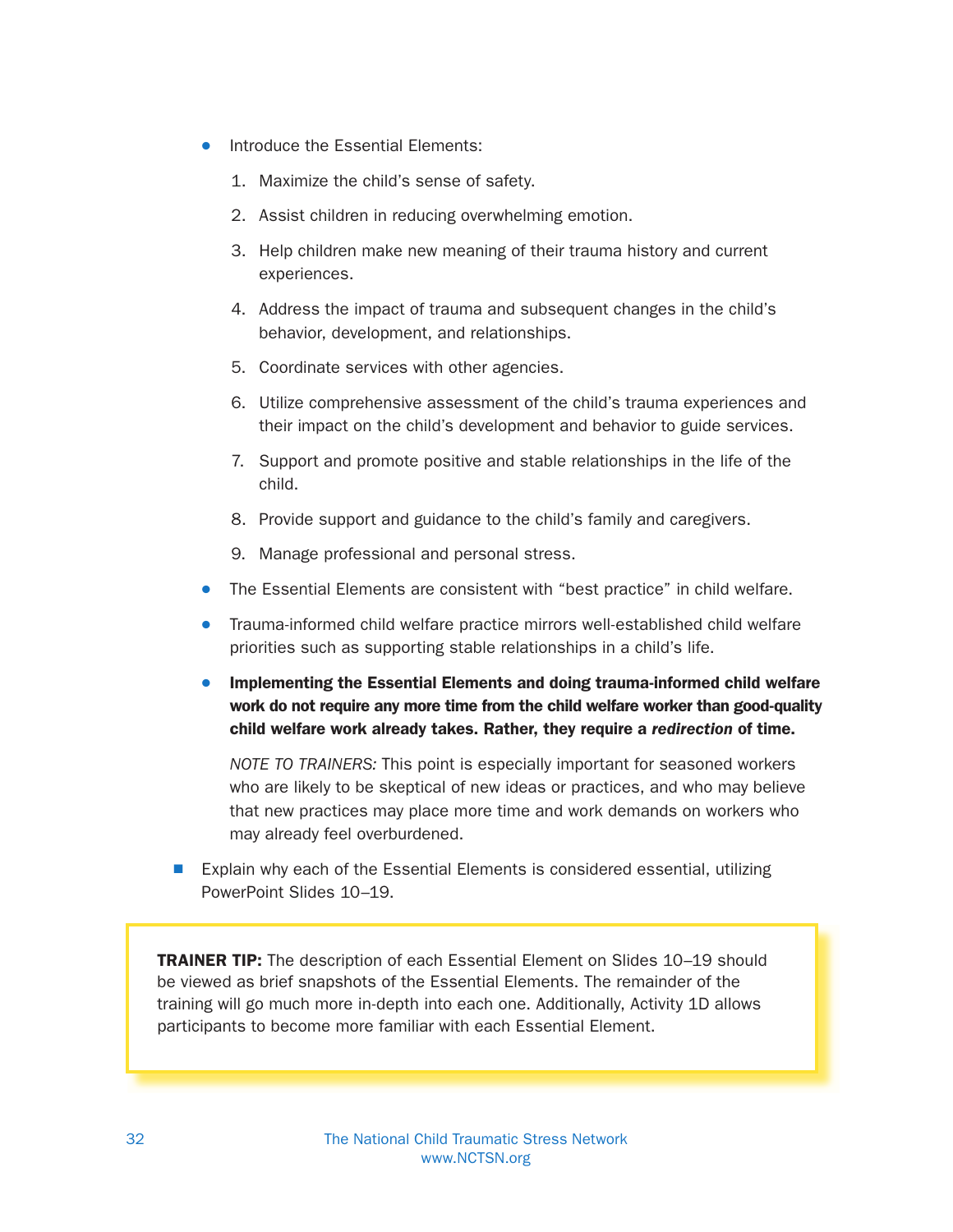## ACTIVITY 1D SMALL GROUP DISCUSSION Introduction to Strategies for Implementing the Essential Elements

Activity Time: 25 minutes

#### Materials Needed

- Comprehensive Guide, pp. 20–34
- $\blacksquare$  Yellow highlighter pens (one per participant)
- Post-it<sup>®</sup> notes (2"-square size, enough for 20 Post-it<sup>®</sup> notes per participant)
- Flip chart (Post-it<sup>®</sup> type preferred)
- $\blacksquare$  Markers

#### Trainer Activities

- $\blacksquare$  Assign participants to three small groups.
- Distribute yellow highlighters and Post-it<sup>®</sup> notes to each participant.
- Instruct participants to refer to the Comprehensive Guide, pp. 20–34, "The Essential Elements of Trauma-Informed Child Welfare Practice." For each Element, the Guide describes in greater detail than the Activity 1C lecture why each Element is essential and provides concrete strategies for child welfare workers.
- As participants work within their small groups, encourage them to highlight parts of the material that they feel are the "highlights" of this section of the Guide.
- $\blacksquare$  While participants are working, write each of the Elements on a flip chart sheet (one Element per sheet).
- Instruct participants to jot down on Post-it<sup>®</sup> notes how they have already been implementing each Element in their work in the field. Let them know that they can post ideas that they are already doing which they read about in the Comprehensive Guide (that's NOT cheating!) and encourage them to write other ideas that they may be doing which aren't mentioned in the Guide. When they are finished, they should stick their Post-it<sup>®</sup> notes on the Elements page that best matches their notes.
- Nhen each group has completed the task and has posted its Post-it<sup>®</sup> notes, read aloud a few from each Element with the whole group. If time permits, ask participants to describe how they have used the Elements with actual cases they have/had.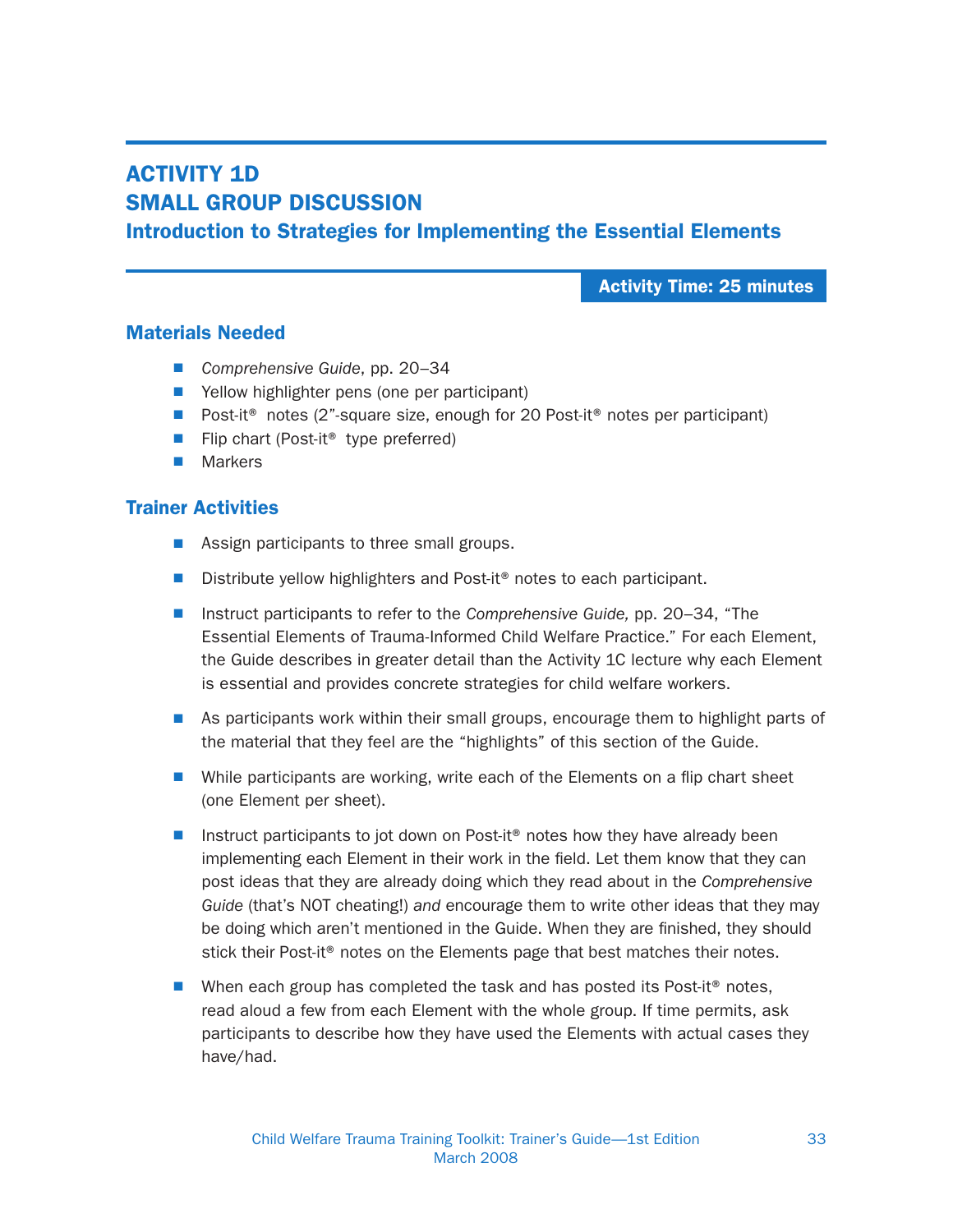TRAINER TIP: This activity reviews and affirms what participants are already doing, exposes them to new ideas that are being utilized by others in the field, and underscores the point that trauma-informed child welfare practice, with implementation of the Essential Elements, does not require spending more time on their work. Rather, it is a reframing or redirection of their time. Further, the activity may demonstrate that the trauma-specific Essential Elements are less emphasized than other Essential Elements (e.g., maintaining safety) that are already standard practice for child welfare workers. If this is the case, point that out.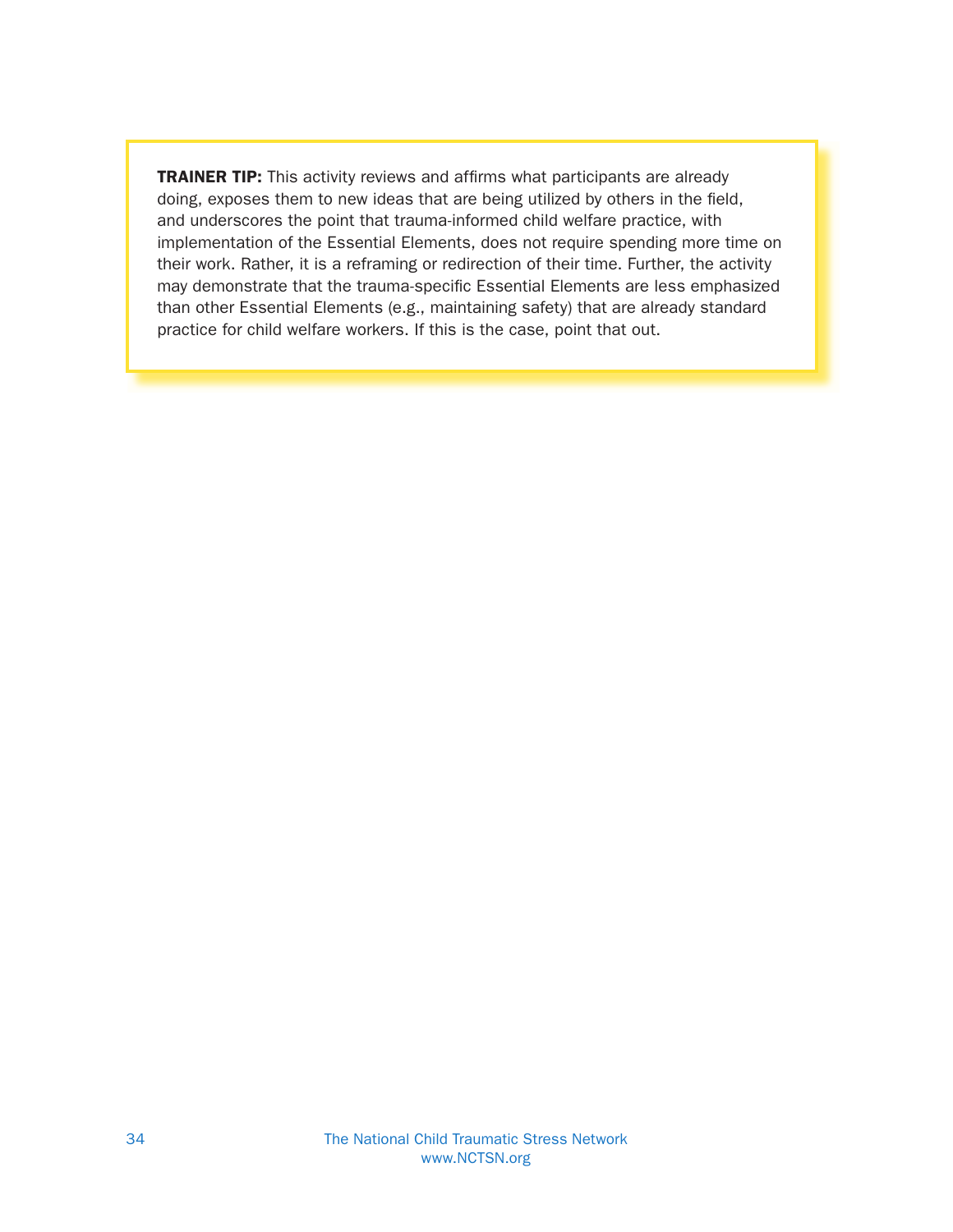## MODULE 2 What Is Child Traumatic Stress?

#### Training Time: 155 minutes (2 hours 35 minutes)

#### Key Learning Points

- 1. Child trauma comes in various forms, and many children entering the child welfare system have experienced many different types of trauma. These experiences range from abuse and neglect, to witnessing violence or the traumatic loss of a loved one, or to involvement in accidents or community violence that may be unrelated to the reason the child comes to the attention of the child welfare system.
- 2. Child traumatic stress should be understood utilizing a developmental and cultural framework. Trauma can derail attachment and development and requires different strategies and responses depending on the child's developmental stage.
- 3. Most children who come to the attention of the child welfare system have likely had multiple exposures to trauma.
- 4. Trauma can be cumulative, with multiple traumatic events building upon one another in a negative way. Sustained, chronic, or multiple exposures to trauma have an impact on children's development and on their ability to form attachments and relationships, to self-regulate, and to learn.
- 5. Without help and support, children often develop a variety of negative coping responses to traumatic stress. A child's response to traumatic stress may manifest across multiple domains of functioning and developmental processes, including emotional, behavioral, interpersonal, physiological, and cognitive functioning.
- 6. The realities of the child welfare system can and often do exacerbate a child's traumatic response by introducing even more stressors into the child's environment (including separation/loss of caregivers, foster placement stress, etc.). Fortunately, children often have a variety of coping responses, strengths, and protective factors that promote positive adjustment. Child welfare workers can identify these strengths and support their development and use.
- 7. Trauma can change children's worldviews, their sense of safety, and how they interpret the meaning of the behavior of others—including people who are trying to help them.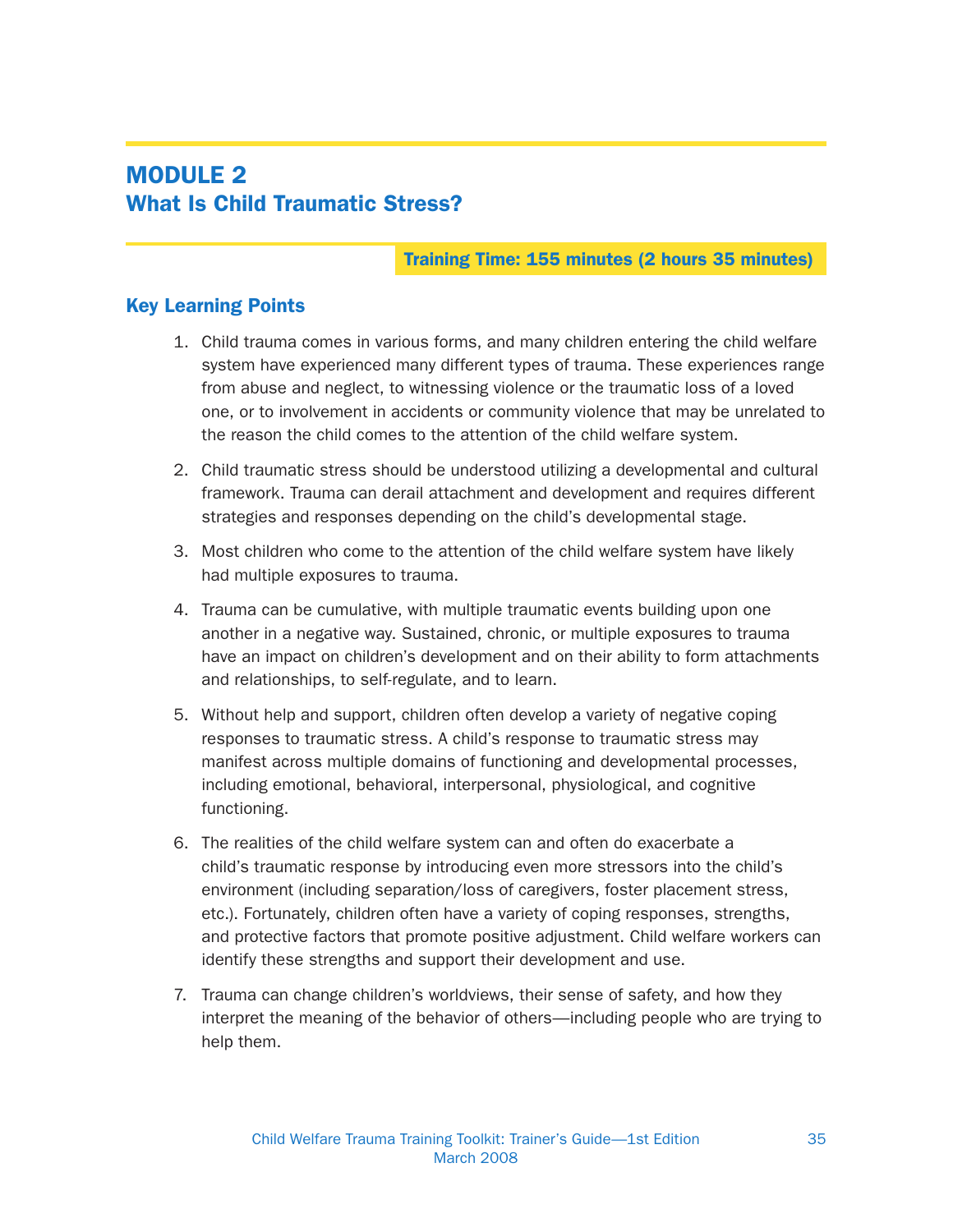8. Children often have multidimensional trauma histories, and adults should not assume that they know what was most traumatic for the child. The event(s) that led to child welfare involvement may not be the child's most significant trauma experience.

## ACTIVITY 2A LECTURE, POWERPOINT SLIDES, AND AUDIO CLIP What Is Child Traumatic Stress?

Activity Time: 25 minutes

#### Materials Needed

- Comprehensive Guide, pp.  $5-9$
- PowerPoint Slides 20–31
- Audio clip of Lisa 9-1-1 call (included on accompanying CD)
- $\blacksquare$  Speakers (if using the LCD to project video and audio clip)

**TRAINER TIP:** Because of the volume of information in this module, it relies more heavily on content contained in the PowerPoint slides. Please review the slides and the Comprehensive Guide in detail prior to conducting a training. You may adapt the lecture/PowerPoint format to be more interactive with the group. For example, prior to presenting the material on types of trauma, you can ask the group for examples of common types of trauma experienced by children they may encounter in the child welfare system. You can then use the slides to add anything that was not covered in the participants' answers.

#### Trainer Activities

■ Using lecture format, present the material in PowerPoint Slides 20–31. The content covered includes information on types of traumatic stress, prevalence of trauma in the United States, prevalence of trauma in child welfare populations, and other sources of ongoing stress.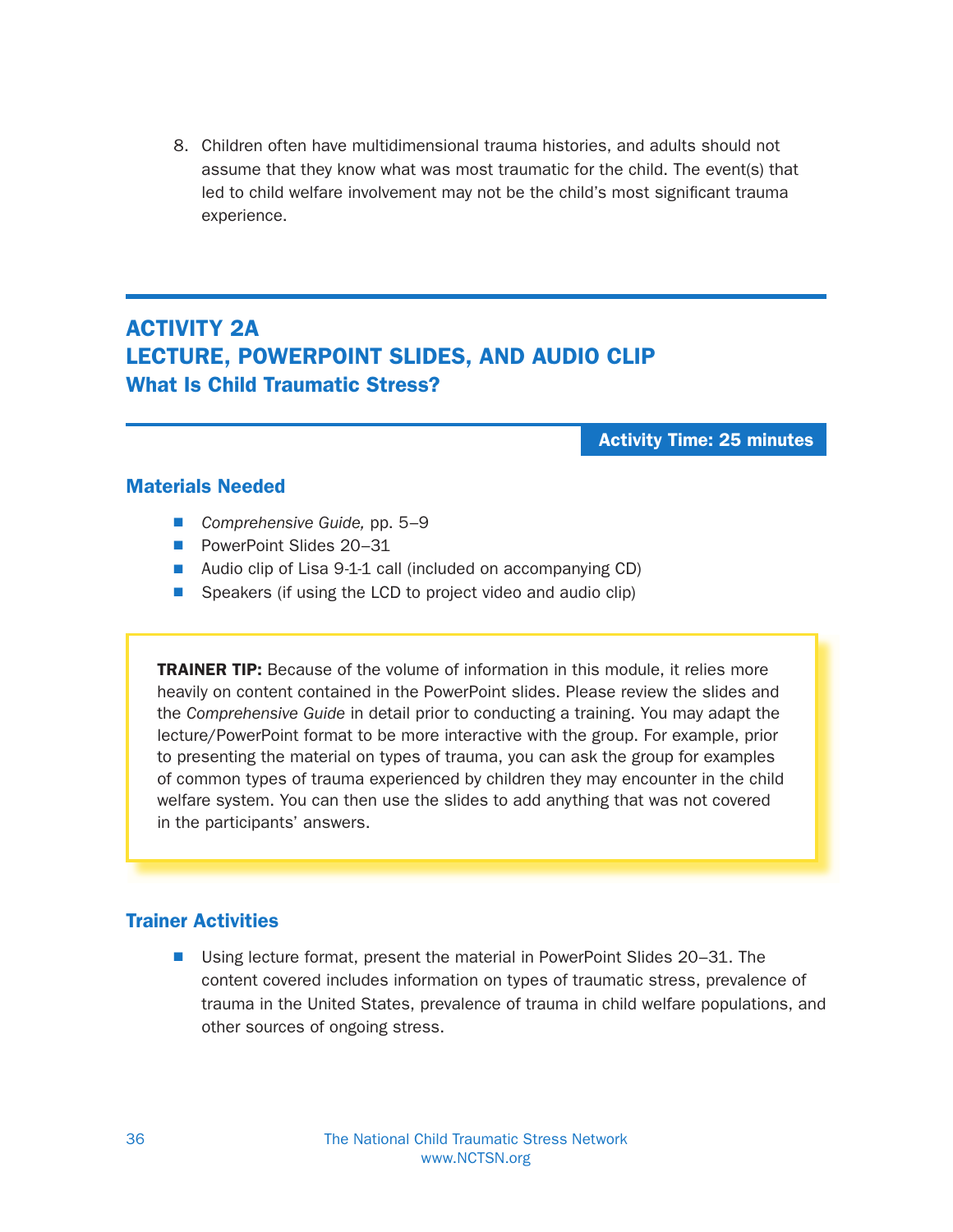- If available, you may want to substitute prevalence statistics for your state or county in this section (PowerPoint Slide 30).
- Play the audio clip of Lisa 9-1-1.

**TRAINER TIP:** This audio clip is an actual 9-1-1 call made to San Diego emergency services by a young girl who was witnessing a domestic violence incident between her parents. The audio clip is quite intense and may be difficult for some participants to listen to, especially those who have personally experienced or witnessed domestic violence. Before you play the recording, you should alert participants to this and tell them that they may step out of the room if they wish.

- $\blacksquare$  After you play the recording, allow time for general reflections and responses. This is important due to the intensity of the material. The amount of time needed to discuss reactions to the clip may vary depending on the group. If participants need more time to process their reactions to the clip, feel free to cut out some of the following suggestions for debriefing on the clip.
- $\blacksquare$  Next, ask the group to describe what they imagined was going on physically in the child's home. Then ask them what was going on internally with the child—in her brain, her body, and in her thoughts and fears. Be sure to encourage comments about Lisa's efforts to regulate her emotions and her changing emotions as the threat changed.
- $\blacksquare$  Next, ask participants to describe how their own bodies and minds were reacting to this audio, which was recorded long ago and in which they were not threatened personally. Explain that while no one was actually seriously injured that night (confirmed by San Diego 9-1-1), the traumatic stress was quite obvious and real.
- Ask participants to brainstorm other types of events that might produce the same intense reactions. Look for answers such as: physical abuse/assault, sexual abuse, life-threatening violence in the house or community/school, auto accidents, natural disasters, etc.

### IF PRESENTING THIS TRAINING IN TWO FULL DAYS, TAKE A 15-MINUTE BREAK HERE.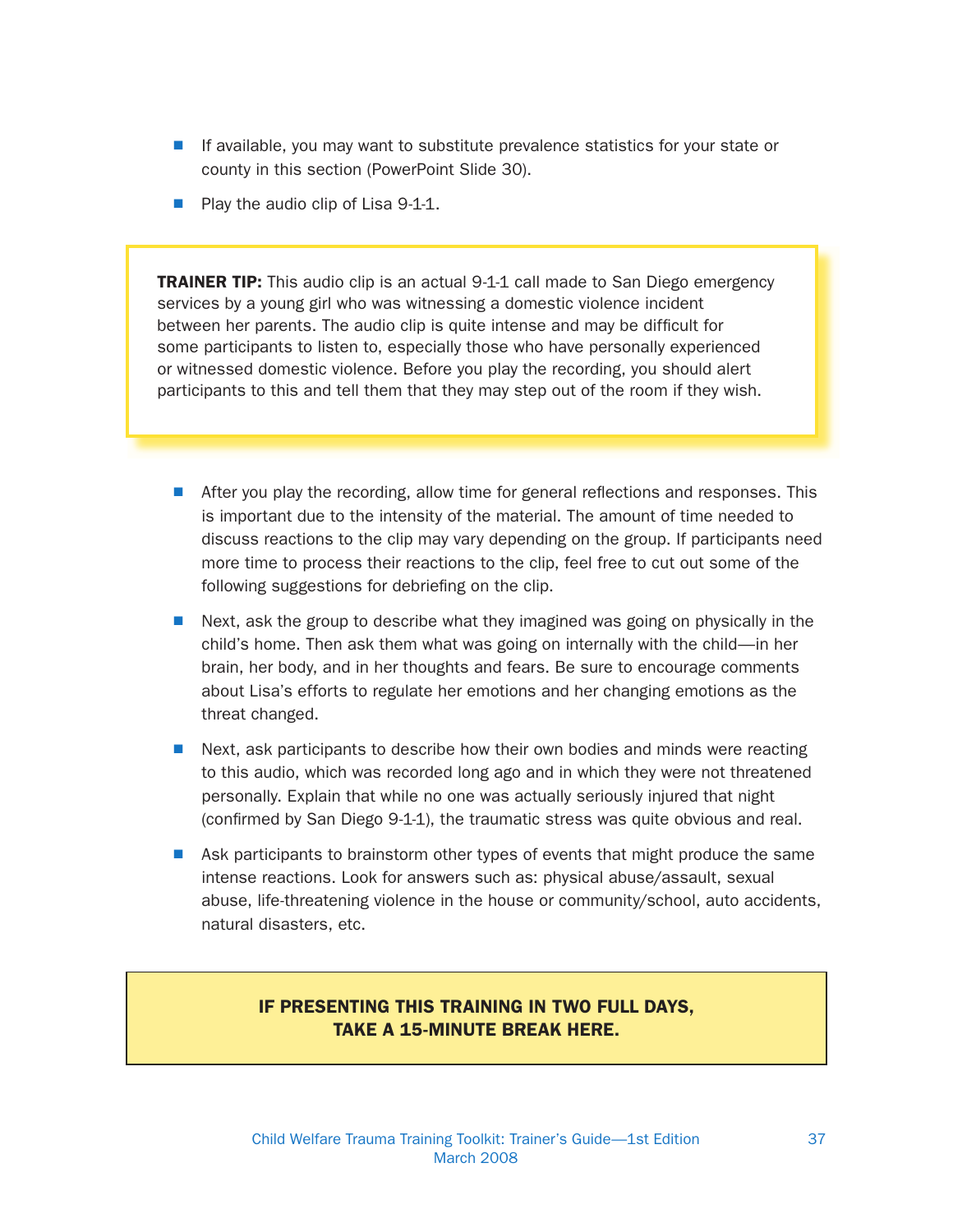## ACTIVITY 2B **LECTURE** How Does Trauma Affect Children?

Activity Time: 30 minutes

#### Materials Needed

- Comprehensive Guide, pp. 5–8, 11–15
- PowerPoint Slides 32–44

## Trainer Activities

- Using lecture format, present the material in PowerPoint Slides 32–33. This material covers information about the variability of children's responses to stressors and traumatic events and can be found in the Comprehensive Guide, pp. 5–6.
- Use the Comprehensive Guide, pp. 7–8 and pp. 11–12, and the bulleted points below to augment the information on PowerPoint Slides 34–37:

Children with histories of complex trauma, including multiple or prolonged traumatic events, may demonstrate impairment in many of the following areas:

- Attachment. Traumatized children feel that the world is uncertain and unpredictable. Their relationships can be characterized by problems with boundaries, as well as distrust and suspiciousness. As a result, traumatized children can become socially isolated and have difficulty relating to and empathizing with others.
- Biology. Traumatized children demonstrate biologically based challenges, including problems with movement and sensation, hypersensitivity to physical contact, and insensitivity to pain. They can have problems with coordination, balance, and body tone, as well as unexplained physical symptoms and increased medical problems (e.g., asthma, skin problems, and autoimmune disorders).
- Mood regulation. Children exposed to trauma can have difficulty regulating their emotions, as well as difficulty knowing and describing their feelings and internal states. They can have difficulty appropriately communicating wishes and desires to others.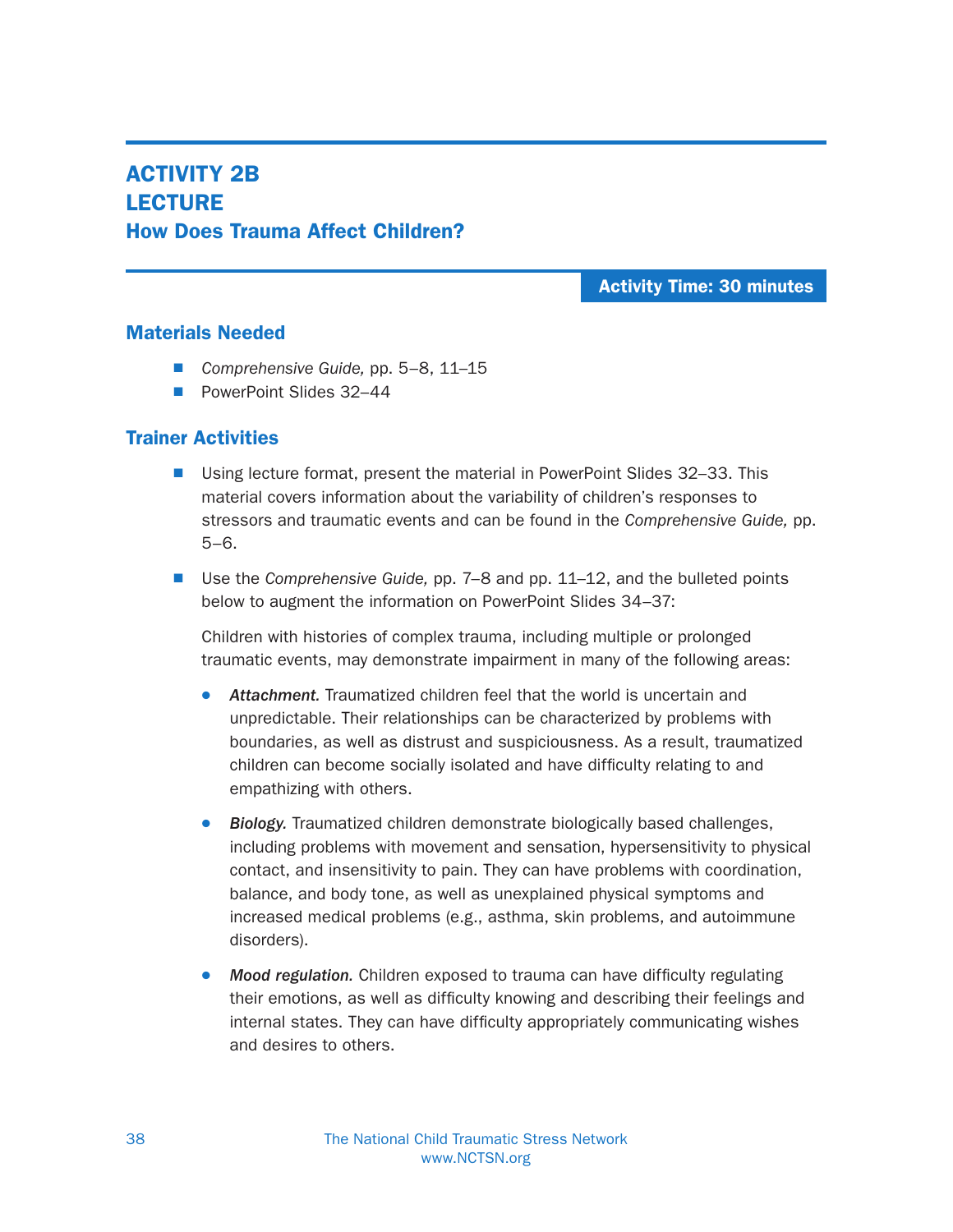- Dissociation. Some traumatized children sometimes experience a feeling of detachment or depersonalization, as if they are "observing" something happening to themselves that is unreal. They can also withdraw from the outside world or demonstrate amnesia-like states.
- Behavioral control. Traumatized children can demonstrate poor impulse control, self-destructive behavior, and aggression against others. Sleep disturbances and eating disorders can also be manifestations of child traumatic stress.
- Cognition. Children exposed to trauma can have problems focusing on and completing tasks in school, as well as difficulty planning and anticipating. They sometimes have difficulty understanding their own contribution to what happens to them. Some traumatized children demonstrate learning difficulties and problems with language development.
- Self-concept. Traumatized children can experience the lack of a continuous, predictable sense of self. They can suffer from disturbances of body image, low self-esteem, shame, and guilt.
- Use the bulleted points below to augment the information on PowerPoint slides 38–39:
	- Posttraumatic stress disorder (PTSD) is defined in the DSM-IV (APA, 2000) as:
		- $\blacktriangleright$  The precipitating event(s) involve actual or threatened (perceived) death or serious injury, rape, or child sexual abuse, to self or others.
		- $\blacktriangleright$  The event causes intense subjective responses, such as fear, helplessness or horror (in children, this may be expressed instead by disorganized or agitated behavior).
		- $\blacktriangleright$  The event(s) can be acute (duration of symptoms less than three months), chronic (duration of symptoms is three months or more), or with delayed onset (onset of symptoms is six months or more after the event).

#### Key symptoms in children:

 $\blacktriangleright$  Persistent re-experiencing of the traumatic event: intrusive, distressing recollections of the event; flashbacks (feeling as if the event were recurring while awake); nightmares (can involve the event or "monsters," or can be a frightening dream without recognizable content); exaggerated emotional and physical reactions to reminders of the event (e.g., a child who starts hitting the pizza delivery guy who reminds him of the suspect with the gun); trauma-specific re-enactment or repetitive play, in which themes or aspects of the trauma are expressed.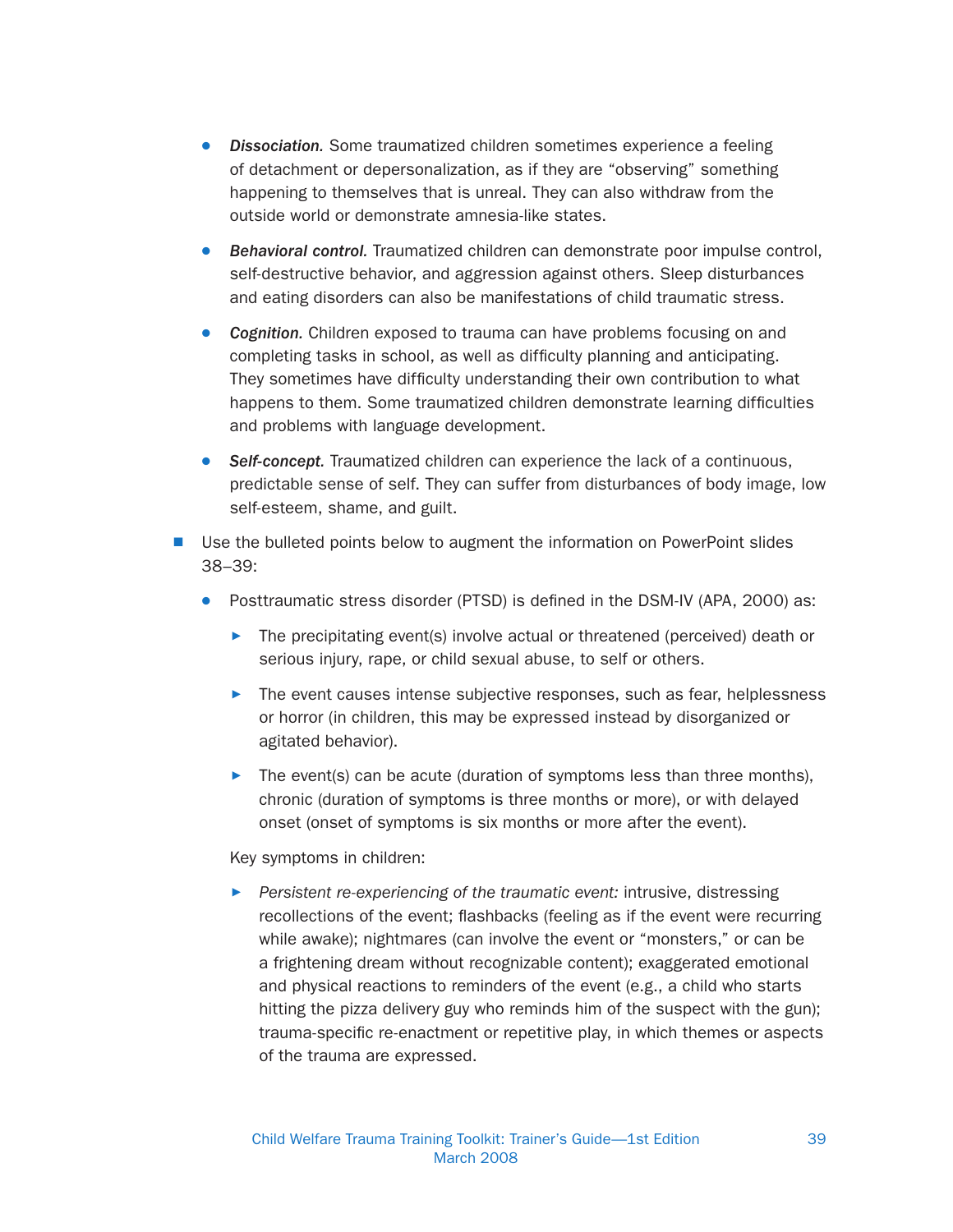- **•** Avoidance: of activities, places, thoughts, feelings, or conversation related to the trauma. A child may be unable to recall an important aspect of the trauma (e.g., children who, during forensic interviews, cannot recall details); may show markedly diminished interest or participation in significant activities; may avoid feelings or intentionally detach from others; may show a restricted range of affect and be unable to have loving feelings; or may have a sense of foreshortened future.
- Increased arousal: difficulty sleeping; irritability or outbursts of anger; difficulty concentrating; hypervigilance; exaggerated startle response.
- PowerPoint Slide 40 identifies other common diagnoses for children in the child welfare system: Reactive Attachment Disorder, Attention Deficit Hyperactivity Disorder, Oppositional Defiant Disorder, Bipolar Disorder and Conduct Disorder. Emphasize that these diagnoses generally do not capture the full extent of the developmental impact of trauma.
- **PowerPoint Slides 41–44 focus on the effect of trauma on the brain. If you, as** the trainer, need more information about this topic, please refer to the following resources:
	- Putnam, F. (2006) The impact of trauma on brain development. Juvenile and Family Court Journal, 57(1), 1–12.
	- $\bullet$  DeBellis, M. D. (2005). The psychobiology of neglect. Child Maltreatment, 10(2), 150–172.
	- **•** Perry, B. D., & Marcellus, J. E. (1997). The impact of abuse and neglect on the developing brain. [Electronic Version]. Colleagues for Children, Missouri Chapter of the National Committee to Prevent Child Abuse, 7, 1–4. Retrieved January 31, 2008, from http://www.childtrauma.org/ctamaterials/AbuseBrain.asp.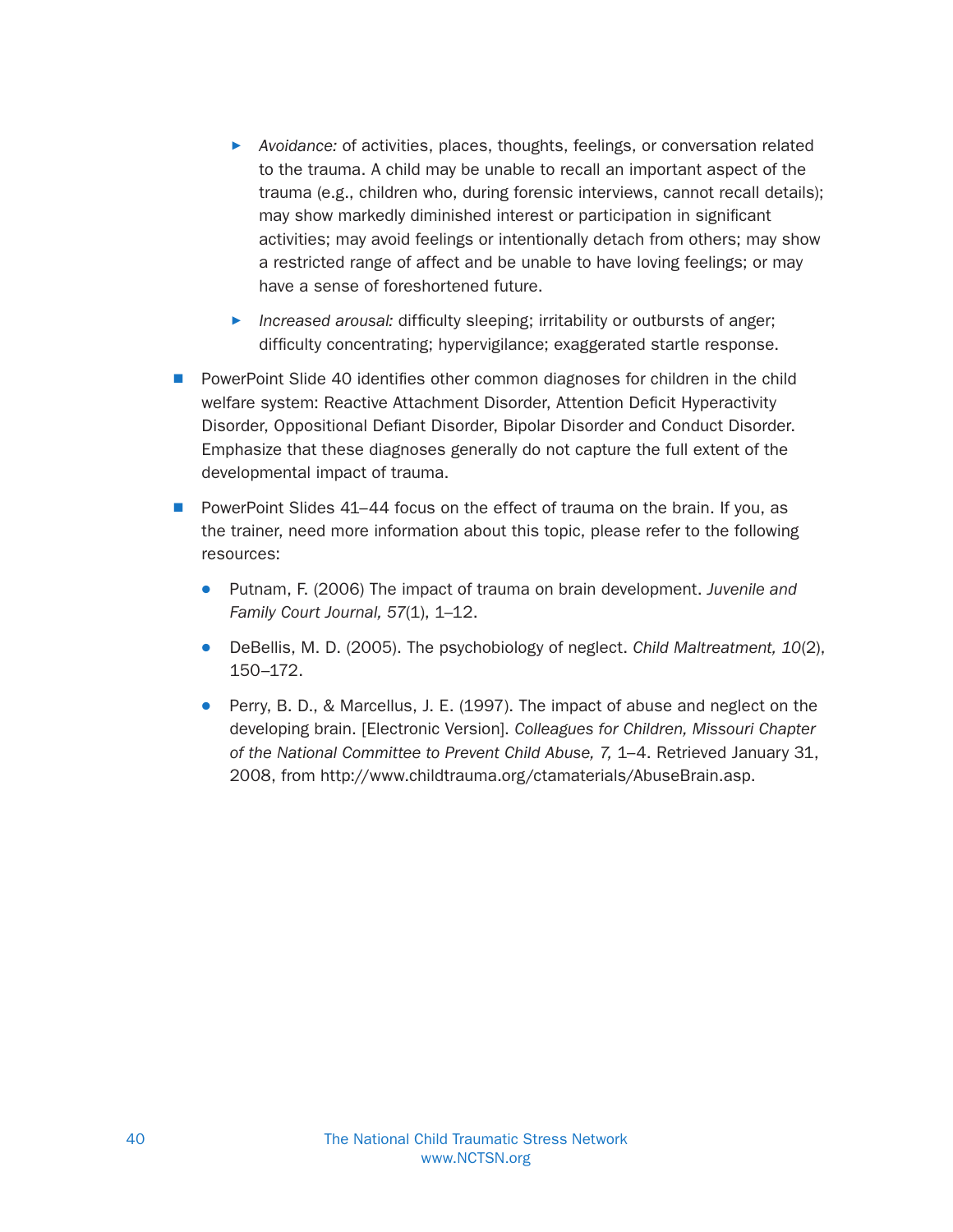# ACTIVITY 2C LECTURE AND DISCUSSION What Is the Influence of Culture?

Activity Time: 20 minutes

#### Materials Needed

- Comprehensive Guide, pp. 15–16
- PowerPoint Slides 45–51

### Trainer Activities

■ Using lecture format, present the material in PowerPoint Slides 45–49. These slides cover the mutual influences of culture and trauma.

**TRAINER TIP:** If you are less familiar with specific dynamics of sexual abuse, you may wish to read two of the citations in the bibliography in preparation for this activity: Roland Summit's landmark article, "The child sexual abuse accommodation syndrome" (see full citation on p. 107 of this Training Guide), and Chapter 6 in Lisa Aronson Fontes' Child Abuse and Culture (see p. 105 of this Training Guide). If you have access to the Fontes book, you may wish to mark examples of certain cases to supplement the case examples (see below) provided by participants.

- Use the bulleted points below to augment the information on PowerPoint Slide 49:
	- We are going to look at one type of child traumatic stress—sexual abuse—as an example of how culture might influence responses to trauma.
	- In her book, Child Abuse and Culture, Lisa Aronson Fontes notes that shame is a central notion in the experience of sexual abuse. She also notes that the degree of shame still experienced one year after a disclosure of sexual abuse correlated greatly with adjustment, and that it was even more important than the severity of the abuse in determining how children fared psychologically.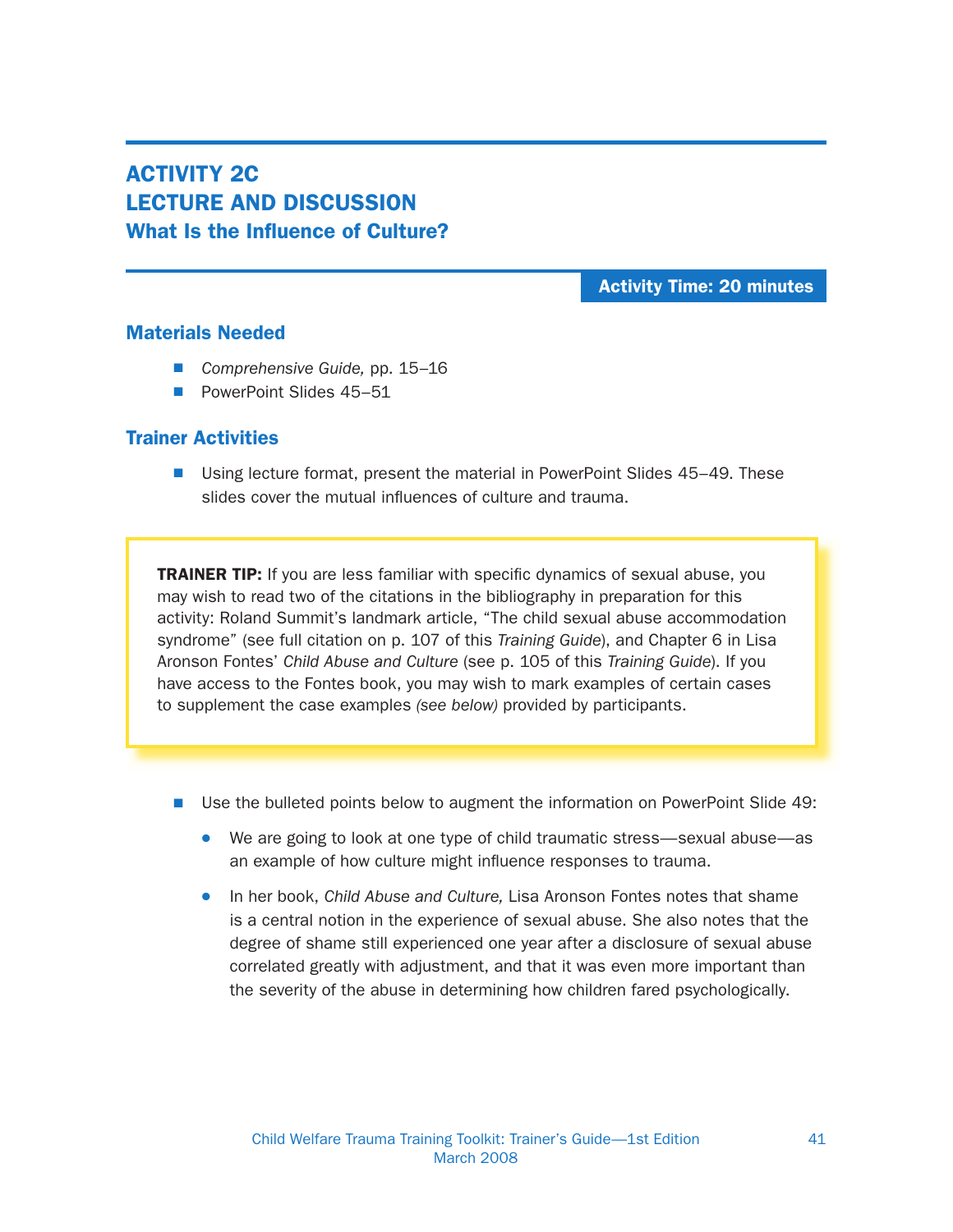- Emphasize the importance of using community and family allies (e.g., priests, spiritual leaders) when possible, in order to make a child and/or family feel more comfortable.
- Fontes notes that shame as an aspect of sexual abuse is nearly universal, but the way that children experience it and the way it is handled by others (including and most especially, their family) varies within different cultures.
- Slide 49 notes the eight components of shame described by Fontes. Define each of these components of shame (see below). As time allows, ask participants to volunteer their own case examples to illustrate several of these components. Encourage participants to share examples of situations in which culture provided strength and contributed to a decrease in the experience of shame, AND situations in which a cultural frame may have increased a child's shame.

**TRAINER TIP:** You should listen carefully to the discussion to correct any stereotypes that emerge during this conversation. For example, this discussion tends to elicit case examples involving religion and religion's negative attribution of shame. Remind participants that these stories depict individual cases and the role of culture in them but that culture can increase children's experience of stress as well as contribute to strength and resilience. Also, remember to tie the discussion back to how culture specifically impacts trauma.

- Responsibility for the abuse. Sometimes, blame for the abuse may be inappropriately placed on actions of the child or non-offending parent, rather than on the offender, by the child, the family, and community members.
- $\blacktriangleright$  Failure to protect. This generally refers to the actions of non-offending parents or other family/kin/community members, and can profoundly affect belief systems regarding the role of parents, gender roles, etc.
- $\triangleright$  Fate. Some cultures place a locus of control on the individual, or on forces beyond, which they use to explain how/why sexual abuse has occurred.
- **Damaged goods.** This is the sense of being soiled, dirty, bad, or unworthy as a result of the sexual abuse. This can be especially poignant for victims who complied with the abuser's demands, who experienced sexual arousal or orgasm during the sexual abuse, or who enjoyed the closeness and favored status that the relationship with the perpetrator offered.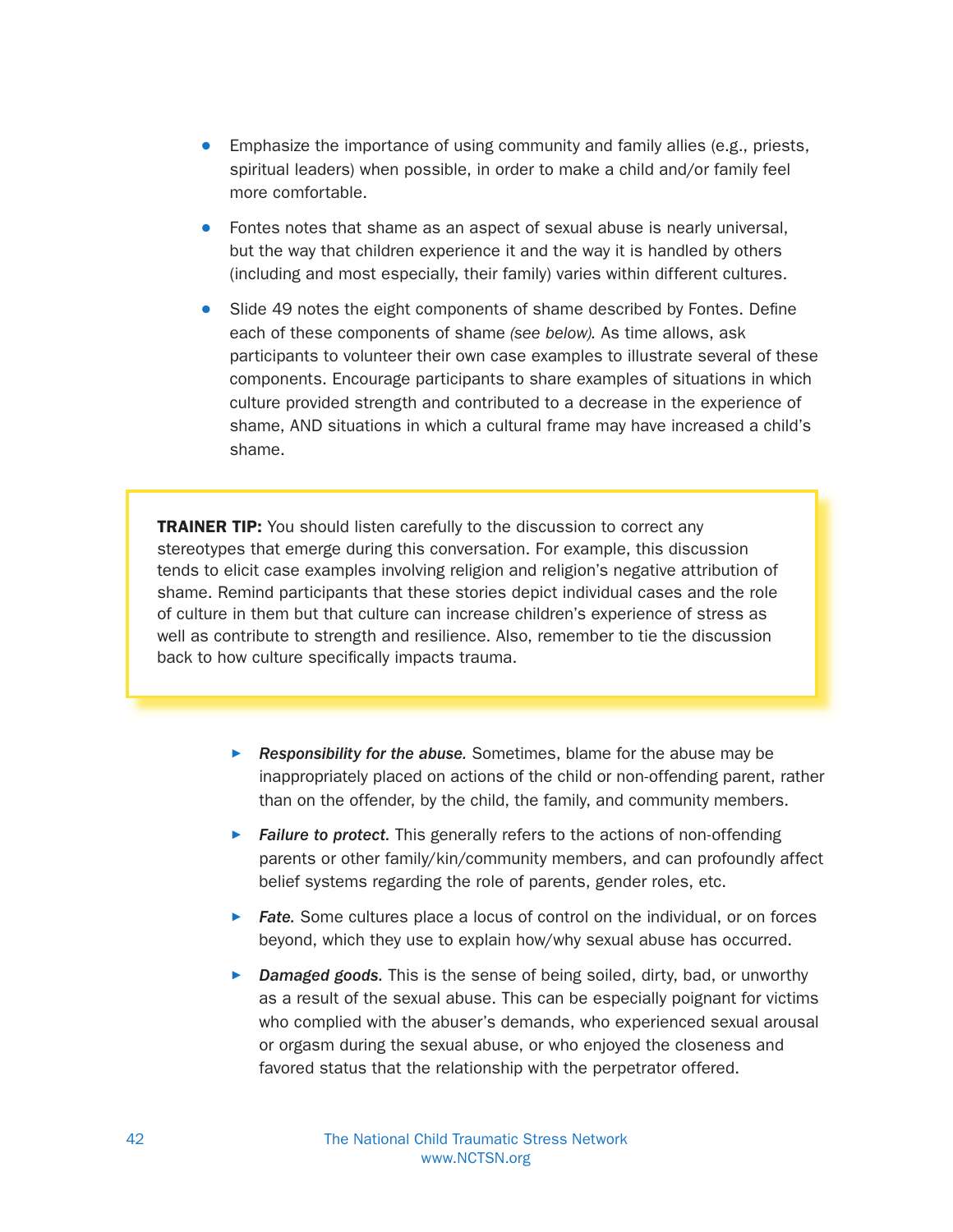- **Virginity.** Virginity is highly valued among numerous ethnic, religious, and regional groups. In many cultures, a girl who has engaged in any kind of sexual activity, even against her will, may be perceived as having lost her virginity and thereby be considered either unsuitable for marriage or of lesser value as a bride. Children who have promised "abstinence only" or taken "pledges of virginity" may feel that they have not lived up to their pledge.
- **Predictions of a shameful future.** Cultural and popular notions hold that girls who have experienced sexual abuse are likely to become promiscuous and that boys who are abused by men are likely to become homosexuals or offenders. Families may also severely punish the sexual play, masturbation, or reenactment behaviors that occur during or following victimization. Families with taboos about discussing any kind of sexual behavior may be particularly reluctant to discuss sexual abuse, contributing to a feeling that it is too shameful to discuss. Conversely, families comfortable with discussing sexual issues may create an environment where the child feels comfortable disclosing details and feelings about the abuse.
- Revictimization. In some cultures, if a girl is known to have been sexually abused or considered to have been "asking for it," she is considered "fair game" for additional victimization. Or families may be so fearful of revictimization that they overprotect or isolate their children. This can contribute to children feeling that they are being punished for their victimization or that it is their fault.
- $\blacktriangleright$  Layers of shame. Members of certain cultures, minority groups in particular, can either feel proud and empowered because of their cultural identity, or ashamed for not conforming to a dominant "ideal."
- End the lecture and discussion with Slides 50–51, "What can a child welfare worker do?"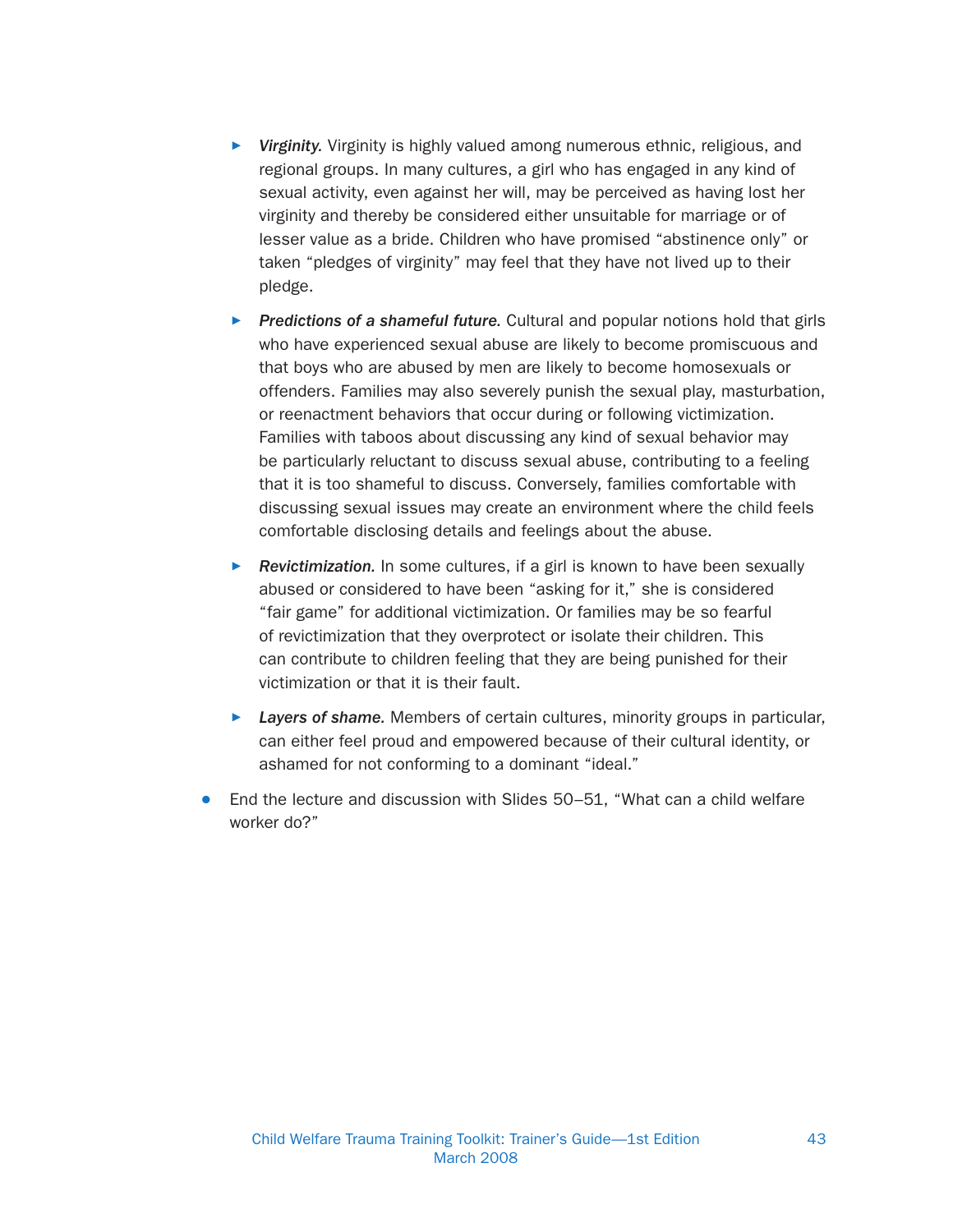## ACTIVITY 2D **LECTURE** What Is the Influence of Developmental Stage?

Activity Time: 25 minutes

### Materials Needed

- Comprehensive Guide, p. 17
- PowerPoint Slides 52–59

### Trainer Activities

■ Using lecture format, present the material in PowerPoint Slides 52–59. These slides cover the mutual relationships between developmental stage and trauma.

**TRAINER TIP:** The sources for these slides are the *Comprehensive Guide* as well as the NCTSN fact sheets in Appendix C. You are encouraged to read these documents as part of your preparation for this section. Additional fact sheets related to trauma can be found on the NCTSN web site (www.nctsn.org). Several slides address the relationship between trauma and substance abuse in adolescence. These resources are designed to help workers prepare to look for possible substance abuse and other "behaviors in need of immediate stabilization" in the Child Welfare Trauma Referral Tool, introduced in Module 4.

- After presenting the PPT slides, acknowledge that working with adolescents can be difficult.
- Ask participants to raise case examples from their own practice that illustrate the challenges they have faced when working with adolescents involved in the child welfare system. Encourage participants to share strategies that can overcome some of these challenges.
- Allow ample time for comments and questions.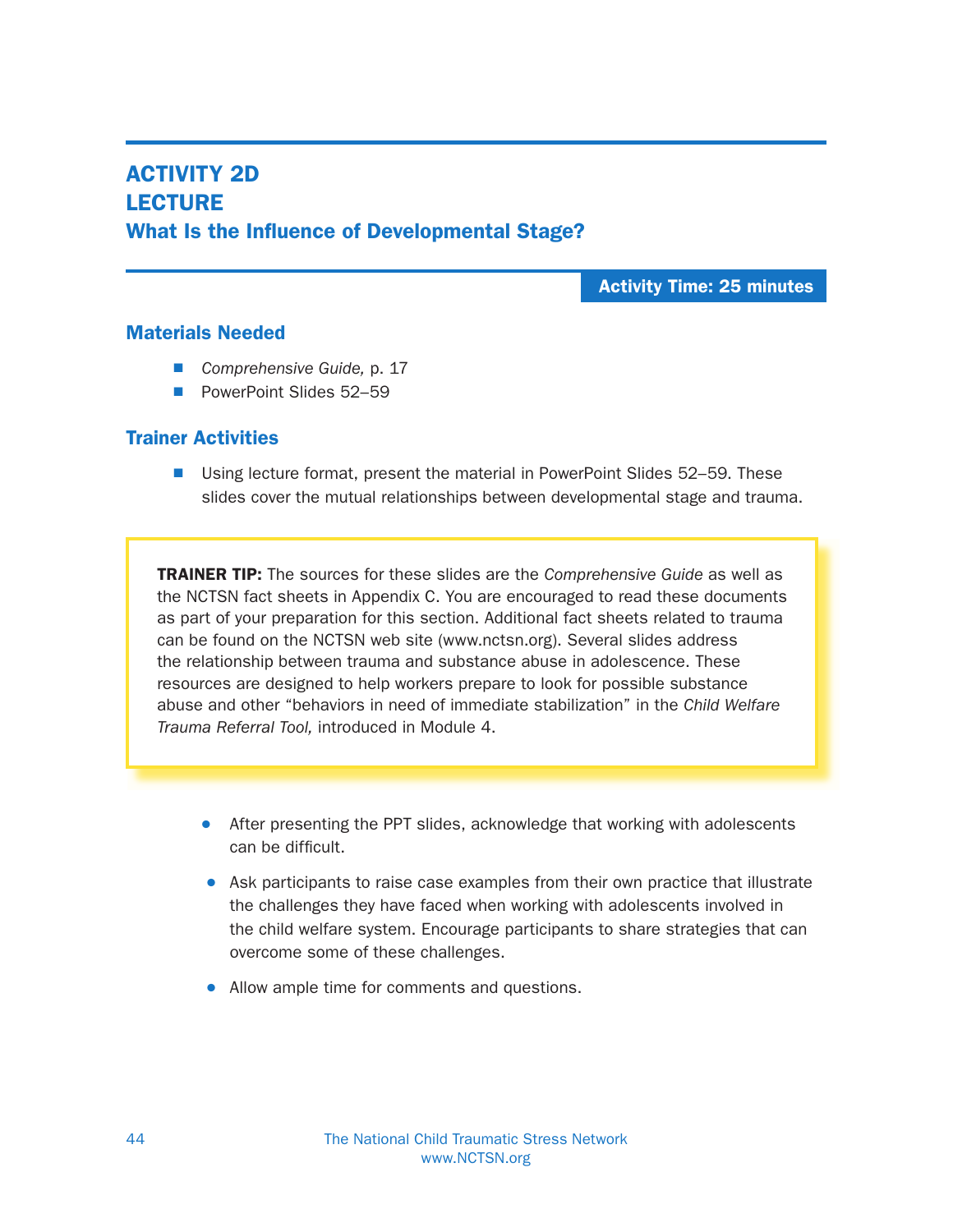### IF PRESENTING THIS TRAINING IN TWO FULL DAYS, TAKE A ONE-HOUR LUNCH BREAK HERE.

# ACTIVITY 2E CASE VIGNETTE **Tommy**

#### Activity Time: 45 minutes

#### Materials Needed

- Supplemental Handout: Case Vignette-Tommy
- **N** Flip chart
- $\blacksquare$  Markers

- $\blacksquare$  Break participants into three small groups.
- Distribute Case Vignette—Tommy.
- Review the instructions on the case vignette. Participants will complete all three Sections listed under Case Exercise, before returning to the large group.
- With 10 minutes remaining, gather the large group together. Have each of the groups report on ONE of the questions (a–c) in Section 3 of the case vignette, Evaluation and Assessment. After each presentation, solicit additional ideas from the other two groups.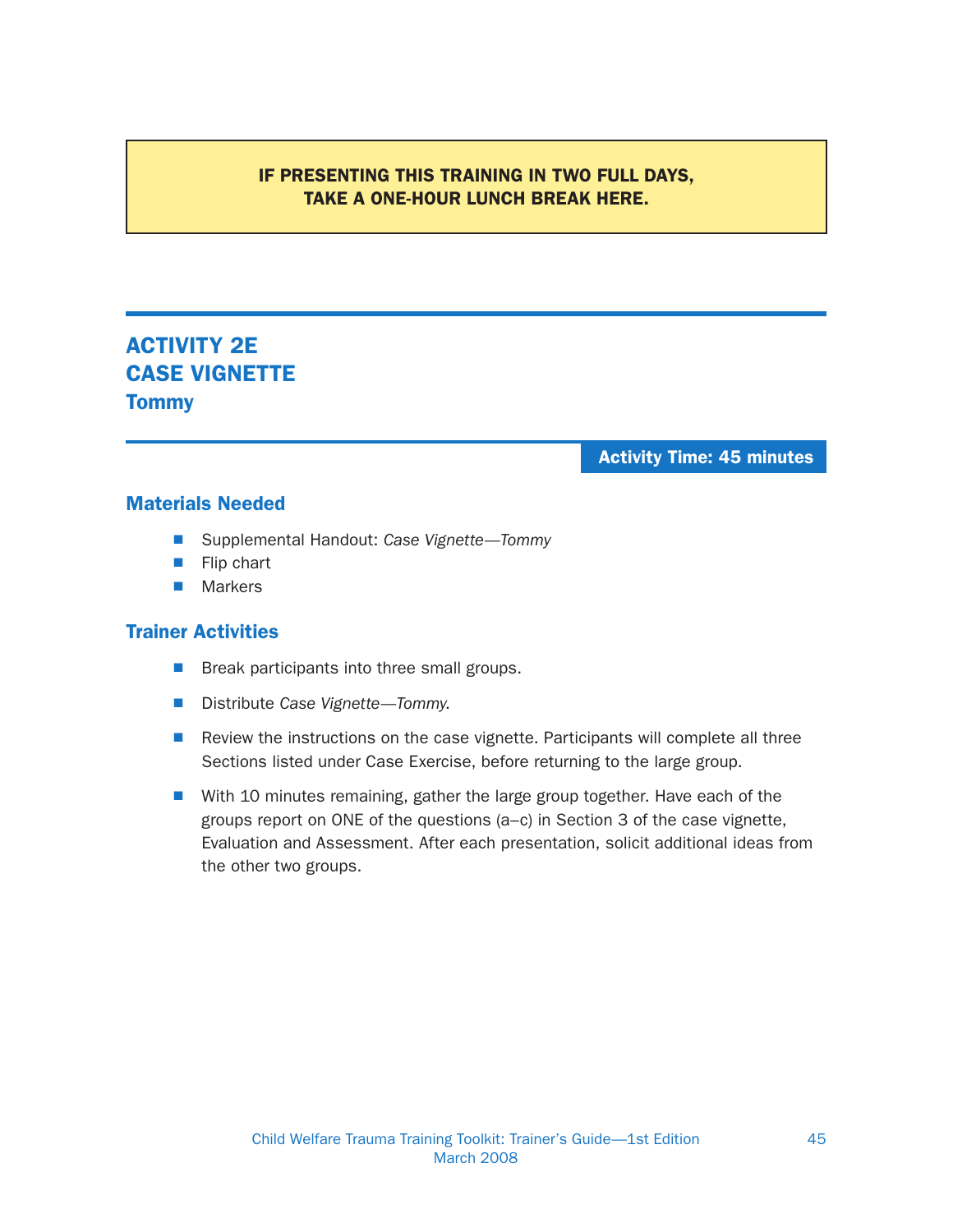# ACTIVITY 2F LECTURE AND DISCUSSION What Child Welfare Workers Can Do

Activity Time: 10 minutes

### Materials Needed

- Comprehensive Guide, pp. 18–19
- PowerPoint Slides 60–62
- $\blacksquare$  Flip chart
- $\blacksquare$  Markers

## Trainer Activities

- **N** Ask participants: "What thoughts/feelings/concerns did the Tommy case bring up for you?" Answers to this question can help to provide you with a "pulse" on how participants are managing this emotionally-laden material, and help you to identify important points to discuss regarding what child welfare workers and systems can do to prevent further traumatization of children.
- Ask the group how the child welfare system may have contributed adversely to Tommy's trauma history. Lead the discussion to underline the traumatic impact of removal and placement, of losses of contact with family, siblings (through separate placements), pets, neighbors, etc. Also draw out discussion about the impact of multiple placements, changes in schools and therapists, and other transitions and losses common in the child welfare system.

**TRAINER TIP:** Child welfare workers may perceive other system entities (courts, foster parents, schools, therapists) as barriers to the Essential Elements. Discussion can quickly deteriorate into "blaming." It is critical that you appreciate the potential system barriers while simultaneously challenging participants to be aware of how they can shift their practice to be more trauma-informed. Otherwise, the discussion becomes a complaint forum rather than a vehicle for self-reflection and possible change. You should be sure to emphasize that when systems such as child welfare, the courts, and mental health are trauma-informed, care can be taken to prevent further traumatization to the child.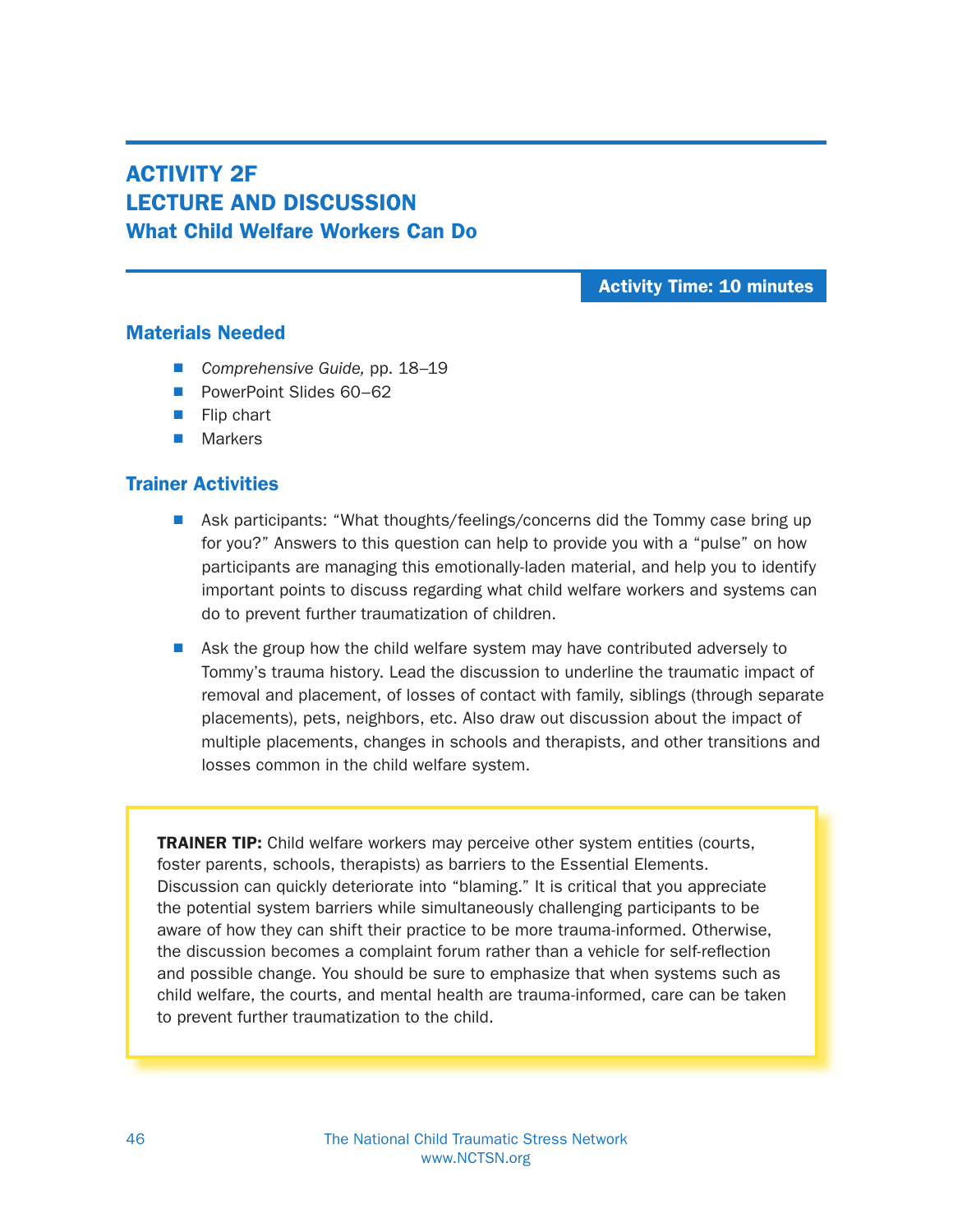- Summarize the above discussions: Although we sometimes tend to dwell on the way the "system" adversely affects children, there are many things a child welfare worker can do proactively to minimize trauma and to assist in healing.
- Present the material in PowerPoint Slides 60–62. Ask participants to list ideas about actions that child welfare workers can take, utilizing material they heard during the morning in the Lisa 9-1-1 audio clip and the morning's discussion, and any additional ideas from their own work experience. List these ideas on the flip chart. Tell participants that the Comprehensive Guide lists additional ideas.

## IF PRESENTING THIS TRAINING IN TWO FULL DAYS, TAKE A 15-MINUTE BREAK HERE.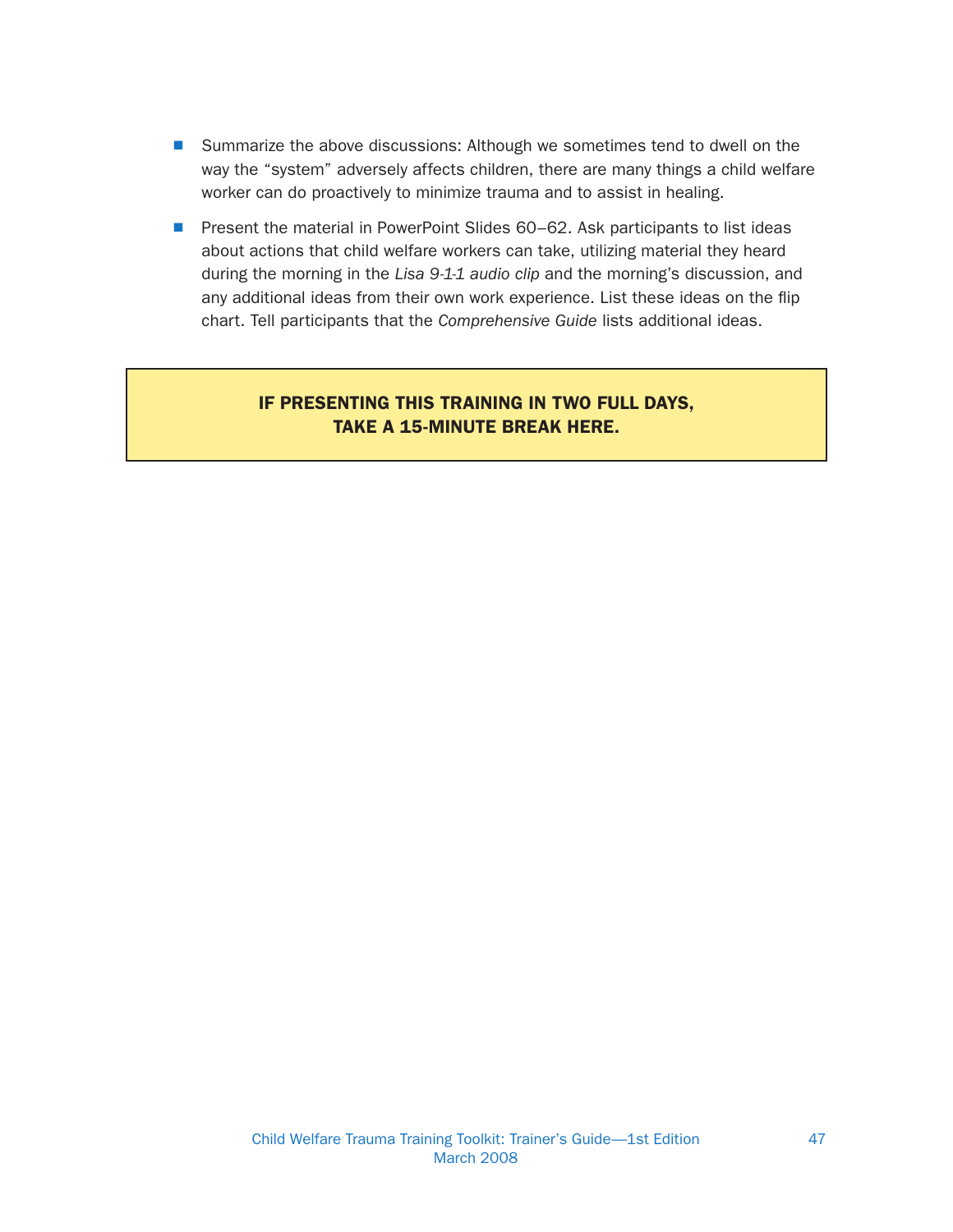# MODULE 3 The Impact of Trauma on Children's Behavior, Development, and Relationships

### Training Time: 125 minutes (2 hours 5 minutes)

## Key Learning Points

- 1. There is a difference between physical safety and psychological safety. Child welfare workers should not only aim to keep a child physically safe but should also provide a psychologically safe setting for children and families when inquiring about emotionally painful and difficult experiences.
- 2. Children manifest symptoms of traumatic stress through behaviors, and workers need to know how to identify these symptoms.
- 3. Trauma impacts development. Children can become so emotionally overwhelmed by the intense fear, anger, shame, and helplessness that they feel following a traumatic experience that their development of age-appropriate self-regulation may be delayed. Child welfare workers need to recognize that "bad behavior" is most often a traumatized child's attempt at self-regulation.
- 4. Seemingly innocuous events such as sounds, smells, places, and other trauma reminders may reconnect children with the emotional states of fear, terror, and hopelessness produced by the trauma.
- 5. Traumatic events may create new or secondary problems in the child's life (i.e., difficulties in school, problems with substance abuse). These secondary adversities may be adaptive in the short term but also have the potential to interfere with a child's long-term recovery.
- 6. Trauma can result in serious misunderstandings about safety, personal responsibility, and self-concept.
- 7. Children may need assistance to help them face emotional experiences, begin to make sense out of what happened to them, and express this to others.
- 8. Module 3 emphasizes Essential Elements 1, 2, and 3:
	- 1. Maximize the child's sense of safety.
	- 2. Assist children in reducing overwhelming emotion.
	- 3. Help children make new meaning of their trauma history and current experiences.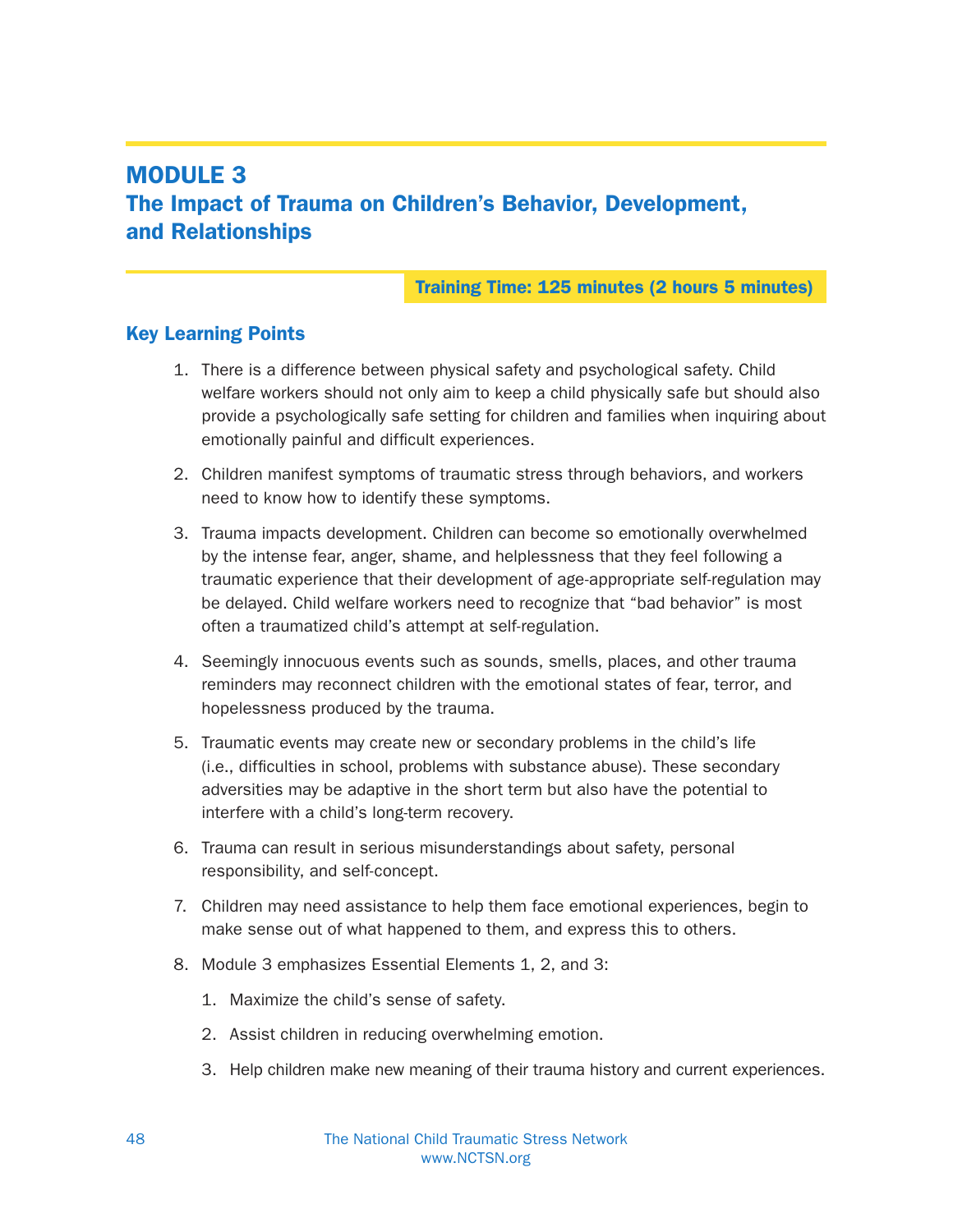## ACTIVITY 3A LECTURE AND SMALL GROUP DISCUSSION Essential Element 1: Maximize the Child's Sense of Safety

Activity Time: 20 minutes

### Materials Needed

- Comprehensive Guide, pp. 22–23
- PowerPoint Slides 63–66
- $\blacksquare$  Flip chart
- $\blacksquare$  Markers

- $\blacksquare$  Lead a lecture/large group discussion from the bullet points below:
	- Use PowerPoint Slide 64 to introduce Module 3, which focuses on Essential Elements 1, 2, and 3.
	- Use PowerPoint Slide 65 to remind participants of the basics of Essential Element 1: Maximize the child's sense of safety.
	- Use PowerPoint Slide 66 to describe how understanding children's responses is critical to maximizing safety.
	- Ask: What type of actions would make a child physically safe after physical abuse, sexual abuse, neglect, or witnessing domestic violence? (Expect answers such as securing appropriate medical care, ensuring protection from further abuse, etc.) Then ask: Which, if any, of those actions make the child believe he/she is safe? Allow for discussion.
	- Physical safety (e.g., relative or foster care placement) and psychological safety are not always the same. Ask: When children are in placement, what may leave them feeling psychologically unsafe? (Expect answers such as fear of the unfamiliar foster parent/setting; fear that the abuser will come to get them; fear that the abuser is killing their mom or pets; fear that they are not protecting their siblings; loss of what little security and predictability they had.)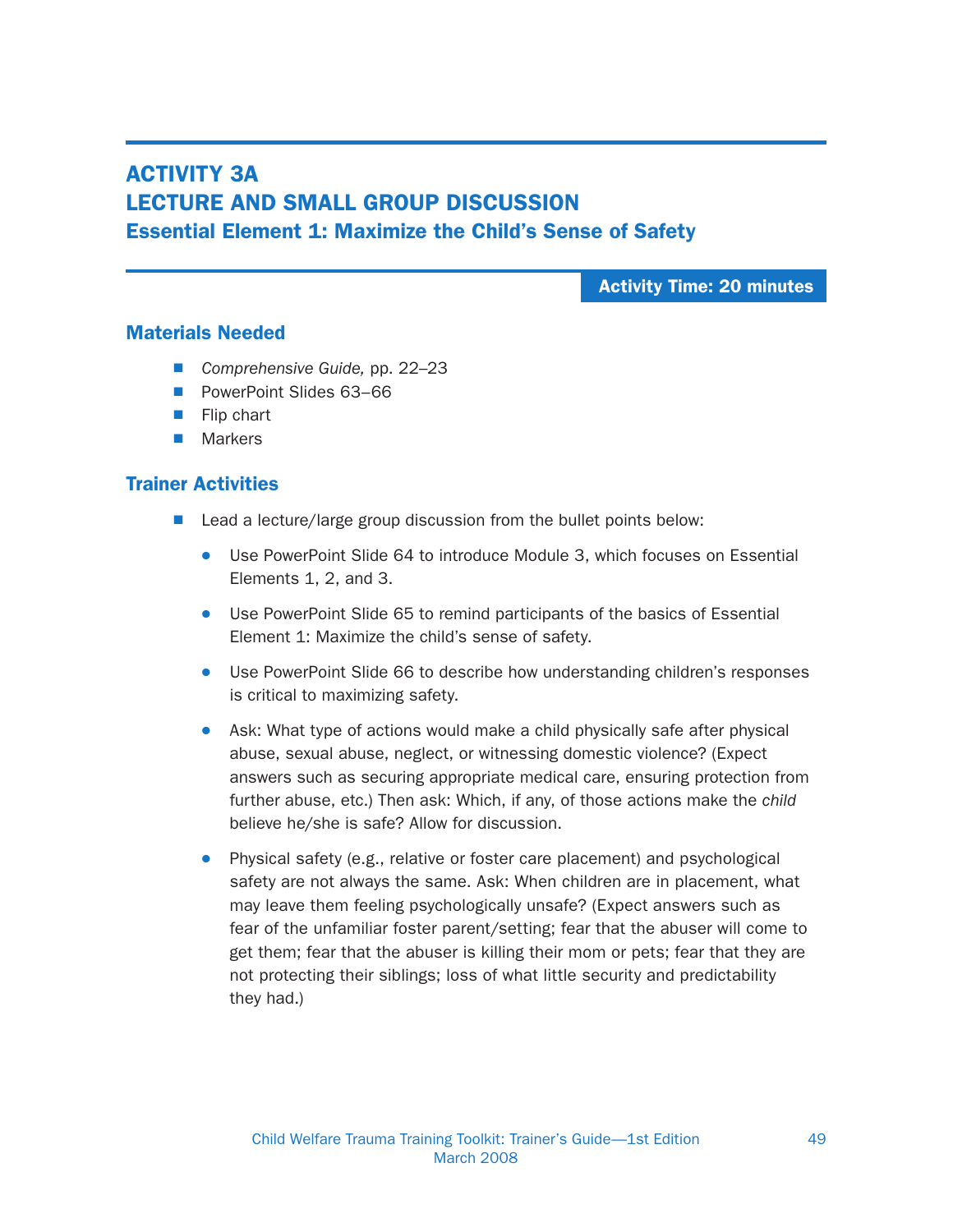- $\blacksquare$  Cover the following in lecture format:
	- Traumatic stress overwhelms a child's sense of safety and can lead to a variety of survival strategies for coping. A sense of safety is critical for physical functioning (appetite, digestion, and sleep) and emotional growth.
	- Both physical and psychological safety are important, at home and within service settings. If children or their caregivers are still living in an unsafe setting, this must be addressed immediately. However, it is important to understand that moving a child to a physically safe environment or even creating physical safety in the child's own home may not produce psychological safety. The child's fears may remain intense and overwhelming even in the face of a safety protection plan or removal to a "safe" foster home. Despite our perceptions that we are acting with the best of intentions, children rarely perceive our protective efforts in the way that we do.

**TRAINER TIP:** You may illustrate this by asking participants to think about a child who has been removed from her home because her biological father has sexually abused her. Generally, children who have disclosed sexual abuse do so because they want the abuse to stop. They rarely anticipate or wish for the host of events that ensue: mom and siblings being sad or upset, and sometimes even blaming the victim; dad being arrested and sent to jail; the family left without financial support, or at a minimum, forced to leave the home; possibly being put in foster care if mom cannot protect her, etc.

- Even after traumatic events cease, a child may continue to experience insecurity, both physically and emotionally.
- Workers need to provide a psychologically safe environment for children and families while inquiring about emotionally painful and difficult experiences and symptoms. This is why many communities have established child advocacy centers (CACs) to provide an emotionally safe, child-friendly environment for interviewing. Children also need psychologically safe environments in order to heal. This is why both the physical office and the psychological space of trauma therapy are important. Most importantly, steps must be taken to help children feel safe in places where they spend most of their time, including school, their own home, or in another placement.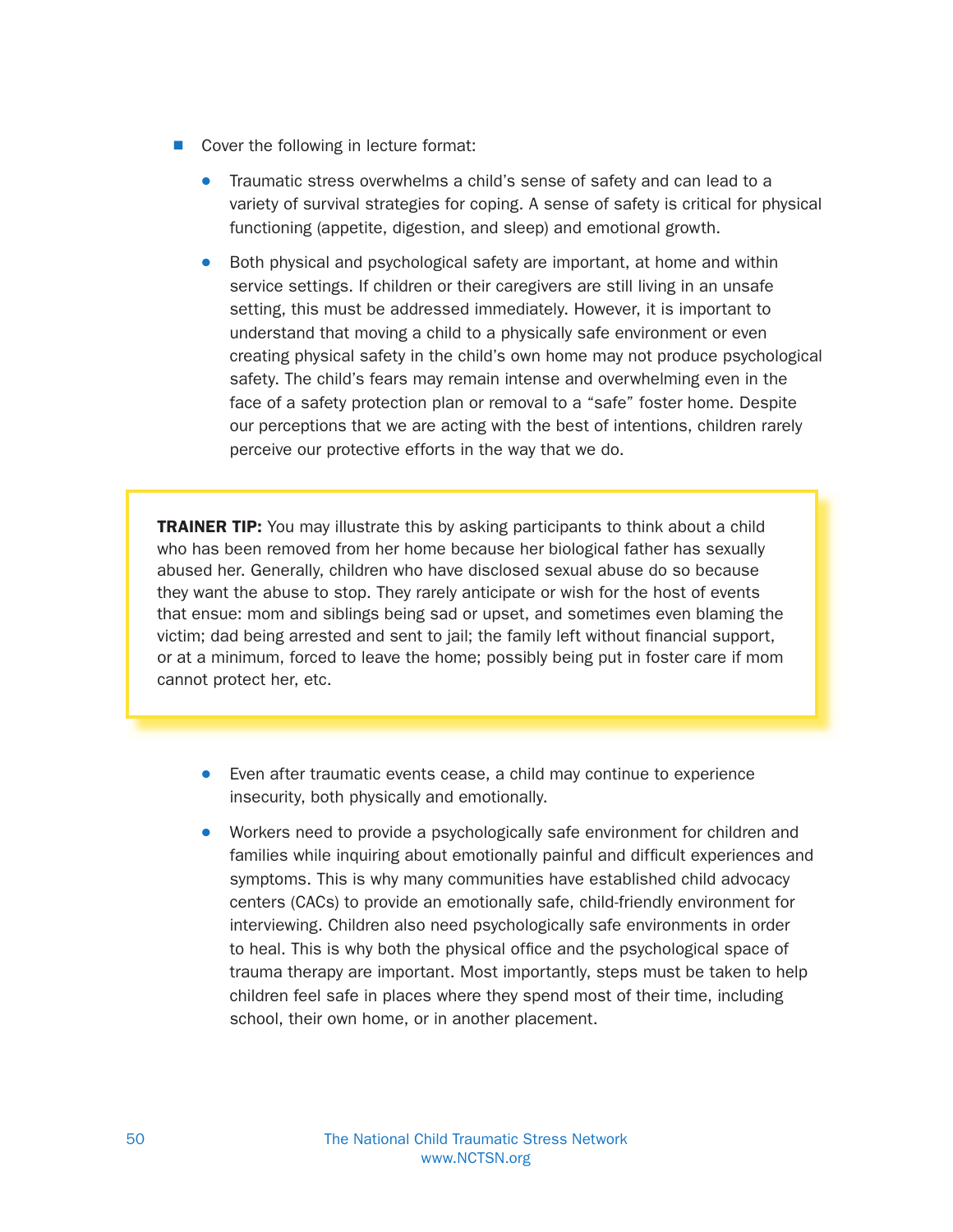- **Now Ask participants to identify transition points that children may experience during** their involvement in the child welfare system. List answers on the flip chart. Expect answers such as:
	- $\bullet$  Investigative phase
	- $\bullet$  Decision to leave the child in the home
	- Decision to remove the child and place him or her with relatives
	- Decision to remove the child and place him or her without siblings and with caregivers with whom the child is unfamiliar
	- Enrolling the child in a different school
	- Placement in a new foster home
	- Visits with non-offending parents or relatives
	- Visits with caregivers who have abused them or been violent in their presence
	- Testifying in juvenile court
	- $\bullet$  Testifying in criminal court
	- $\bullet$  Reunification
	- $\bullet$  Adoptive placement
- Assign participants to three small groups and assign one developmental stage— Early Childhood, School Age, or Adolescence—to each group.
- $\blacksquare$  Provide the following instructions:
	- Each group should generate practical strategies relevant to that age group that can be used to help enhance the child's feelings of **psychological** safety at one of these critical transitions.
	- Encourage participants to refer to the Comprehensive Guide, pp. 22–23, to help generate ideas. They will likely also draw on their own experiences to complete the exercise.
	- As time permits, participants should choose additional transition points to discuss.
	- As a last step, each group should select the three most promising strategies for each transition point they've discussed to share with the entire group. Invite discussion with the large group.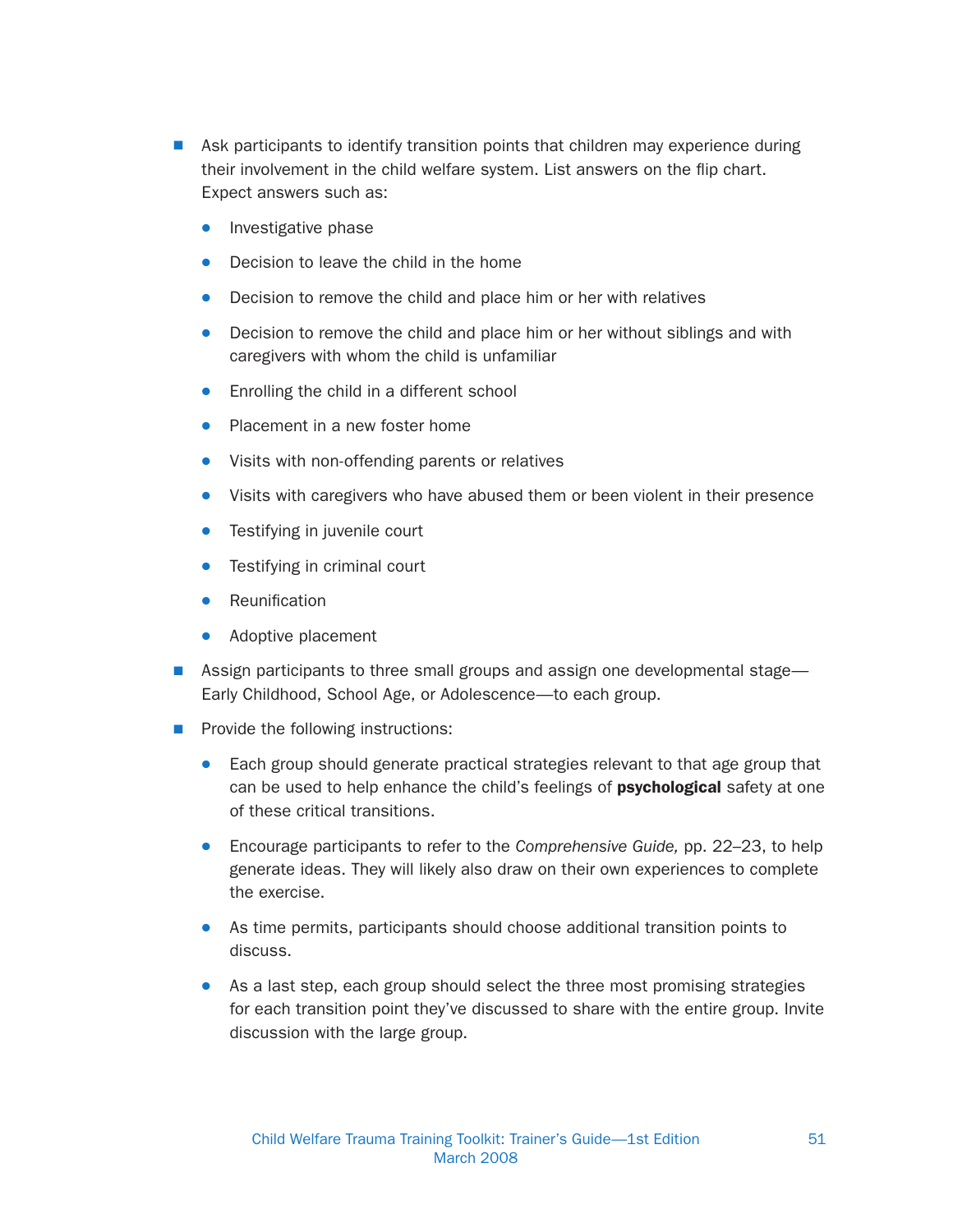**TRAINER TIP:** You may wish to break up participants' discussions according to function (e.g., emergency response, long-term units, adoptive units, investigations, etc.) so they can explore the transition points that are most common or challenging in their current jobs.

ACTIVITY 3B LARGE GROUP DISCUSSION Essential Element 2: Assist Children in Reducing Overwhelming Emotion

Activity Time: 20 minutes

### Materials Needed

- Comprehensive Guide, pp. 12–17, 23–24
- PowerPoint Slides 67–74
- 2 twist-top seltzer bottles, unopened
- $\blacksquare$  1 twist-top seltzer bottle, opened, emptied, and refilled with plain water (identified in some way so that you can later distinguish between it and the other 2 bottles)
- **N** Paper towels
- Supplemental Handout: Coping with Trauma Reminders

- Show PowerPoint Slides 67–68.
- $\blacksquare$  Make the following points in lecture format:
	- Trauma can result in such intense fear, anger, shame, and helplessness that the child feels overwhelmed by his or her emotions.
	- This overwhelming emotion may delay the development of age-appropriate self-regulation. Emotions experienced prior to language development may be very real for the child but difficult to express or communicate verbally. Remind participants to revisit the PowerPoint slides from Module 1 (and described in greater detail in the Comprehensive Guide, p. 17) about the different ways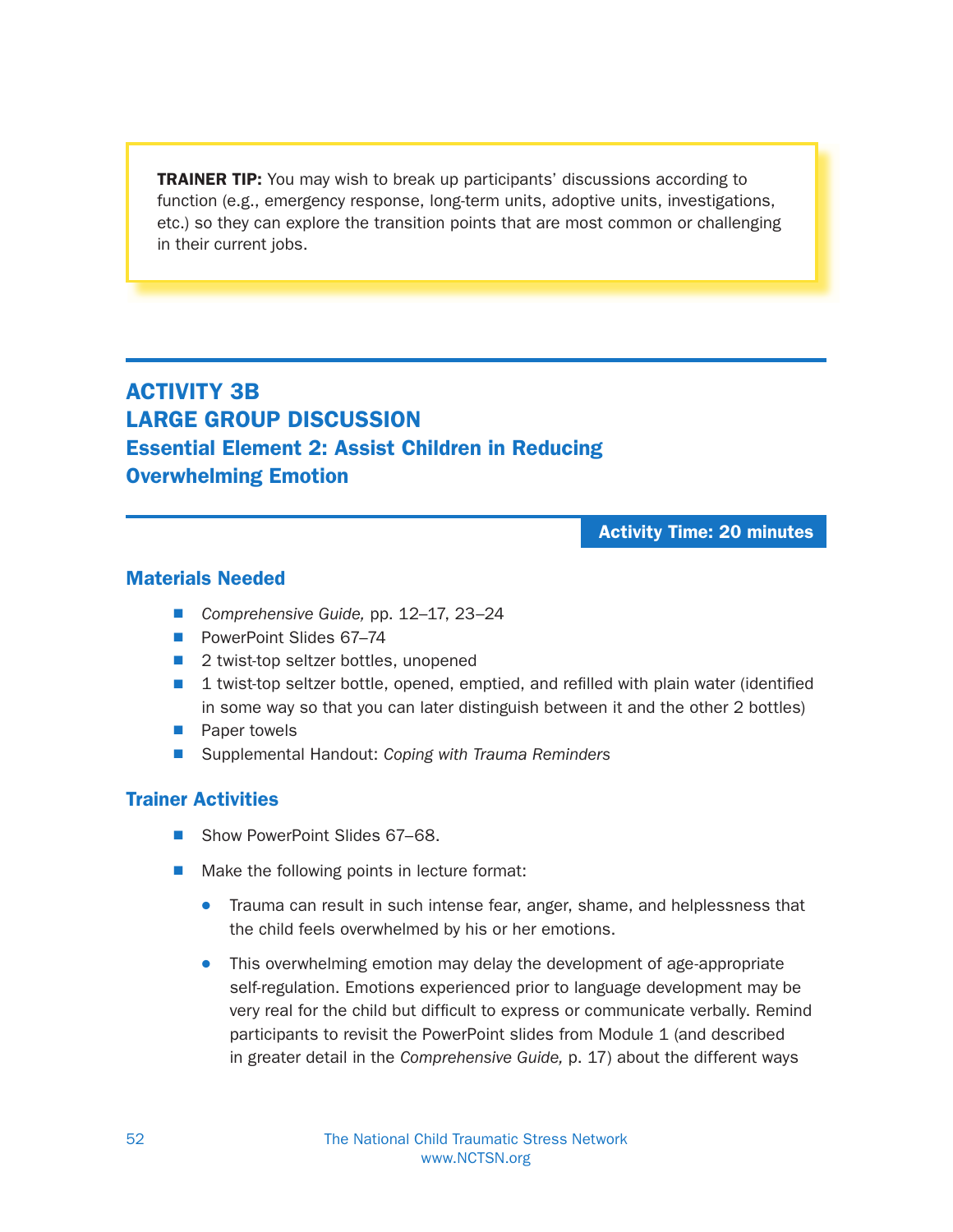these emotions may be expressed developmentally in young children, schoolaged children, and adolescents.

- Trauma may be "stored" in the body in the form of physical tension or health complaints.
- When faced with *trauma reminders* (any person, place, situation, sensation, feeling, or thing reminding them of the traumatic event), children may re-experience intense and disturbing feelings tied to the original trauma. Their resulting behaviors may be an appropriate response to their internal turmoil but may seem "out of place" in the current situation.
- Display PowerPoint Slide 69 as you illustrate the above points with the "Bottle" Exercise." (DeRosa, Habib, et al., 2006) Explain that a history of trauma frequently builds pressure that must be released. Without the intervention of a traumainformed child welfare system, the pressure may likely impact the child's behavior and emotional development manifesting in both internalizing and externalizing ways. One way to think about chronic stress is that all of the feelings get "bottled up" inside of us.
	- $\bullet$  Explain that, while this exercise may seem overly simplistic, it provides a good visual illustration of how children respond when experiencing overwhelming stress.
	- $\bullet$  Take out the 2 bottles filled with seltzer (bubbly water), the identical bottle filled with plain water, and the paper towels.
	- Ask for three volunteers, and hand each of them a bottle. Ask them each to shake the bottles while the group members call out stressful or traumatic events that children in foster care have experienced or witnessed. Ask participants to describe what is happening inside the bottles, and draw parallels to what occurs with children in the child welfare system.
	- Have the volunteer who is holding the bottle filled with plain water open it. When nothing happens, explain how sometimes, when people keep things bottled up inside, they feel numb, as if they don't have any feelings at all.
	- Next, have the second volunteer quickly open his or her seltzer bottle (facing away from the group, if possible). When it bursts quickly, explain how when people keep things bottled up inside, they sometimes explode.
	- Finally, have the third volunteer slowly open the other seltzer bottle. With each turn, ask participants to list possible coping strategies or range of behaviors that may reflect the child's efforts to manage the overwhelming emotions. Point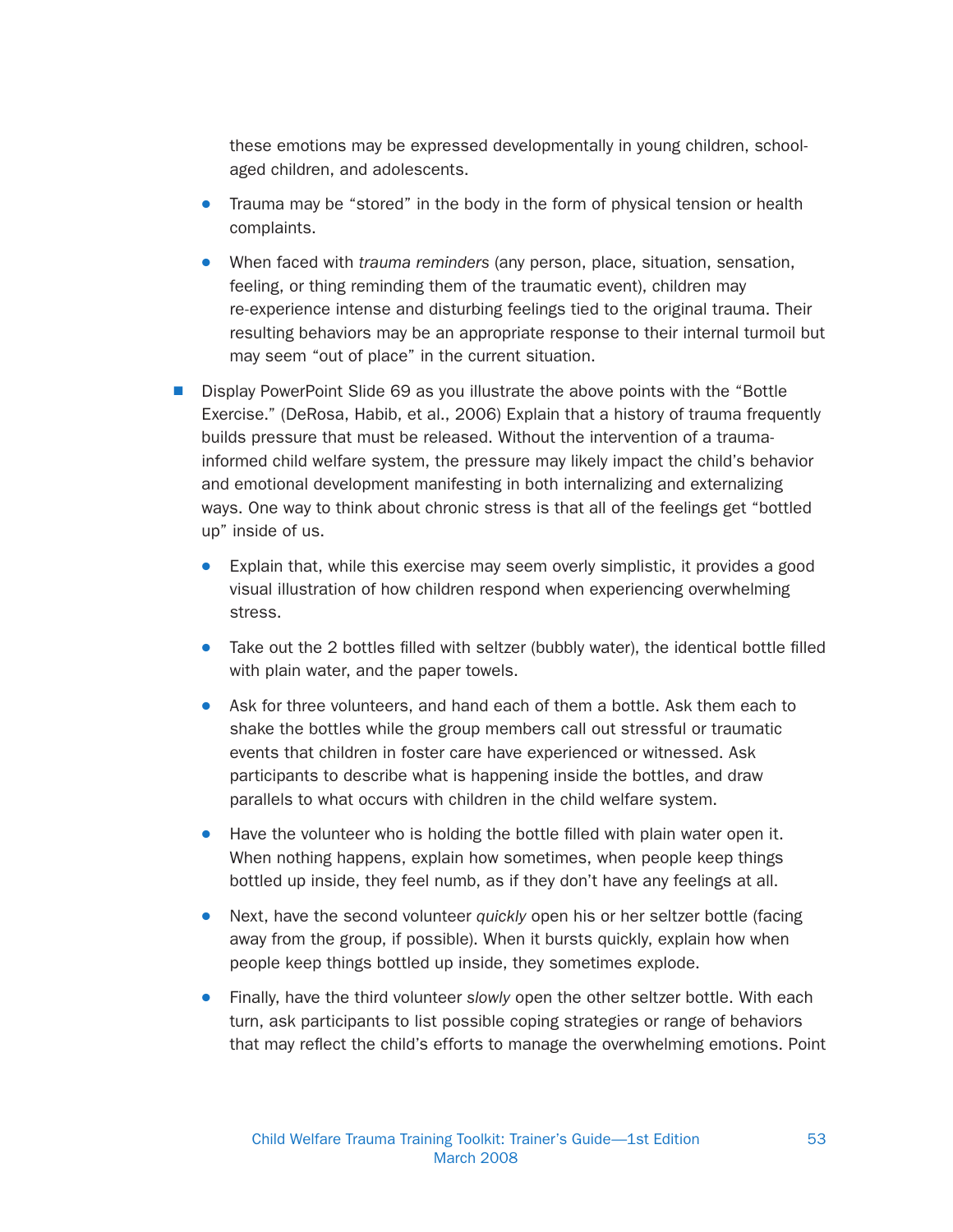out that some coping strategies are adaptive, and others are maladaptive. Typically labeled "bad" behaviors, these maladaptive coping strategies are more correctly labeled as secondary adversities. These secondary adversities may be adaptive for the child in the short term, but they have the potential to interfere with a child's long-term recovery.

- Also point out that their list includes both externalizing and internalizing behaviors.
- Show PowerPoint Slides 69–72 on "Understanding Children's Responses." (You can remind participants that these ideas were introduced in Module 1 and that more information is found in the Comprehensive Guide, pp. 12–17).
- Briefly review PowerPoint Slides 73–74, which outline what child welfare workers can do to assist children and adolescents to reduce overwhelming emotion, and refer participants to the Comprehensive Guide, pp. 23–24, for additional information.

# ACTIVITY 3C **LECTURE** Essential Element 3: Help Children Make New Meaning of Their Trauma History and Current Experiences

Activity Time: 10 minutes

## Materials Needed

- Comprehensive Guide, pp. 24–25
- PowerPoint Slides 75–77

- **Present the following in lecture format, utilizing PowerPoint Slide 75.** 
	- Child trauma can result in serious misunderstandings about safety, personal responsibility, and self-concept. It can disorganize and distort the connections between thoughts, feelings, and behaviors, and disrupt the encoding and processing of memory.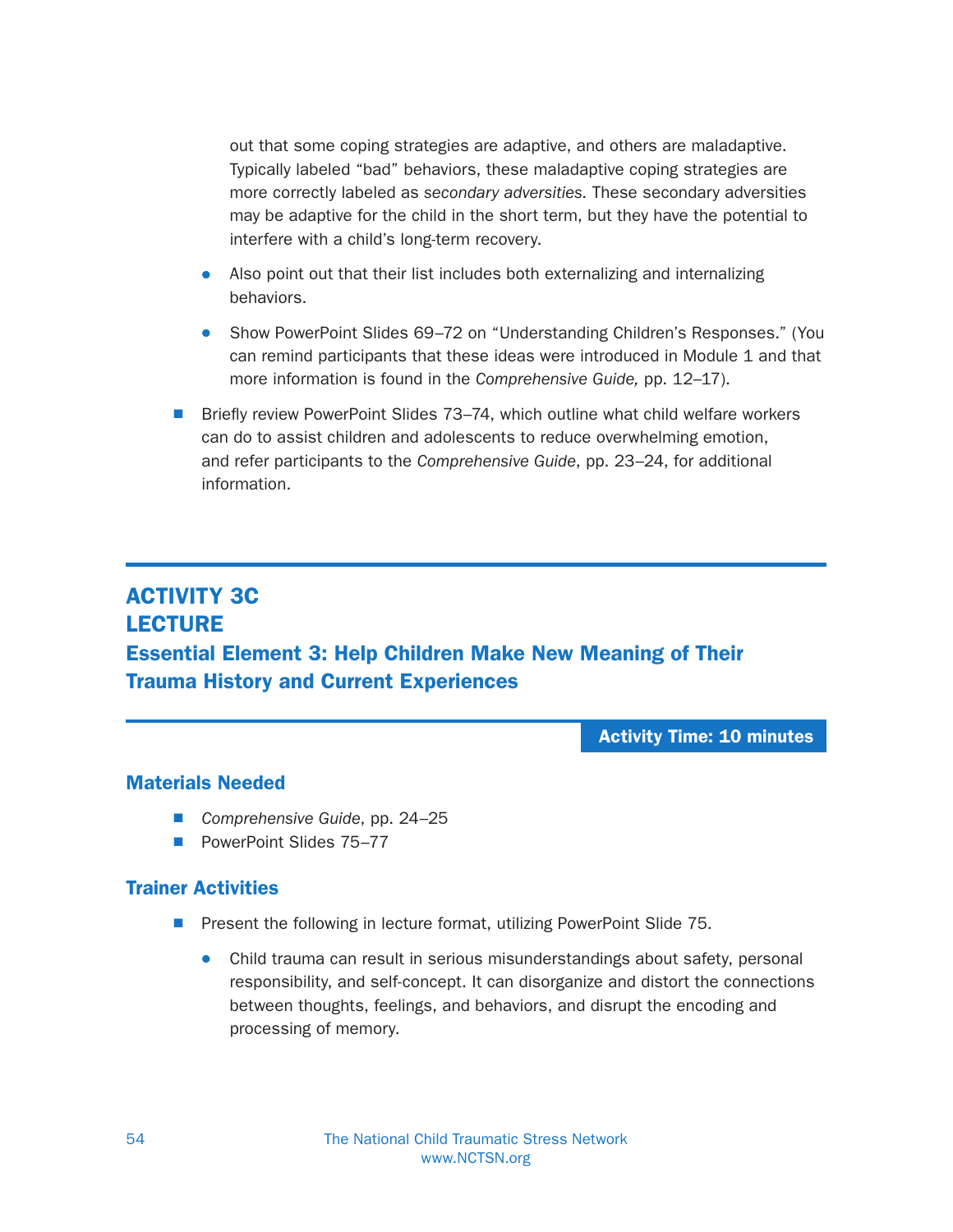- Traumatic experiences may be difficult for children to communicate, thereby undermining their confidence and the social support they might receive from others. School-age and older children need to do more than just recall or repetitively replay trauma details; they need help developing a coherent understanding of their traumatic experience. Children need to feel safe enough to face emotional experiences, to begin to make sense out of what happened to them, and to express this to others.
- For many children, trauma-focused treatments will help them to make new meaning of their trauma history and current experiences. We will discuss referrals to trauma-focused treatments in greater detail in Module 4. However, there are strategies that are within the child welfare worker's role to help the child make new meaning. Cover material on PowerPoint Slides 76–77.

# ACTIVITY 3D CASE VIGNETTE Andrew

Activity Time: 40 minutes

## Materials Needed

- Supplemental Handout: Case Vignette—Andrew
- $\blacksquare$  Flip chart
- $\blacksquare$  Markers

- $\blacksquare$  Divide participants into three groups (six, if the group is large, and double up the group assignments.) Assign one of the Essential Elements addressed in this module to each group:
	- Maximize the child's sense of safety.
	- Assist children in reducing overwhelming emotion.
	- Help children make new meaning of their trauma history and current experiences.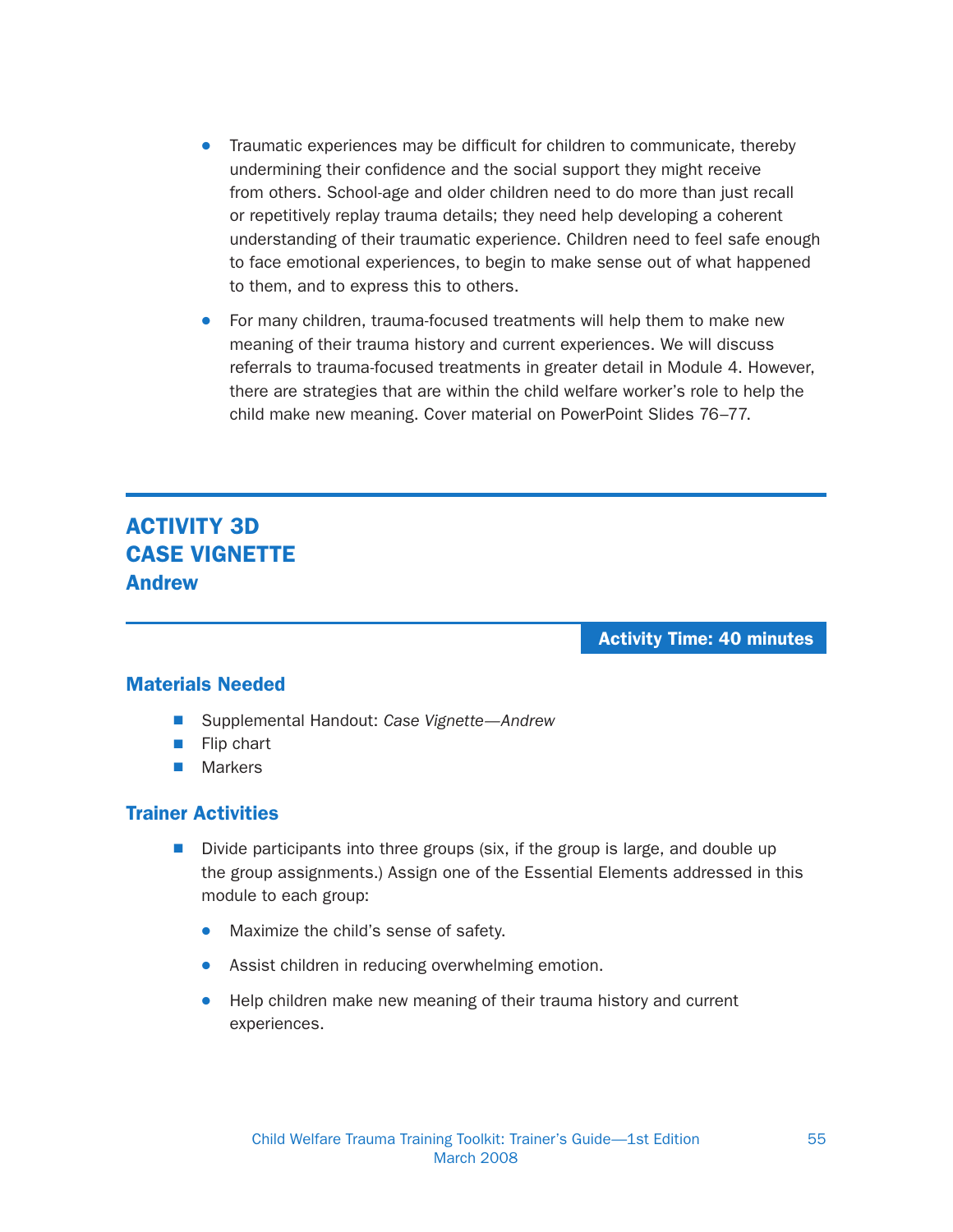■ Each group will be analyzing the same vignette, and questions 1 and 2 are the same for all groups. In question 2b, each group will be exploring their respectively assigned Essential Element. Question 3 allows participants to discuss and transfer knowledge to cases they are currently managing or have worked on in the past.

**TRAINER TIP:** Some trainers have found that certain training groups are "hungry" for an opportunity to discuss actual cases. If this is the case in your group, feel free to substitute small or large group discussions about actual cases in place of the vignettes.

■ Allocate the final 10 minutes of this activity for groups to report back their recommendations from Question 3b and how their approach supports their assigned Essential Element.

# ACTIVITY 3E SUMMARY OF ESSENTIAL ELEMENTS 1, 2, AND 3

Activity Time: 30 minutes

### Materials Needed

- Supplemental Handout: Sample Letter: Evaluation of Action Plans (optional)
- Supplemental Handout: Bringing It Back to Work: Essential Elements 1, 2, and 3

## Trainer Activities

■ Distribute Supplemental Handout: Bringing It Back to Work: Essential Elements 1, 2, and 3 to all participants.

NOTE TO TRAINER: Distribute Supplemental Handout: Sample Letter: Evaluation of Action Plans, IF and only IF there will be follow-up with training participants a few months AFTER the training regarding Action Plan implementation. If county personnel or training staff are not planning to follow up with training participants (or have not contracted with anyone else to do so), then it is unnecessary to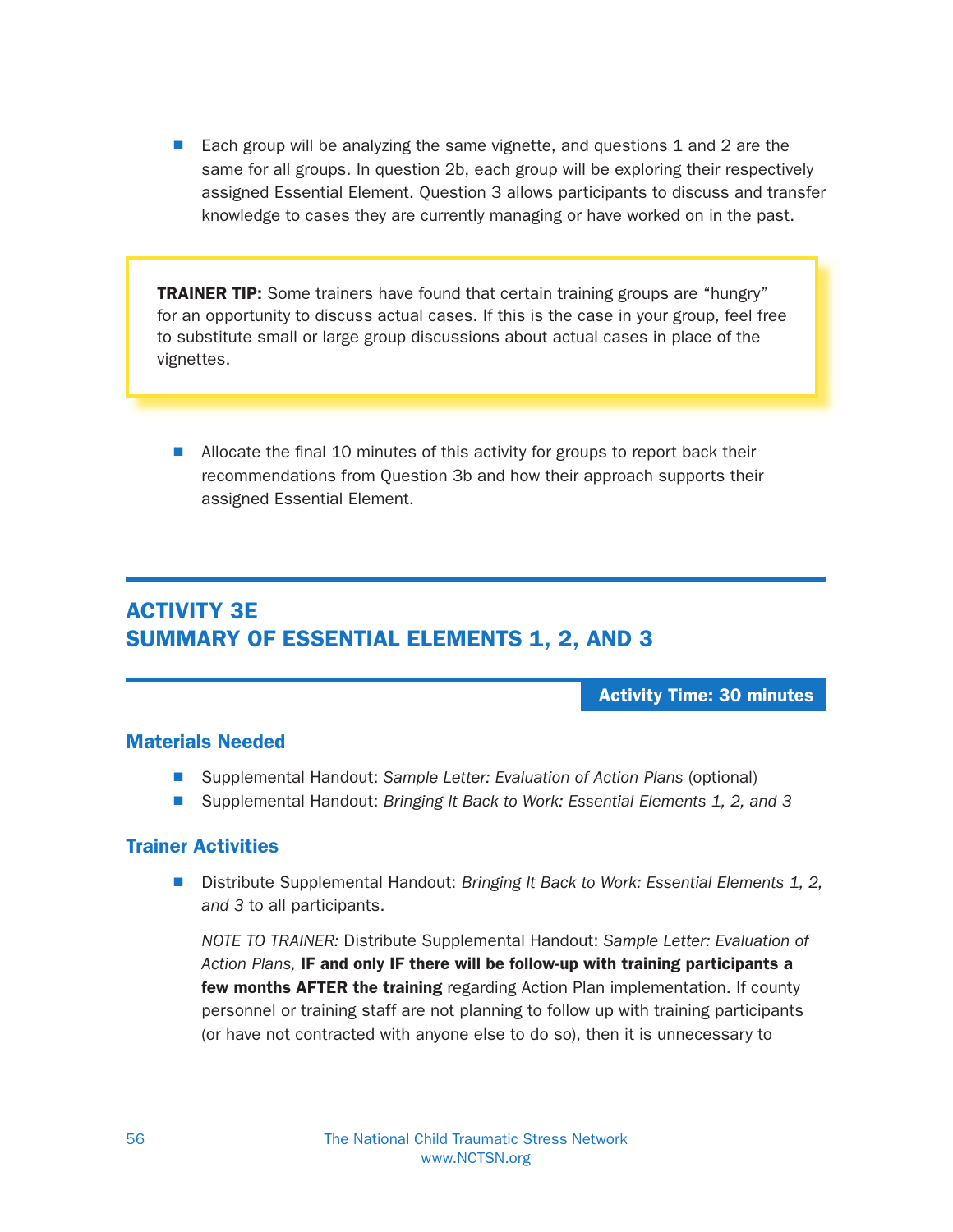distribute this letter to training participants. (If distributed, participants may keep this letter.)

- Instruct participants on how to complete the worksheets:
	- Refer to the Supplemental Handout: Bringing It Back to Work: Essential Elements 1, 2, and 3.
	- Discuss with participants that there are several strategies that can be used to implement each of the Essential Elements. During this activity, inform participants that they will be focusing on strategies that address Essential Elements 1, 2, and 3.
	- Ask participants to review the strategies listed under each of the Essential Elements (1–3).
	- Point out that the strategies for all of the Essential Elements (not just 1-3) are written in SMART objective format (Specific, Measurable, Achievable, Results-Oriented, Timely).
	- Ask participants to mark an "X" in up to three boxes next to the ideas that they think they would MOST like to emphasize in their daily child welfare practice for each Essential Element.
- $\blacksquare$  Debrief: For Essential Element 1, ask participants to call out a few of the strategies they indicated they would most like to emphasize in their daily child welfare practice, and why. Do the same for Essential Elements 2 and 3.

**TRAINER TIP:** In order to save time during the training, assemble the worksheets together into one packet for each participant so that you don't have to spend time distributing the worksheets. Ask participants to hold on to their Essential Element Worksheet packets throughout this training because we will keep referring back to them.

## IF PRESENTING THIS TRAINING IN TWO FULL DAYS, CONCLUDE WITH THE DAY 1 SUMMARY, BELOW.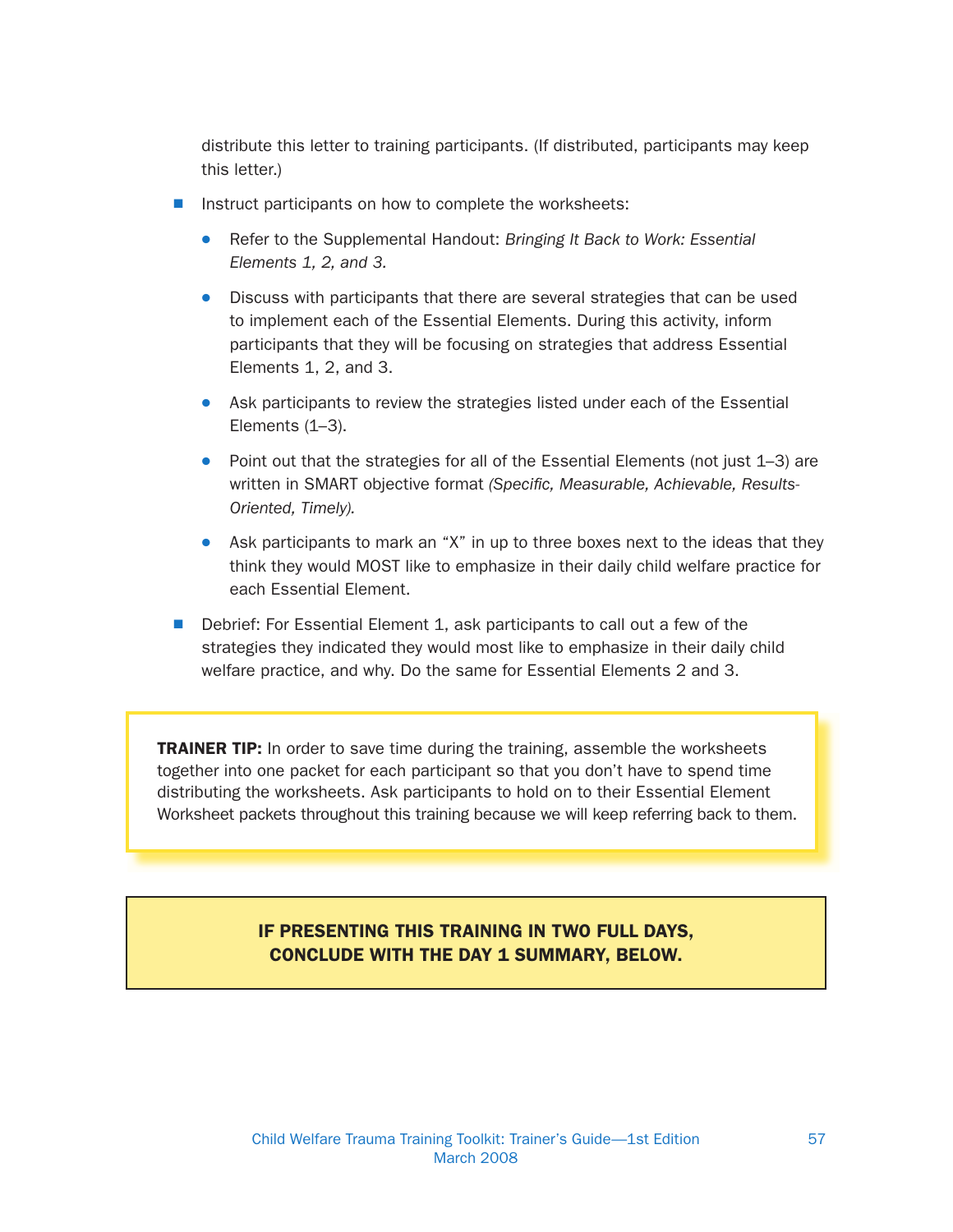# ACTIVITY 3F SUMMARY OF DAY 1 AND TRAINING EVALUATION

### Activity Time: 5 minutes

### Materials Needed

■ Supplemental Handout: Child Welfare Trauma Training Toolkit Training Evaluation (Day 1)

- $\blacksquare$  Thank participants for their participation in Day 1 activities.
- Process any questions or comments from Day 1.
- $\blacksquare$  Provide a brief overview of content for Day 2. Let participants know that at the end of Day 2, you will be doing some relaxation/self-care exercises, and encourage everyone to come prepared to share exercises that they personally use and like.
- Ask participants to complete Training Evaluation for Day 1.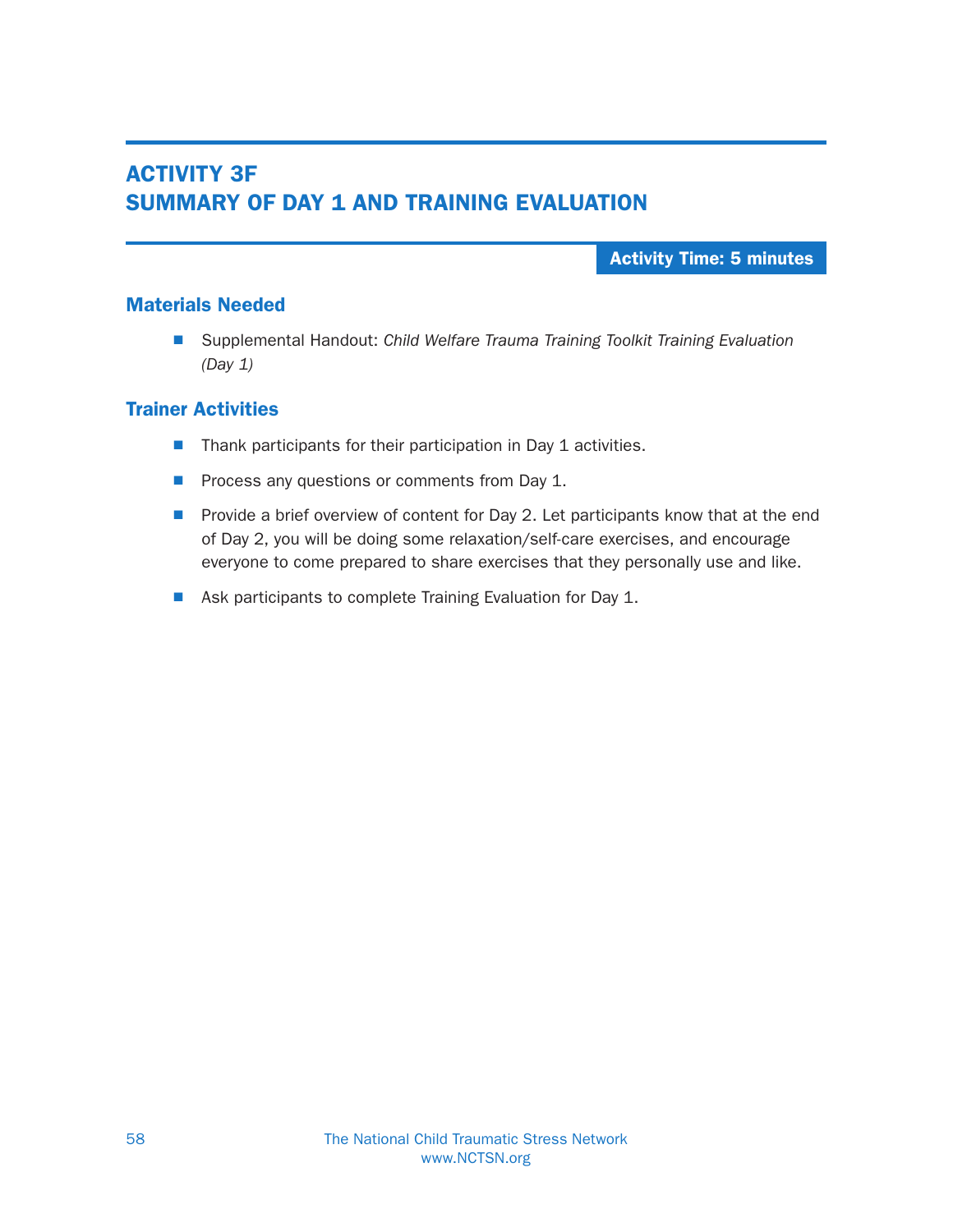# MODULE 4 Assessment of a Child's Trauma Experiences

Training Time: 125 minutes (2 hours 5 minutes)

## Key Learning Points

- 1. Some children develop maladaptive ways of managing traumatic stress that are disruptive and sometimes dangerous, and these children would benefit from a trauma-informed intervention.
- 2. Children who have experienced extreme trauma, sexual abuse or assault; who display PTSD symptoms; or who have experienced multiple traumas over their lifetimes are more likely to need trauma-specific assessment and treatment. Many children in child welfare and juvenile justice systems or living in violent neighborhoods and communities fall into this category.
- 3. Some trauma symptoms (like numbness or hyperarousal) may be mistaken for other mental health concerns and require proper trauma assessment before either the trauma or the alternative concern, such as ADHD, can be treated.
- 4. Most mental health providers who serve children are not trained in evidence-based trauma treatments. Nonetheless, most mental health providers will readily accept traumatized children into their practice even if they lack trauma-specific training. Some trauma treatments have no scientific support and may be ineffective or even dangerous. It is important to know what models the therapist will use and the extent of his or her training.
- 5. Child welfare workers should distinguish between a trauma-informed therapist and a generalist, should know when to refer to which type of treatment, and should know how to screen for providers who provide evidence-based trauma-informed treatments.
- 6. Evidence-based or evidence-supported trauma-informed treatments contain a number of core components that have been shown by research to provide more effective treatment of traumatized children.
- 7. Some children with trauma histories are naturally resilient and do not need mental health interventions. Others may exhibit symptoms unrelated to the trauma and can benefit from more traditional mental health treatments. Still others require immediate crisis or mental health stabilization interventions (e.g., clients who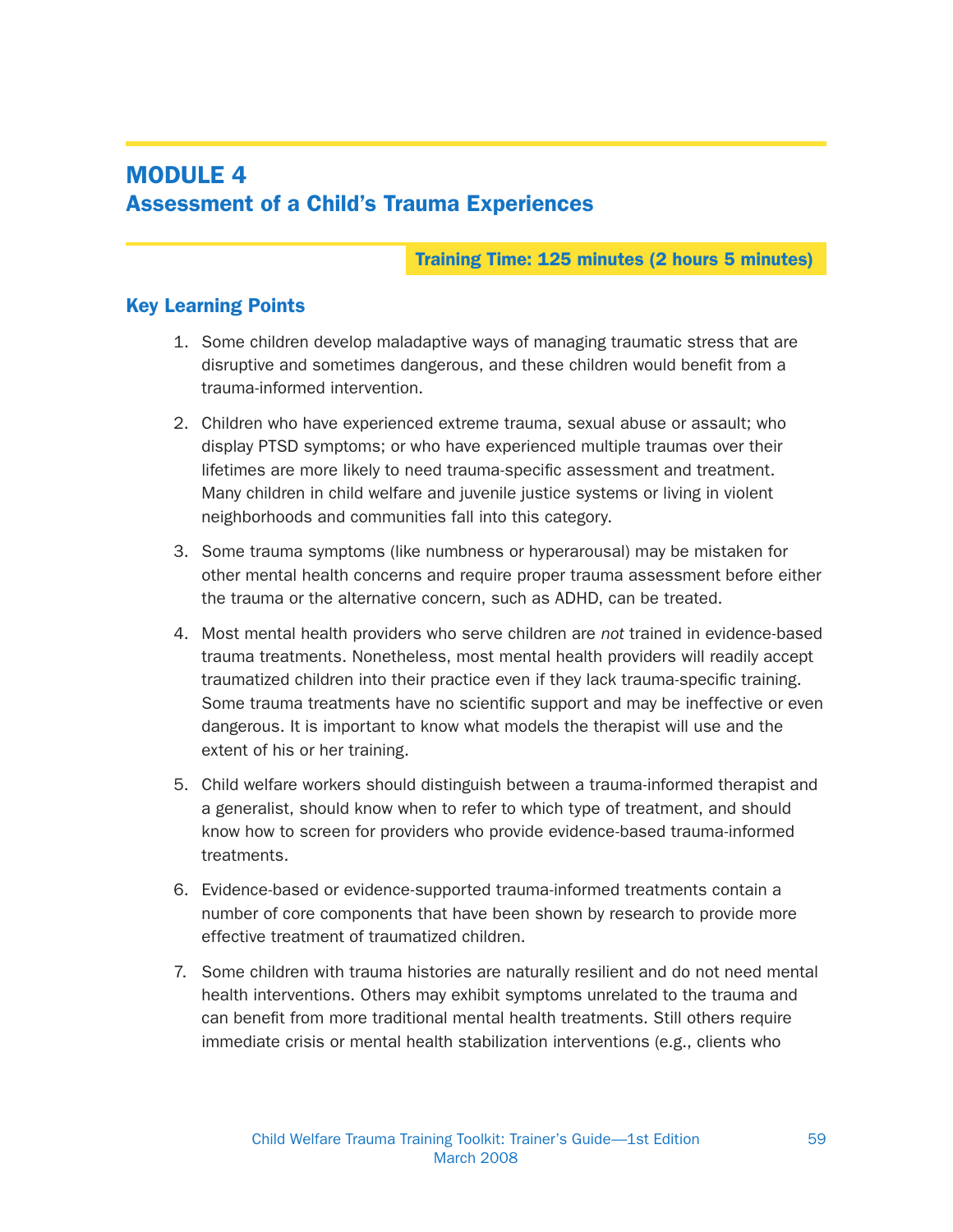are suicidal, or those with active substance abuse or eating disorders) before commencing trauma work.

- 8. The Child Welfare Trauma Referral Tool is an instrument designed to help child welfare workers make trauma-informed decisions to determine whether mental health referrals would be useful, and, if so, what type of referral would be most beneficial (trauma-specific, immediate stabilization, or general mental health).
- 9. Trauma can affect so many aspects of a child's life that it typically takes a team of service providers and caregivers to facilitate recovery. Service providers working with traumatized children should endeavor to develop common protocols and frameworks for documenting trauma history, exchanging information, coordinating assessments, and planning and delivering care so that children are not retraumatized by the system designed to protect them, and/or do not "fall through the cracks." The child welfare worker is in a unique position to provide leadership to the team of care providers to provide integrated, trauma-informed care.
- 10. Module 4 emphasizes Essential Elements 4, 5, and 6:
	- 4. Address the impact of trauma and subsequent changes in the child's behavior, development, and relationships.
	- 5. Coordinate services with other agencies.
	- 6. Utilize comprehensive assessment of the child's trauma experience and its impact on the child's development and behavior to guide services.

## ACTIVITY 4A WELCOME BACK, LEFTOVER QUESTIONS, AND ENERGIZER

Activity Time: 15 minutes

### Materials Needed

- $\blacksquare$  Sheets of paper
- **N** Prizes for team members (optional; one prize per person; number of prizes will depend on size of overall group)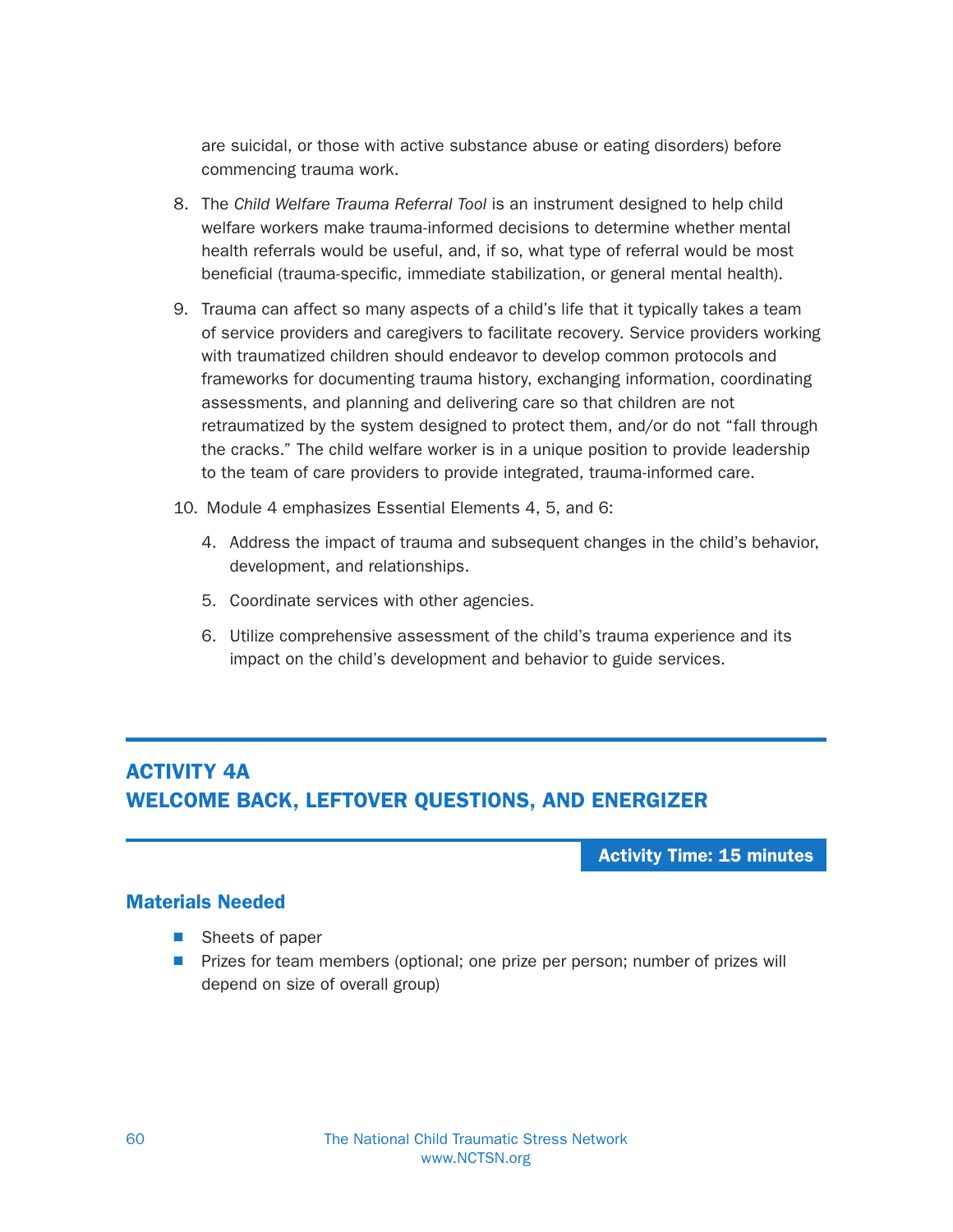## Trainer Activities

- $\blacksquare$  Welcome participants back to Day 2. Allow for any (brief) comments or questions about Day 1, and orient participants to the schedule for Day 2.
- Divide participants into nine groups. Assign one Essential Element to each group. (If it is a small group, you may wish to have fewer groups and assign more than one Element per group.) Distribute a sheet of paper to each of the groups.
- **N** Instruct participants to write down as many things about their respective Essential Element as they can remember from the day before. After five minutes, the team with the most items on its list wins a prize.

## ACTIVITY 4B **LECTURE**

Essential Essential Elements 4, 5, and 6: Address the Impact of Trauma and Subsequent Changes in the Child's Behavior, Development, and Relationships; Coordinate Services with Other Agencies; Utilize Comprehensive Assessment of the Child's Trauma Experience and Its Impact on the Child's Development and Behavior to Guide Services

Activity Time: 10 minutes

## Materials Needed

- Comprehensive Guide, pp. 25–28
- PowerPoint Slides 78-82
- Supplemental Handout: Emotional Chain of Custody

- Cover the following content in lecture format, using PowerPoint Slides 78–79.
	- In Module 3, we discussed the *impact* of trauma on a child's behavior, development, and relationships. In Module 4, we discuss how to address that impact, with special emphasis on comprehensive assessment of the child's trauma experience to guide services. We will also address the unique role of the child welfare worker in coordinating services with other agencies.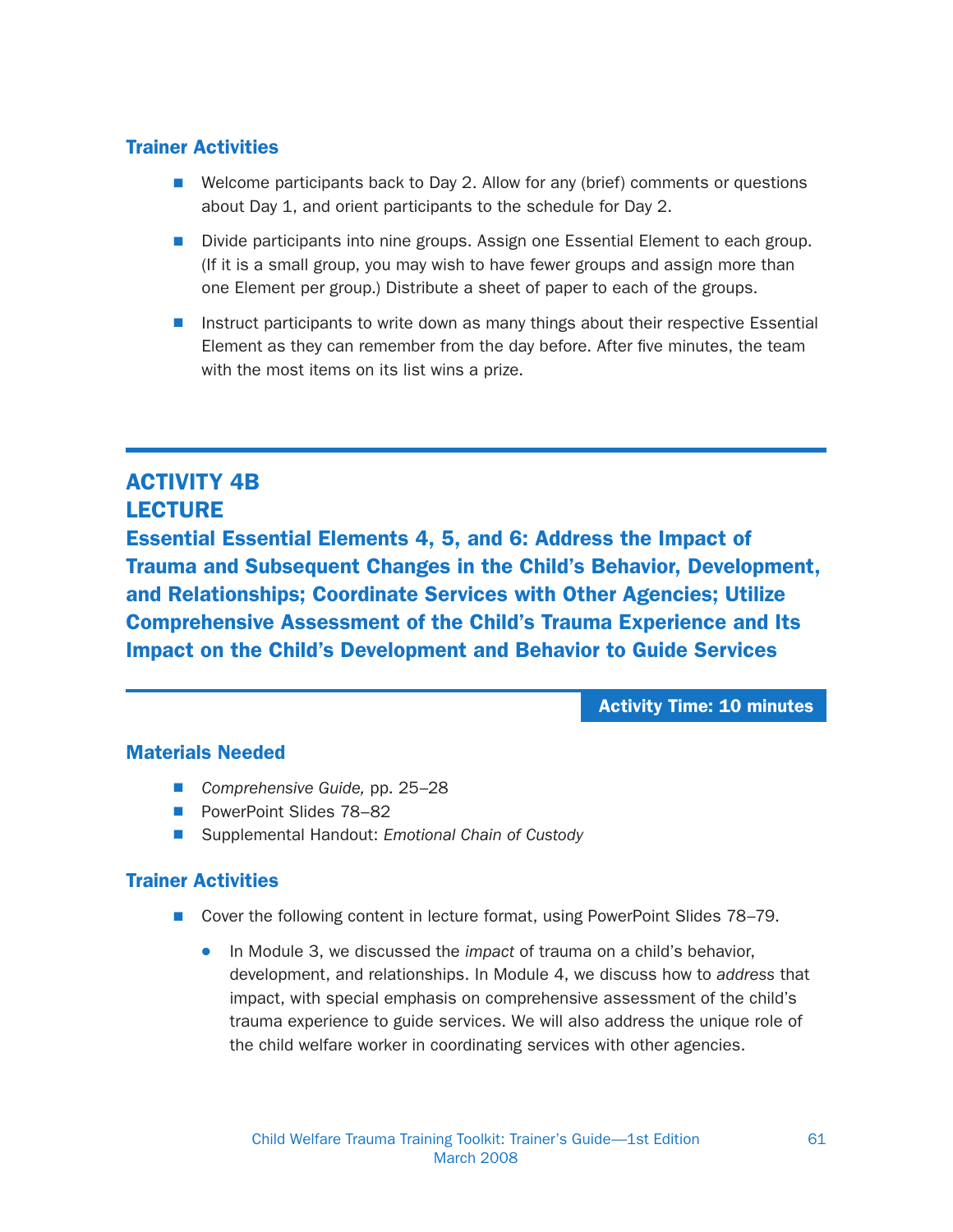- $\bullet$  Specifically, we focus on the next three Essential Elements:
	- 4. Address the impact of trauma and subsequent changes in the child's behavior, development, and relationships.
	- 5. Coordinate services with other agencies.
	- 6. Utilize comprehensive assessment of the child's trauma experience and its impact on the child's development and behavior to guide services.
- Cover the following content in lecture format, using PowerPoint Slides 80–82.
	- Why are these elements essential? Some children are remarkably resilient and do not develop symptoms as a result of exposure to trauma. However, the experience of childhood trauma is a known risk factor for many short-term and long-term mental health problems.
	- Traumatic events can impact many aspects of a child's life far beyond the initial trauma response and may create new or secondary problems. These consequences are known as secondary adversities. Other consequences of trauma or secondary adversities can also include changes in the family system precipitated by a traumatic event.
	- $\bullet$  It may be important to address these secondary issues along with or before trauma-focused treatment. Problems in these areas may be so extreme, pronounced, or troublesome that they mask other underlying traumatic stress symptoms.
	- Why is coordination with other services essential? Traumatized children and their families are often involved with multiple service systems, including law enforcement, child welfare, the courts, schools, primary care, and mental health. Service providers working with traumatized children should endeavor to develop common protocols and frameworks for documenting trauma history, exchanging information, coordinating assessments, and planning and delivering care.
	- In contrast to a fragmented approach, cross-system coordination views the child as a whole person. When different systems have many different and potentially competing priorities, there is risk that children and their families will receive mixed or confusing messages—or simply fall through the cracks.
	- Refer participants to the Supplemental Handout: Emotional Chain of Custody. This diagram illustrates the large number of agencies or people who have a role in shaping the child's trauma response. Any of these, individually or in combination, may help the child's recovery process.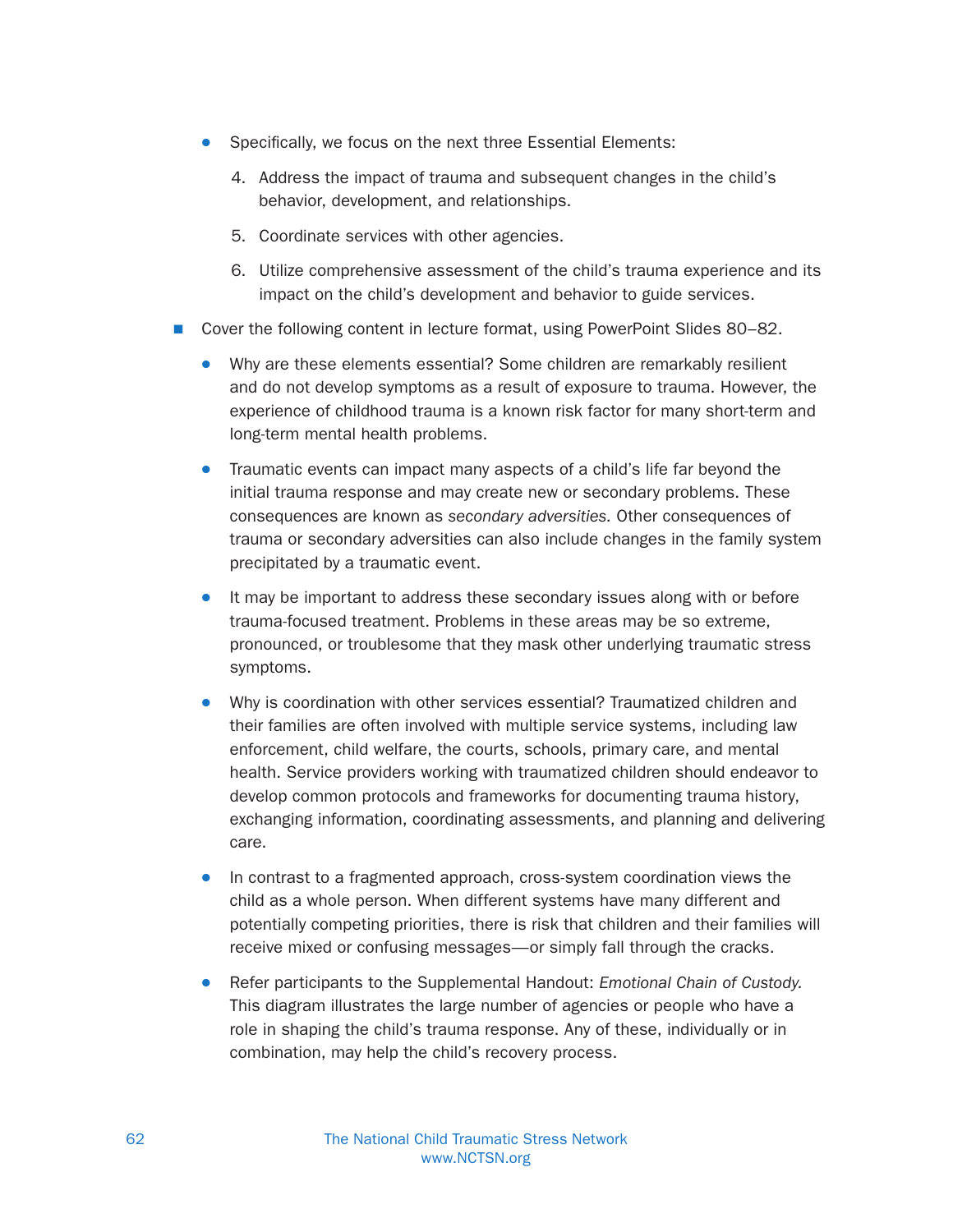- Conversely, these multiple agencies and individuals also have the power, individually or in combination, to actually inflict secondary stress upon the child. For example, in some communities, when sexual abuse occurs, the child might be interviewed up to 12 times by different individuals. In cases of child physical abuse or neglect, children may be removed from their homes and/or communities. These interventions, although designed to protect children from further abuse, are immensely stressful for children.
- Child welfare systems are charged with integrating multiple systems in the child's life, in order to create consistency. No one person or discipline can adequately meet the needs of traumatized children in the child welfare system, and we must work as a team. While certain Essential Elements may be addressed by professionals in other systems, such as mental health or schools, the child welfare worker is uniquely positioned to coordinate with other systems to ensure that these elements are present.
- Refer participants to the Comprehensive Guide, p. 20, for more detail about Child Welfare Tools, Resources and Supports, and Practical Assistance.
- Why should we use comprehensive assessment to guide services? A thorough assessment identifies potential risk behaviors (i.e., danger to self, danger to others) and aims to determine which interventions will reduce risk. Assessment also tells us why a child may be reacting in a particular way and how it may be connected to his or her experiences of trauma. Proper assessment provides input for the development of treatment goals with measurable objectives designed to reduce the negative effects of trauma.
- The remainder of this module will focus on Essential Element 6, Utilizing Comprehensive Assessment…to Guide Services. First we will examine what child welfare workers should look for when making referrals to mental health professionals. Then, we will introduce and describe a tool specifically designed for child welfare workers, the Child Welfare Trauma Referral Tool.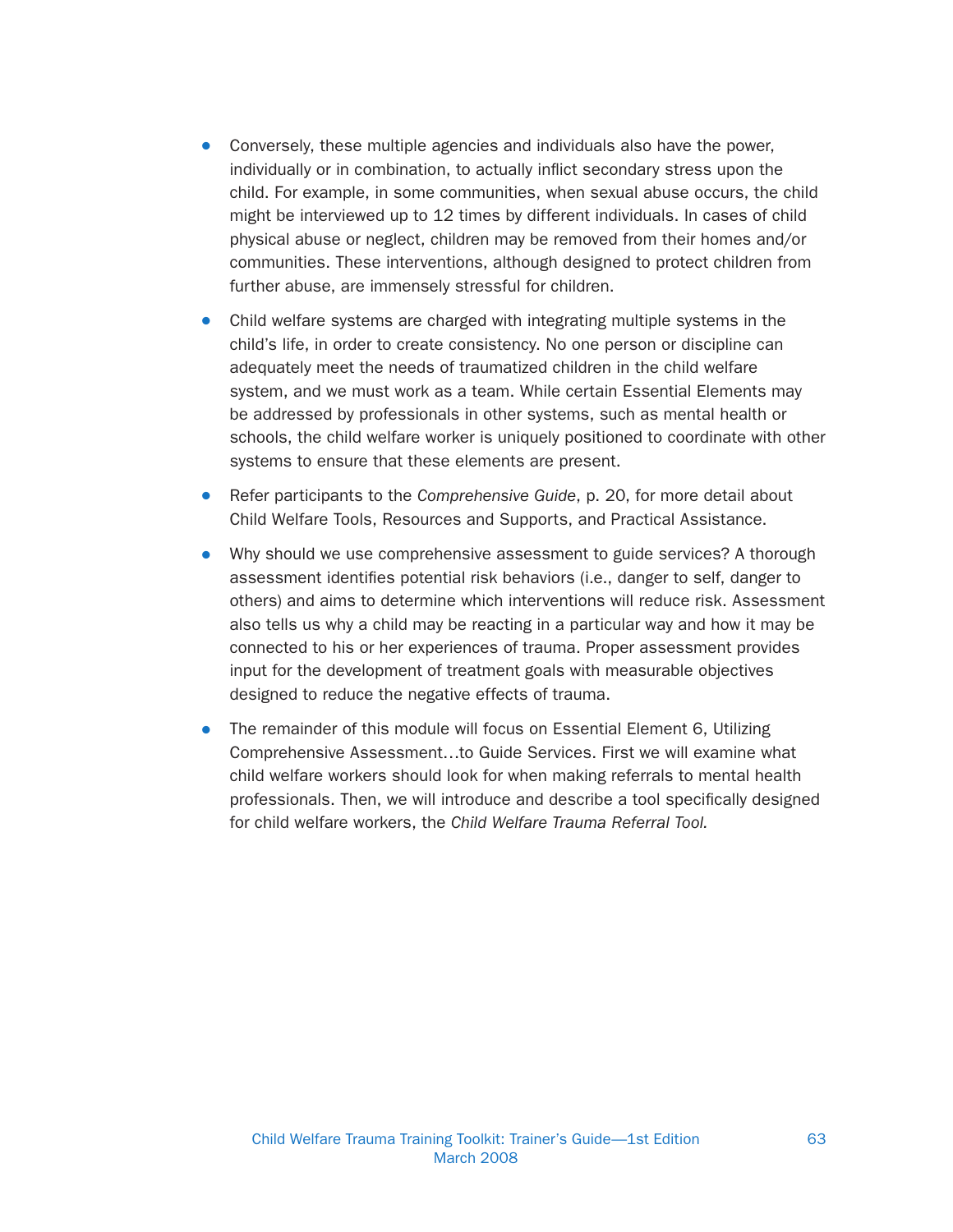## ACTIVITY 4C **LECTURE** What Is Trauma Assessment?

Activity Time: 10 minutes

### Materials Needed

■ PowerPoint Slides 83-85

- Present the following in lecture format, using PowerPoint Slides 83–85.
	- Not all children who have experienced trauma need trauma-specific interventions.
	- Some children have amazing natural resilience and are able to integrate the trauma experience with the help of their natural support systems such as parents, caregivers, teachers, and others.
	- Caregiver involvement is often key to trauma-informed therapy. While some severely traumatized children in the child welfare system may not have a stable placement (and/or stable caregiver), it is still important to refer them for trauma-informed treatment regardless of their placement status.
	- Unfortunately, many children in the child welfare system lack natural support systems and have often been exposed to multiple traumas resulting in very complex problems. Some may meet the clinical criteria for a diagnosis of PTSD.
	- Far more children will not reach the range and levels of symptoms required for a full PTSD diagnosis but will still have significant posttraumatic symptoms (e.g., intrusive thoughts about the event, hyperarousal to trauma reminders) that can have dramatic and adverse impacts on their behavior, judgment, educational performance, and ability to connect with caregivers.
	- Given this variability, the child welfare system needs resources in the community to conduct "trauma assessments" to help determine which intervention will be most beneficial for specific children.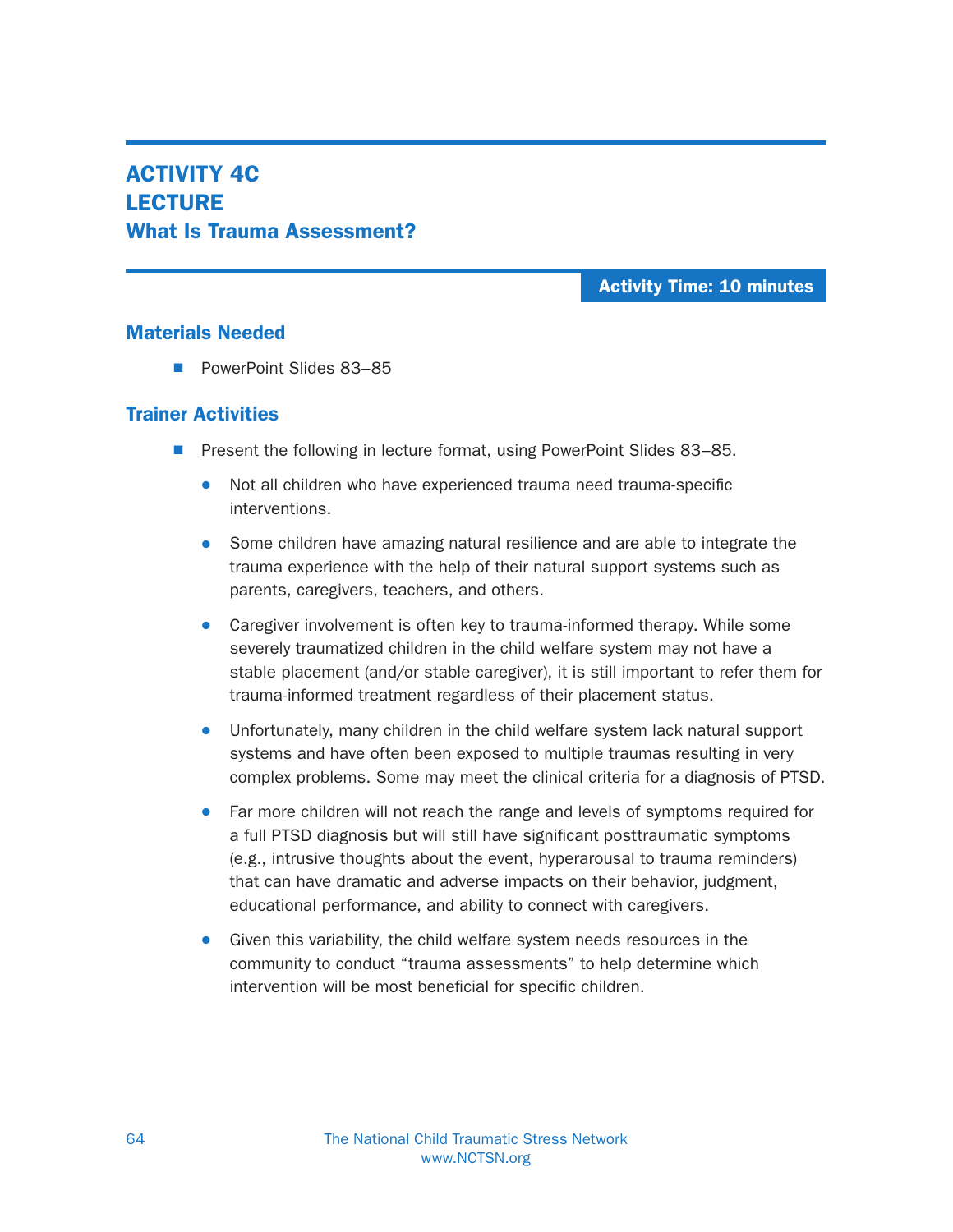• Trauma assessment typically involves a detailed social history that includes a thorough trauma history to identify all forms of traumatic events experienced directly or witnessed by the child. This history should include each child abuse incident, any automobile accidents, exposure to family or community violence, painful medical procedures, or other types of traumatic experiences so the best type of treatment for a specific child can be determined.

# ACTIVITY 4D **LECTURE** What Does Trauma-Informed Assessment and Treatment Look Like?

Activity Time: 15 minutes

### Materials Needed

- Comprehensive Guide, pp. 35–38
- PowerPoint Slides 86–96
- Supplemental Handout: Example of NCTSN Fact Sheet
- Supplemental Handout: Questions to Ask Mental Health Providers
- **N** Supplemental Handout: Empirically Supported Treatments and Promising Practices

- Present the following in lecture format, using PowerPoint Slides 86-94.
- **n** There are evidence-supported interventions that are appropriate for many children and that share many of the core components of trauma-informed treatments. Refer participants to Supplemental Handout: Example of NCTSN Fact Sheet for more information on specific interventions.
	- Unfortunately, many therapists who treat traumatized children lack any specialized training on trauma and its treatment, and they may even be unfamiliar with the basic trauma literature.
	- When a choice exists, the child welfare worker should select the therapist who is most familiar with the available evidence and has the best training to treat the child's symptoms.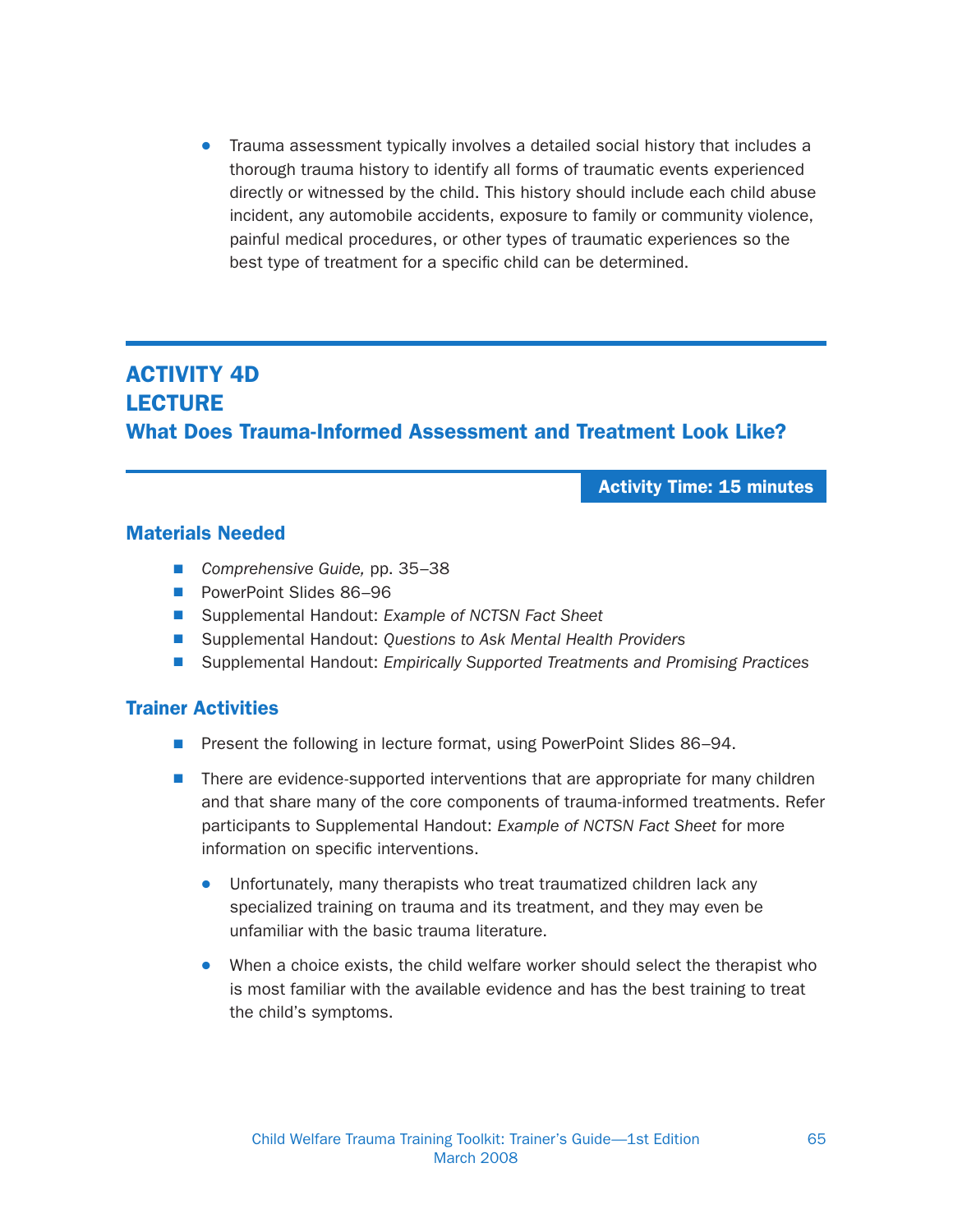- As stated in the previous lecture, a trauma assessment typically includes a thorough trauma history. This history is supplemented with the use of traumaspecific standardized clinical measures to assist in identifying the types and severity of symptoms that the child is experiencing. Some of these measures are: UCLA PTSD Index for DSM-IV (Pynoos, et al., 1998), Trauma Symptom Checklist for Children (Briere, 1996), and Trauma Symptom Checklist for Young Children (TSCYC; Briere, 2001). The Child Sexual Behavior Inventory (CSBI; Friedrich, 1992) can be used to assess for possible sexual abuse-related behaviors.
- Any therapist to whom the child welfare worker is contemplating sending children for a trauma assessment should be familiar with some common measures used in assessing trauma symptoms.
- Additional information on these measures is listed in Appendix C; however, these measures are typically completed by a therapist, not by the child welfare worker.
- The child welfare worker or unit supervisor should interview therapists or agencies to whom the child welfare agency makes referrals and assess which have the best preparation to do assessments and provide therapy to traumatized children.
- Child welfare workers should also be familiar with the components of traumainformed, evidence-based treatments, including but not limited to Trauma-Focused Cognitive Behavioral Therapy (TF-CBT) and Parent-Child Interaction Therapy (PCIT). Refer participants to the content in the Comprehensive Guide, pp. 35–38, which augments the information in these slides.

TRAINER TIP: TF-CBT and PCIT are presented as examples of evidence-based treatments. Remind participants that they are not the only evidence-based treatments that exist for treating trauma.

- Present the following in lecture format, using PowerPoint Slides 95–96. Participants may also follow along in the Comprehensive Guide, pp. 35–38.
	- What else can a child welfare worker do to facilitate appropriate assessment and treatment?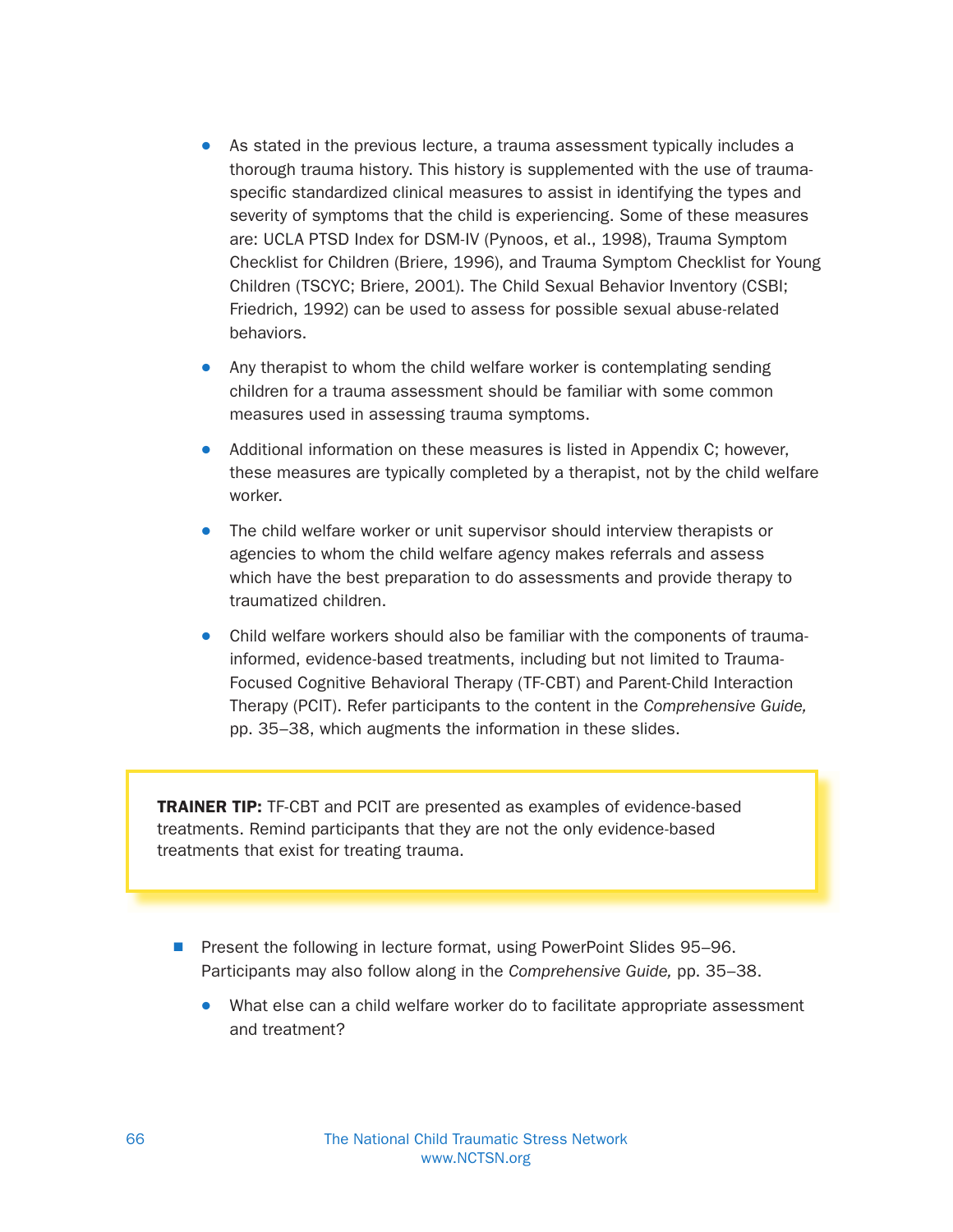- Gather a full picture of a child's experiences and trauma history. Utilize other available resources to gain a full picture of a child's experiences and trauma systems. If necessary, review the child's records, conduct collateral interviews, and, when appropriate, interview the child.
- Identify immediate needs and concerns in order to prioritize interventions for specific children.
- Identify therapists or agencies. This may require you to interview therapists or agencies to determine which ones are knowledgeable about trauma assessment instruments for children and evidence-based treatments. Refer participants to Supplemental Handout: Questions to Ask Mental Health Providers and Supplemental Handout: Empirically Supported Treatments and Promising Practices.
- Request regular, ongoing assessments (e.g., every three months) regarding the child's progress in therapy and with trauma-related symptoms.
- ▶ Utilize tools such as the Child Welfare Trauma Referral Tool (reviewed in Activity 4F) to determine if the child needs mental health treatment, and if so, what type is needed.

**TRAINER TIP:** The next activity (Activity 4E) aims at identifying local resources. It has been noted as optional in case you would prefer to spend more time on the previous Activity 4D, What Does Trauma-Informed Assessment and Treatment Look Like? or Activity 4F, Child Welfare Trauma Referral Tool. Both of these activities may require more time than the allotted 15 minutes each.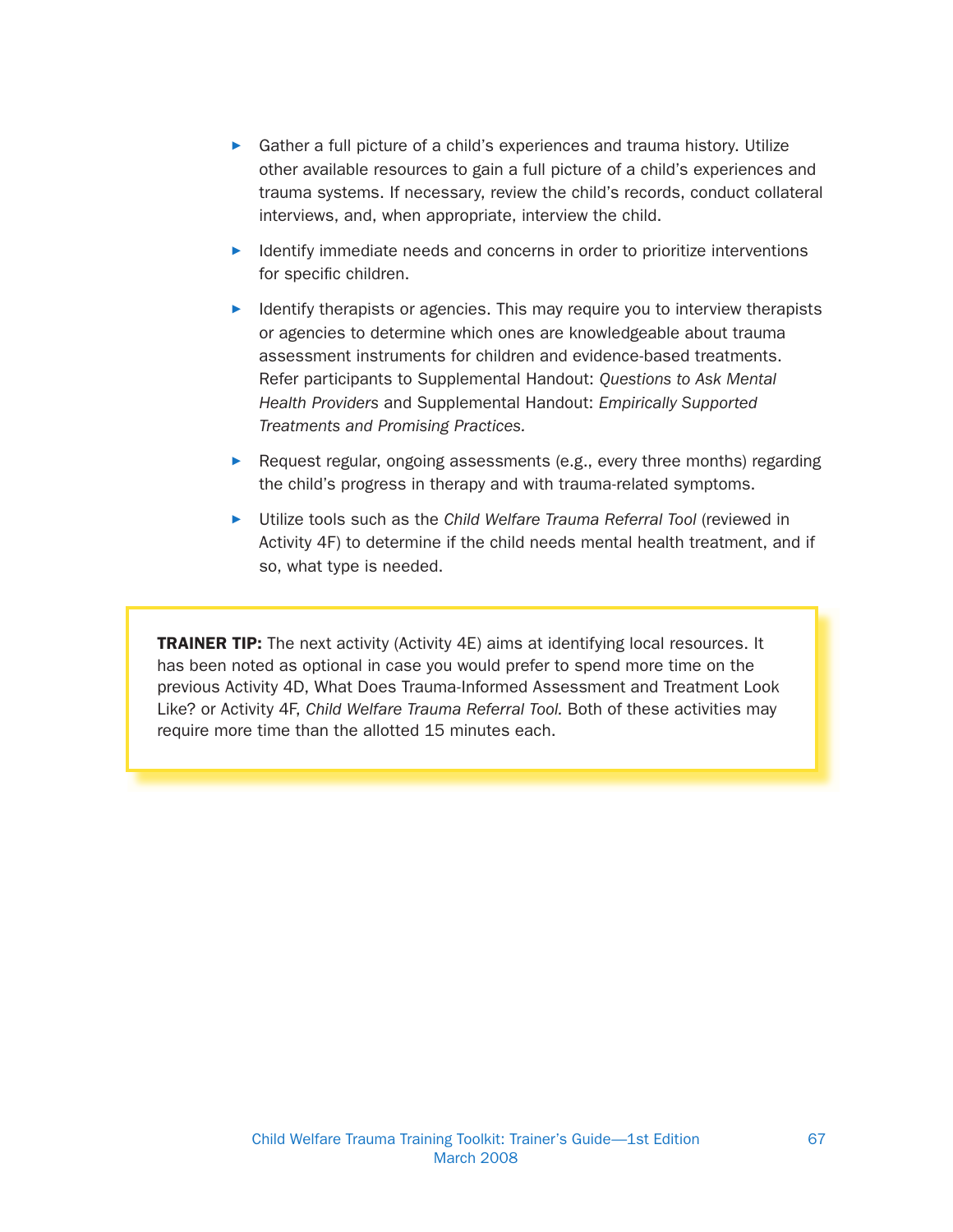# ACTIVITY 4E (Optional Activity) TRAUMA-INFORMED BINGO AND DISCUSSION OF LOCAL RESOURCES

### Activity Time: 10 minutes

### Materials Needed

- Supplemental Handout: Trauma-Informed Bingo
- **Pens or pencils, one per participant**
- $\blacksquare$  Prize(s) for winner(s) (optional)

### Trainer Activities

Distribute the Supplemental Handout: Trauma-Informed Bingo. First, play until someone gets 5 in a row, then play until someone gets 5 in a row horizontally, vertically or diagonally. Set rules depending on the size of your group (for example, you can only write someone's name once, or you can use someone's name up to three times, etc.).

TRAINER TIP: If some of the boxes in the Bingo game do not seem to fit the training audience you have, you should feel free to substitute others.

- As time allows, identify trauma-informed treatment practices that are available in your community. Discuss:
	- How are those services accessed?
	- Are they evidence-based?
	- **•** If trauma-informed services are not available, what strategies could be used to bring them to your community?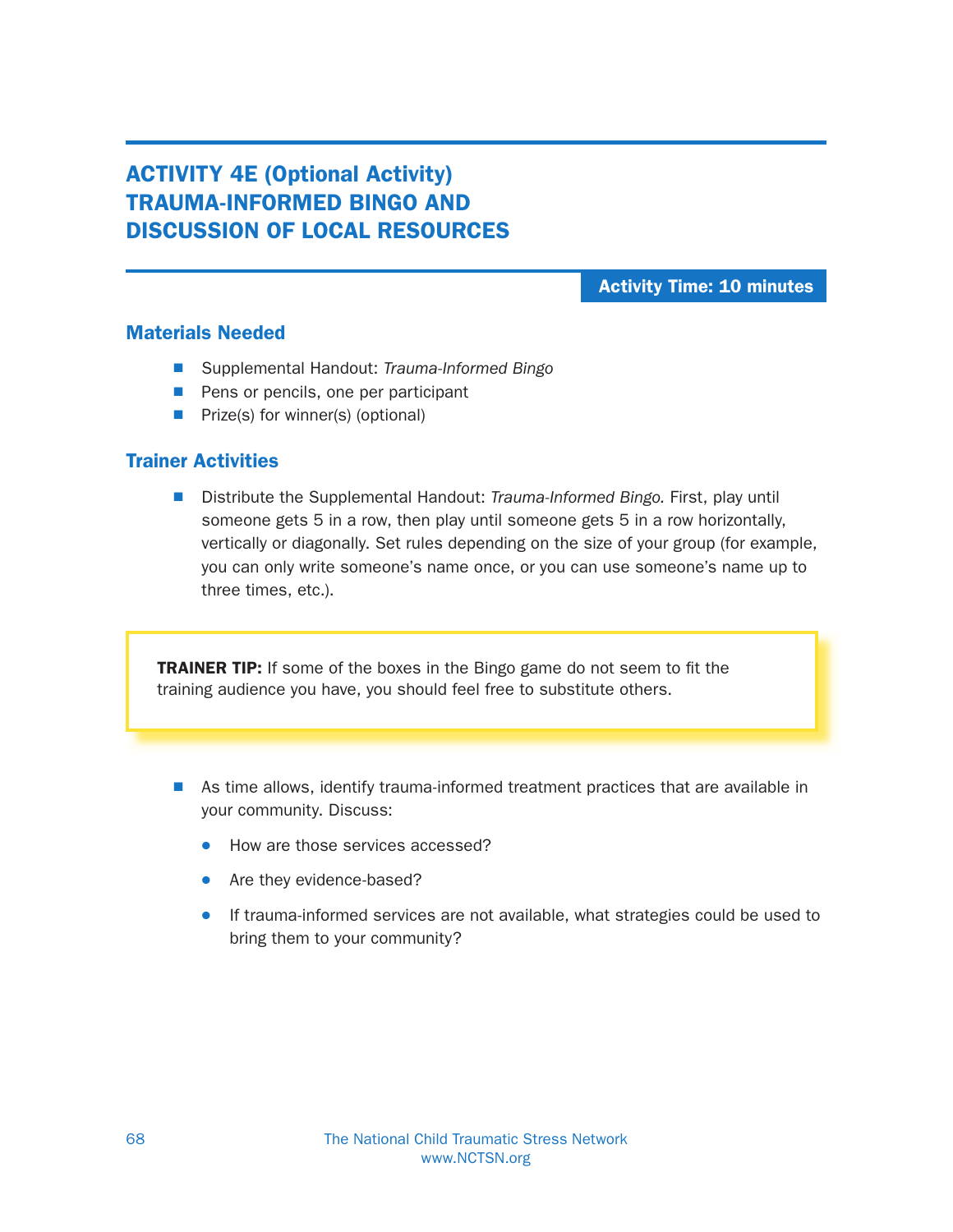## ACTIVITY 4F CHILD WELFARE TRAUMA REFERRAL TOOL

Activity Time: 15 minutes

#### Materials Needed

- PowerPoint Slides 97–98
- Supplemental Handout: Child Welfare Trauma Referral Tool
- Supplemental Handout: Definitions of Different Trauma Types

- Present the following content in lecture format, using PowerPoint Slides 97–98.
	- Distribute the Supplemental Handout: Child Welfare Trauma Referral Tool.
	- The Child Welfare Trauma Referral Tool was developed to help child welfare workers make more trauma-informed decisions about the need for referral to trauma-specific and general mental health services. It is to be completed by the child welfare worker through record review and key informants (i.e., natural parent, foster parent, child therapist, and other significant individuals in the child's life).
	- Walk through the entire tool together, noting the various sections. Section A allows the child welfare worker to document history of exposure to a variety of types of trauma and to indicate the age range over which the child experienced each trauma. Section B allows the child welfare worker to document the severity of the child's traumatic stress reactions. Section C allows the child welfare worker to document attachment problems. Section D allows the child welfare worker to document behaviors requiring immediate stabilization. Section E allows the child welfare worker to document the severity of the child's other reactions/behaviors/functioning. Section F provides strategies for making recommendations to general or trauma-specific mental health services by linking the child's experiences to his or her reactions.
	- Distribute Supplemental Handout: Definitions of Different Trauma Types and review definitions. Inform participants that understanding the definitions is critical to completing the Child Welfare Trauma Referral Tool accurately.
		- **Traumatic Grief/Separation does not include placement in foster care but** might include parent in jail, parent murdered, violent death of a loved one, drive-by shootings, or a parent disappearing to buy drugs or for another reason.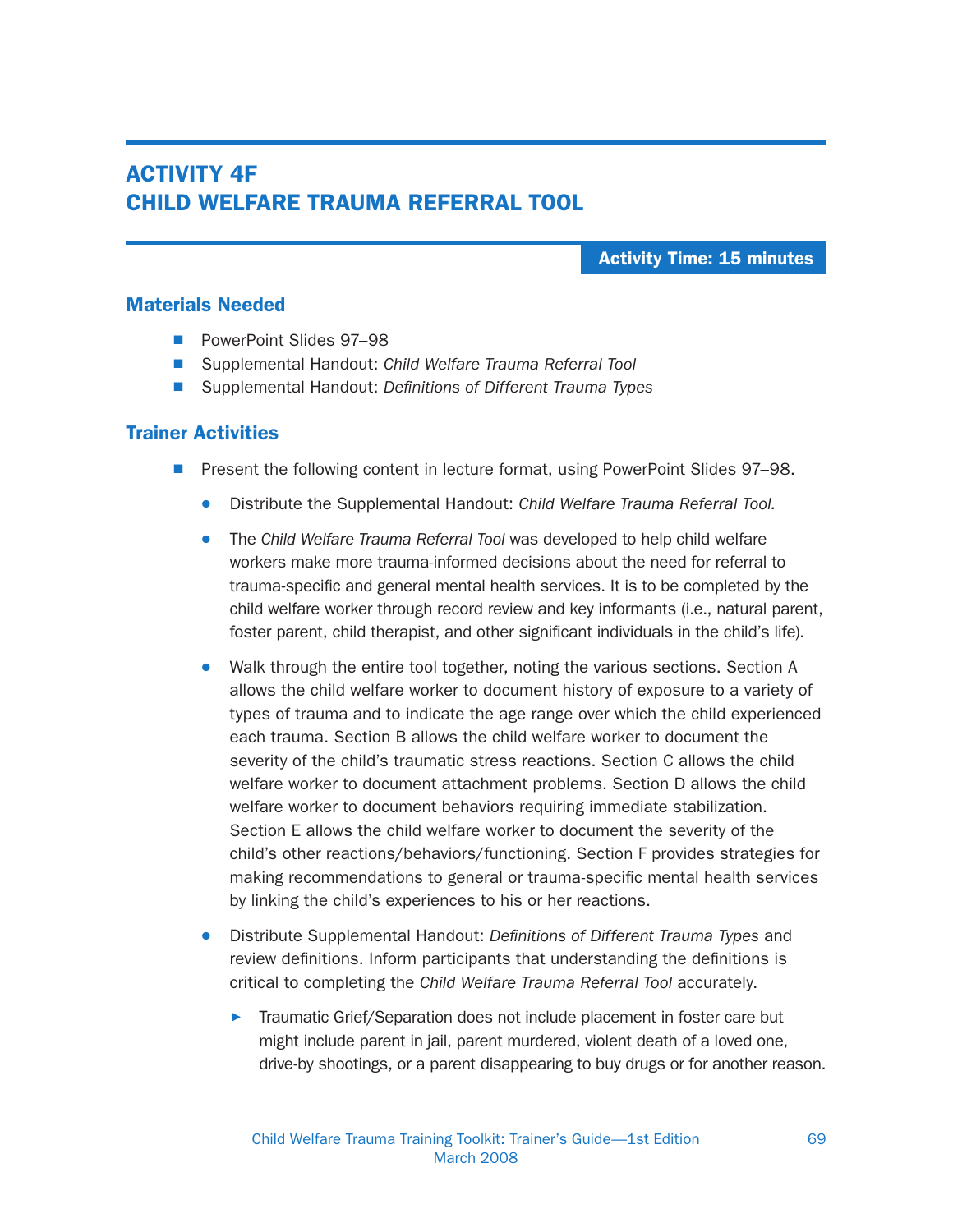- Systems-induced trauma may include undergoing multiple placements, being asked the same questions repeatedly by different workers, seclusion and restraints, placement away from siblings, or being far away from community and culture.
- $\blacktriangleright$  Review other trauma definitions from the Supplemental Handout: Definitions of Different Trauma Types as appropriate, depending on the education level and needs of your trainee group.
- ▶ Note regarding Section B: Clarify the difference between trauma symptoms and a diagnosis of PTSD. A client does not need a full diagnosis of PTSD to receive a trauma-specific referral.
- $\triangleright$  Note regarding Sections C, D, E: These behaviors do not necessarily preclude children and teens from benefiting from trauma treatment. Some children can benefit from simultaneous treatment for trauma and other disorders. For others, it may be more appropriate to first address their drugs/alcohol or severe sleep problems. Some children will need hospitalization or intensive residential treatment. Tell participants that if they find themselves debating about a course of action, they should make the trauma referral and ask for the trauma specialist to assess the issues.
- $\triangleright$  Note that the flow chart or decision tree summarizes what the tool evaluates.
- PowerPoint Slide 98 covers additional benefits of the tool. Allow for any questions, and then inform participants that, after the break, they will be utilizing the tool with a practice vignette.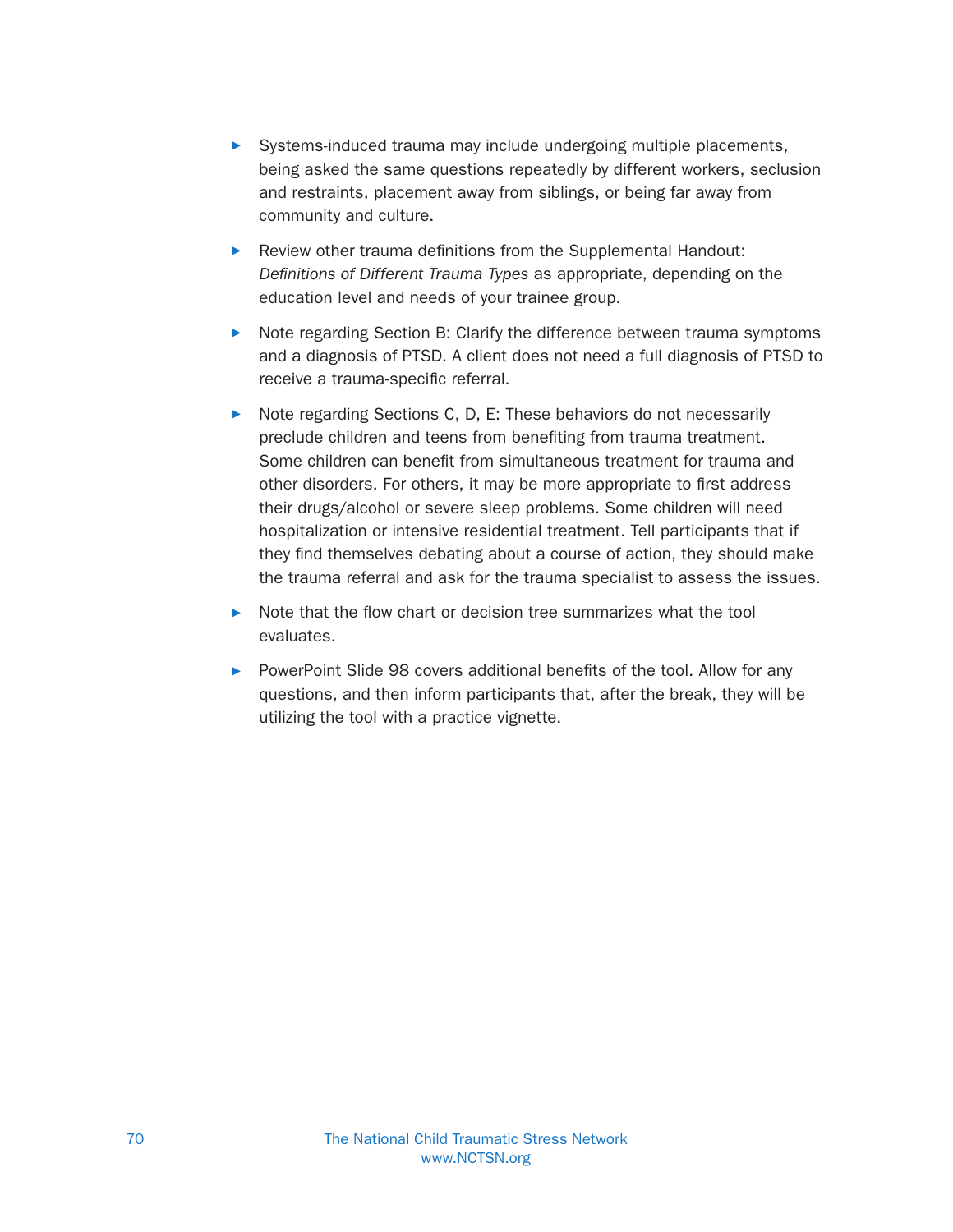# ACTIVITY 4G CASE VIGNETTE Joshua

### Activity Time: 35 minutes

### Materials Needed

- Supplemental Handout: Case Vignette—Joshua
- Supplemental Handout: Child Welfare Trauma Referral Tool

- Divide participants into three groups (six, if the training group is large).
- **N** Ask for a representative from each group to read aloud to the entire group.
- Have one person read the "Presenting Situation" aloud to the larger group. Have the second individual read the "Background/History," and have the last person read the "Evaluation/Assessment."
- Once the entire vignette has been read aloud, ask participants to use the Child Welfare Trauma Referral Tool to determine how they would proceed with Joshua's case. The trainer should clarify the difference between this activity and actual practice. What is most important here is the discussion that ensues, not whether an answer is "right" or "wrong."
- **Emphasize to participants that the Child Welfare Trauma Referral Tool should** be used primarily to structure thinking about how and when to refer children for general mental health treatment or trauma-specific mental health treatment.
- **N** Refer participants to the Supplemental Handout: Definitions of Different Trauma Types. This handout can be used as a reference while utilizing the Child Welfare Trauma Referral Tool.
- $\blacksquare$  Tell participants that they may only need to fill out the Tool once or twice. After that point, they will mostly likely be able to mentally determine when and how to refer.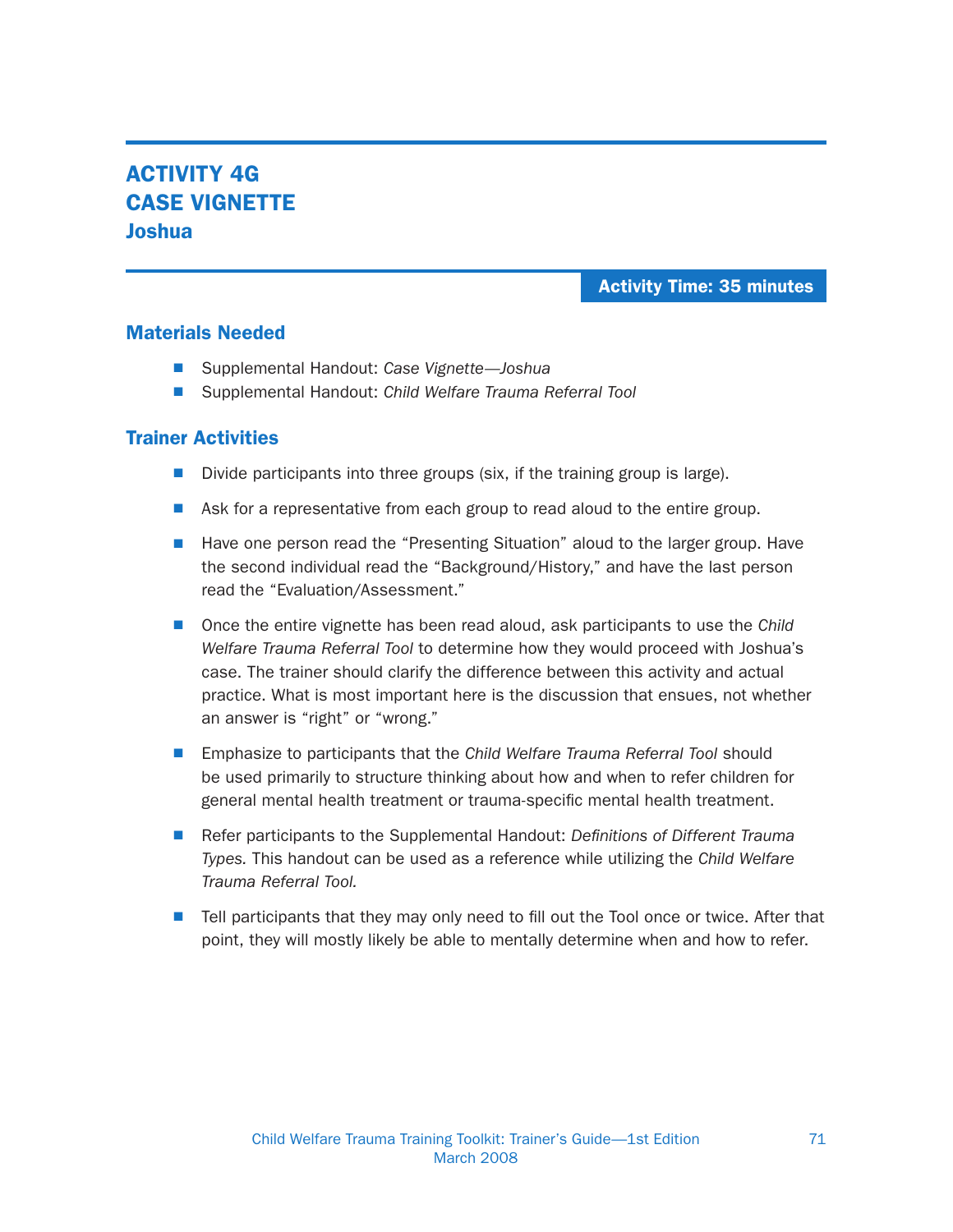**TRAINER TIP:** This exercise can also be conducted using a current or past case that participants have or have had in their caseload. If you choose to do so, have participants break into groups of two and take turns discussing their case and how they would use the Child Welfare Trauma Referral Tool to determine what kind of referral they should make.

## ACTIVITY 4H SUMMARY OF ESSENTIAL ELEMENTS

Activity Time: 15 minutes

#### Materials Needed

■ Supplemental Handout: Bringing It Back to Work: Essential Elements 4, 5, and 6

- Distribute Supplemental Handout: Bringing It Back to Work: Essential Elements 4, 5, and 6 to all participants.
- $\blacksquare$  Instruct participants on completing the worksheets:
	- Refer to the Supplemental Handout: Bringing It Back to Work: Essential Elements 4, 5, and 6.
	- For this activity, ask participants to focus on the strategies that address Essential Elements 4, 5, and 6. Ask the participants to review the strategies listed under each Essential Element.
	- Ask participants to mark an "X" in up to three boxes next to the ideas they think they would MOST like to emphasize in their daily child welfare practice for each Essential Element.
- Debrief: For Essential Element 4, ask participants to call out a few of the strategies they indicated they would most like to emphasize in their daily child welfare practice, and why. Do the same for Essential Elements 5 and 6.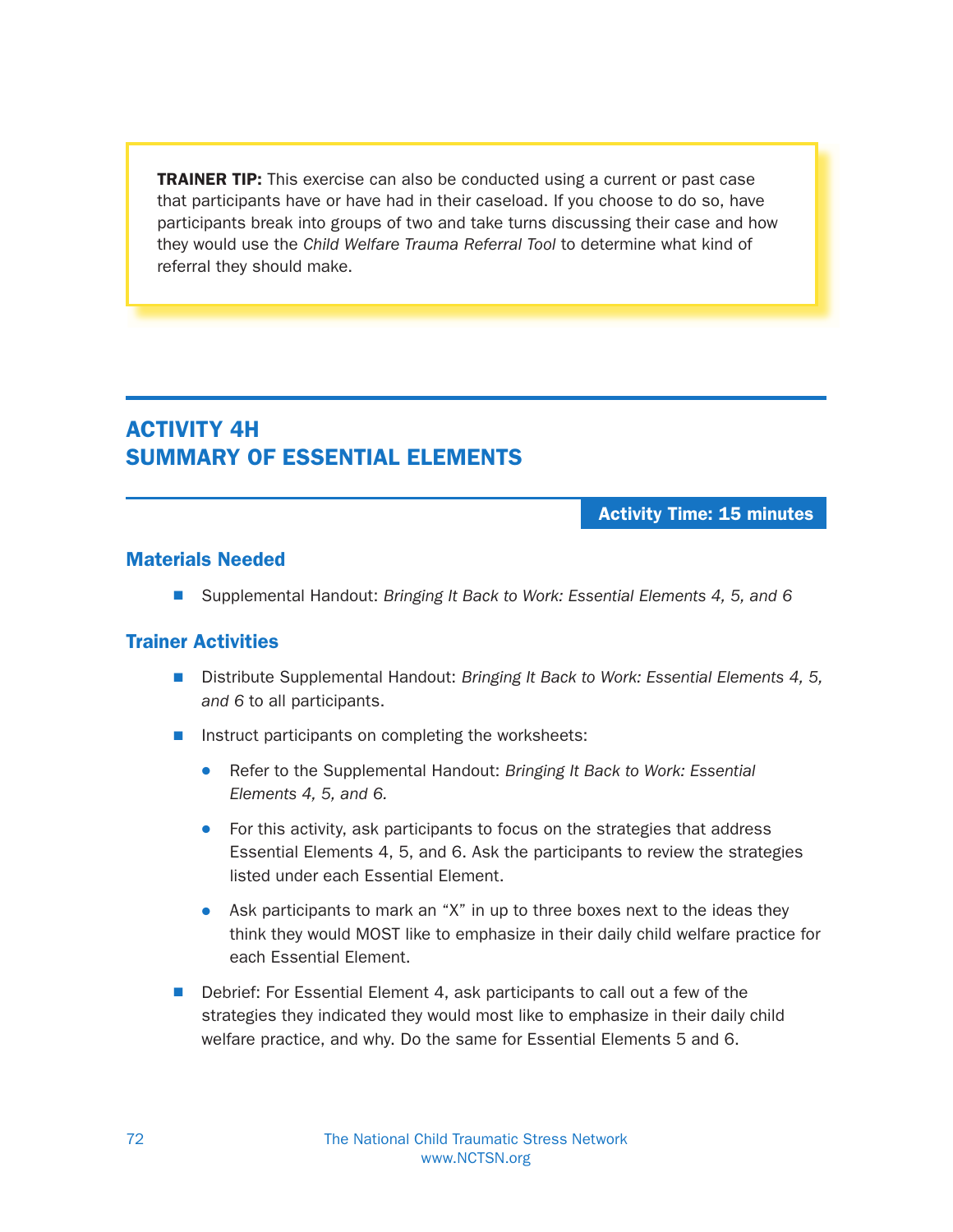# MODULE 5 Providing Support to the Child, Family, and Caregivers

Training Time: 90 minutes (1 hour 30 minutes)

### Key Learning Points

- 1. Supportive adults and caregivers are critical to the healing process for traumatized children.
- 2. "Resource parents" (i.e., foster parents, relatives, legal guardians, and adoptive parents) have some of the most challenging roles in the child welfare system.
- 3. Child welfare workers should be supportive of resource parents.
- 4. Module 5 emphasizes Essential Elements 7 and 8:
	- 7. Support and promote positive and stable relationships in the life of the child.
	- 8. Provide support and guidance to the child's family and caregivers.

## ACTIVITY 5A **LECTURE** Essential Element 7: Support and Promote Positive and Stable Relationships in the Life of the Child

Activity Time: 5 minutes

## Materials Needed

- Comprehensive Guide, pp. 29–30
- **PowerPoint Sides 99–101**

#### Trainer Activities

■ Cover the following content in lecture format, using PowerPoint Slide 101 to discuss Essential Element 7: Support and promote positive and stable relationships in the life of the child.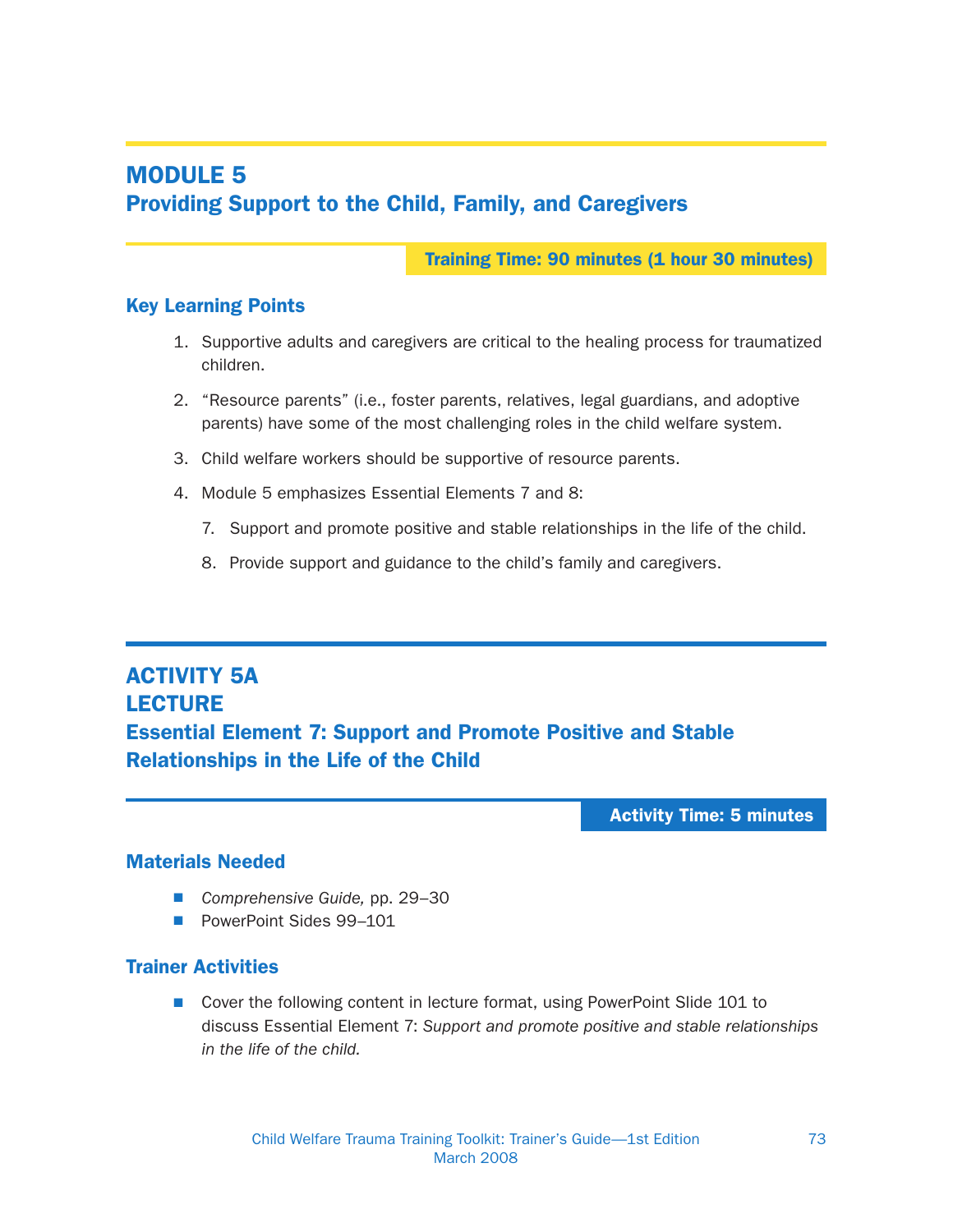- . Why is this essential?
- Children form and maintain relationships with important figures in their lives through bonding and attachment. Being separated from an attachment figure, particularly under traumatic and uncertain circumstances, can be very stressful for a child.
- Within the child welfare system, the risk of separation from parents, siblings, and other important figures in a child's life is common, through removal from the home, multiple foster home placements, or changes in school and/or community. In order to ensure and maintain psychological safety and positive attachments, establishing permanency for children in the child welfare system is critical.
- Child welfare workers can play a huge role in encouraging and promoting the positive relationships in a child's life and minimizing the extent to which these relationships are disrupted by constant changes in placement. If a parent or caregiver is not available following a traumatic event, it is important for child welfare workers to understand that other familiar and positive figures, such as teachers, neighbors, siblings, and/or relatives, may be necessary to provide comfort and consistency to a child. Depending on the age of a child, friends may also play an important role in supporting a child who has been exposed to trauma. Promoting these positive relationships is critical to a child's sense of safety and well-being, particularly during a stressful time.

## ACTIVITY 5B **LECTURE** Essential Element 8: Provide Support and Guidance to the Child's Family and Caregivers

Activity Time: 5 minutes

## Materials Needed

- Comprehensive Guide, pp. 31-32
- **PowerPoint Slide 102**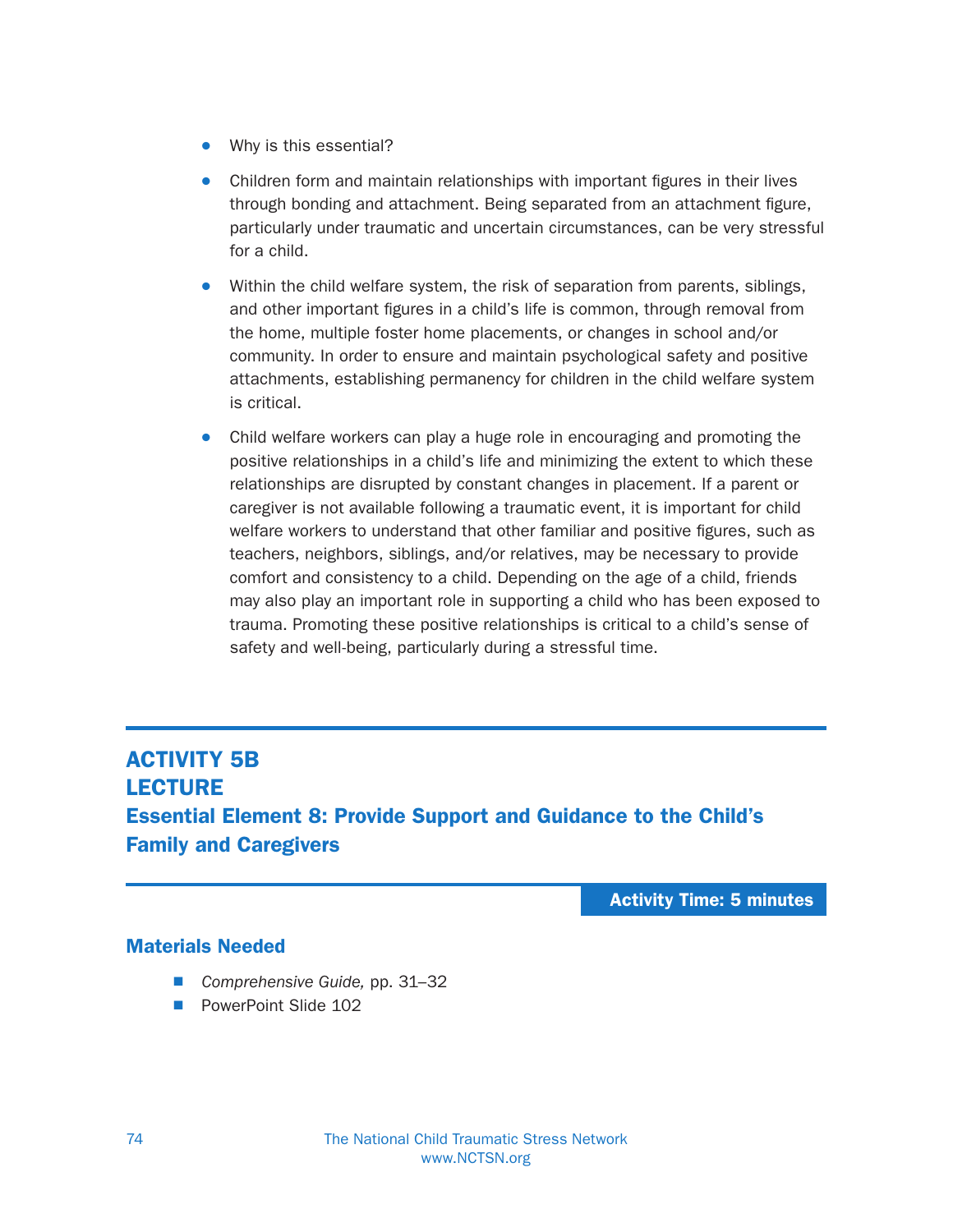### Trainer Activities

- Cover the following content in lecture format, using PowerPoint Slide 105 to discuss Essential Element 8: Provide support and guidance to the child's family and caregivers.
	- $\bullet$  Why is this essential?
	- Treatment research has demonstrated that one key factor influencing children's psychological recovery from traumatic events is the degree of support they receive from their caregivers.
	- Children experience their world within the context of their family relationships. Parents, kin, and other caregivers are the full-time and long-term supports for their children, and they will typically be in the child's life longer than will the child welfare or mental health professional. In many cases, the family system is experiencing traumatic stress along with the child, and promoting resilience and coping skills among family members also prepares them for future challenges. Finally, family members are critical participants in service planning and delivery within systems of care.
	- Resource families have some of the most challenging and emotionally draining roles in the entire child welfare system. They must be prepared to welcome a new child into their home at any hour of the day or night, to manage a wide array of emotions and behaviors, and to cope with agency regulations, policies, and paperwork. They are expected to provide mentoring support and aid to birth families while at the same time attaching to the children and youth in their care. They also have to simultaneously prepare youth in their care for reunification with their family or for the possibility of adoption or legal guardianship.
	- Relatives who care for children and youth face many of the challenges that all resource parents face, and several that are unique. Unlike foster families who are not related to the young people for whom they care, relatives may not have been seeking this role at this time in their lives. However, they have stepped up to the challenge in order to be there in a time of need or crisis in their family. Thus, they are often dealing with their own conflicting emotions and experiences of trauma and crisis. The demands on relatives can be overwhelming: they must meet the needs of the children they love and respond to the requirements of the agency and courts while, at the same time, they may also be sorting out their own feelings about the children's parents and the situation that has brought the children to their home.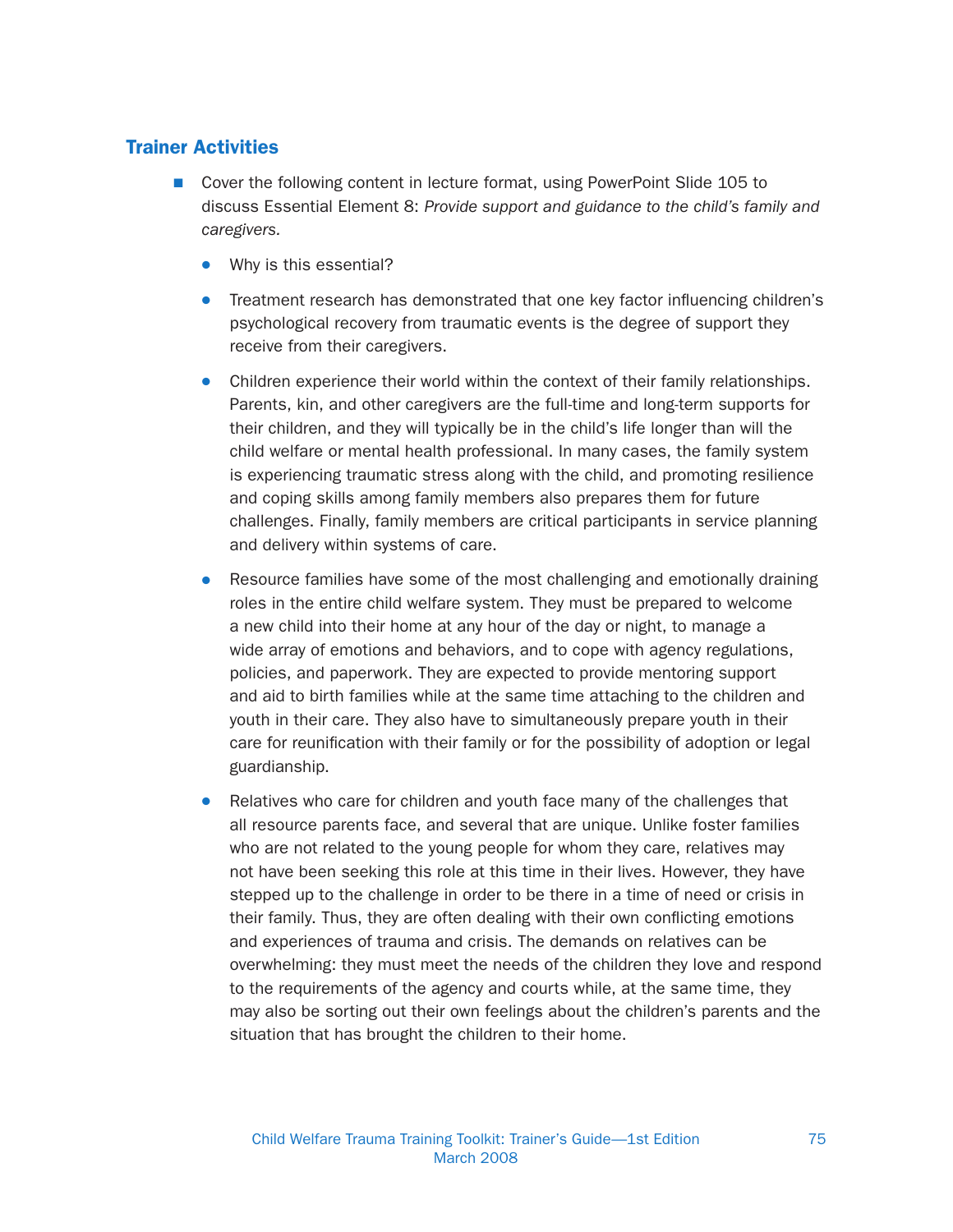# ACTIVITY 5C DISCUSSION OR VIDEO EXERCISE (Optional Activity)

#### Activity Time: 30 minutes

**TRAINER TIP:** If it is not possible to purchase one of the suggested videos for Activity 5C, an alternative exercise is to pass out the 2 Supplemental Handouts: The Invisible Suitcase: Behavioral Challenges of Traumatized Children and What Children and Youth in Foster Care Want You to Know, and ask participants to discuss and add to the information presented in the handouts. You can also adapt and use the questions that are suggested for discussion of the video.

#### Materials Needed

- DVD: Digital Stories (More Than a Case File (2006), In Our Own Voices (2002), or What Made a Difference? (2003). Ordering information can be found in the Materials Checklist or Appendix C. (optional)
	- Especially relevant are the following stories: Joe, Jennifer, Jimmy, Alexandra and Aaron.
- **N DVD:** Multiple Transitions: A Young Child's Point of View on Foster Care and Adoption. Ordering information can be found in the Materials Checklist or Appendix C. (optional)
- Supplemental Handout: The Invisible Suitcase: Behavioral Challenges of Traumatized Children
- Supplemental Handout: What Children and Youth in Foster Care Want You to Know
- Comprehensive Guide, pp. 31–32

## Trainer Activities

- N You can select one of the videos listed above to illustrate a child's or adolescent's experience within the child welfare system.
- When showing the video, position attendees so that everyone can see the TV screen well.
- $\blacksquare$  Ask for general reflections about the video, then continue with the following questions and discussion: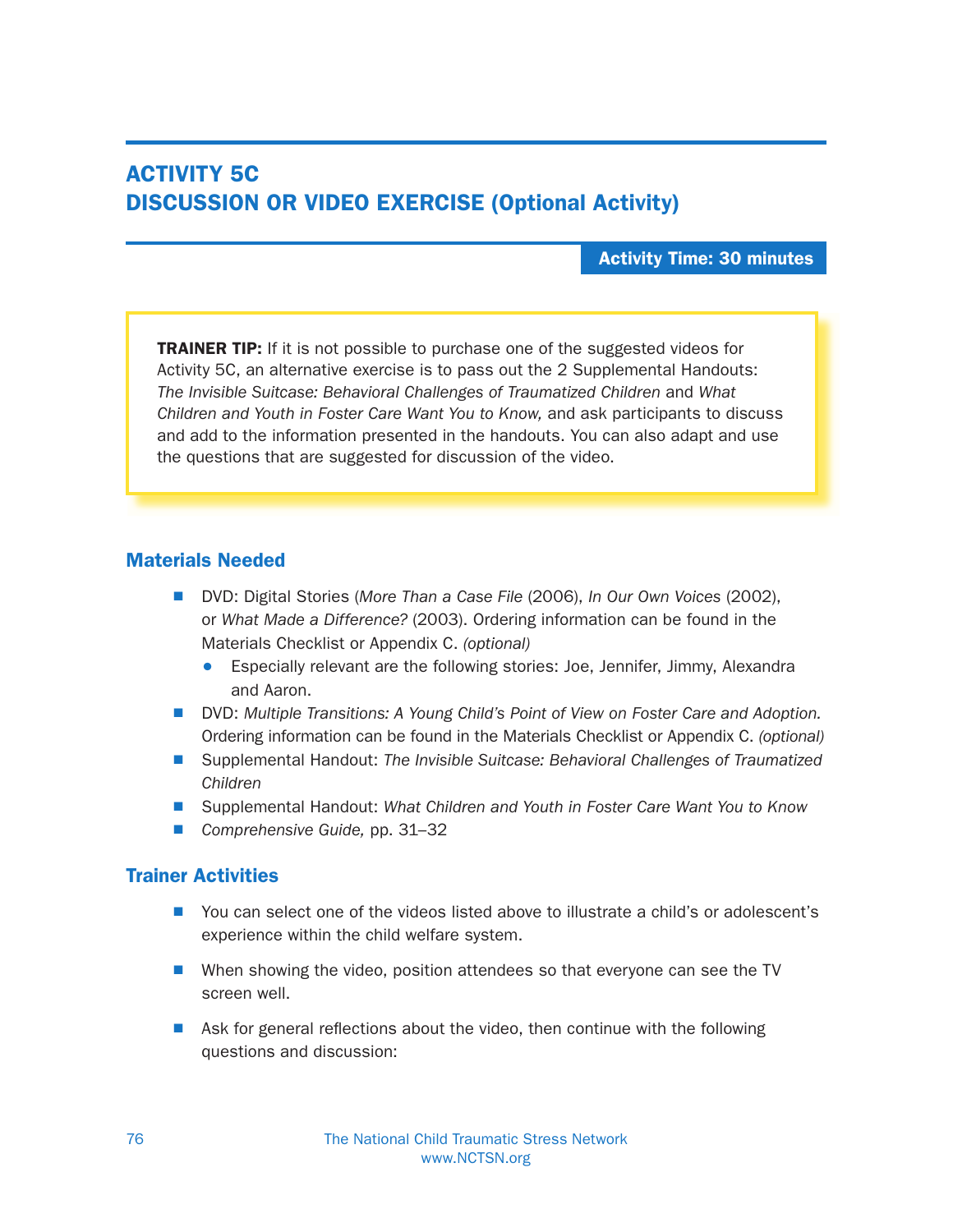- While watching the video, what did you learn or think about from a new perspective about how trauma is experienced by children and/or adolescents? What surprised you? What did you hear that may have reframed something you already knew?
- Augment answers with ideas from the Comprehensive Guide, pp. 29–32.
- Summarize this activity by saying: Children and youth in foster care lack stability in their lives. They often are required to change foster homes unexpectedly and, in doing so, must adapt quickly to new communities and environments. Children in foster care often change schools as well and lose friends as a result. Many children also experience turnover in their social workers and therapists. Children with significant trauma histories will have a strong response to these losses, which reinforce the worldview that life is not predictable and that relationships don't last. This worldview can lead to behaviors that further threaten the child's ability to develop and maintain meaningful interpersonal relationships. There are many strategies that child welfare workers can use to support and promote relationships and stability for children in the child welfare system, and to support the adults who care for them.

## IF PRESENTING THIS TRAINING IN TWO FULL DAYS, TAKE A ONE-HOUR LUNCH BREAK HERE

# ACTIVITY 5D CASE VIGNETTE Chris

Activity Time: 35 minutes

#### Materials Needed

- Supplemental Handout: Case Vignette—Chris
- $\blacksquare$  Flip chart
- **Narkers**
- Comprehensive Guide, pp. 29-32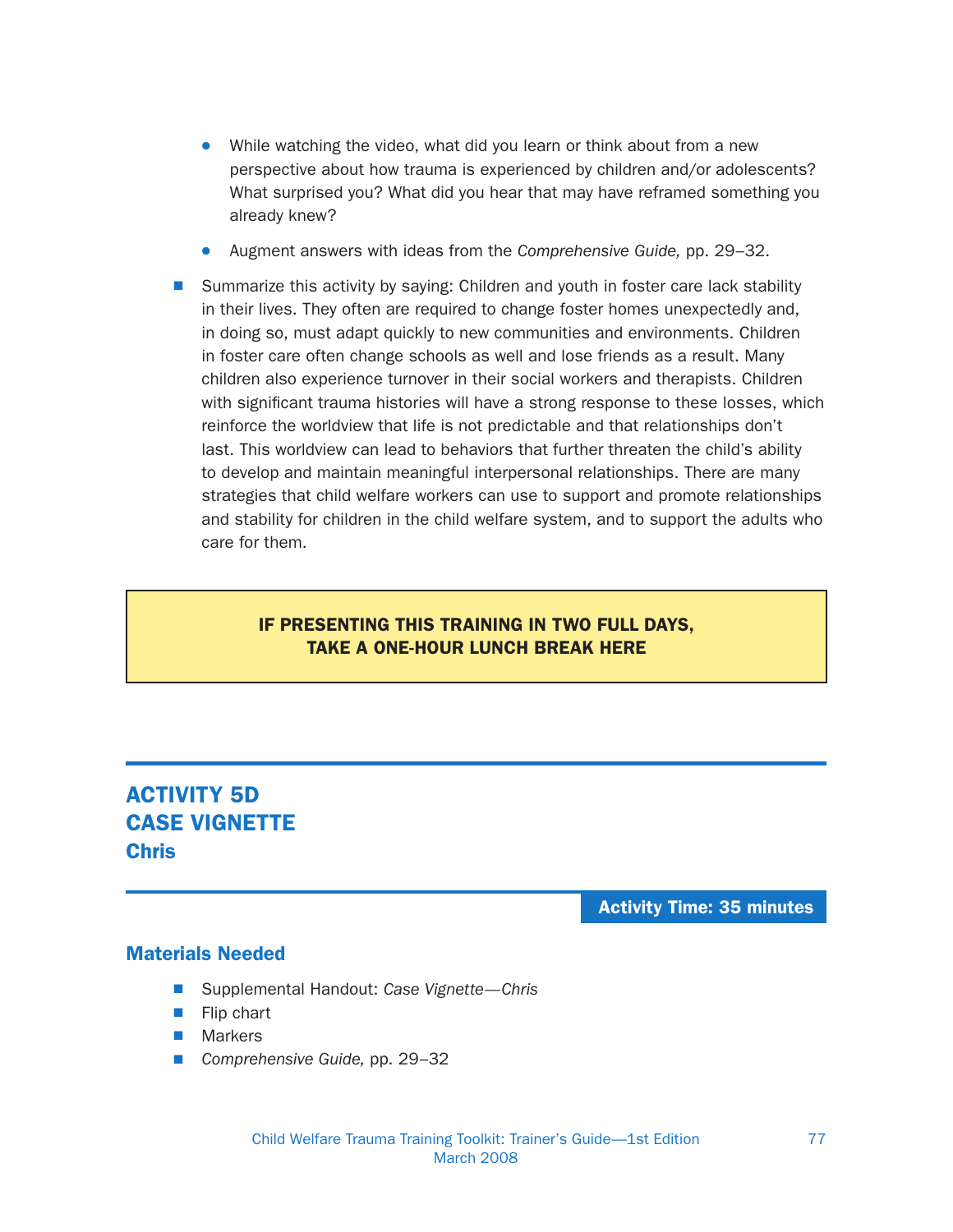## Trainer Activities

- $\blacksquare$  Divide participants into three to five small groups.
- Instruct the small groups to read Supplemental Handout: Case Vignette—Chris, including the "Presenting Situation," "Background/History," and "Evaluation/ Assessment" sections.
- Generate specific ideas about helpful strategies, education, and guidance for the adults who are likely to be involved in Chris's life following his departure from the hospital. These adults may include his biological mother, a resource/foster parent, his grandmother, or others.
- Encourage participants to refer to pp. 29–32 of the Comprehensive Guide to help them generate ideas.
- When 2 minutes remain for the small group discussion, ask groups to choose three strategies for helping Chris, his family, and his caregivers, and rationales for recommending those strategies.
- **Now Bring the large group together to hear reports from the breakout groups about their** top three strategies and rationales.
- Summarize the activity by emphasizing these points: In many instances, children have already experienced trauma, or possibly multiple traumas, by the time child welfare workers become involved. In this vignette, Chris experienced the trauma of the severe burn, most likely ongoing neglect from his substance-abusing mother, long-term hospitalization and painful medical treatments, and separation from his mother. He may also be moved to an out-of-family placement upon his release from the hospital until and if his grandmother can become certified as a medical foster care provider. Sometimes it is overwhelming to think that we arrive too late to prevent much of this trauma. However, we have much opportunity to help with the healing, perhaps most importantly by supporting the people who provide primary stability (emotional and physical) and caretaking for the child.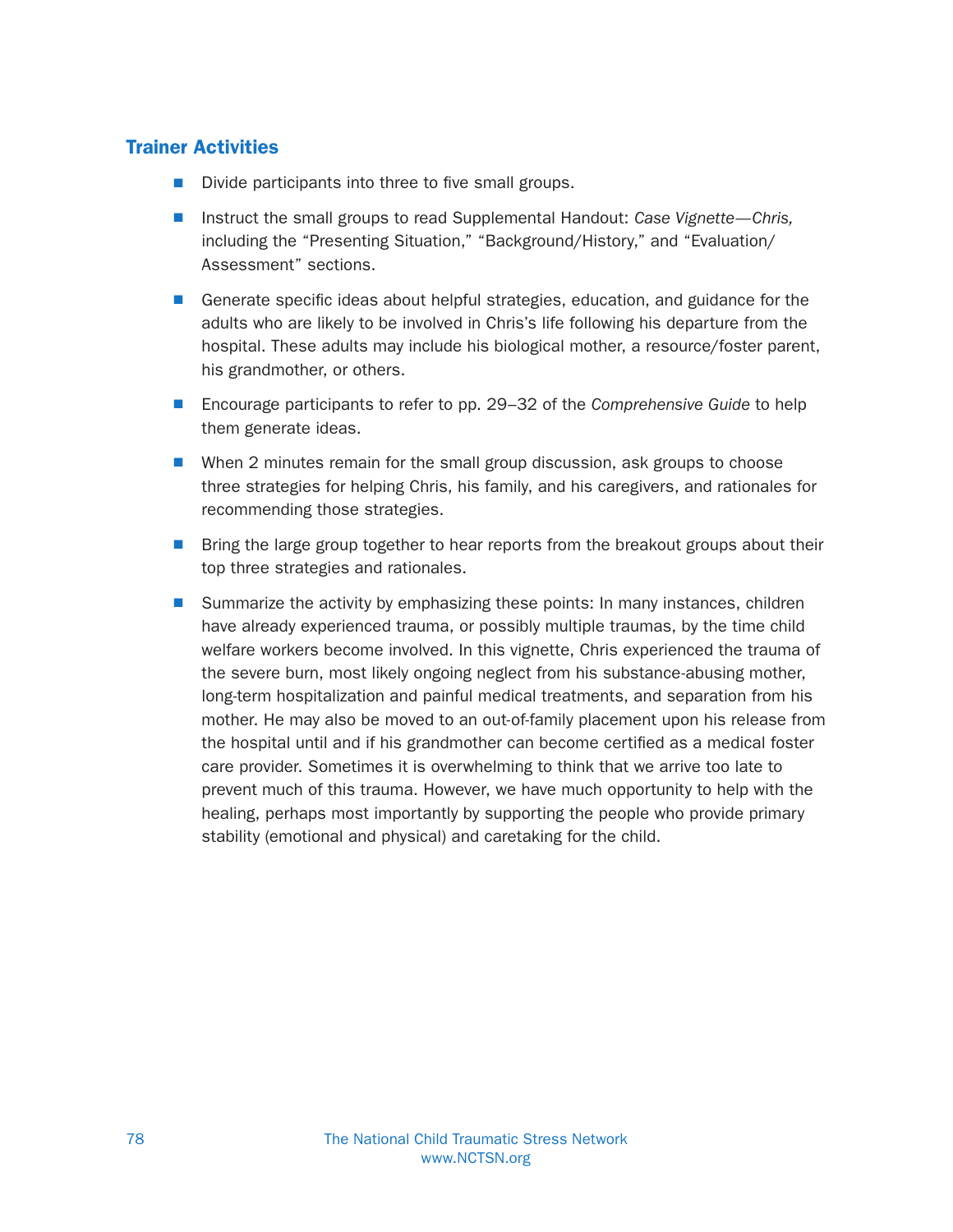## ACTIVITY 5E SUMMARY OF ESSENTIAL ELEMENTS 7 AND 8

#### Activity Time: 15 minutes

#### Materials Needed

■ Supplemental Handout: Bringing It Back to Work: Essential Elements 7 and 8

#### Trainer Activities

- Distribute Supplemental Handout: Bringing It Back to Work: Essential Elements 7 and 8 to all participants.
- $\blacksquare$  Instruct participants on how to complete the worksheets:
	- Refer to the Supplemental Handout: Bringing It Back to Work: Essential Elements 7 and 8.
	- For this activity, ask participants to focus on the strategies that address Essential Elements 7 and 8. Ask the participants to review the strategies listed under each of these Essential Elements.
	- Ask participants to mark an "X" in up to three boxes next to the ideas that they think they would MOST like to emphasize in their daily child welfare practice for each of these Essential Elements.
- Debrief: For Essential Element 7, ask participants to call out a few of the strategies that they would most like to emphasize in their daily child welfare practice, and why. Do the same for Essential Element 8.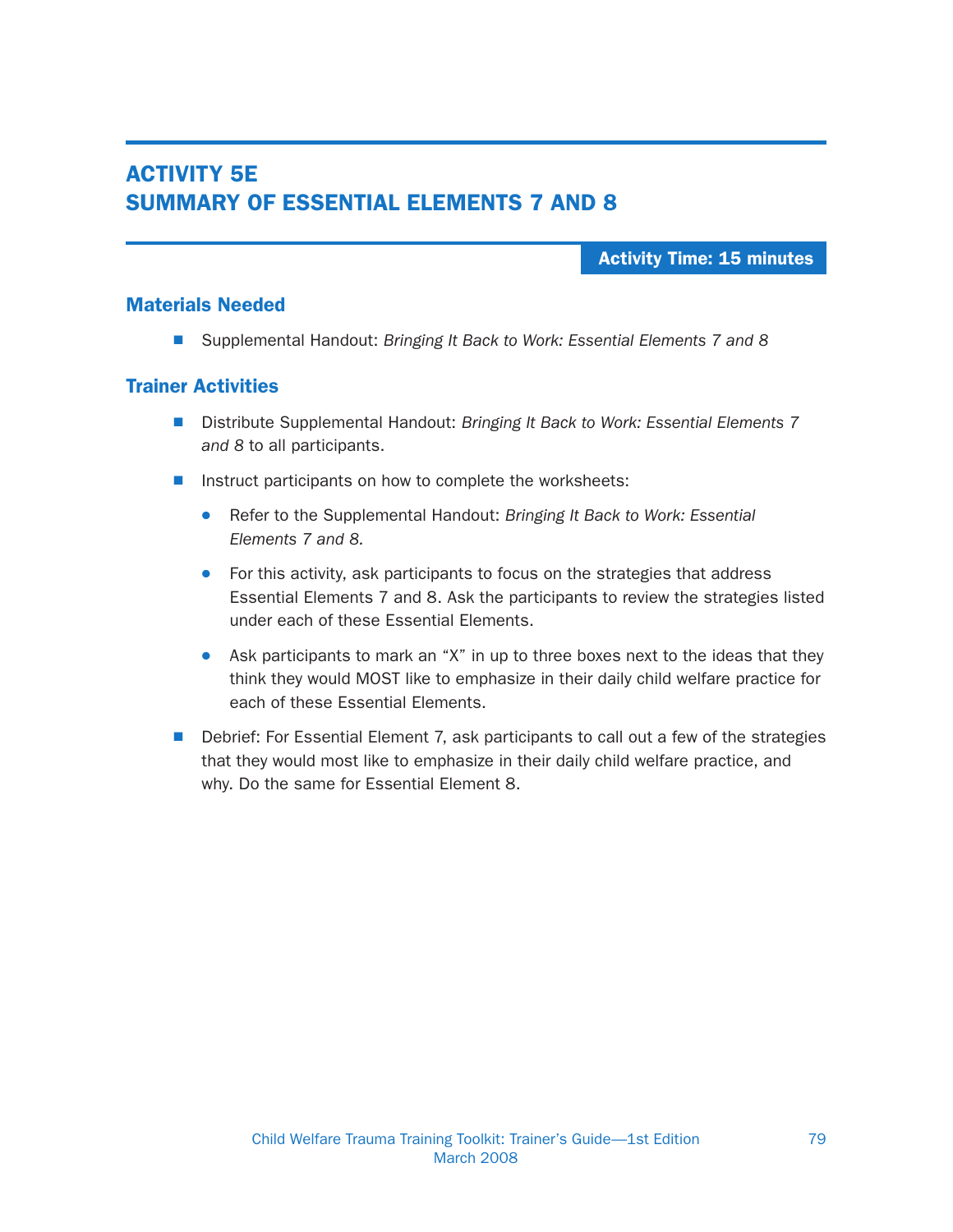# MODULE 6 Managing Professional and Personal Stress

Training Time: 65 minutes (1 hour 5 minutes)

## Key Learning Points

- 1. Child welfare is a high-risk profession with potential for secondary traumatic stress.
- 2. Secondary traumatic stress differs from traditional "burnout."
- 3. Child welfare workers may experience parallel process, reactions similar to those of the traumatized children on their caseload that can affect their ability to manage stress.
- 4. Child welfare workers need to have a personal plan for addressing secondary traumatic stress.
- 5. Module 6 emphasizes the following Essential Element:
	- 9. Manage professional and personal stress.

# ACTIVITY 6A **LECTURE** Essential Element 9: Manage Professional and Personal Stress

Activity Time: 10 minutes

## Materials Needed

■ PowerPoint Slides 103-107

## Trainer Activities

■ Using lecture format, present the following information utilizing PowerPoint Slides 103–107.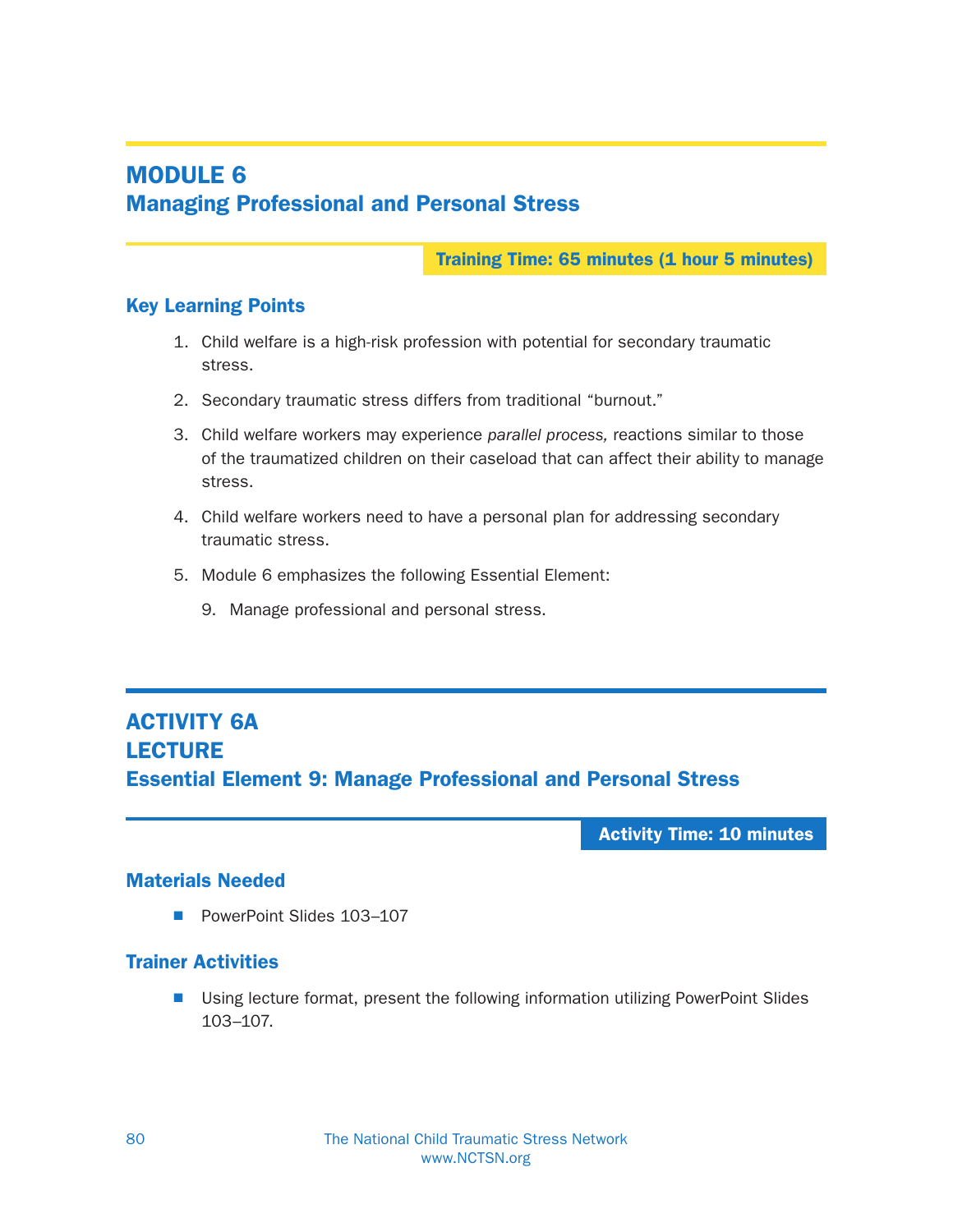- Child welfare is a high-risk profession, and child welfare workers are confronted every day—both directly and indirectly—with danger and trauma. Threats may come in from violent or angry family members.
- Multiple terms have been used to designate exposure to the trauma experienced in one's role as a helper. Four terms are most common:
	- Countertransference
	- Compassion fatigue
	- Vicarious traumatization
	- Secondary traumatic stress.

We will use the term secondary traumatic stress (STS).

- $\blacksquare$  Research has shown that STS is highly likely among social workers; also, even among those with only indirect exposure to trauma, the rate of PTSD is twice as high as among the general public (Bride, 2007).
- STS is different from traditional burnout. STS and burnout have some risk factors in common, such as high caseload demands, a personal history of trauma, limited access to supervision, and the lack of a supportive work environment and/or a supportive social network. Burnout, however, is often due to long-term involvement in an unsupportive work environment with large caseloads and onerous paperwork. With burnout, increased work load and institutional stress, rather than exposure to clients' trauma, are the precipitating factors.
- **No. STS refers to the emotional effects that proximity to and continued contact with** individuals who have experienced trauma can have on family, friends, and human service professionals. Like their clients, staff members who work with victims are at risk of experiencing alterations in their thinking about the world, their feelings, their relationships, and their lives.
- Staff can be stressed by hearing detailed reports of trauma from children day after day and by dealing with the powerful emotional responses and the impact of abuse and violence on children. Dealing with a community system that has limited resources and is not always responsive to the needs of these children can also be stressful to staff.
- $\blacksquare$  To prevent the potential risk of STS for staff and, by extension, to enable them to continue to meet the goals of safety, permanency, and well-being of children, it is critical to be aware and to have a plan that provides positive coping strategies.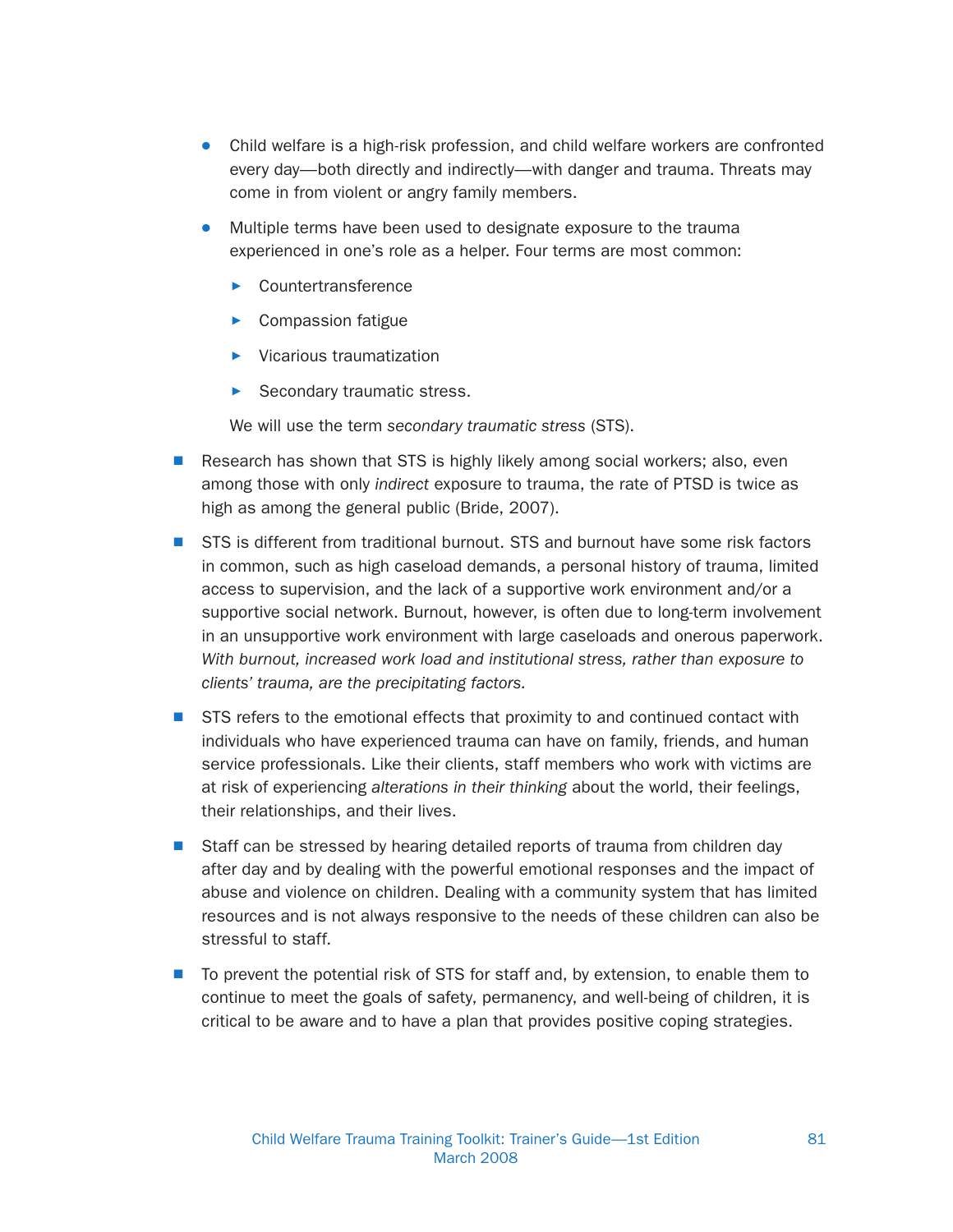## ACTIVITY 6B CASE VIGNETTE **Mary**

### Activity Time: 15 minutes

### Materials Needed

■ Supplemental Handout: Case Vignette—Mary

### Trainer Activities

■ Read aloud the case vignette of Mary. This vignette focuses on the professional challenges that face child welfare workers by following a worker from her initial hiring to the point when she becomes overwhelmed by the demands of multiple cases.

**TRAINER TIP:** Avoid distributing the case vignette to participants for individual reading or small group discussion. It is used here as an illustration only. Because the training relies heavily on case vignettes, we do not want the participants to experience an "overdose" of case vignettes.

- $\blacksquare$  Ask and discuss the following points. (Ideas of what you would like to elicit from participants in the discussion appear in parentheses.)
	- What is happening to Mary? On a continuum, how would you distinguish between Mary's "realistic," practical approach to facing a heavy workload vs. "burnout" vs. "secondary traumatic stress"? (Her situation may have started as traditional burnout, but it has evolved into STS as a direct result of Mary's experiencing the trauma of her clients.)
	- What behavioral impact do the responsibilities of the job and exposure to traumatized children and their families have on Mary's personal goals and job performance? In other words, what are signs of STS?

(Symptoms of STS can include some of the same symptoms experienced by the direct victims of trauma, including increased fatigue or illness, social withdrawal, reduced productivity, feelings of hopelessness, despair,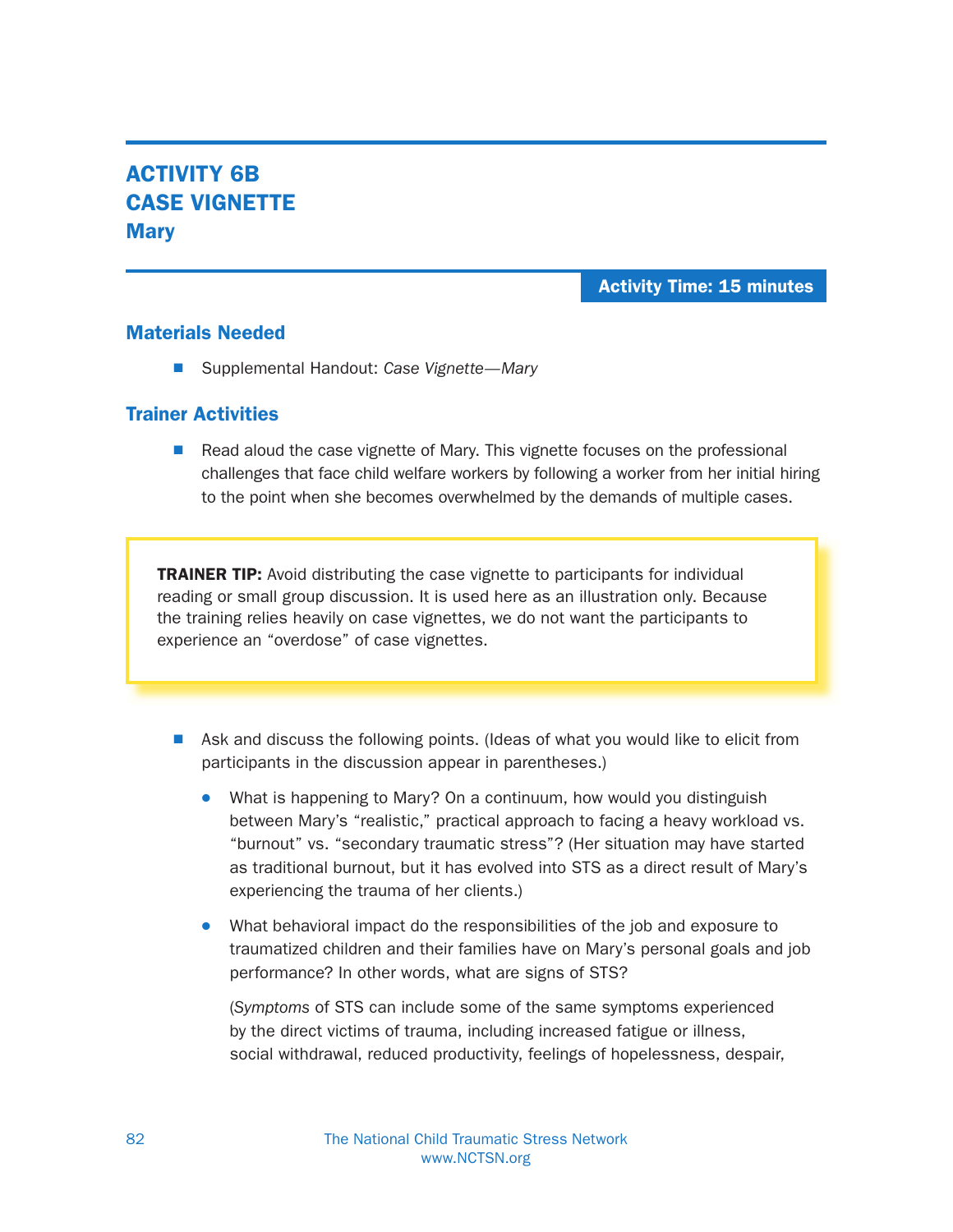nightmares, feelings of reexperiencing the event, unwanted thoughts or images of traumatic events, anxiety, excess vigilance, avoidance of people or activities, or persistent anger and sadness.

Effects of STS may also include changes in how the individual experiences himself or herself and others, such as changes in feelings of safety, increased cynicism, questioning one's belief systems, and disconnection from coworkers and/or loved ones. In the workplace, STS has been associated with higher rates of physical illness, greater absenteeism, higher turnover, lower morale, and lower productivity.

People affected by STS may also experience difficulties in their personal or professional relationships, in managing boundaries, and in dealing with their emotions. They may have difficulties sleeping, may overeat or use too much alcohol, and may feel anxiety for their own children and irritability toward their colleagues and family.)

- How are Mary's experiences both similar to and different from those of our traumatized clients?
	- $\blacktriangleright$  The trauma suffered by these children can result in serious and chronic emotional and behavioral problems. Feeling frustrated when trying to deal with a complicated, often insensitive, system, and experiencing the sense of "helplessness" when trying to heal these children make staff vulnerable to developing their own emotional and physical problems (Perry, 2003).
	- An event such as the death of a child on Mary's caseload is devastating. The worker's ability to continue after such events is influenced by past experiences and his or her view of the world. For the worker, support from co-workers, supervisors, and administration also influences his or her ability to go on to help other children. And for children, support from their own family and communities is crucial to going on with their lives.
	- $\triangleright$  Without support, Mary (or any child welfare worker) may begin to feel emotionally overwhelmed by the STS brought on by the pressures of the job and by repeatedly hearing stories of traumatized children. When something else happens—in this case, a death of a child on her caseload (every worker's nightmare)—it amplifies her stress, guilt, and shame. With each subsequent traumatized child in her caseload, she may reexperience old feelings, think repetitive thoughts, and be more prone to emotional reactions to other cases. These reactions are similar to those of a traumatized child. For child welfare workers, this is known as a "parallel process" to many of their clients.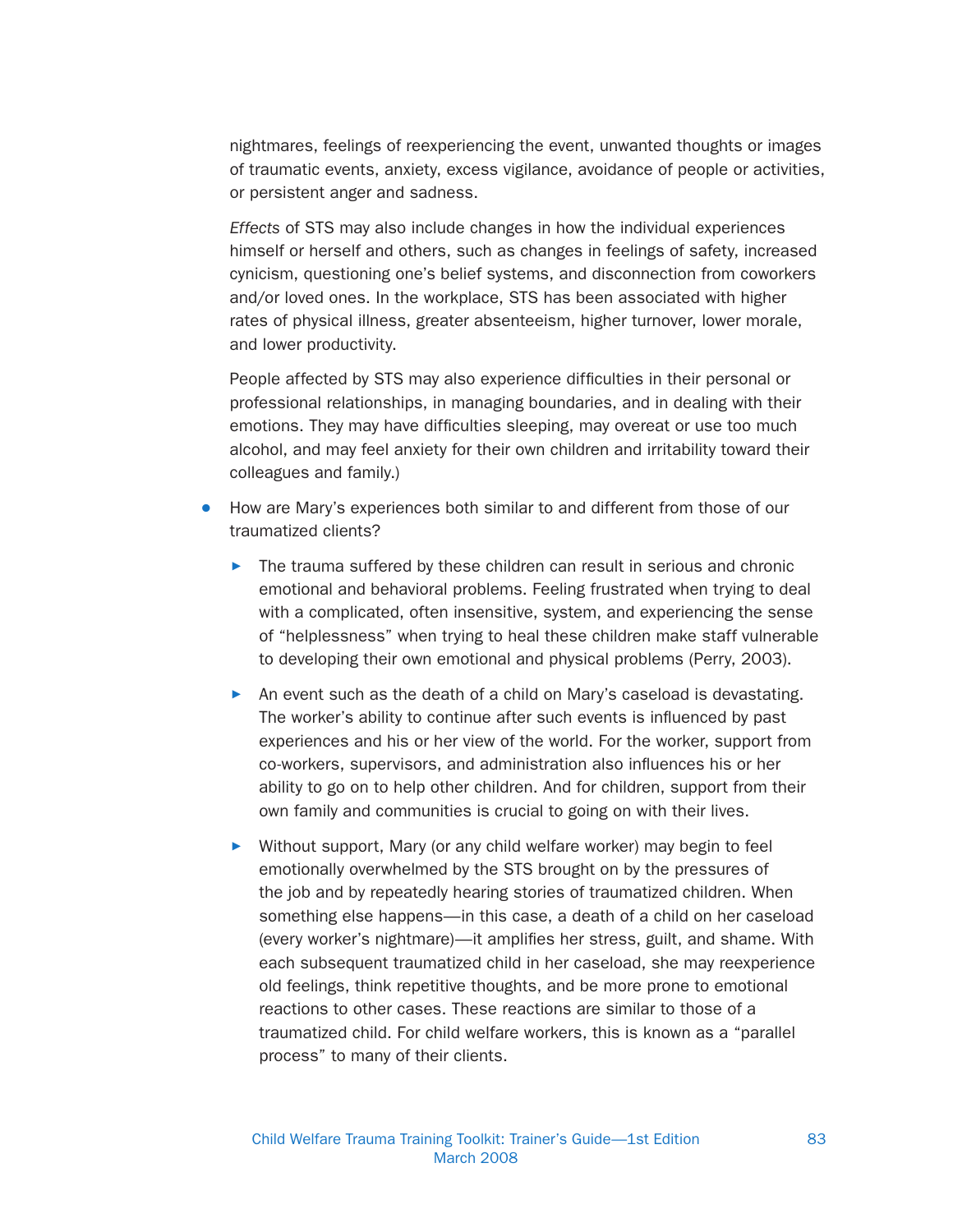Mary will carry such types of cases with her forever (as would any other child welfare worker); she will be reminded of this one every time she handles a case that shares attributes with it. However, with proper resources and supports, Mary will be able to address and manage her feelings and will continue to be productive and helpful to many more children and families.

## ACTIVITY 6C **DISCUSSION** What Can Help Prevent or Mitigate Secondary Traumatic Stress?

Activity Time: 15 minutes

### Materials Needed

- $\blacksquare$  Flip chart
- $\blacksquare$  Markers
- **PowerPoint Slide 107**
- Supplemental Handout: Child Welfare Work and Secondary Traumatic Stress

### Trainer Activities

- $\blacksquare$  Remind participants of the framework that we have used throughout the training for assistance to clients: Child Welfare Tools, Resources and Supports, and Practical Assistance.
- $\blacksquare$  Write those headings, one each on three flip chart sheets, and post.
- **Now Ask participants to brainstorm ideas in those three categories to prevent or** mitigate STS. Write their ideas on the flip chart sheets. Continue until participants run out of ideas.

TRAINER TIP: Ask three participants to be the scribes of the ideas—with three people writing, participants can generate and capture ideas more quickly.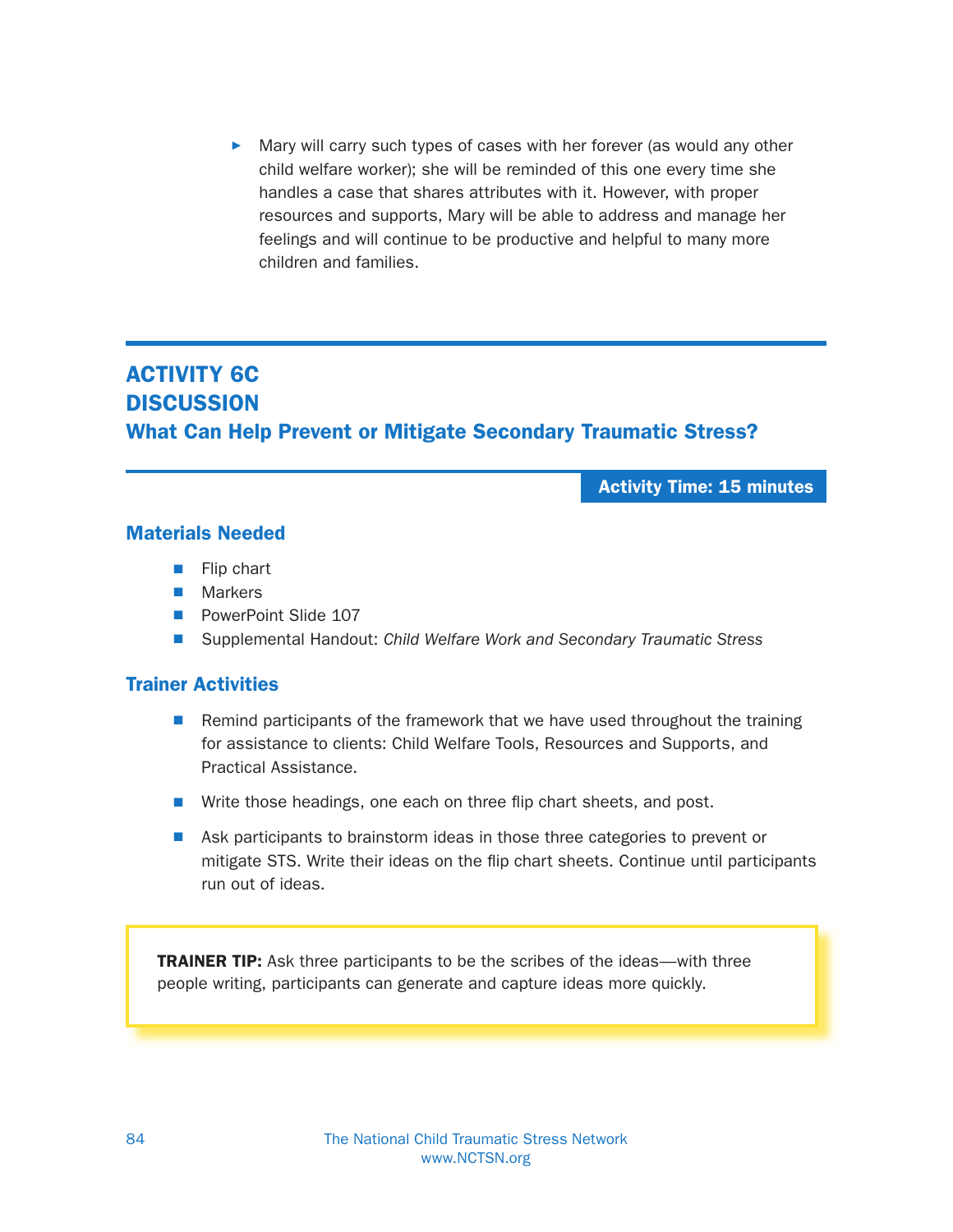$\blacksquare$  Be sure that most of the following ideas are captured (but other great ideas that we haven't thought of are likely to emerge!):

#### Child Welfare Tools

- Work with teams within the child welfare agency and within the provider community.
- Request and expect regular supervision and supportive consultation.
- Utilize peer support.
- Provide regular safety training for all workers.
- Balance workers' caseloads so they are not dealing only with traumatized children and their families.
- Provide sufficient release time and safe physical space for workers.
- Provide training on STS for all staff.

#### Resources and Supports:

- Seek continuing education on the effects of trauma on child welfare professionals.
- $\bullet$  Utilize agency resources such as Employee Assistance Programs for intermittent support if needed.
- Cultivate a workplace culture that normalizes (and does not stigmatize) getting help for mental health difficulties.
- Consider therapy for unresolved trauma that the child welfare work may be activating.

#### Practical Assistance:

- Set realistic goals and expectations.
- Practice stress management through meditation, prayer, conscious relaxation, deep breathing, and exercise.
- $\bullet$  Develop a written plan focused on work-life balance.
- $\blacksquare$  Conclude this activity by referring participants to the five-page Supplemental Handout: Child Welfare Work and Secondary Traumatic Stress. Note that it explains STS in much greater detail, especially as it pertains to child welfare practice, and includes additional ideas about professional, personal, and agency strategies that can be implemented to mitigate STS.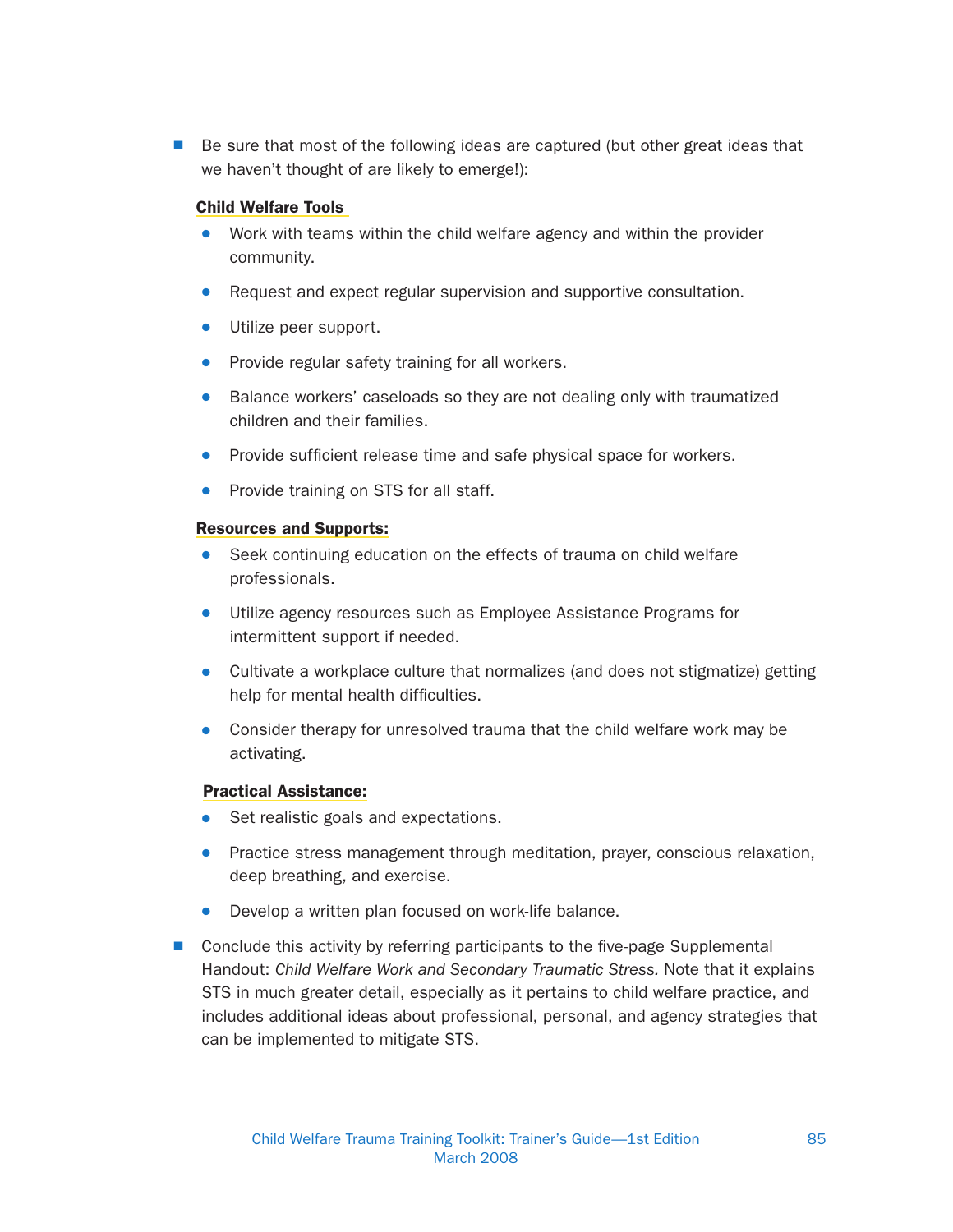## IF PRESENTING THIS TRAINING IN TWO FULL DAYS, TAKE A 15-MINUTE BREAK HERE.

## ACTIVITY 6D RELAXATION EXERCISES

Activity Time: 10 minutes

## Materials Needed

- $\blacksquare$  CD with relaxing music (optional)
- Supplemental Handout: Work/Life Balance Plan
- Supplemental Handout: Self-Care Inventory

### Trainer Activities

- **N** Inform participants that you will be practicing one of many relaxation exercises that they can employ while at work (or that they can teach to children and their parents and resource parents). This exercise will also serve to help bring the training to a close.
- $\blacksquare$  Let participants know that anyone who wishes to opt out of this activity may do so. Put on the CD with relaxing music.
- **N** Instruct participants to find a relaxed, comfortable position and to close their eyes.
- Provide step-by-step instructions for the following relaxation activity:
	- 1. Inhale slowly (counting, "one-thousand-one; one-thousand-two; one-thousandthree," etc.) through your nose and comfortably fill your lungs all the way down until your stomach expands.
	- 2. Silently and gently say to yourself, "My body is filled with calmness." Exhale slowly ("one-thousand-one; one-thousand-two; one-thousand-three") through your mouth and comfortably empty your lungs all the way down, deflating your stomach as well.
	- 3. Silently and gently say to yourself, "My body is releasing the tension."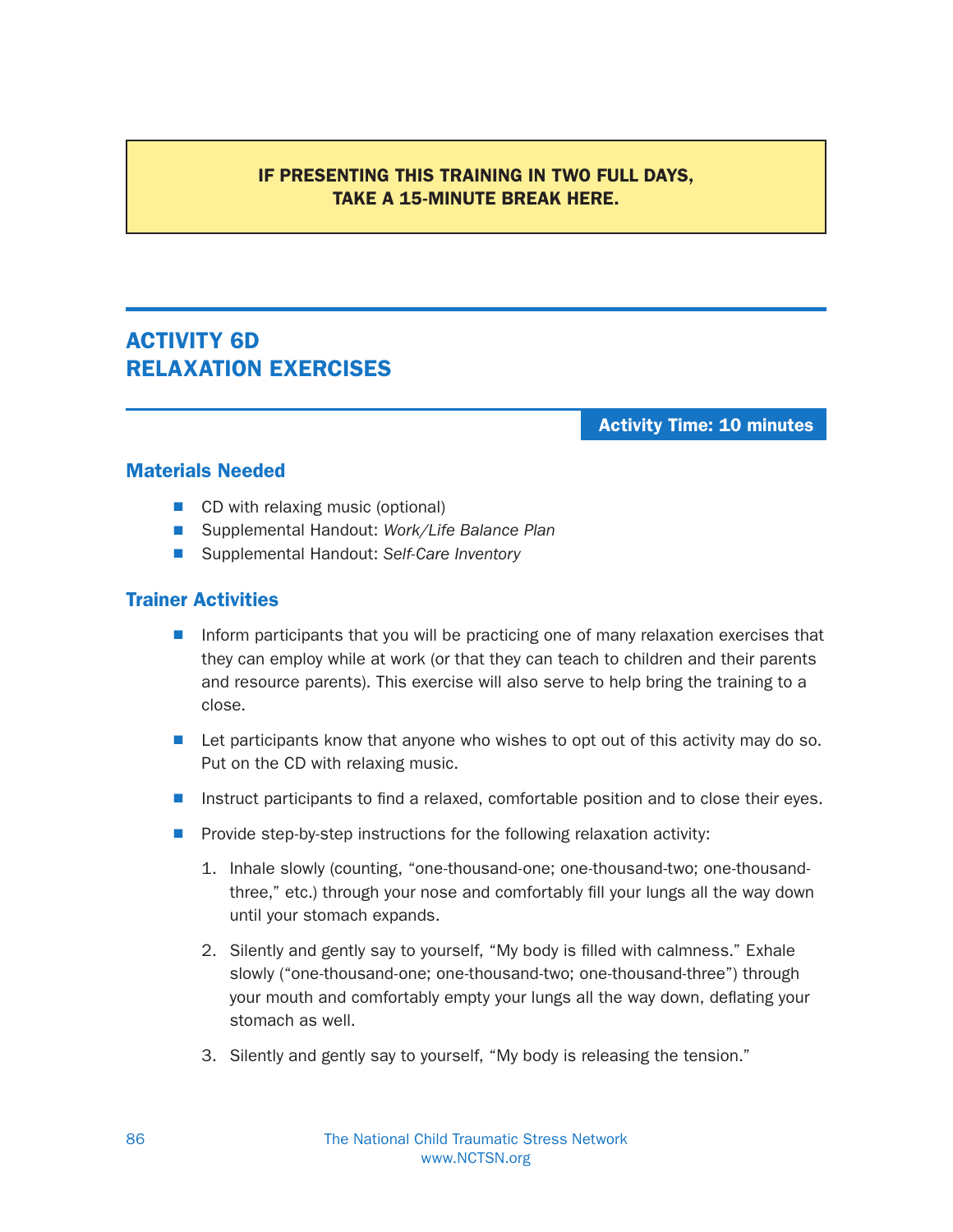- 4. Repeat five times slowly and comfortably. Invite participants to open their eyes.
- 5. Emphasize to participants that they can do this as many times a day as needed.
- Refer participants to Supplemental Handout: Work/Life Balance Plan and Supplemental Handout: Self-Care Inventory as other tools that they can use to help them think about how to address STS.

**TRAINER TIP:** As noted at the end of Module 3, if you are doing this training in two full days, you can let participants know at the end of the first day that you will be doing relaxation exercises on the second day, and ask for volunteers who would like to share ones which they personally use and like.

**TRAINER TIP:** You may substitute any relaxation/visualization exercise that you like and that is familiar to you. There are many commercially available videotapes, audiotapes, and CDs which demonstrate techniques for stretching and relaxation.

## ACTIVITY 6E SUMMARY OF ESSENTIAL ELEMENT 9

Activity Time: 15 minutes

## Materials Needed

■ Supplemental Handout: Bringing It Back to Work: Essential Element 9

## Trainer Activities

■ Distribute Supplemental Handout: Bringing It Back to Work: Essential Element 9 to all participants.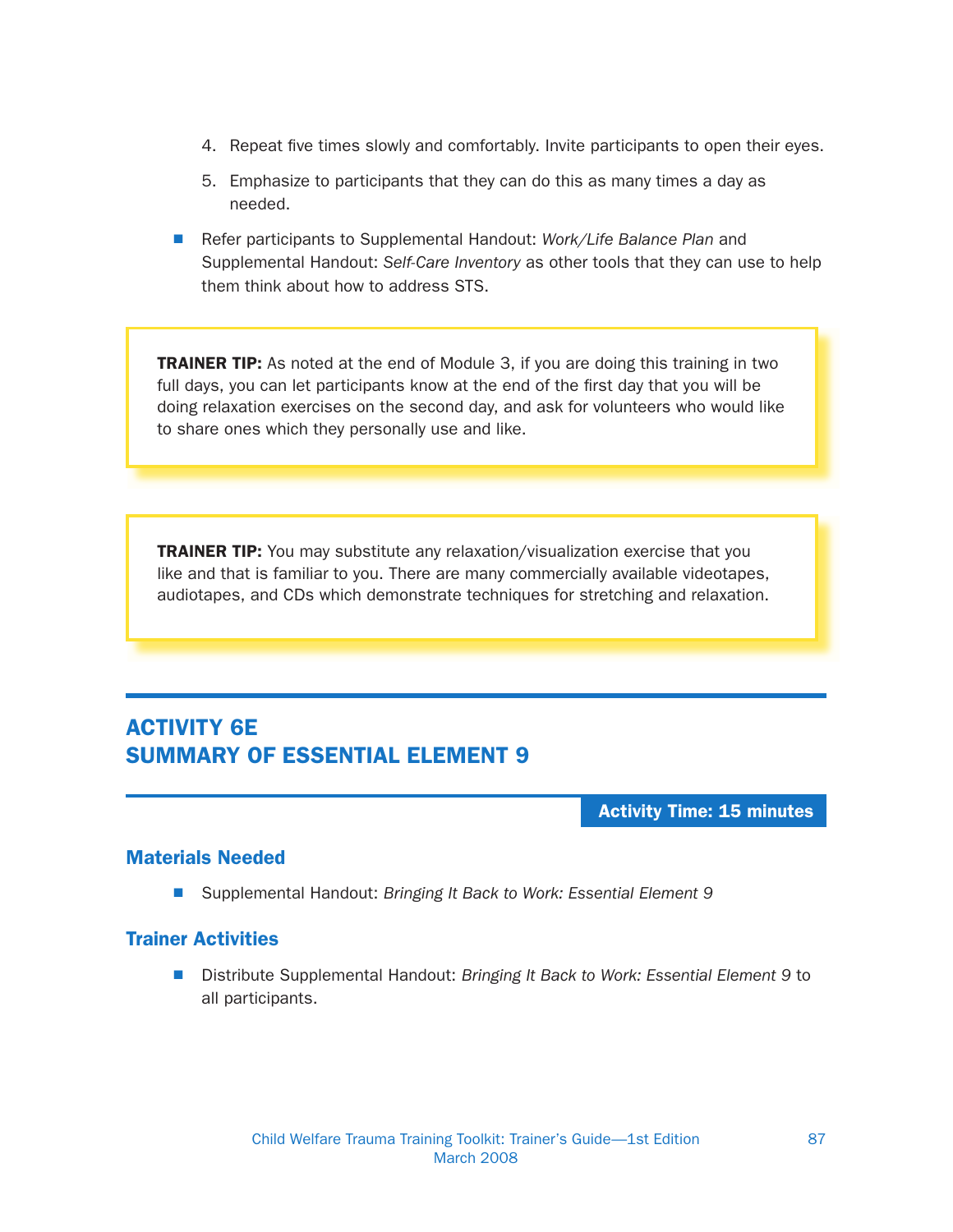- $\blacksquare$  Instruct participants on how to complete the worksheets:
	- Refer to the Supplemental Handout: Bringing It Back to Work: Essential Element 9.
	- For this activity, ask participants to focus on the strategies that address Essential Element 9. Ask them to review the strategies listed under each of the categories of Essential Element 9.
	- Ask participants to mark an "X" in up to three boxes next to the ideas they think they would MOST like to emphasize in their daily child welfare practice for this Essential Element.
- Debrief: For Essential Element 9, ask participants to call out a few of the strategies that they indicated they would most like to emphasize in their daily child welfare practice, and why.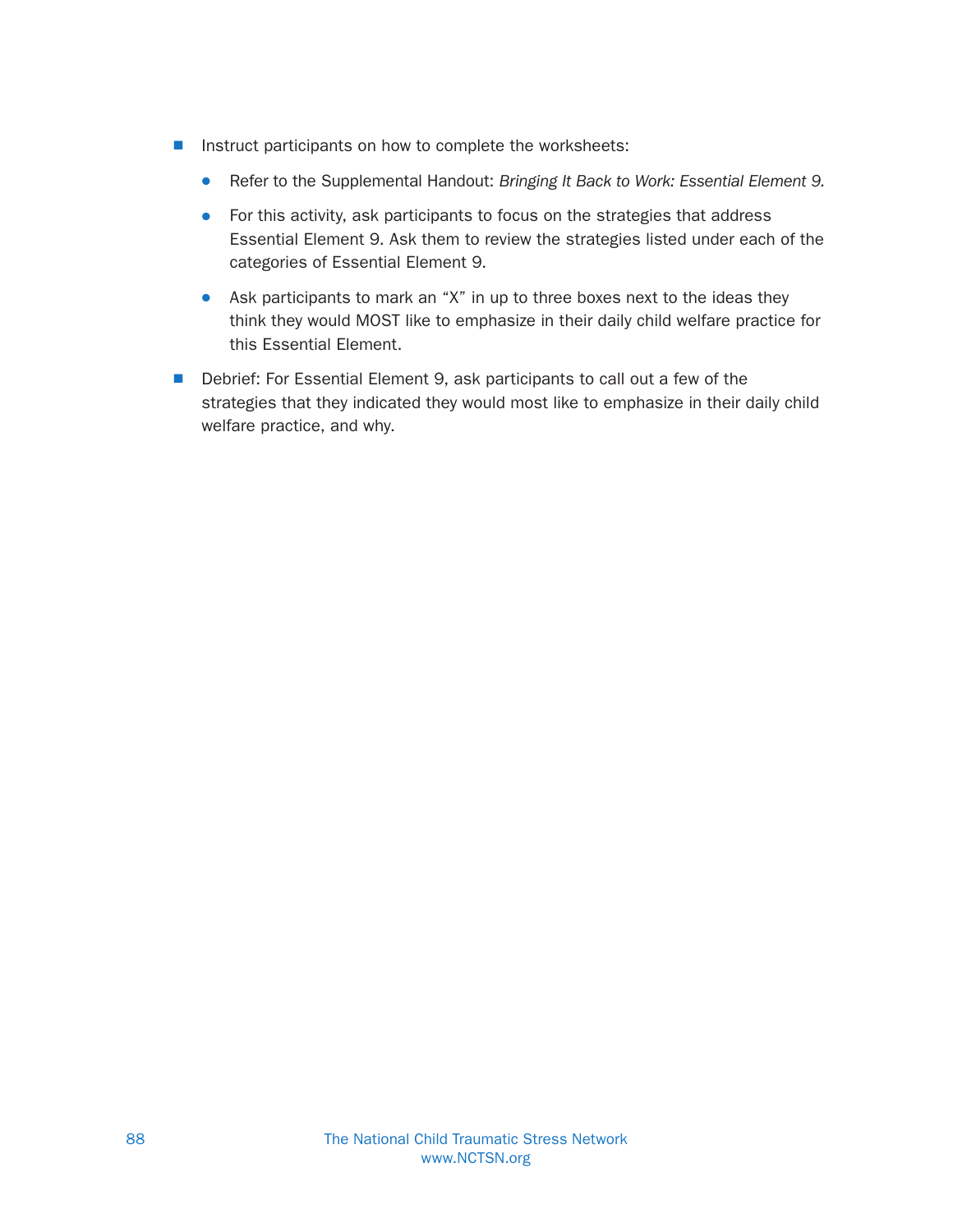## MODULE 7 **Summary**

Training Time: 65 minutes (1 hour 5 minutes)

## Key Learning Points

- 1. Child welfare workers play a significant role in helping mitigate the effect of trauma on children in the child welfare system.
- 2. There are specific strategies and achievable goals that child welfare workers can implement to reduce the impact of trauma on children in the child welfare system.

## ACTIVITY 7A STRATEGIZING ACTIVITY

Activity Time: 15 minutes

## Materials Needed

■ Supplemental Handout: The Essential Elements of Trauma-Informed Child Welfare Practice

### Trainer Activities

- $\blacksquare$  Break participants into groups of three or four.
- $\blacksquare$  Have each group pick an Essential Element with which their county struggles and strategize about how to better address it.
- **N** After about 10 minutes, have one representative from each group provide a summary to the larger group about what their small group discussed.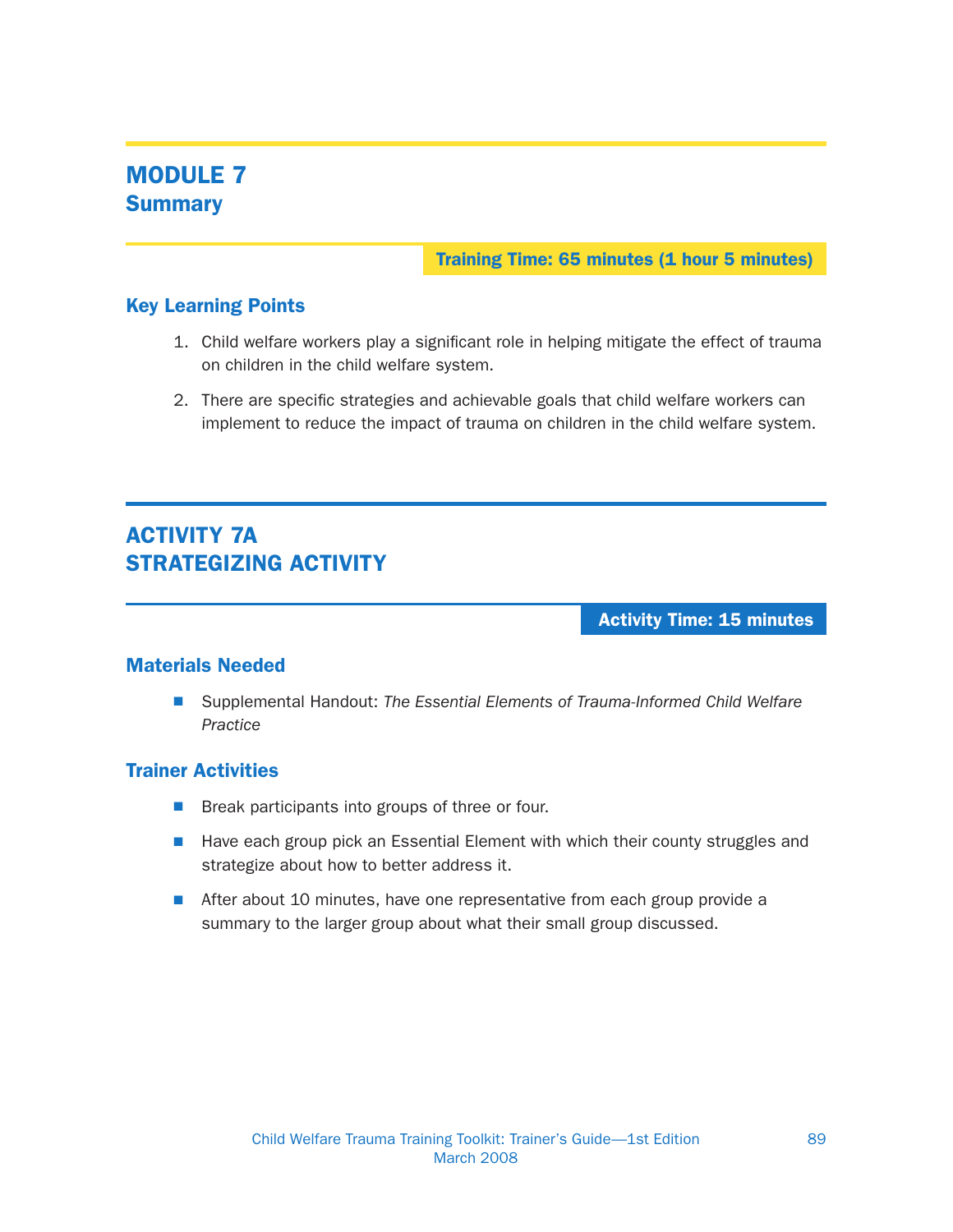## ACTIVITY 7B SUMMARY OF ESSENTIAL ELEMENTS 1 THROUGH 9

#### Activity Time: 30 minutes

#### Materials Needed

- Supplemental Handout: Personal Trauma-Informed Child Welfare Practice Action Plan: Daily Strategies
- $\blacksquare$  NCR paper (i.e., carbonless copy paper) or carbon paper (optional)

#### Trainer Activities

- Distribute Supplemental Handout: Personal Trauma-Informed Child Welfare Practice Action Plan: Daily Strategies to all participants.
	- Let participants know what the follow-up plans will be (i.e., whether or not someone will be following up with them in 1–3 months about their Action Plan). Review instructions to County Staff in Appendix A.
	- Ask participants to fill in their respective information regarding name, county name, and date of the training. Explain to participants that they will be filling out the Action Plan handout on NCR/carbon paper (if the county provides it); you will collect the top (white) copy directly after participants complete the assessment (this copy will be used for follow-up by county staff development personnel). Explain that they will keep the second copy for reference during the debriefing and that they can keep their copies for reference after the training is over.

**TRAINER TIP:** If counties do not provide Action Plans on NCR paper and want to follow up with participants at a later date/time, then you will have to collect the Action Plans from participants instead of letting them take them home.

• Ask participants to review the strategies they selected on their Bringing It Back to Work worksheets throughout the past two days for Essential Elements 1–9 and to select **three** strategies that they want to commit to implementing as part of their Action Plan.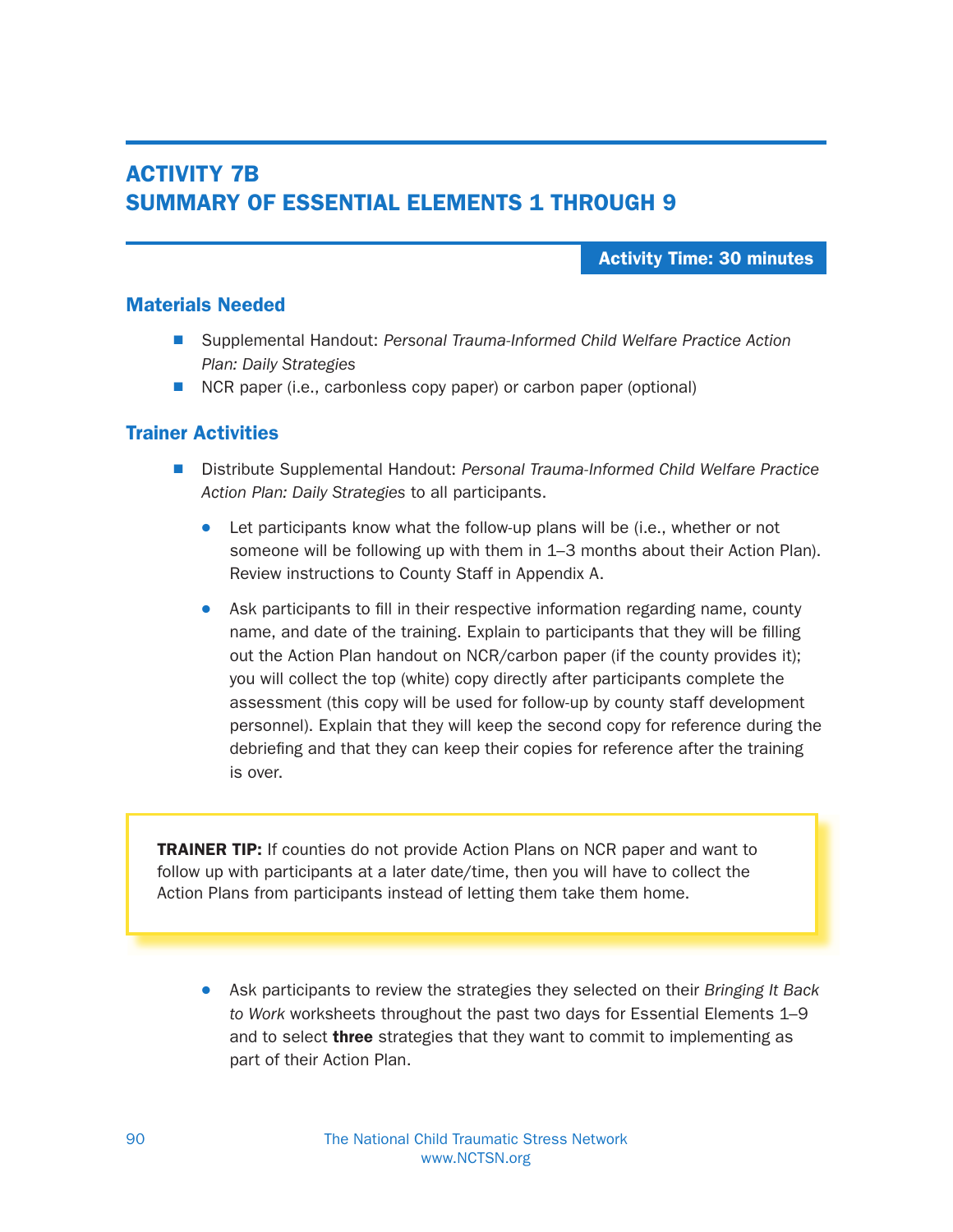- Ask participants to write each of these strategies in the boxes provided. In the corresponding box in the right-hand column, write in the Essential Element number associated with each strategy. Reinforce that their strategies should be written in SMART objective format, just like the strategies listed under each of the Essential Elements.
- Debrief: Ask for two or three volunteers to call out their final list of strategies they would like to implement in their ongoing child welfare practice, and why. Notice if there are or aren't any commonalities in the answers, and ask the group what they think about this.

**TRAINER TIP:** You may wish to do Activity 7F, the Training Evaluations, before any of the concluding activities that you choose.

**TRAINER TIP:** You may choose to do one or more of the following three optional activities as a summary activity, as your time permits.

## ACTIVITY 7C ART SUMMARY ACTIVITY (Optional Activity)

Activity Time: 20 minutes

## Materials Needed

- $\blacksquare$  Blank white paper
- $\blacksquare$  Colored construction paper, including black
- $\blacksquare$  Glue sticks, one per participant

#### Trainer Activities

 $\blacksquare$  Distribute a sheet of blank white paper and a glue stick to each participant.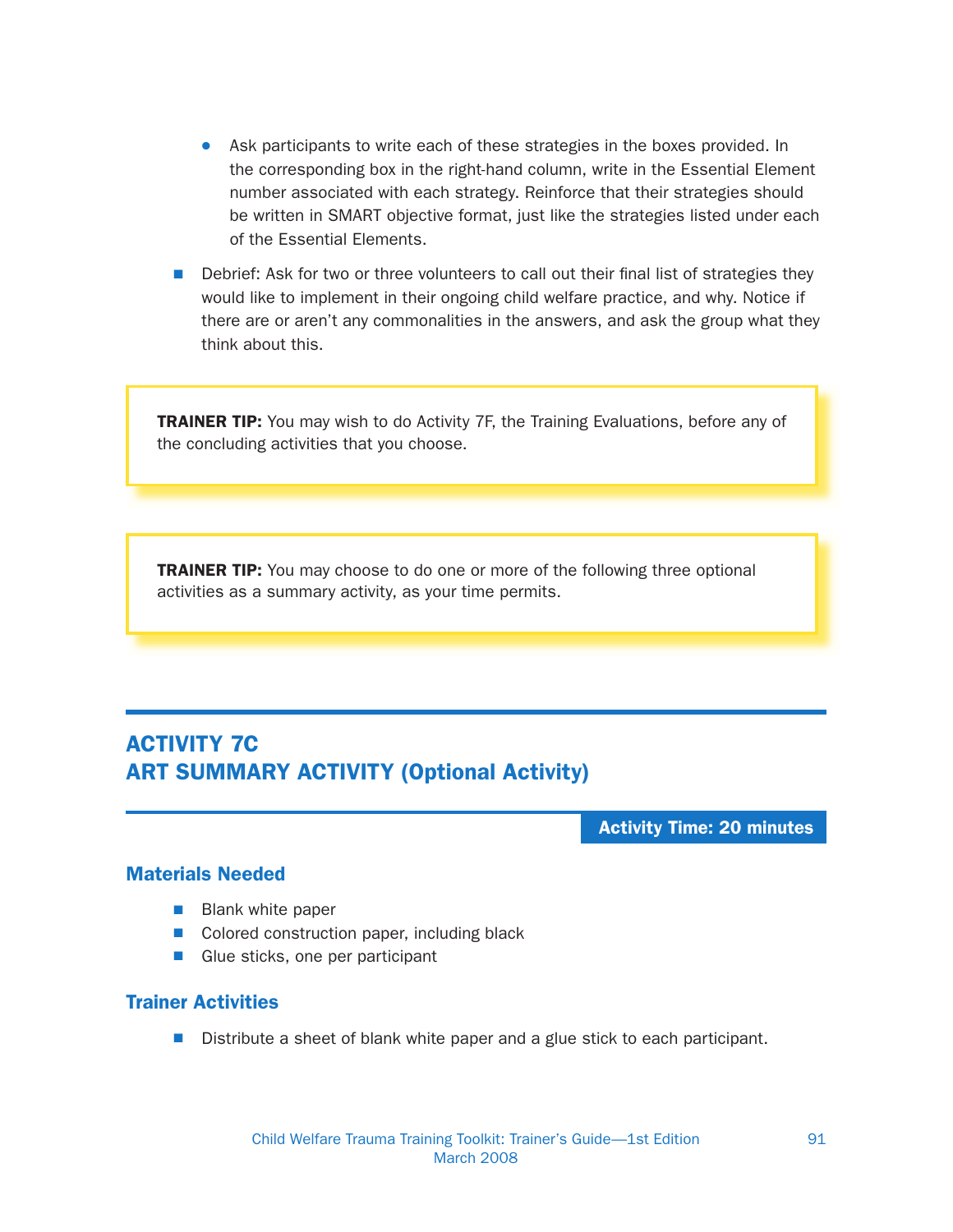- $\blacksquare$  In the middle of participants' tables, place colored construction paper in a variety of colors.
- **N** Instruct participants to depict a child's trauma on the white paper in whatever way they choose. To do so, they can use the colored construction paper, which can be ripped (not cut—there are no scissors) to create whatever actual or abstract shapes they wish.
- Ask participants to share and explain their depictions but explain that no one is required to do so. Comment on the variety of ways, concrete and abstract, in which participants depicted children's trauma.
- **N** Instruct participants to depict what they do as child welfare workers to mitigate children's trauma. They can do this side-by-side on their original piece, or create something on top of their original piece or on a separate piece of paper—whatever way they think will better express how they feel they mitigate children's trauma.
- Ask participants to share and explain their depictions. Again, no one is required to do so. Make connections to training content, to CSFR goals, and to the Essential Elements as relevant.

**TRAINER TIP:** An alternative is to have participants stand in a circle and throw the Koosh® Ball to each other until participants have run out of ideas.

## ACTIVITY 7D KOOSH® BALL SUMMARY ACTIVITY (Optional Activity)

Activity Time: 15 minutes

### Materials Needed

 $\blacksquare$  Koosh<sup>®</sup> Ball

#### Trainer Activities

 $\blacksquare$  Ask participants to share one new idea that they either learned or thought about in a different way during the training. Although they may speak and share ideas as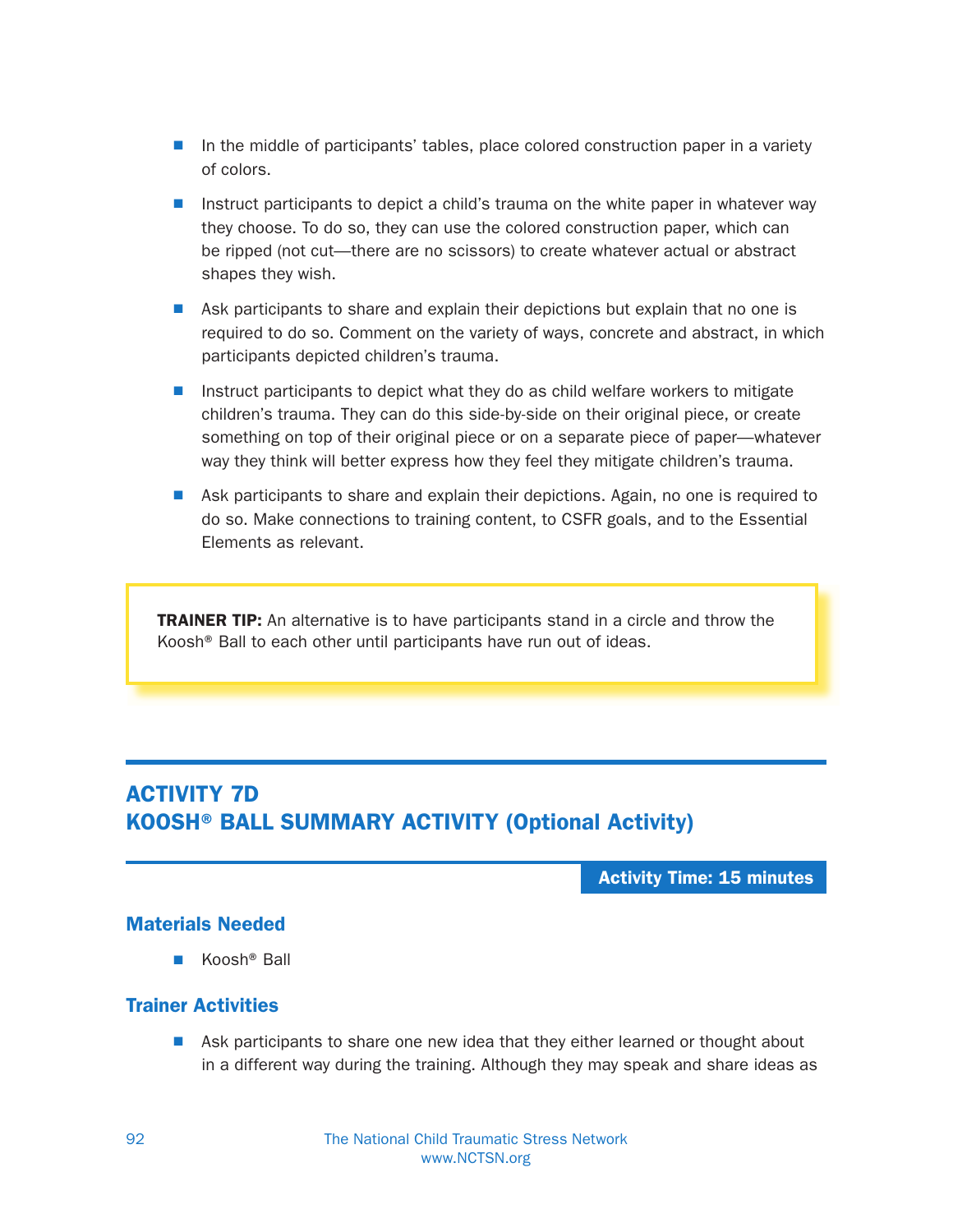many times as they wish, they should only share one idea on each turn. As they raise their hands, throw the Koosh® Ball to them, and when they have finished speaking, have them throw the ball back to you. Continue until participants have run out of ideas.

## ACTIVITY 7E READ SUMMARY QUOTE (Optional Activity)

#### Activity Time: 2 minutes

#### Materials Needed

**None** 

#### Trainer Activities

- To conclude the training, read any quote, short story, or book passage that is meaningful to you and relevant to the training. One option, an excerpt from the book The Cathedral Within by Bill Shore, is below.
- In this book, social entrepreneur Bill Shore discusses how to make the most of life and do something that counts. Like the cathedral builders of an earlier time, the visionaries described in this memoir share a single desire: to create something that endures. He describes the building of the extraordinary cathedral in Milan, Italy. The extraordinary people Shore has met on his travels represent a new movement of citizens who are tapping into the vast resources of the private sector to improve public life. His lessons are highly applicable to child welfare work and provide a lovely summary to this training on childhood trauma, and the ways that child welfare workers can help these children.

My ambition...is to design a new architecture for how society uses resources to help children, much like the cathedral builders of an earlier time, who combined imagination, invention and faith to build something both magnificent and lasting. The great cathedrals did not soar skyward because their builders discovered new materials or financial resources; rather the builders had a unique understanding of the human spirit that enabled them to use those materials in a new way. (p. 10)

A cathedral of this magnificence [the Cathedral of Milan] cannot be built without people believing in it so deeply and so truly that their belief becomes contagious. It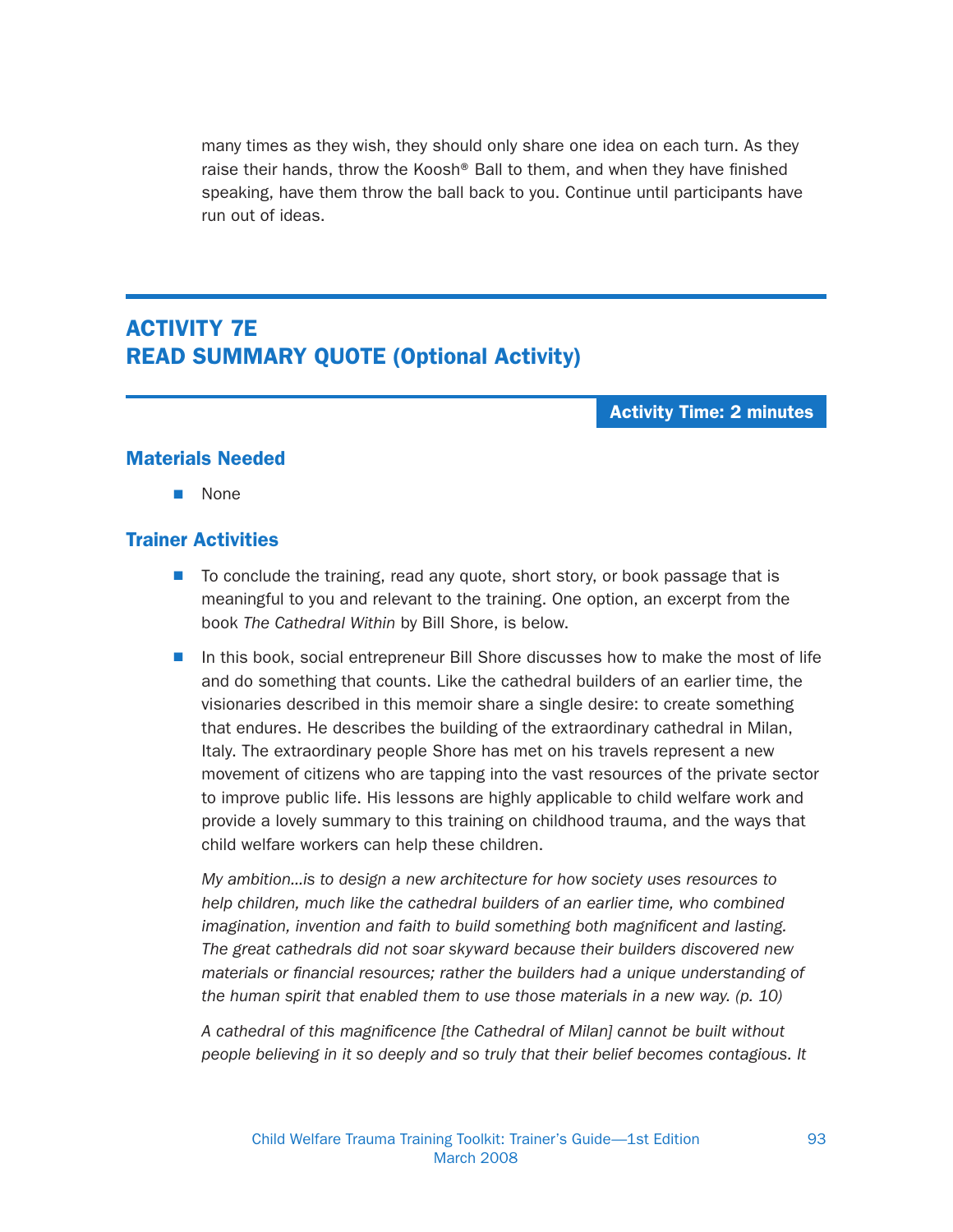had to have taken more than salesmanship and communication skills to convince citizens across five centuries to bring the vision of this cathedral to fruition. There had to have been an authenticity that resonated in the hearts of others. The vast majority of those who worked on this (and every other) cathedral did so knowing they would not live to see the final, finished achievement. This didn't diminish their dedication or craftsmanship. The evidence suggests it enhanced it  $\dots$  (p. 14)

[In searching for an understanding of how the cathedral was built and trying to build one of my own] I found a path more rewarding than any I've known, and perhaps the key to making America the country it can be. The universe I'd been contemplating was far too small. I came to see that the ambitious cathedrals I aspired to build were dwarfed by what could take shape instead within a person's heart and soul. (p. 12)

## ACTIVITY 7F TRAINING EVALUATION

Activity Time: 5 minutes

#### Materials Needed

- Comprehensive Guide, p. 39
- PowerPoint Slides 108-109
- Supplemental Handout: Child Welfare Trauma Training Toolkit Training Evaluation (Day 2)

#### Trainer Activities

- Summarize the training using PowerPoint Slides 108-109.
- Have participants complete training evaluation forms.
- $\blacksquare$  Thank participants for attending and participating.

**TRAINER TIP:** The evaluation form has been designed to cover areas that are typically required in order to obtain CEUs.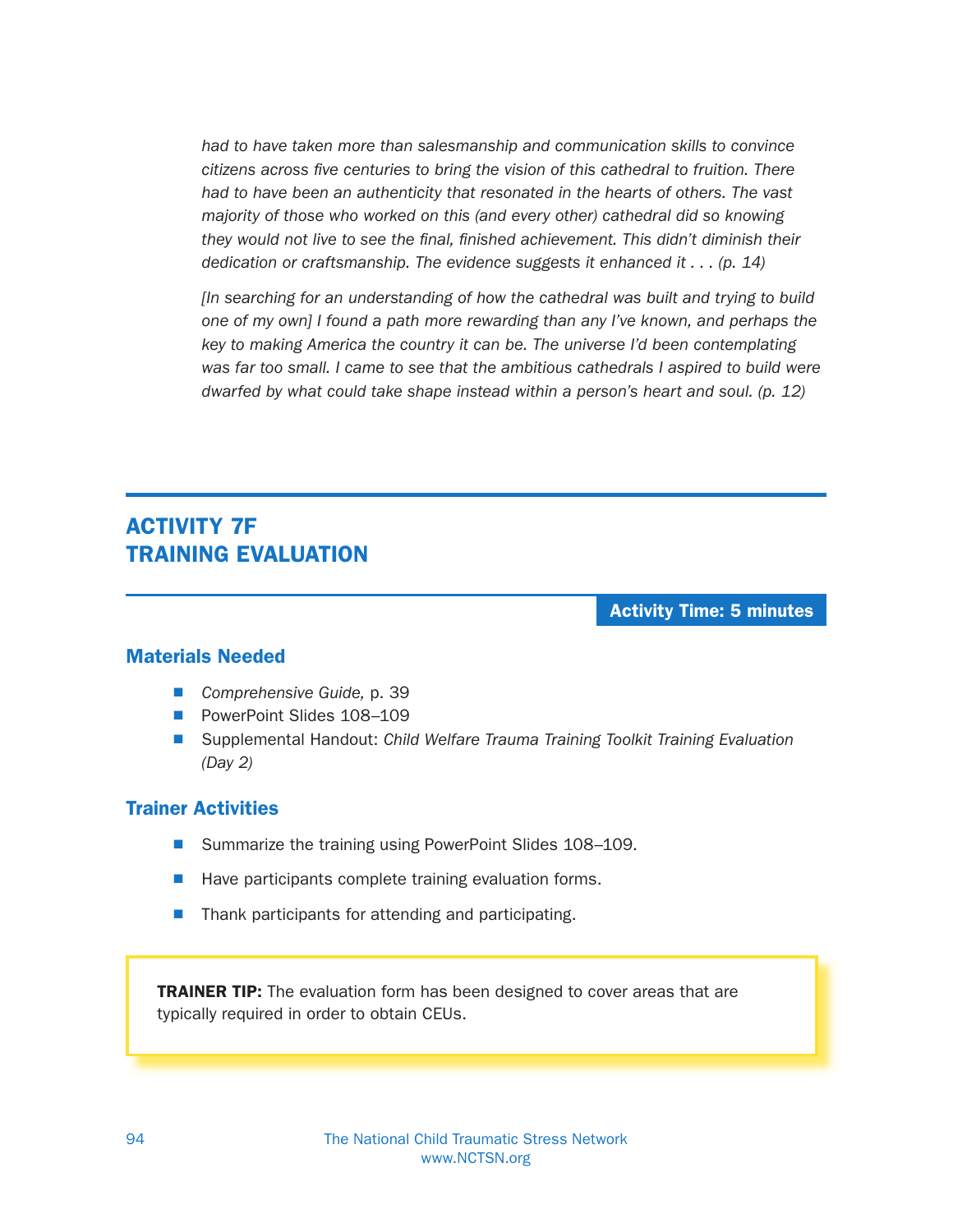# Appendix A Optional Follow-Up 1–3 Months After The Training

## Materials Needed

- Supplemental Handout: Transfer of Learning Follow-Up Form (for County and/or Training Personnel)
- Supplemental Handout: Sample Letter: Evaluation of Action Plans
- Copies of completed Supplemental Handout: Personal Trauma-Informed Child Welfare Practice Action Plan: Daily Strategies

#### Trainer/County Staff Activities

- $\blacksquare$  Prior to the training, county staff development personnel should talk with county managers about:
	- 1. Whether or not NCR paper should be used for the Action Plan form in order to enable long-term follow-up (this allows participants to keep a copy, and staff development personnel to keep copies for reference during future follow-up); and
	- 2. Whether there will be follow-up with participants a few months after the training regarding Action Plan implementation. If so, county personnel will need to make copies of and distribute the Supplemental Handout: Sample Letter: Evaluation of Action Plans to training participants on county letterhead. (If it is decided that county personnel will not follow-up with participants—or have not contracted with anyone else to do so—then it is unnecessary to distribute this letter.)
- **Personnel (i.e., trainers, project leaders, or county development staff) can follow**up with participants who completed the Child Welfare Trauma Training through use of the Supplemental Handout: Personal Trauma-Informed Child Welfare Practice Action Plan: Daily Strategies that was filled out by training participants. The recommended time for follow-up is from one to three months after the training. Personnel assigned to follow up with former participants of this training can use the Supplemental Handout: Transfer of Learning Follow-Up Form (for County and/or Training Personnel).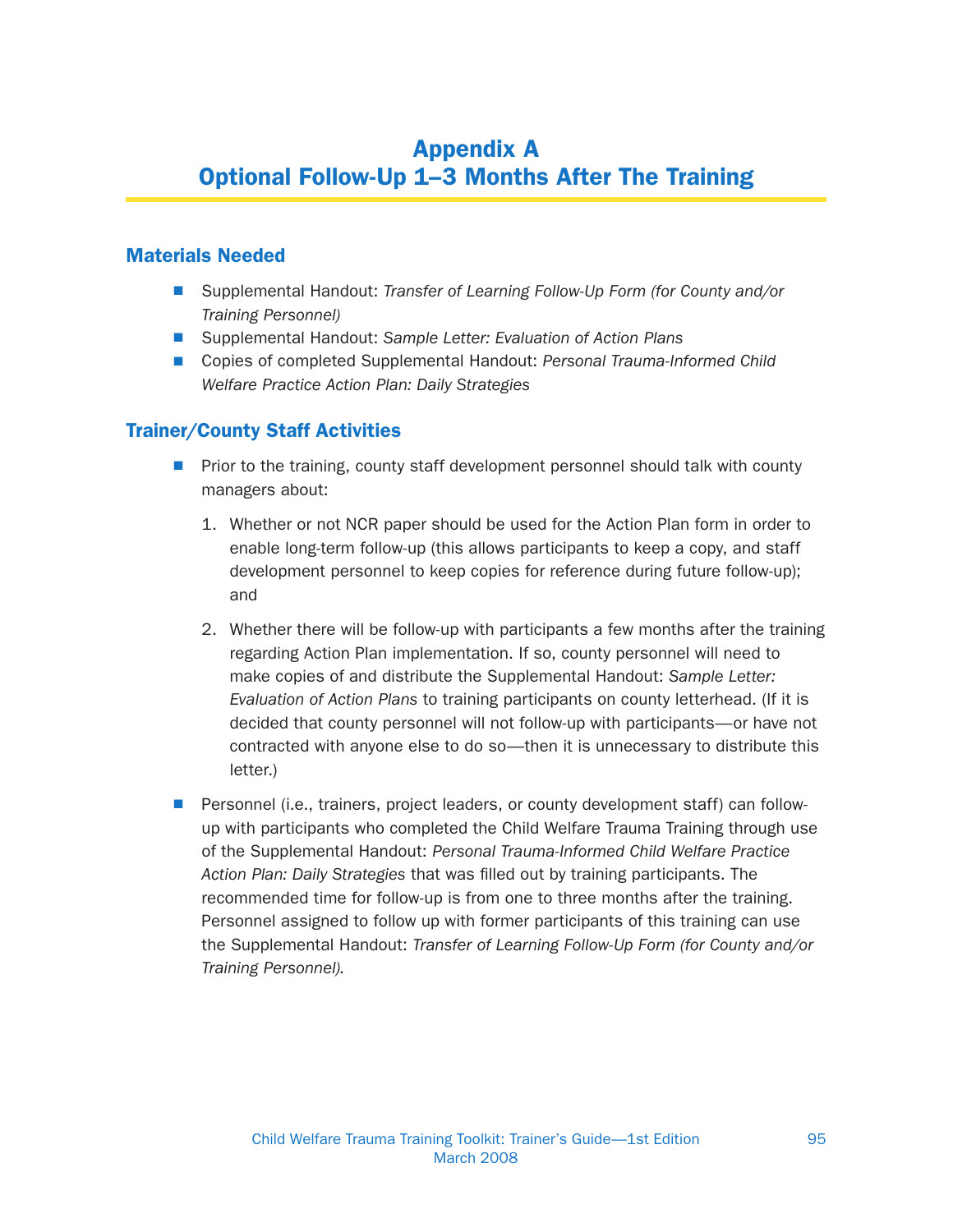# Appendix B Additional Case Vignettes

## Case Vignette—Hector and Stephanie

**Sibling Children:** Hector, age 15; Stephanie, approximate age 12 **Trauma Type:** History of domestic violence **Point in Child Welfare System:** Hector has been in and out of juvenile/residential treatment Culture: Hispanic

#### Case Exercise

- 1. Read aloud the Presenting Situation.
	- a. Outline areas or domains of functioning in which Hector is having difficulty.
	- b. Outline areas of difficulty for Hector's sibling, Stephanie.
	- c. Outline areas of strength or resilience.
	- d. Identify what is known about traumatic history.
	- e. Determine areas where you need more information, or areas that require further inquiry.
- 2. Read aloud the section on **Background/History**.
	- a. Add to the list of potentially traumatic events.
	- b. Identify experiences with separation, loss, and placement disruption.
	- c. Determine what other information is needed about each child's history.
- 3. Read aloud the Evaluation/Assessment section.
	- a. Generate initial ideas about why Hector and Stephanie responded in this way, including how these responses may be related to traumatic experiences and ongoing stressors.
	- b. Identify list of potential areas for assessment, case management, and planning.
	- c. Identify next steps for the child welfare worker within his or her role.
	- d. Make predictions about short- and long-term outcomes for Hector and Stephanie, and how the child welfare worker's actions could modify these outcomes.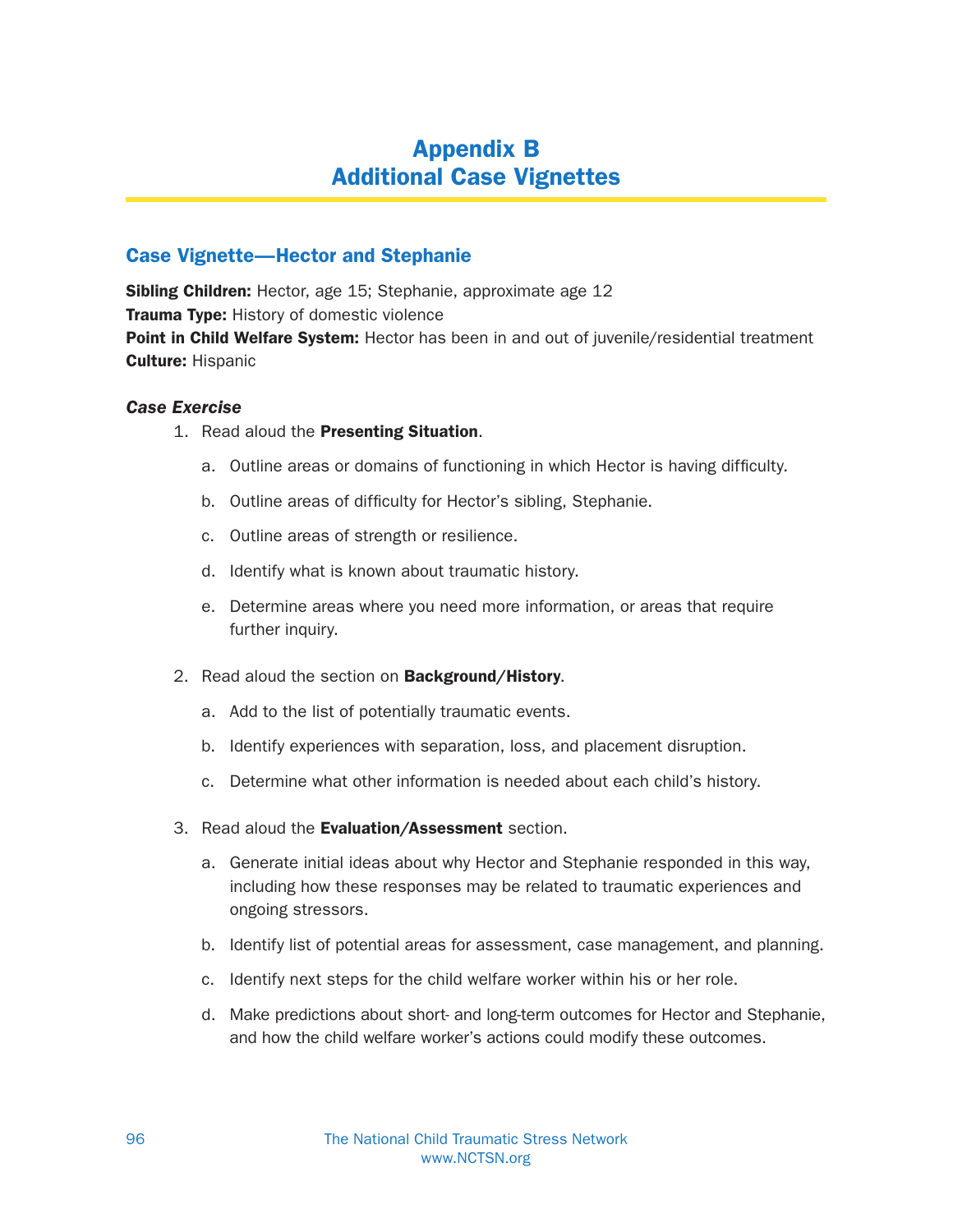### Presenting Situation

Hector is a 15-year-old young man who, after experiencing years of abuse, stabbed his father following a particularly violent fight between his parents on the night of his sister's birthday. He was 15 at the time of the stabbing; the father survived the attack with five stab wounds. Since the incident, Hector has been in and out of juvenile detention or some type of residential treatment.

At present, Hector struggles to even speak of his pain, but he is clearly aware of the rage he feels. Although his parents are now separated, Hector and his father have continued to have visits with each other. Hector still longs to talk with his father about the stabbing incident, but he feels hopeless that the conversation will happen. He also doesn't believe that it will make much difference in his relationship with his father. He still longs for "closure."

He has participated in group therapy and in anger management. Other members of the family have had no treatment. Hector also uses marijuana.

Hector's sister, Stephanie, who appears to be around the age of 12, is struggling with depression. She is failing school, and she admits that she is still worried about her father.

Stephanie also expresses great concern for her brother. She worries that he will get into worse trouble and that her family is still in trouble. She also worries that there is no "light" for her mother and that their nightmare will never end.

## Background/History

Hector acknowledges that it was not until after around the age of six that he realized the seriousness of the fighting that was occurring in his family's life. He feels now that his entire life has been defined by the constant fighting.

In elementary school, Hector made comments about wanting to die. He realizes now that the reason why he wanted to kill himself was because of the deep sadness he felt about his family's life. He recalls that his parents got angry at him because of his suicidal thinking.

Although Hector has wanted to trust the police to do something, he has had experiences that have made it nearly impossible for him to trust police. He can recall once calling the police, only to have blame for the problem "turned back" on him.

Hector realizes that he has been angry with his mother for a very long time because she failed to leave her abusive husband. He has never understood how difficult his mother's situation was for her.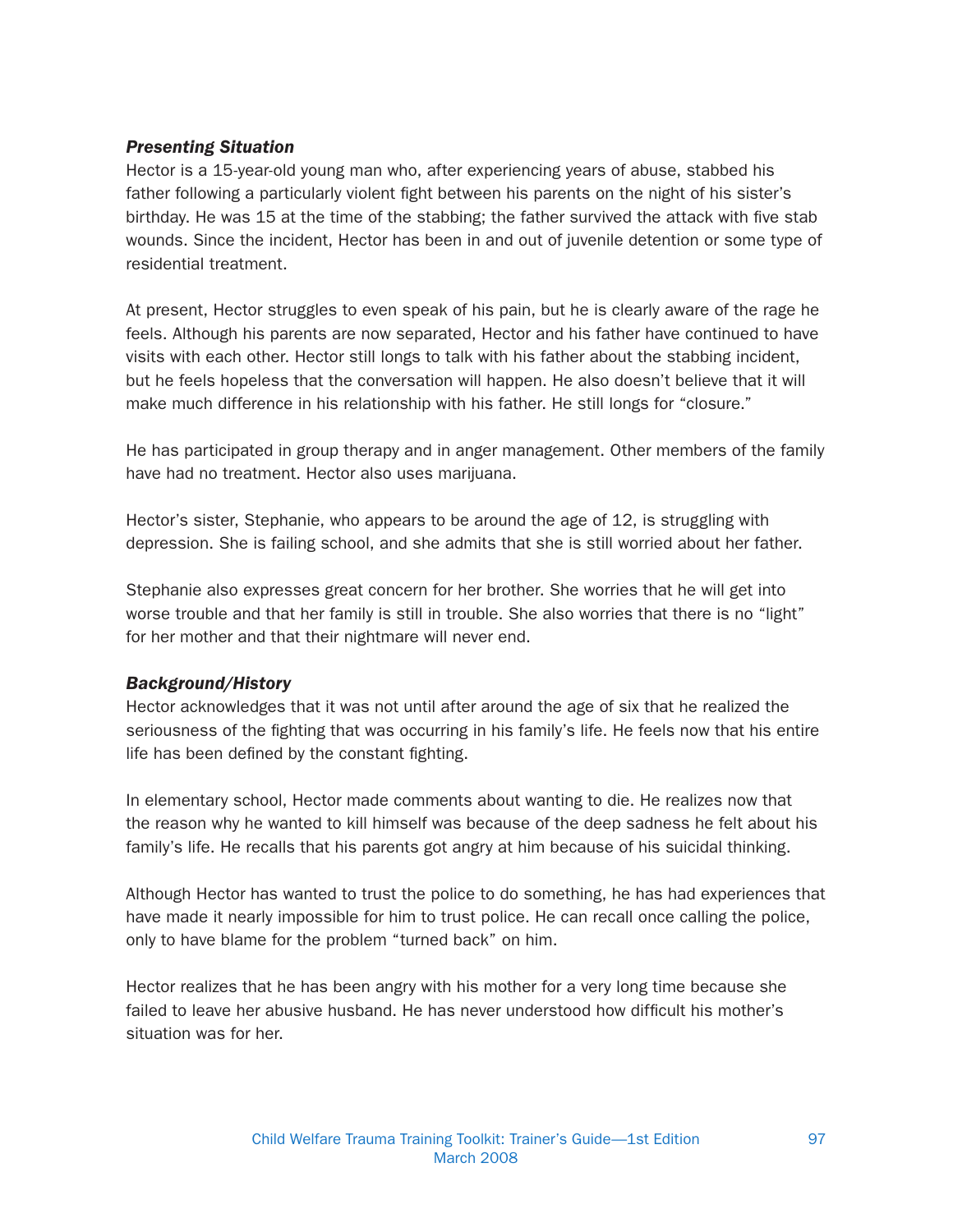### Evaluation/Assessment

Hector clearly is experiencing rage over the violence he has witnessed. He acknowledges that it was this rage that caused him to take "matters into my own hands" the night that he stabbed his father. He expresses that the rage basically put him into a "kill mode" wherein he actually lost track of the number of times he stabbed his father. In treatment, he still verbalizes his strong hatred toward "wife beaters." He said he stabbed his father so that "my mom would wake up." He resents his mother's inability to leave his father.

Stephanie admits that she hides her pain. From her expression and comments, it is clear that she is still traumatized from having witnessed the blood and pain that her father experienced as a result of the stabbing. She still feels very upset by the fact that the stabbing took place on the night of her birthday.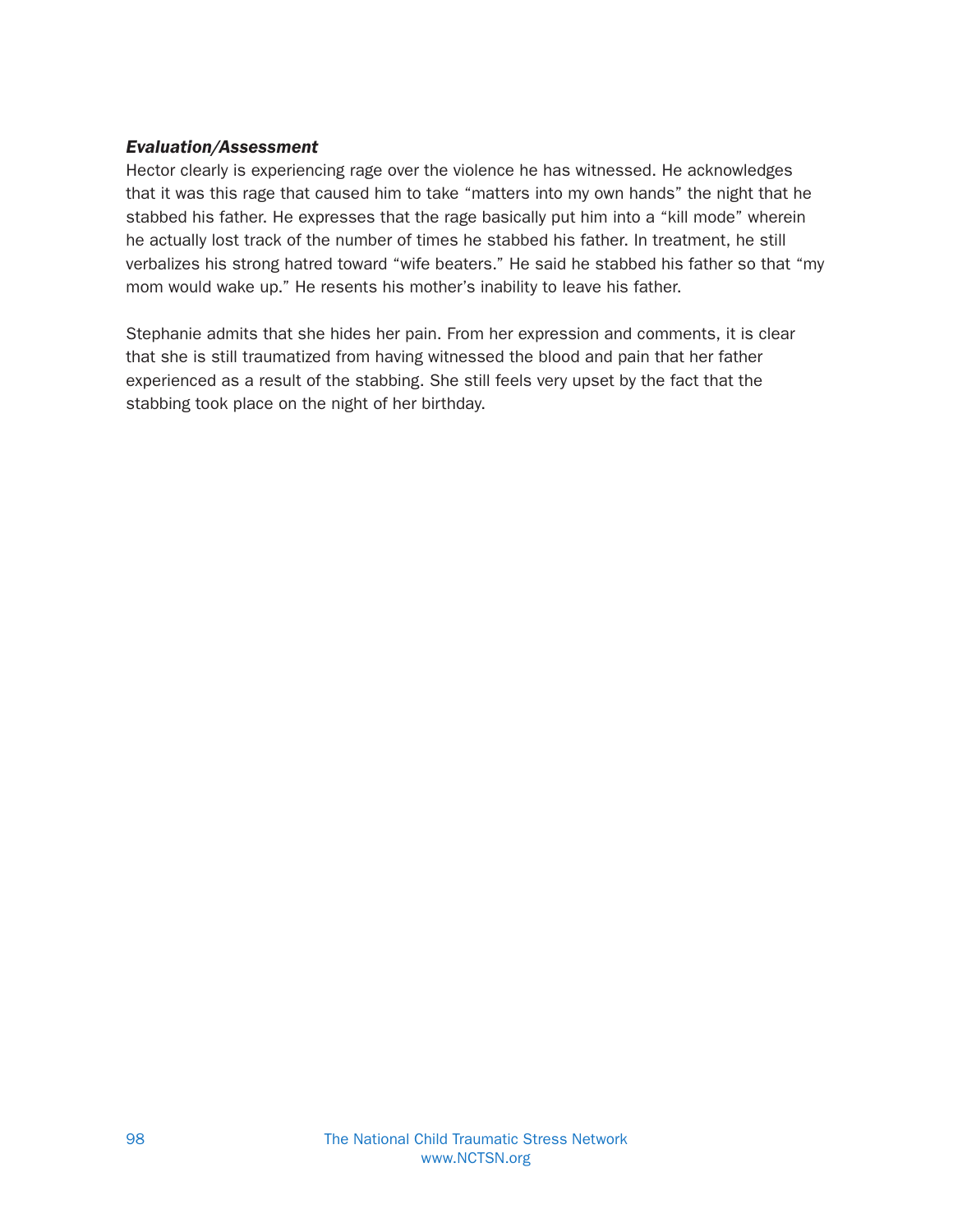## Case Vignette—Trina

Child: Trina

Age: 17

Point in CW System: Nearing emancipation

**Trauma Types:** Parental neglect, drug exposure, death of family members, multiple moves **Culture/Ethnicity: African-American** 

#### Case Exercise

- 1. Read aloud the Presenting Situation.
	- a. Outline areas or domains of functioning in which Trina is having difficulty.
	- b. Outline areas of strength or resilience.
	- c. Identify what is known about her trauma history.
	- d. Determine areas where you need more information, or areas that require further inquiry.
- 2. Read aloud the section on **Background/History**.
	- a. Add to the list of potentially traumatic events.
	- b. Identify experiences with separation, loss, and placement disruption.
	- c. Determine what other information is needed about Trina's history.
- 3. Read aloud the Initial Evaluation/Assessment section.
	- a. Generate initial ideas about why Trina responded in this way, including how these responses may be related to traumatic experiences and ongoing stressors.
	- b. Identify list of potential areas for assessment, case management, and planning.
	- c. Identify next steps for child welfare worker within his or her role.
	- d. Make predictions about the short- and long-term outcomes for this case, and how the child welfare worker's action could modify these outcomes.

#### Presenting Situation

Trina, now age 17, began shifting back and forth between relatives and foster care when she was five years old. She is the third of five children. At present, Trina spends a lot of time with her sister, who lives in a different foster home. Trina is involved in a number of church activities with her foster mother and sometimes with a former foster family. Trina has a boyfriend who, along with his mother, has been very supportive of Trina.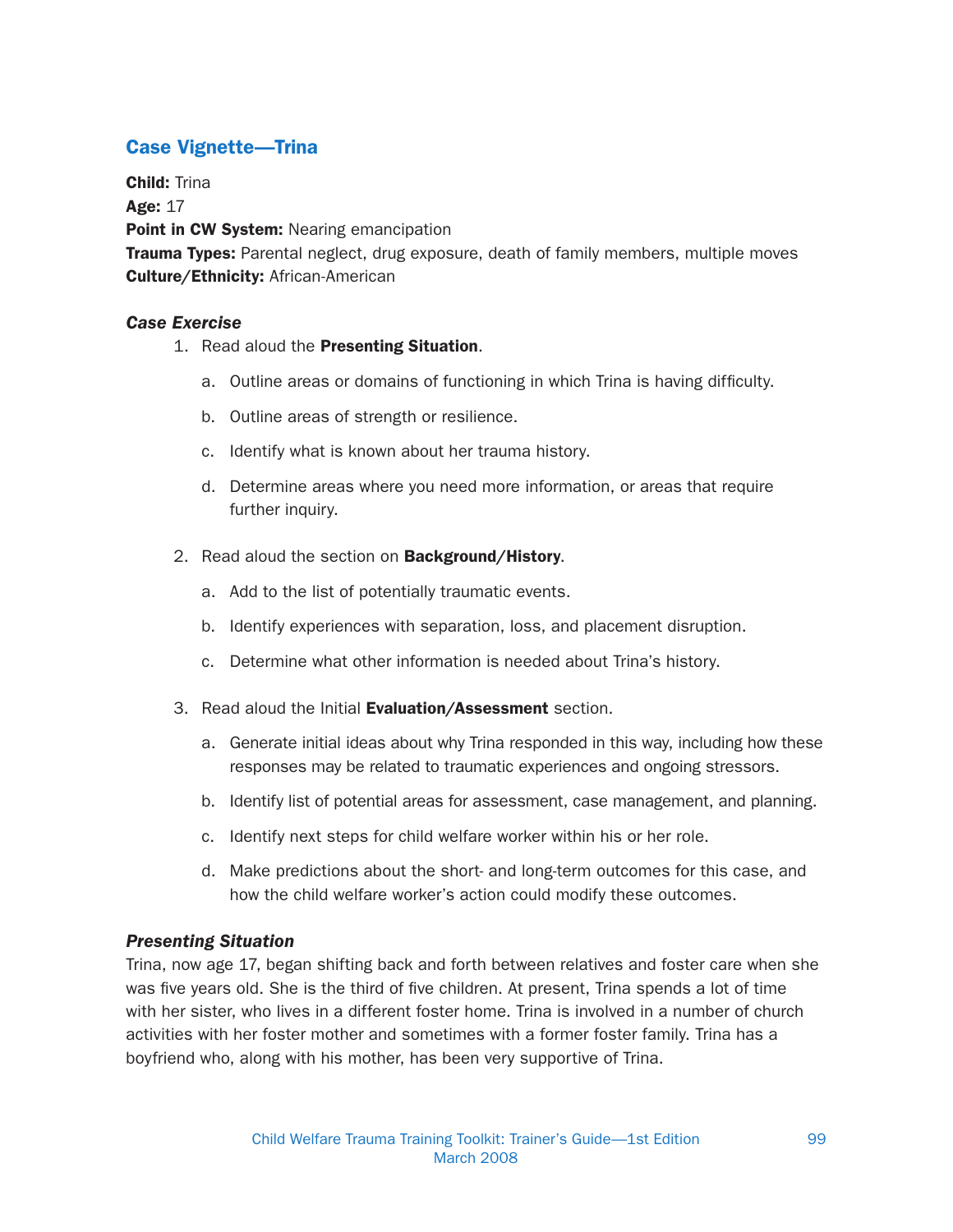Trina is articulate. She can express her feelings openly when she feels comfortable. When upset or disappointed, Trina becomes quiet. However, when encouraged to talk about her feelings she is likely to open up. She is sensitive and can cry when frustrated or upset.

Trina is a fairly typical teenage girl. She enjoys spending time with friends on the phone and in person. She loves to laugh and joke. She has an easy smile, is intelligent, and is perceptive about the moods and needs of those around her. Trina is closest to her sister Iyana. She is eager to live in the same home with her siblings.

Trina moved into her current foster home in 2003. Her sister Bernice had lived in this home alone for a year. There was a period of adjustment when Trina moved into the home. The foster mother worked hard to assure both girls of their "place" in the family. Once Trina got to know the family better, she adjusted well. She has no behavior problems in the home.

She does spend a great deal of time in her sister Iyana's foster home, and she probably feels a greater sense of belonging there. She gets along well with her foster parents' young children and helps with household chores.

Trina is a pleasant 17-year-old. She has the ability to attach to others in a very positive manner. She seems quiet at first until she gets to know someone.

Trina has always been open and eager to be adopted with her four siblings. One of the siblings has expressed a desire to be adopted on her own. This was difficult for Trina to hear. She expresses little hope of finding an adoptive family.

## Background/History

Trina's birth parents could not care for her and her siblings because of drug abuse and repeated incarcerations. At the time of Trina's birth it was reported that her mother used crack cocaine during all of her pregnancies.

Trina's mother had left the children with a neighbor and "failed to return."

For almost two years, Trina and her siblings lived with an uncle. It became difficult for him to care for them financially and within one year of their leaving, he died.

Trina was in a temporary placement for about five months until an aunt came forward. She lived with this aunt for about five years until her death from cancer.

The birth father had been released from prison around that time, and he took the children from a family friend's home to live with his mother for about three months. She had just been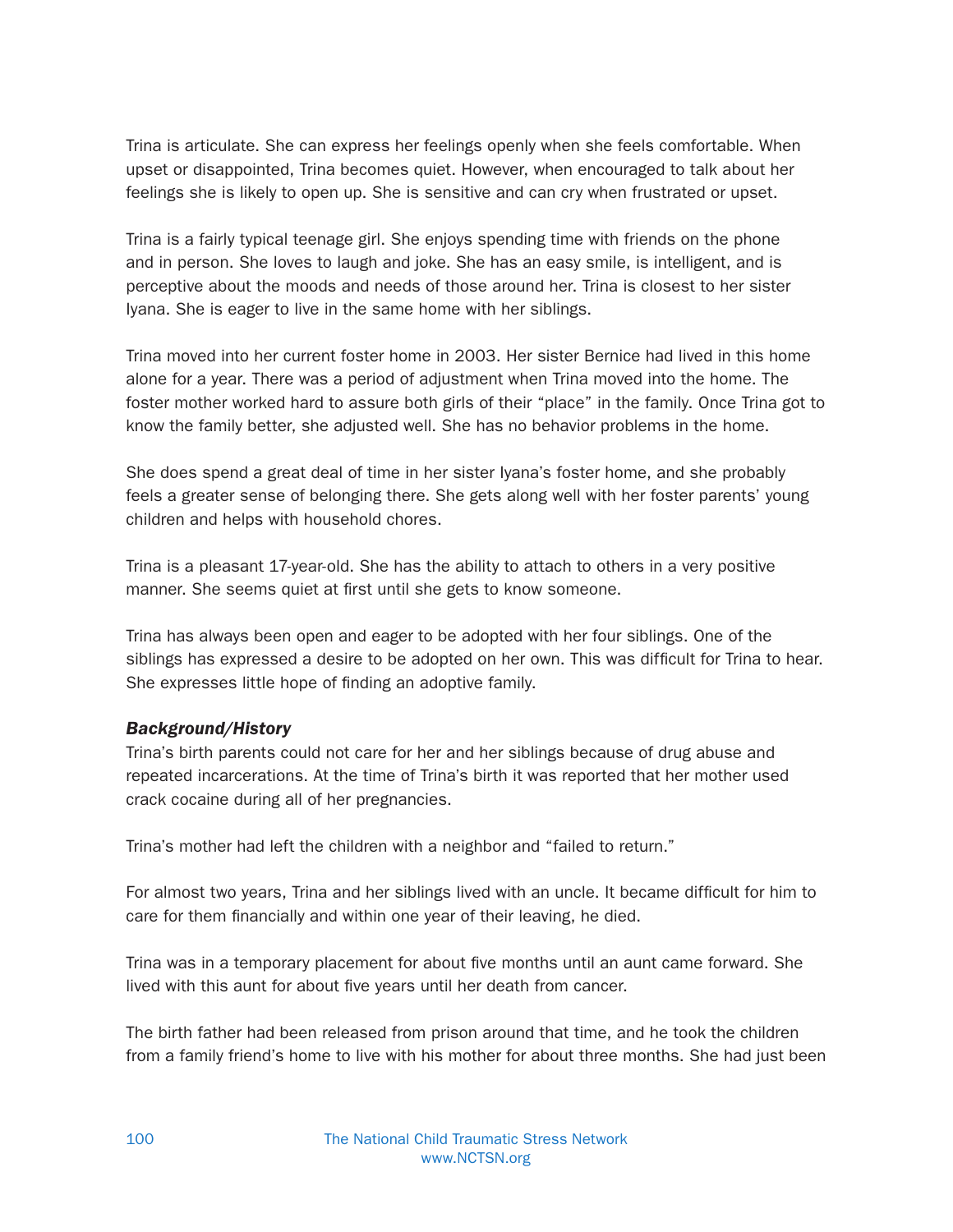released from prison. Sometime later, the grandmother took the children to the Department of Children's Services, saying she could no longer care for them.

It is believed that Trina's maternal aunt and grandmother were killed in a shooting.

Trina and two siblings were placed in the home of a couple from their church. Two other children were placed in the custody of their paternal cousin.

After about five years of repeated attempts at reunification, both parents' rights were terminated. For the last two years, Trina has adjusted well to her current foster family.

#### Evaluation/Assessment

There are concerns about Trina's ability to manage her anger. When she gets upset or is provoked, she has a difficult time walking away from the situation. She has made some progress in this area over the school year, but she still finds it challenging to walk away from conflict.

Trina was suspended from school for fighting four times last year. Some of these incidents occurred while she was defending her sister. Another incident involved a citation from Juvenile Court. She attended a group for teen girls, and she appeared to find it helpful.

She feels that a transfer to a different school setting would help her to manage her problems. Trina has just finished tenth grade. She received good grades, and she has made improvements in her behavior and at school.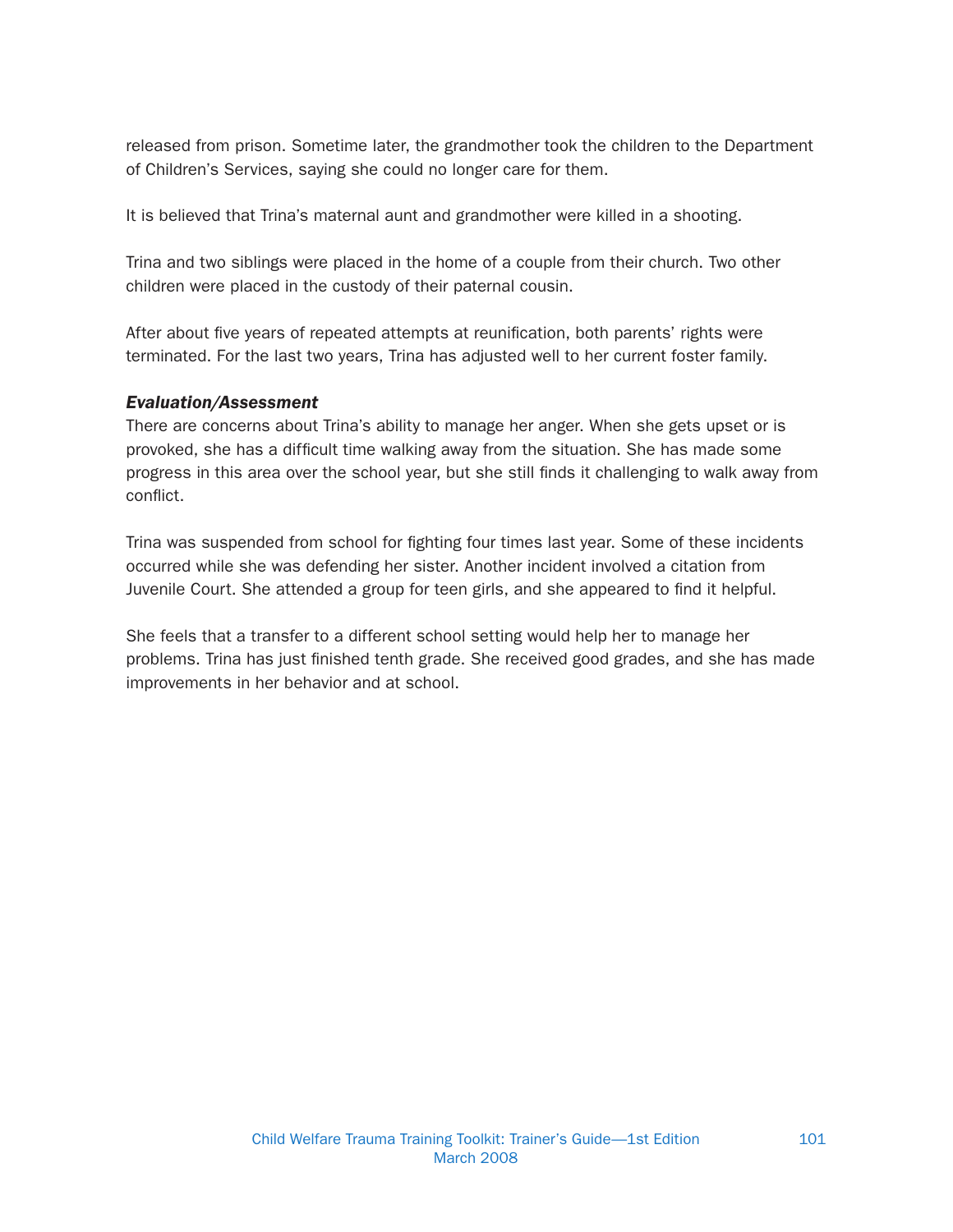## Case Vignette—Clorinda

Child: Clorinda

Age: 11

Point in CW System: Stable foster care placement with some prospect of reunification **Trauma Type:** Neglect and exposure to domestic violence **Culture:** This child is Latino; her parents were born in Mexico.

#### Case Exercise

- 1. Read aloud the Presenting Situation.
	- a. Outline areas or domains of functioning in which Clorinda is having difficulty.
	- b. Outline areas of strength or resilience.
	- c. Identify what is known about traumatic history.
	- d. Determine areas where you need more information, or areas that require further inquiry.
- 2. Read aloud the section on **Background/History**.
	- a. Add to the list of potentially traumatic events.
	- b. Identify experiences with separation, loss, and placement disruption.
	- c. Determine what other information is needed about Clorinda's history.
- 3. Read aloud the Evaluation/Assessment section.
	- a. Generate initial ideas about why Clorinda responded in this way, including how these responses may be related to traumatic experiences and ongoing stressors.
	- b. Identify list of potential areas for assessment, case management, and planning.
	- c. Identify next steps for child welfare worker within his or her role.
	- d. Make predictions about short- and long-term outcomes for Clorinda, and how the child welfare worker's action could modify these outcomes.

## Presenting Situation

Clorinda, age 11, has been placed at the Santos foster home for the past three years after a failed reunification with her mother. She was originally placed at age four in the Conradi foster home with one of her three sisters for almost six months before moving to the Ellis foster home, which could care for all four sisters. She remained there until she was reunified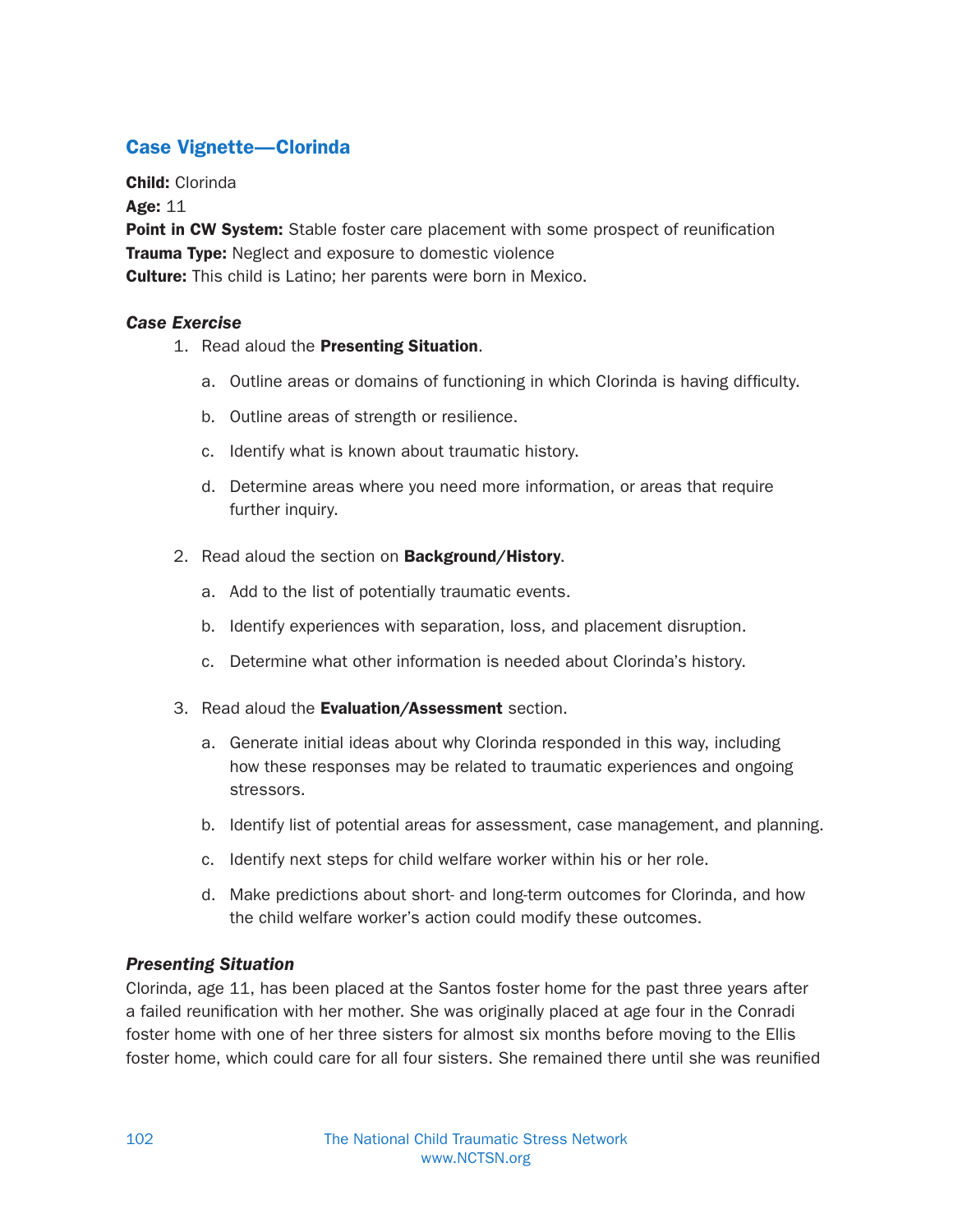with her mother at age eight. Unfortunately, the reunification failed after six months due to her mother's renewed use of alcohol. At that point, a relative agreed to take the two younger sisters; Clorinda's older sister was placed in a group home due to behavior problems, and Clorinda went to the Santos home. After two years, the Santoses expressed interest in adopting Clorinda if she becomes available.

Clorinda was depressed and angry after returning to foster care at age eight. After two months in the Santos home, she appeared to work through her anger at her mother and at the caseworker for taking her away from her mother and siblings. Her grades improved, and she started to excel in the soccer program the Santoses placed her in.

The Santoses recently moved to a newer home in a nicer neighborhood on the other side of town, but the move necessitated a change in schools for Clorinda. Since starting the new school a month ago, Clorinda has been irritable and moody and expresses a desire to return to her old school. The Santoses are unsure what to do.

#### Background/History

Clorinda first came to the attention of the agency at age six months when a public health clinic filed a neglect referral. She was underweight, and the clinic nurse suspected her mother of abusing drugs. The case was investigated. The mother reported that Clorinda's father had been deported and his whereabouts were unknown. The mother was encouraged to attend parenting classes, and she agreed to see a public health nurse and take her baby to the clinic for regular check ups. Clorinda's weight improved over the next few months, and the case was closed. The caseworker at the time noted that she suspected drug use and was concerned because the family lived in a high-crime neighborhood known for drug sells and gang activity, including drive-by shootings. Three months later, a second referral, for general neglect and possible drug use, came in from Clorinda's paternal aunt. Although the house was described as "untidy" and "messy," it did not reach the level of neglect, as the worker understood it, and she saw no proof that the mother was using drugs. All three children appeared to be healthy. The worker thought that the report was probably connected to ongoing animosity between Clorinda's mother and aunt, and she closed it as "unsubstantiated."

A third referral was received from law enforcement after a domestic violence call to the home. Clorinda's mother had facial injuries, and she had stabbed her live-in boyfriend in the altercation. At the scene, she was clearly under the influence of alcohol and was arrested along with the boyfriend. All four children were home at the time, and Clorinda's older sister had locked them all in a room together during the fight. All four children remained in the locked room until the police arrived. Accompanying the police that night was a domestic violence response team that included a person who was assigned to work with the children.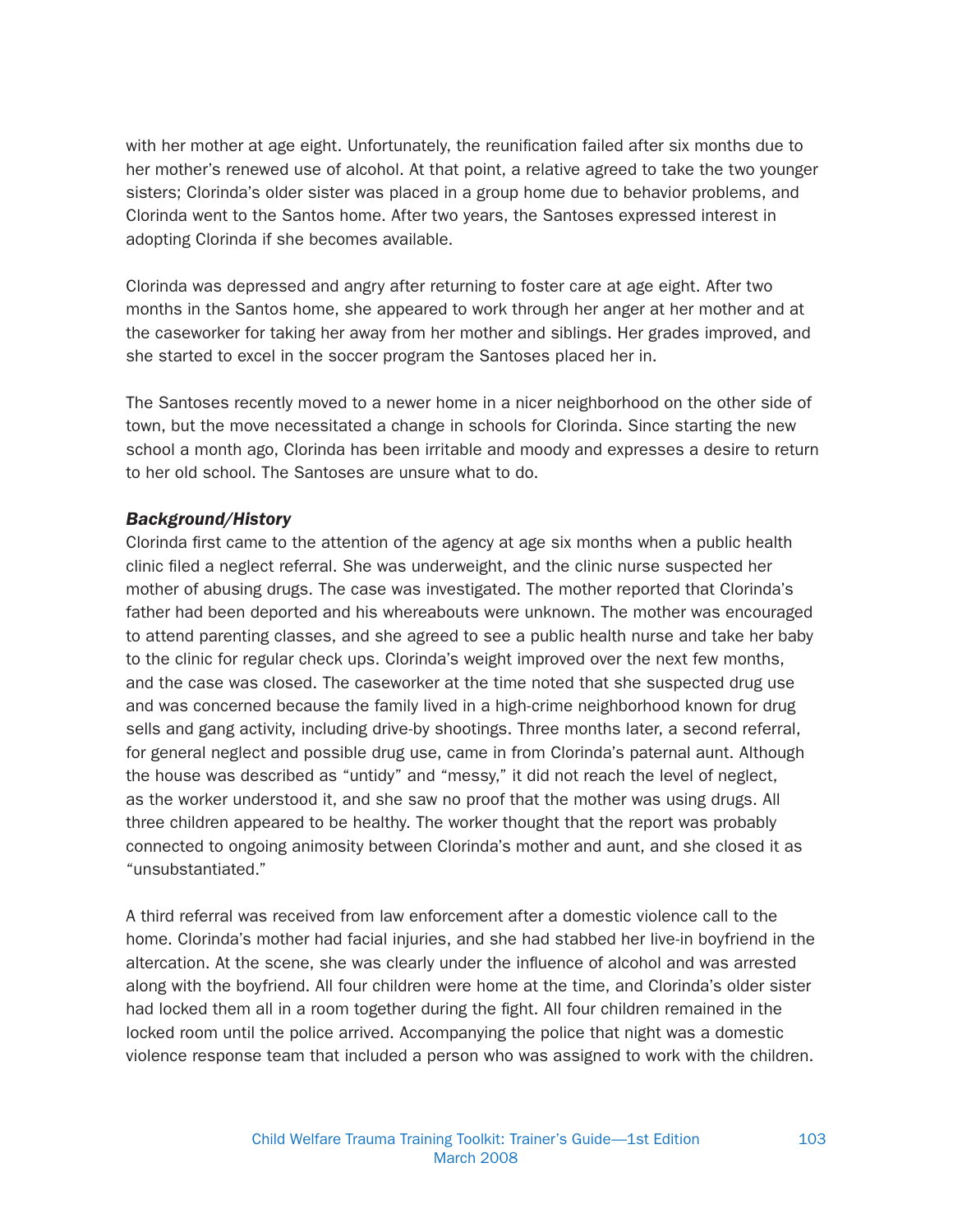This person shielded them from the visual evidence of the violence in the kitchen where the stabbing had occurred. While seeking a possible kin placement, the worker learned that Clorinda's maternal grandmother had moved back to Mexico and that her mother had lost all contact with the children's fathers and their relatives. Even the aunt had moved away. All four children, including a new baby, were removed. Clorinda was age four.

After an initial period of adjustment, Clorinda became accustomed to the Conradi foster home, but she missed two of her sisters, who were placed elsewhere. She welcomed the move to the Ellis foster home, which could care for all four siblings. She did well in that placement. After her mother met the court's expectations, the children were ordered back to their mother's home. Clorinda was ambivalent about leaving the Ellis foster home and returning to her mother, but after a rough transition to a new school, she appeared to adjust. This was aided by the positive involvement of her aunt, who had moved back to town. Unfortunately, her mother's sobriety ended shortly after the children were returned home when she was arrested for DUI with Clorinda's older sister in the car. The court ordered all the children back to care. The aunt volunteered to care for the younger two and Clorinda's older sister was placed in a group home due to her own history of conflicts at school and with the police. Clorinda was placed with the Santoses.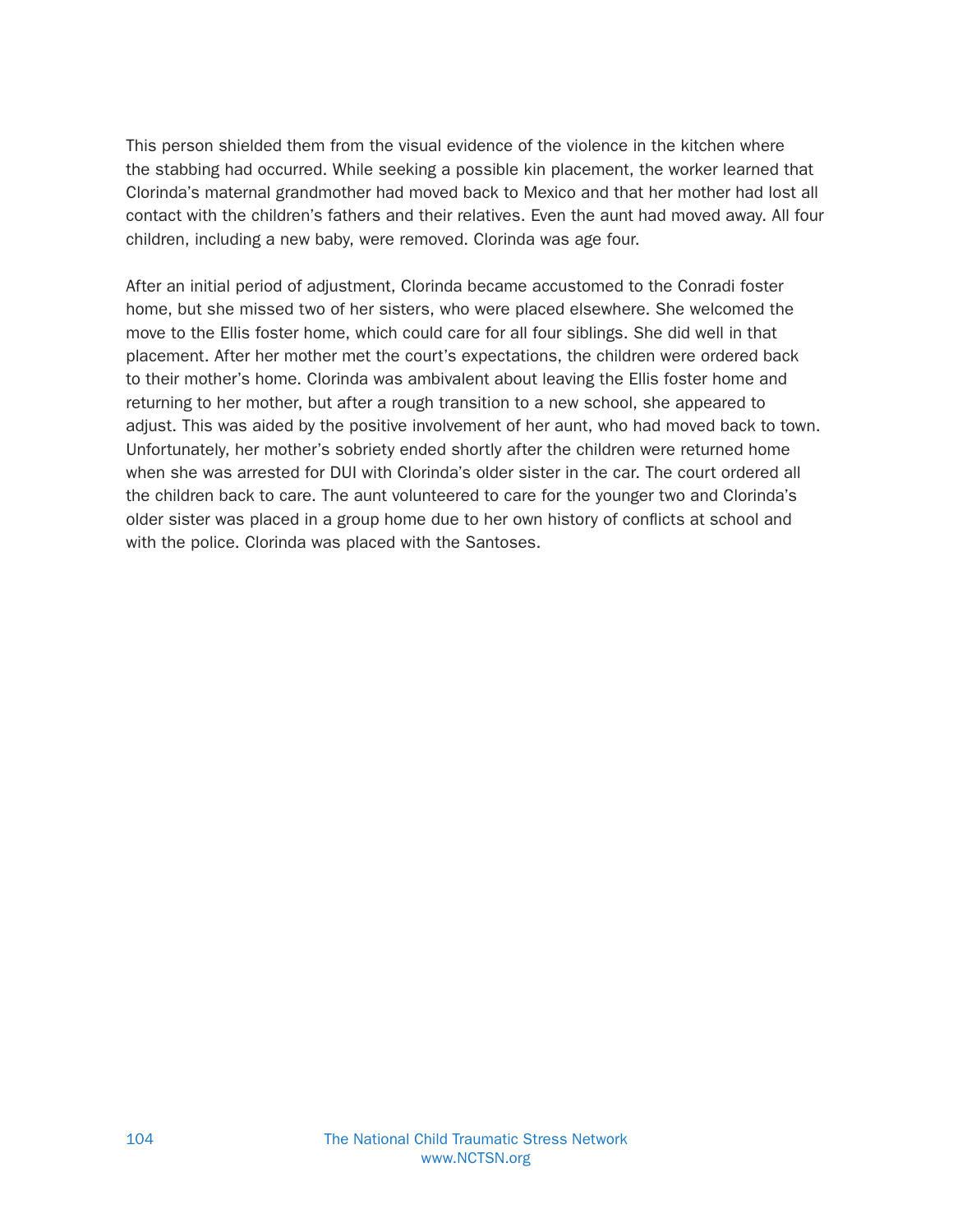## Appendix C References and Resources

### **References**

- Abney, V. D. (1996). Cultural competency in the field of child maltreatment. In J. Briere, L. Berliner, J. A. Bulkley, C. Jenny, & T. Reid (Eds.), The APSAC handbook on child maltreatment (pp. 409–419). Thousand Oaks, CA: Sage Publications, Inc.
- Ackerman, P. T., Newton, J. E., McPherson, W. B., Jones, J. G., & Dykman, R. A. (1998). Prevalence of post traumatic stress disorder and other psychiatric diagnoses in three groups of abused children (sexual, physical, and both). Child Abuse and Neglect, 22(8), 759–74.
- American Bar Association, Juvenile Justice Center. (2004). Adolescence, brain development and legal culpability. Washington, DC: American Bar Association. Retrieved January 10, 2008, from http:// www.abanet.org/crimjust/juvjus/Adolescence.pdf.
- American Psychiatric Association. (2000). Diagnostic and statistical manual of mental disorders DSM-IV-TR (4th ed.). Washington, D.C.: American Psychiatric Association.
- Association of State and Territorial Health Officials. (2005). Fact Sheet: Child Maltreatment, Abuse, and Neglect. Injury Prevention Policy Fact Sheet. Retrieved May 1, 2007, from http://www.astho. org/pubs/Childmaltreatmentfactsheet4-05.pdf.
- Bride, B. E. (2007). Prevalence of secondary traumatic stress among social workers. Social Work, 52, 63–70.
- Briere, J. (1996). Trauma symptom checklist for children: Professional manual. Odessa, FL: Psychological Assessment Resources Inc.
- Brymer, M., Jacobs, A., Layne, C., Pynoos, R., Ruzek, J., Steinberg, A., Vernberg, E., Watson, P. (2006). Psychological first aid: Field operations guide (2nd ed.). July 2006. Los Angeles, CA: National Child Traumatic Stress Network and National Center for PTSD.
- Chadwick Center. (2004). Closing the quality chasm in child abuse treatment: Identifying and disseminating best practices. The findings of the Kauffman best practices project to help children heal from child abuse. Chadwick Center for Children and Families, Rady Children's Hospital, San Diego. Retrieved January 10, 2008, from http://www.chadwickcenter.org/Documents/ Kaufman%20Report/ChildHosp-NCTAbrochure.pdf.
- Clark, D. B., Lesnick, L., & Hegedus, A. M. (1997). Traumas and other adverse life events in adolescents with alcohol abuse and dependence. Journal of the American Academy of Child & Adolescent Psychiatry, 36, 1744–1751.
- Cohen, J. A., Mannarino, A. P., & Deblinger, E. (2006). Treating trauma and traumatic grief in children and adolescents. New York: Guilford Press.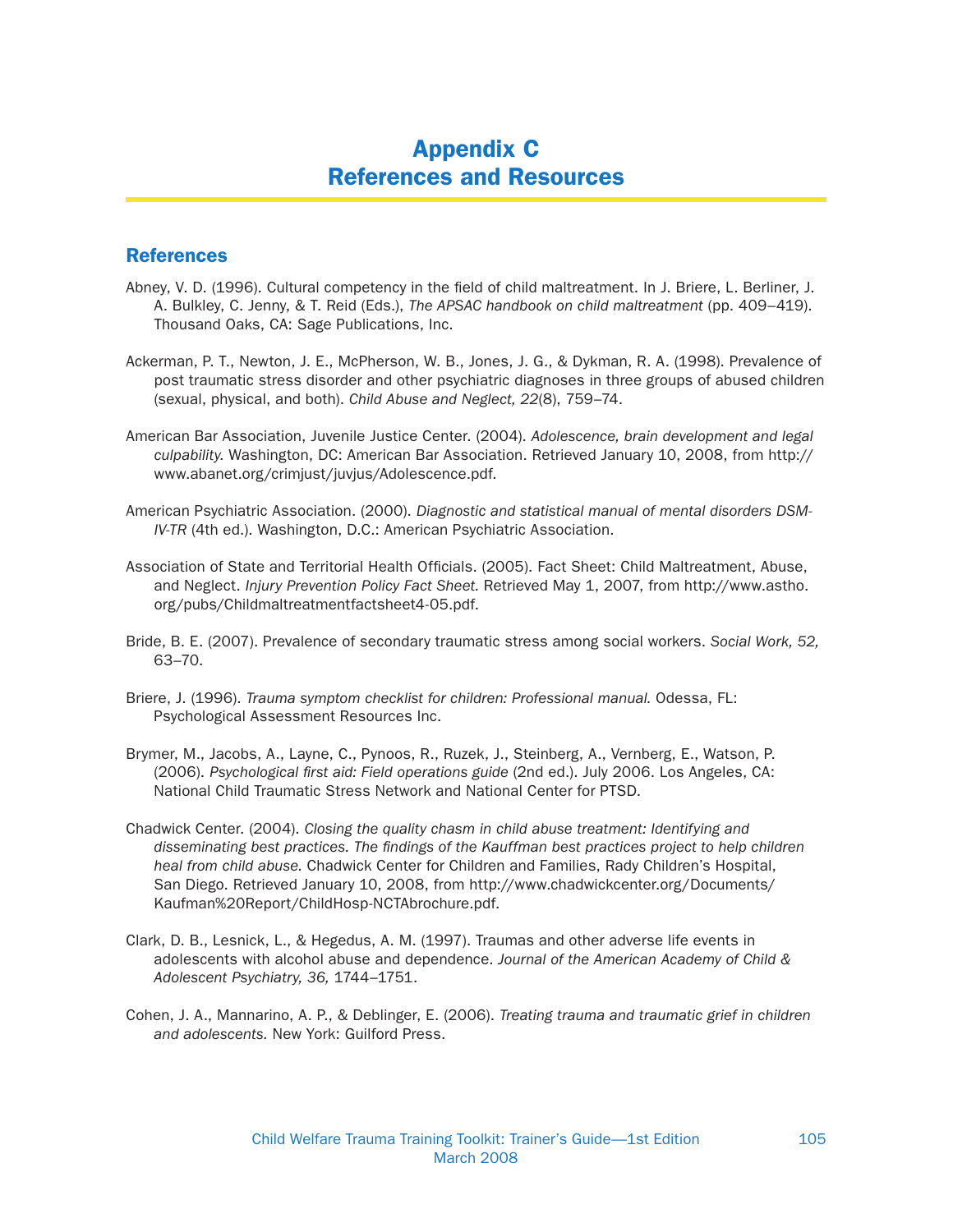- Cook, A., Blaustein, M., Spinazzola, J., & van der Kolk, B. (Eds.). (2003). Complex trauma in children and adolescents. National Child Traumatic Stress Network. Retrieved January 30, 2008, from http://www.nctsnet.org/nctsn\_assets/pdfs/edu\_materials/ComplexTrauma\_All.pdf
- Costello, E. J., Erkanli, A., Fairbank, J. A., & Angold, A. (2002). The prevalence of potentially traumatic events in childhood and adolescence. Journal of Traumatic Stress, 15(2), 99–112.
- Dale, G., Kendall, J. C., Humber, K., & Sheehan, L. (1999). Screening young foster children for posttraumatic stress disorder and responding to their needs for treatment. APSAC Advisor, 12(2).
- Dale, G., Kendall, J. C., & Schultz, J. S. (1999). Proposal for universal medical and mental health screenings for children entering foster care. In P. A. Curtis, D. Grady, & J. C. Kendall (Eds.), The foster care crisis: Translating research into policy and practice. Child, youth, and family services series (pp. 175–192). Lincoln, NE: University of Nebraska Press.
- DeBellis, M. (2005). The psychobiology of neglect. Child Maltreatment, 10(2), 150–172.
- DeRosa, M., & Habib, R., et al. (2006). SPARCS (Structured psychotherapy for adolescents responding to chronic stress). (Unpublished manual.) For more information, see www.nctsnet.org/nctsn\_ assets/pdfs/promising\_practices/SPARCS\_fact\_sheet\_3-21-07.pdf
- Deykin, E. Y., & Buka, S. L. (1997). Prevalence and risk factors for posttraumatic stress disorder among chemically dependent adolescents. American Journal of Psychiatry, 154, 752–757.
- Dubner, A. E., & Motta, R. W. (1999). Sexually and physically abused foster care children and posttraumatic stress disorder. Journal of Consulting and Clinical Psychology, 67(3), 367–373.
- Ethier, L. S., Lemelin, J., & Lacharite, C. A. (2004). A longitudinal study of the effects of chronic maltreatment on children's behavioral and emotional problems. Child Abuse and Neglect, 28, 1265–1278.
- Fahlberg, V. I. (1996). A child's journey through placement. Indianapolis, IN: Perspectives Press.
- Fairbank, J. A., Putnam, F. W., & Harris, W. H. (2007). The prevalence and impact of child traumatic stress. In M. J. Friedman, P. A. Resick, & T. M. Keane (Eds.), Handbook of PTSD. New York: Guilford Press.
- Felitti, V., Anda, R., Nordenberg, D., Williamson, D., Spitz, A., Edwards, V., Koss, M., & Marks, J. (1998). Relationship of childhood abuse and household dysfunction to many of the leading causes of death in adults. American Journal of Preventative Medicine, 14(4), 245–258.
- Fontes, L. A. (2005). Child abuse and culture. New York: Guilford Press.
- Gay, Lesbian and Straight Education Network. 2003 national school climate survey: The school related experiences of our nation's lesbian, gay, bisexual and transgender youth. New York, NY: GLSEN, 2004.
- Giaconia, R. M., Reinherz, H. Z., Hauf, A. C., Paradis, A. D., Wasserman, M. S., & Langhammer, D. M. (2000). Comorbidity of substance use and post-traumatic stress disorders in a community sample of adolescents. American Journal of Orthopsychiatry, 70, 253–262.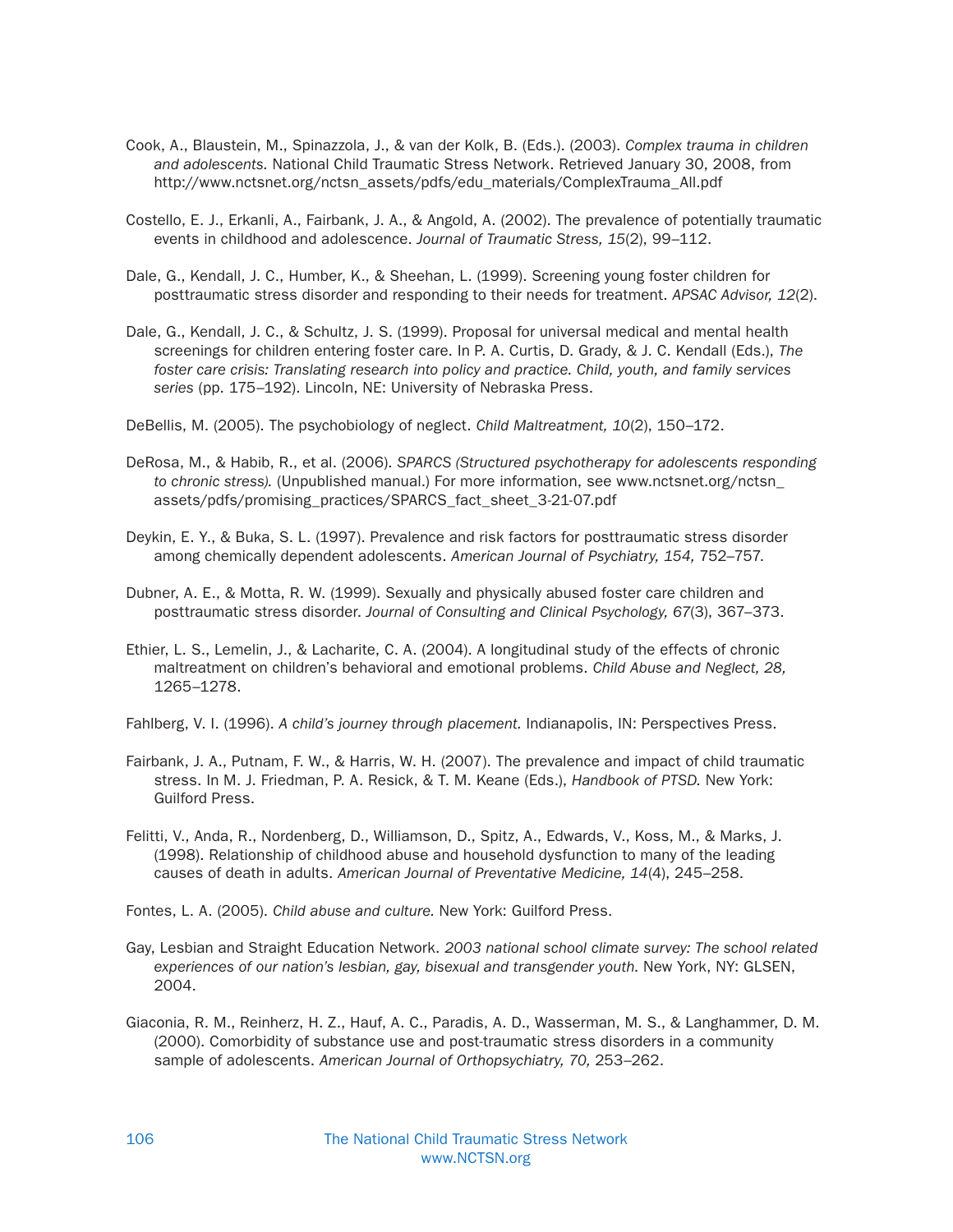- Henry, J. (1997). System intervention trauma to child sexual abuse victims following disclosure. Journal of Interpersonal Violence, 12(4), 499–512.
- Higgins, D., & McCabe, M. (2000). Relationships between different types of maltreatment during childhood and adjustment in adulthood. Child Maltreatment, 5(3), 261–272.
- Hildyard, K. L., & Wolfe, D. A. (2002). Child neglect: Developmental issues and outcomes. Child Abuse & Neglect, 26, 679–695.
- Jarratt, C. J. (1994). Helping children cope with separation and loss (Rev. ed.). Boston: Harvard Common Press.
- Kerker, B., & Dore, M. M. (2006). Mental health needs and treatment of foster youth: Barriers and opportunities. American Journal of Orthopsychiatry, 76(1), 138–147.
- Kilpatrick, D. G., Resnick, H. S., Saunders, B. E., & Best, C. L. (1998). Rape, other violence against women, and posttraumatic stress disorder. In B. Dohrenwend (Ed.), Adversity, stress, and psychopathology (pp. 161–176). New York: Oxford University Press.
- Kilpatrick, D. G., Saunders, B. E., & Resnick. (March, 1998). Violence history and comorbidity among a national sample of adolescents. Paper presented at the Lake George Research Conference on Posttraumatic Stress Disorder, Bolton Landing, NY.
- Kilpatrick, D. G., Saunders, B. E., & Smith, D. W. (2003). Youth victimization: Prevalence and implications, research in brief. United States Department of Justice. Retrieved January 10, 2008, from http://www.ncjrs.gov/pdffiles1/nij/194972.pdf.
- Loo, C. M., Fairbank, J. A., Scurfield, R. M., Ruch, L. O., King, D. W., Adams, L. J., & Chemtob, C. M. (2001). Measuring exposure to racism: Development and validation of a race-related stressor scale (RRSS) for Asian American Vietnam Veterans. Psychological Assessment, 13(4), 503–520.
- Marsenich, L. (2002). Evidence-based practices in mental health services for foster youth. Sacramento, CA: California Institute for Mental Health.
- Monahon, C. (1997). Children and trauma: A guide for parents and professionals. San Francisco: Jossey-Bass Publishers.
- Pecora, P. J., Williams, J., Kessler R. C., Downs, A. C., O'Brien, K., Hiripi, E., & Morello, S. (2003). Assessing the effects of foster care: Early results from the Casey National Alumni Study. Seattle, WA: Casey Family Programs. Revised January 20, 2004. Retrieved January 30, 2008, from http://www.casey.org.
- Perkonigg, A., Kessler, R. C., Storz, S., & Wittchen, H. (2000). Traumatic events and post-traumatic stress disorder in the community: Prevalence, risk factors and comorbidity. Acta Psychiatrica Scandinavica, 101, 46–59.
- Perry, B. (2003). The cost of caring: Secondary traumatic stress and the impact of working with high-risk children and families. Houston, TX: The Child Trauma Academy. Retrieved January 10, 2008, from http://www.childtrauma.org/ctamaterials/SecTrma2\_03\_v2.pdf.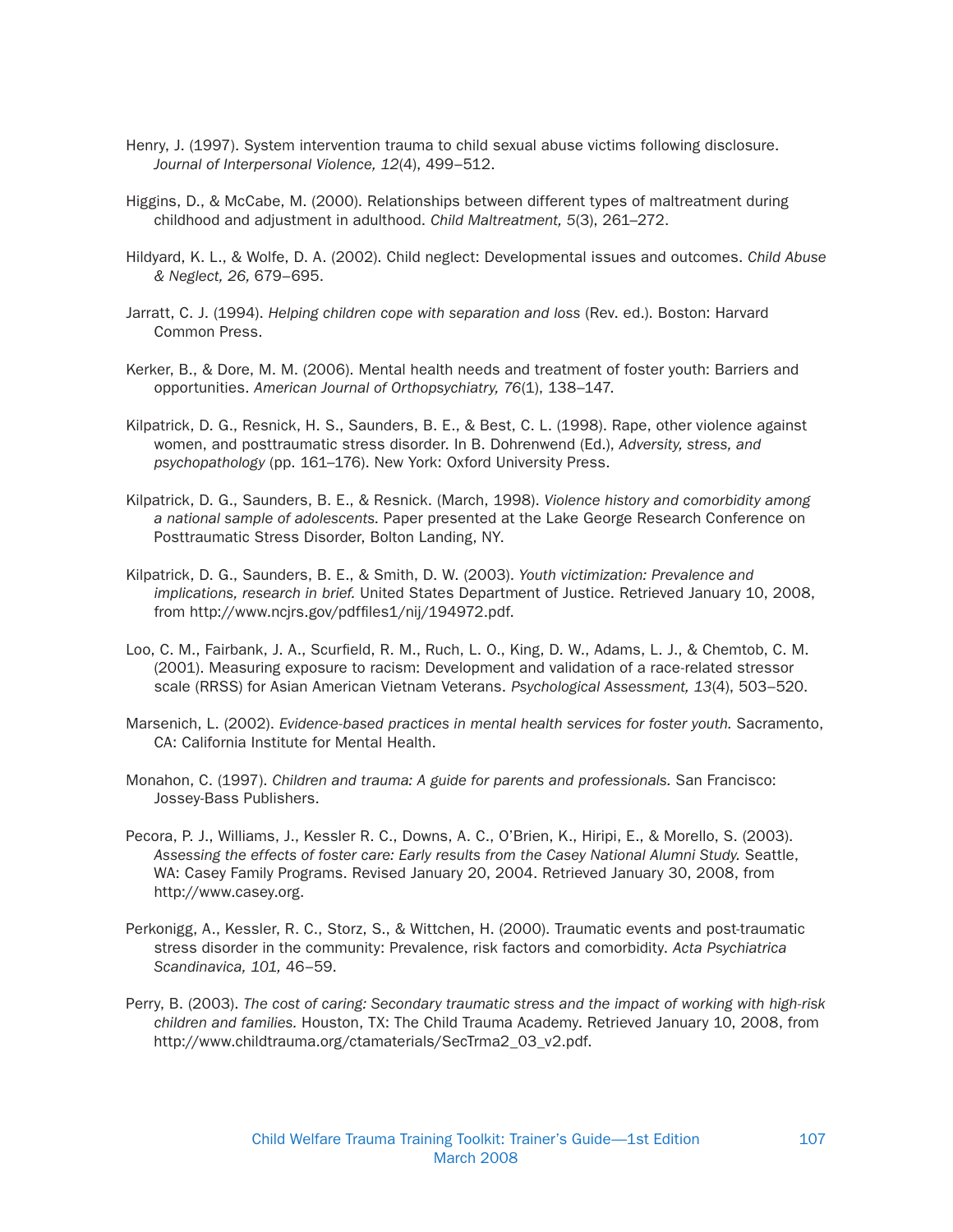- Perry, B. D., & Marcellus, J. E. (1997). The impact of abuse and neglect on the developing brain. [Electronic Version]. Colleagues for Children, Missouri Chapter of the National Committee to Prevent Child Abuse, 7, 1–4. Retrieved January 31, 2008, from http://www.childtrauma.org/ctamaterials/ AbuseBrain.asp.
- Putnam, F. W. (2006). The impact of trauma on child development. Juvenile and Family Court Journal, 57(1), 1–11.
- Pynoos, R. S., Goenjian, A. K., & Steinberg, A. M. (1998). A public mental health approach to the postdisaster treatment of children and adolescents. Child and Adolescent Psychiatric Clinics of North America, 7(1), 195–210.
- Pynoos, R. S., Steinberg, A. M., Ornitz, E. M., & Goenjian, A. K. (1997). Issues in the developmental neurobiology of traumatic stress. Annals of the New York Academy of Sciences, 821, 176–193.
- Saunders, B. E., & Hanson, R. F. (Eds). (2004). Child physical and sexual abuse: Guidelines for treatment. Charleston, SC: Authors. Office of Victims of Crime. Retrieved January 30, 2008, from http://academicdepartments.musc.edu/ncvc/resources\_prof/OVC\_guidelines04-26-04.pdf
- Schwab-Stone, M. E., Ayers, T. S., Kasprow, W., Voyce, C., Barone, C., Shriver, T., & Weissberg, R. P. (1995). No safe haven: A study of violence exposure in an urban community. Journal of the American Academy of Child and Adolescent Psychiatry, 34(10), 1343–1352.
- Shipman, K., Edwards, A., Brown, A., Swisher, L., & Jennings, E. (2005). Managing emotion in a maltreating context: A pilot study examining child neglect. Child Abuse and Neglect, 29(9), 1015– 1029.
- Shore, B. (1999). The cathedral within. New York: Random House.
- Spertus, I., Yehuda, R., Wong, C., Halligan, S., & Seremetis, S. (2003). Childhood emotional abuse and neglect as predictors of psychological and physical symptoms in women presenting to a primary care practice. Child Abuse and Neglect, 27(11), 1247–1258.
- Summit, R. (1983). The child sexual abuse accommodation syndrome. Child Abuse and Neglect, 7, 177–193.
- Trupin, E. W., Tarico, V. S., Low, B. P., Jemelka, R., & McClellan, J. (1993). Children on child protective service caseloads: Prevalence and nature of serious emotional disturbance. Child Abuse and Neglect, 17(3), 345–355.
- van der Kolk, B., MacFarlane, A. C., & Weisaeth, L. (Eds.) (2006). Traumatic stress: The effects of overwhelming experience on mind, body and society. New York: Guilford Press.
- Widom, C. (1999). Posttraumatic stress disorder in abused and neglected children grown up. American Journal of Psychiatry, 156(8), 1223–1229.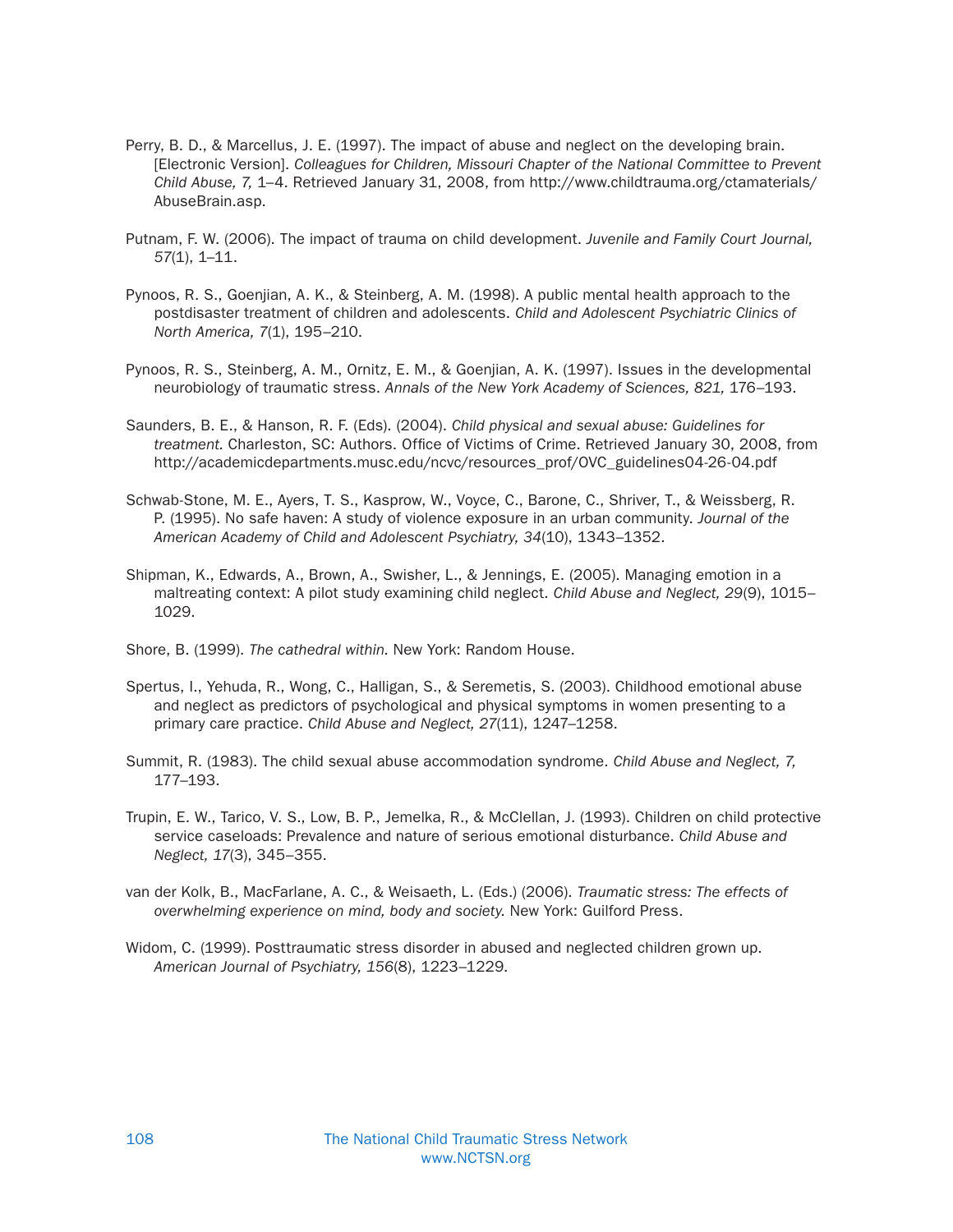## Online Resources

National Child Trauma Stress Network web site www.nctsn.org

California Evidence-Based Clearinghouse for Child Welfare web site www.cachildwelfareclearinghouse.org

Child Trauma Academy web site www.childtrauma.org

International Society for Traumatic Stress Studies web site www.istss.org

National Center for PTSD web site http://www.ncptsd.va.gov/ncmain/index.jsp

Sidran Institute: Traumatic Stress Education & Advocacy web site www.sidran.org

## NCTSN Resources: Fact Sheets

Understanding Traumatic Stress in Adolescents http://www.nctsn.org/nctsn\_assets/pdfs/2\_Traumatic\_Stress\_4-18-07.pdf

Understanding Substance Abuse in Adolescents http://www.nctsn.org/nctsn\_assets/pdfs/3\_Substance\_Abuse\_4-18-07.pdf (NOTE: This is a lengthy fact sheet that includes a great deal of general information about adolescent substance abuse. The first several pages may be better for printing and providing to participants.)

Trauma Among Lesbian, Gay, Bisexual, Transgender, or Questioning Youth http://www.nctsn.org/nctsn\_assets/pdfs/culture\_and\_trauma\_brief\_LGBTQ\_youth.pdf

Culture and Trauma Brief: Promoting Culturally Competent Trauma-Informed Practices http://www.nctsn.org/nctsn\_assets/pdfs/culture\_and\_trauma\_brief.pdf

#### Trauma Symptom Measure Resources—Ordering Information

Trauma Symptom Checklist for Children (TSCC; Briere) http://www3.parinc.com/products/product.aspx?Productid=TSCC

Trauma Symptom Checklist for Young Children (TSCYC; Briere) http://www3.parinc.com/products/product.aspx?Productid=TSCYC

Child Sexual Behavior Inventory (CSBI; Finkelhor) http://www3.parinc.com/products/product.aspx?Productid=CSBI

UCLA PTSD Index Available through the NCTSN hfinley@mednet.ucla.edu or info@nctsn.org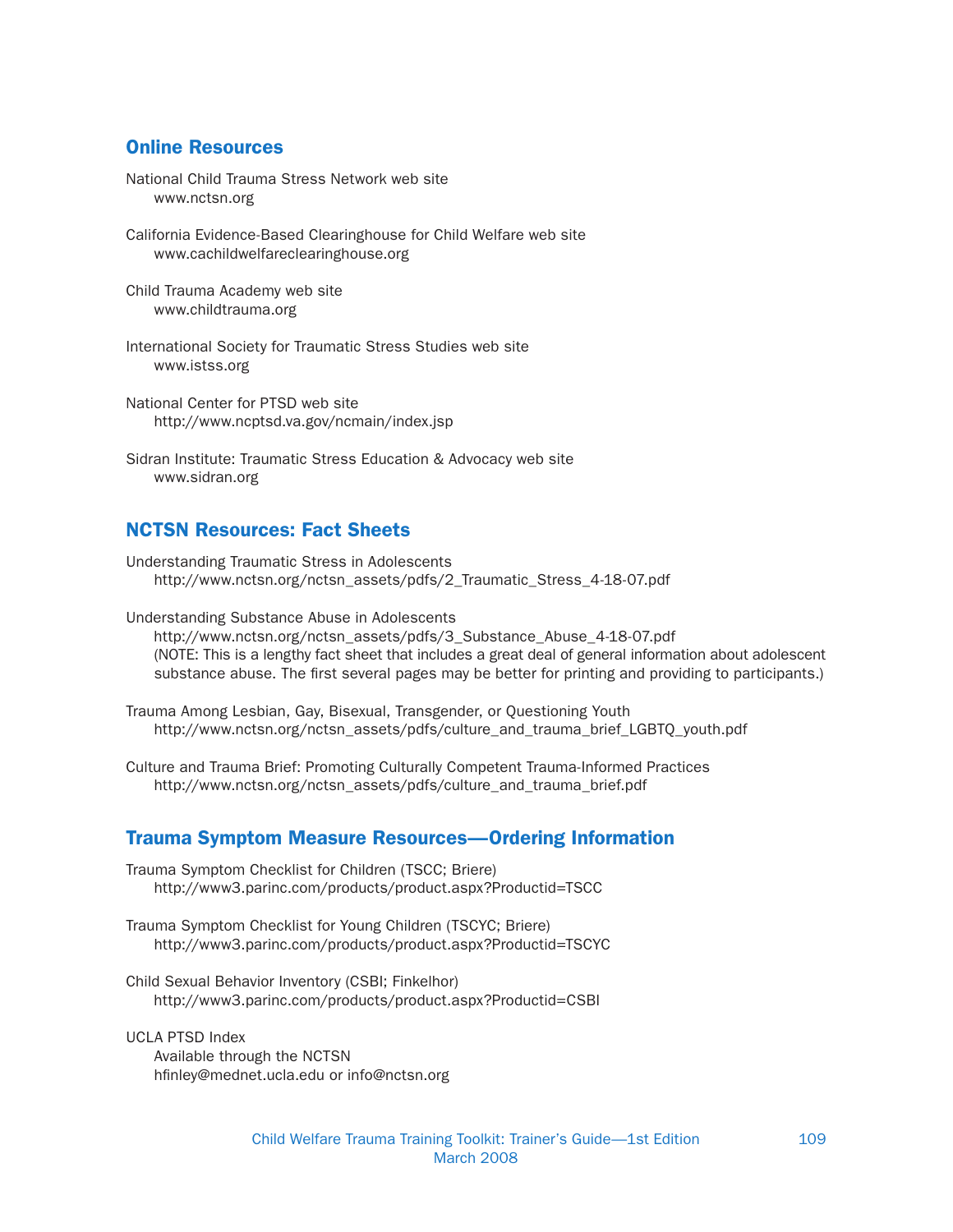# Videos—Ordering Information

Digital Stories: More Than a Case File (2006), In Our Own Voices (2002), What Made a Difference? (2003).

Available through the Youth Training Project, Bay Area Academy, San Francisco State University http://www.youthtrainingproject.org

Multiple Transitions: A Young Child's Point of View on Foster Care and Adoption. (1997). Available through the Infant-Parent Institute http://www.infant-parent.com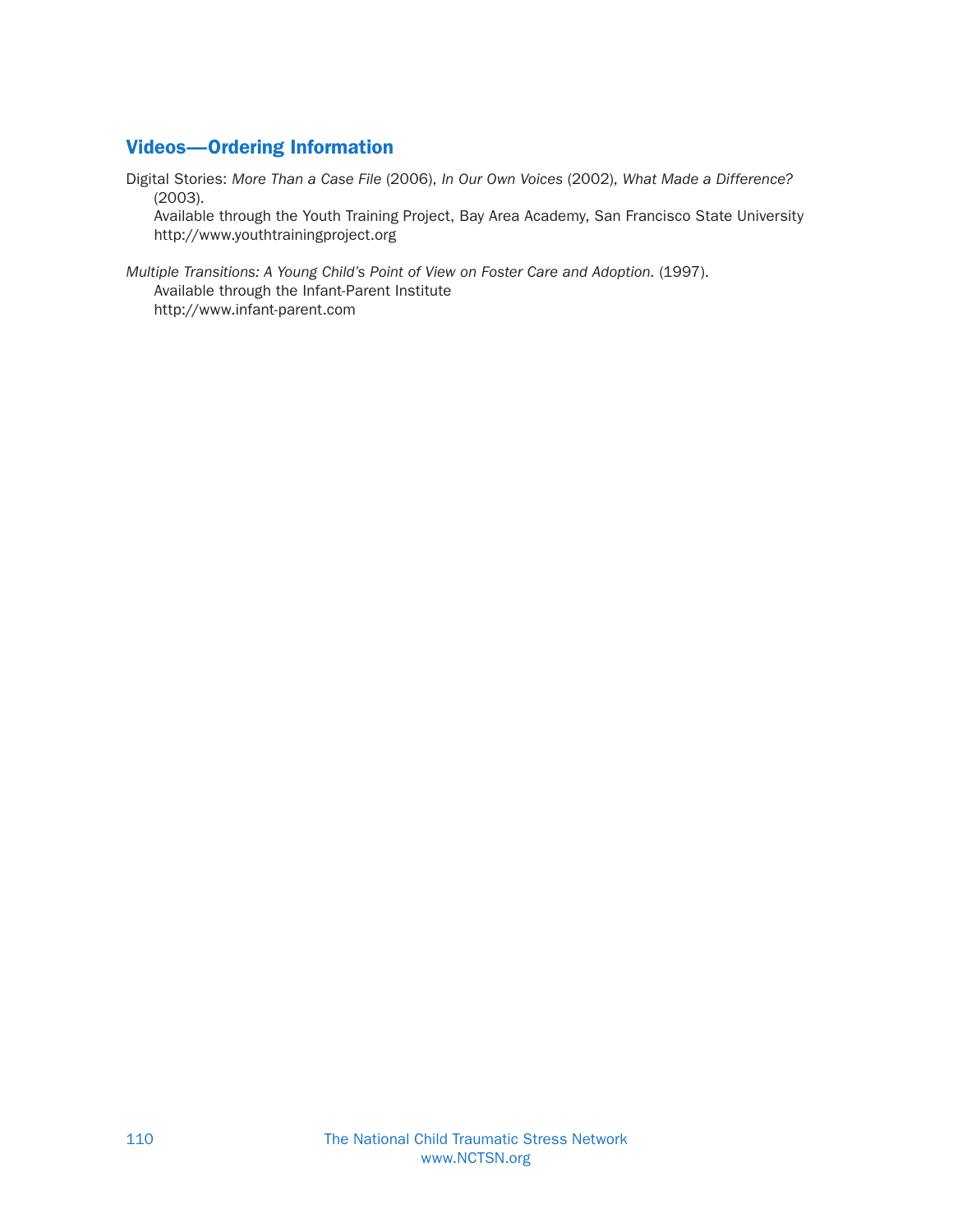# Appendix D About the NCTSN and California Partners

## **NCTSN**

Established by Congress in 2000, the National Child Traumatic Stress Network (NCTSN) is a unique collaboration of academic and community-based service centers whose mission is to raise the standard of care and increase access to services for traumatized children and their families across the United States. Combining knowledge of child development, expertise in the full range of child traumatic experiences, and attention to cultural perspectives, the NCTSN serves as a national resource for developing and disseminating evidence-based interventions, trauma-informed services, and public and professional education.

## California Social Work Education Center (CalSWEC)

Created in 1990, CalSWEC is a consortium of the state's 18 accredited social work graduate schools, the 58 county departments of social service and mental health, the California Department of Social Services (CDSS), and the California Chapter of the National Association of Social Workers. It is the nation's largest coalition of social work educators and practitioners. In the child welfare realm, CalSWEC coordinates the Title IV-E Child Welfare Project and Regional Training Academy (RTA) Coordination Project. In collaboration with its partners, it works to develop promising practices that enhance the effectiveness of child welfare services in California. It also supports and studies the retention of child welfare workers. For more information on CalSWEC, see http://calswec.berkeley.edu.

#### Rady Children's Hospital, Chadwick Center for Children and Families

The Chadwick Center for Children and Families is Rady Children's Hospital—San Diego's response to child abuse and neglect, domestic violence, and posttraumatic stress in children. The staff is composed of a variety of professionals in disciplines ranging from medicine and nursing to child development, social work, and psychology. In addition to the main hospital campus, the Chadwick Center has satellite offices throughout San Diego County reaching more than 2,800 children a year. The Chadwick Center, founded in 1976, has become a leader in the identification and dissemination of evidence-based practices throughout San Diego and around the world. The Chadwick Center serves as a Treatment and Services Adaptation Center within the SAMHSA-funded National Child Traumatic Stress Network. The Center provides professional education around the world and hosts the annual San Diego International Conference on Child and Family Maltreatment attracting more than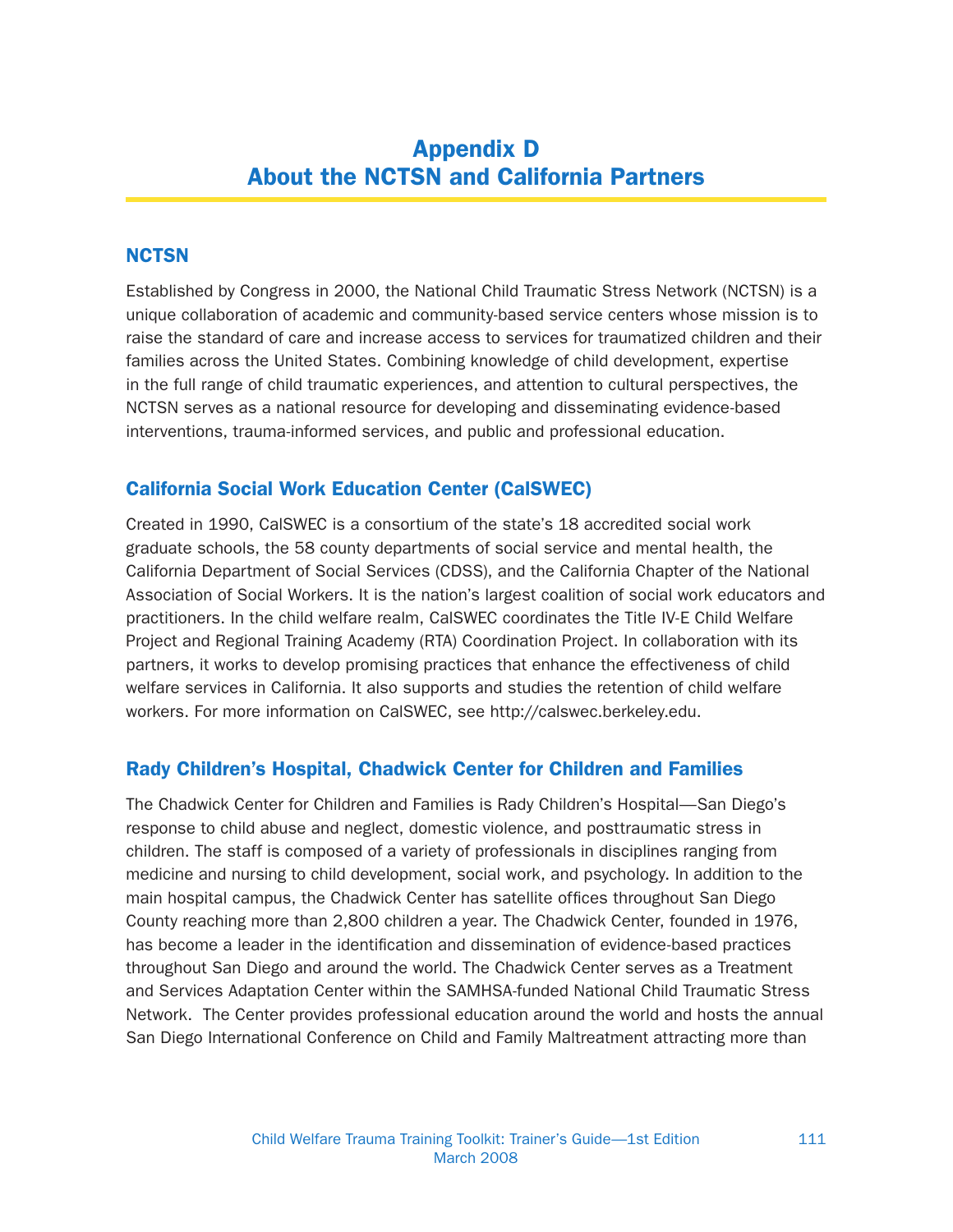2,000 professionals from over 40 countries, and also designed and manages the California Evidence Based Clearinghouse for Child Welfare at www.cachildwelfareclearinghouse.org.

# California Institute for Mental Health (CIMH)

The CIMH was established in 1993 to promote excellence in mental health services in California. County mental health directors, consumer and public interest representatives, and family members serve on the Board of Directors. CIMH has long-term, exemplary relationships with state and local service systems and is viewed as a statewide leader in assisting counties with developing effective intervention practices. CIMH is funded by contracts with California state and county departments of mental health, alcohol and drug, probation, and social services. CIMH has also been funded by SAMHSA and the Department of Justice and from a variety of private foundations. CIMH has successfully developed and completed a variety of projects that demonstrate its capacity to carry out evidence-based practices dissemination and implementation.

# Child and Family Policy Institute for California (CFPIC)

The Child and Family Policy Institute of California is a private nonprofit organization, incorporated as a 501(c)(3) entity in 2004 to advance the development of sound public policy and promote program excellence in county Human Services Agencies through research, education, training, and technical assistance. CFPIC fulfills its mission by facilitating research to influence policy, identifying and describing best practices in order to take them to scale, creating communication and training opportunities, providing assessment and strategic change services to counties, establishing linkages with allied interests/disciplines, convening stakeholders, initiating, and sustaining dialogues with allied interests/disciplines, training leaders in critical content areas and obtaining resources through social enterprise.